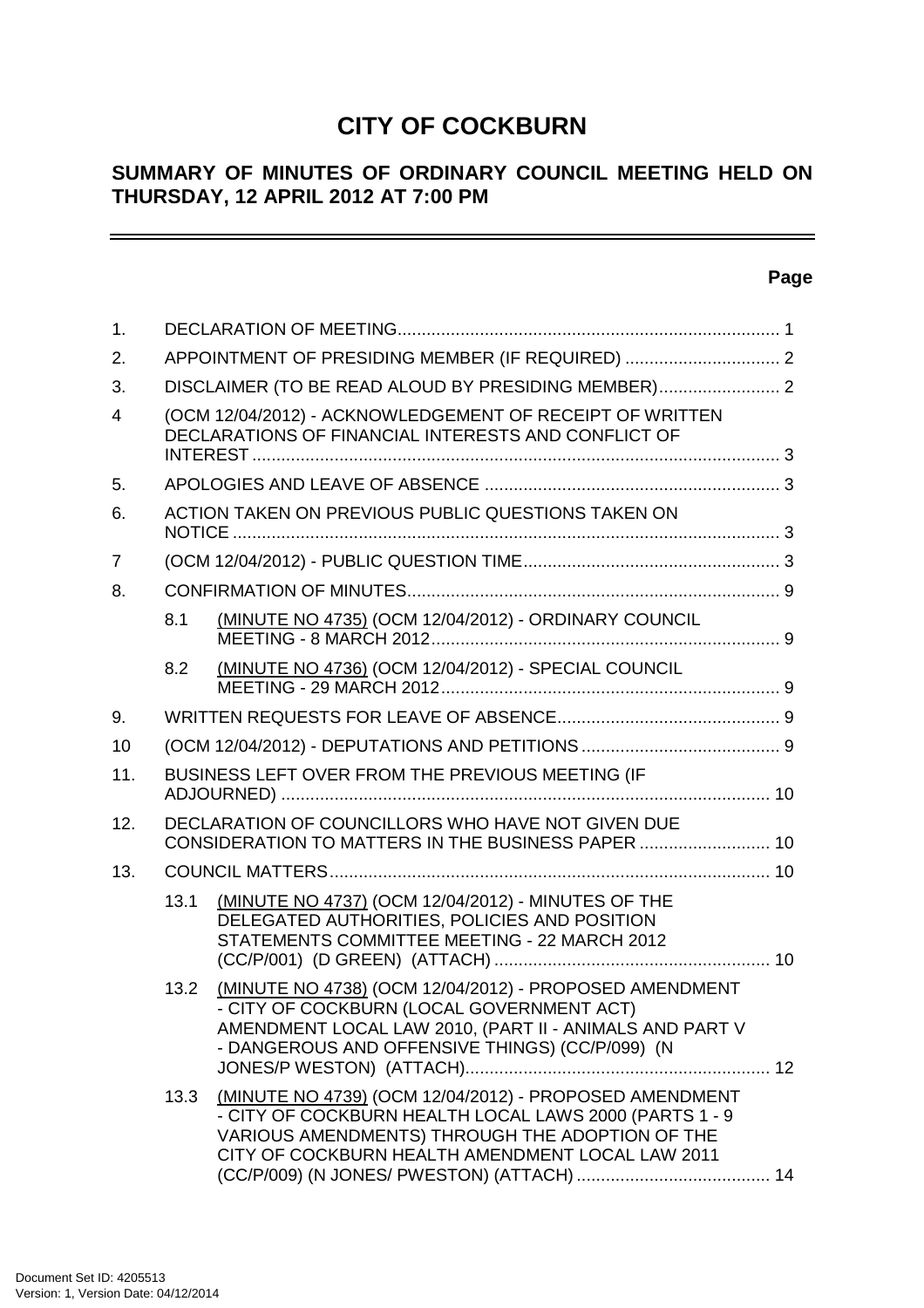|     |      | 13.4 (MINUTE NO 4740) (OCM 12/04/2012) - PROPOSED ADOPTION<br>OF THE CITY OF COCKBURN FENCING LOCAL LAW 2012,                                                                                                                                                         |      |
|-----|------|-----------------------------------------------------------------------------------------------------------------------------------------------------------------------------------------------------------------------------------------------------------------------|------|
| 14. |      |                                                                                                                                                                                                                                                                       |      |
|     | 14.1 | (MINUTE NO 4741) (OCM 12/04/2012) - CONSIDERATION TO<br>PREPARE CONSOLIDATION OF CITY OF COCKBURN TOWN<br>PLANNING SCHEME NO. 3 - LOCATION: CITY OF COCKBURN<br>DISTRICT - APPLICANT: CITY OF COCKBURN (9485) (A TROSIC)                                              | . 20 |
|     | 14.2 | (MINUTE NO 4742) (OCM 12/04/2012) - SALE OF LAND - LOTS 300<br>AND 301 HAMILTON ROAD, MUNSTER - OWNER: CITY OF                                                                                                                                                        |      |
|     | 14.3 | (MINUTE NO 4743) (OCM 12/04/2012) - CONSIDERATION TO<br>INITIATE SCHEME AMENDMENT NO. 91 - LOTS 101, 104 AND<br>PORTION OF LOT 103 JANDAKOT ROAD, JANDAKOT - OWNER:<br>SCHAFFER CORPORATION LTD - APPLICANT: MGA TOWN                                                 |      |
|     | 14.4 | (MINUTE NO 4744) (OCM 12/04/2012) - CONSIDERATION TO<br>INITIATE SCHEME AMENDMENT NO. 92 - BUSH FIRE PRONE<br>AREAS AND ENDORSMENT OF METHODOLOGY FOR<br>IDENFICICATION OF BUSHFIRE PRONE AREAS - APPLICANT:<br>CITY OF COCKBURN -- OWNER: VARIOUS (93092) (C HOSSEN) |      |
| 15. |      |                                                                                                                                                                                                                                                                       |      |
|     | 15.1 | (MINUTE NO 4745) (OCM 12/04/2012) - LIST OF CREDITORS PAID<br>- FEBRUARY 2012 (FS/L/001) (N MAURICIO) (ATTACH) 57                                                                                                                                                     |      |
|     | 15.2 | (MINUTE NO 4746) (OCM 12/04/2012) - STATEMENT OF<br>FINANCIAL ACTIVITY AND ASSOCIATED REPORTS - FEBRUARY                                                                                                                                                              |      |
|     | 15.3 | (MINUTE NO 4747) (OCM 12/04/2012) - FEES FOR UNDERGOUND<br>POWER SERVCES IN COOLBELLUP (ES/M/008) (S DOWNING)                                                                                                                                                         |      |
| 16. |      |                                                                                                                                                                                                                                                                       |      |
| 17. |      |                                                                                                                                                                                                                                                                       |      |
|     | 17.1 | (MINUTE NO 4748) (OCM 12/04/2012) - AMENDMENT TO CITY OF<br>COCKBURN LOCAL LAWS 2010, SEC.2A - FIREBREAKS AND<br>RELATED MATTERS (CC/P/099) (R AVARD/P WESTON)                                                                                                        |      |
|     |      |                                                                                                                                                                                                                                                                       |      |
| 18  |      |                                                                                                                                                                                                                                                                       |      |
| 19. |      |                                                                                                                                                                                                                                                                       |      |
|     | 19.1 | (MINUTE NO 4749) (OCM 12/04/2012) - WOODMAN POINT WASTE<br>WATER TREATMENT PLANT ODOUR BUFFER (A TROSIC)                                                                                                                                                              |      |
| 20. |      | NOTICES OF MOTION GIVEN AT THE MEETING FOR CONSIDERATION                                                                                                                                                                                                              |      |
| 21. |      | NEW BUSINESS OF AN URGENT NATURE INTRODUCED BY                                                                                                                                                                                                                        |      |
|     |      |                                                                                                                                                                                                                                                                       |      |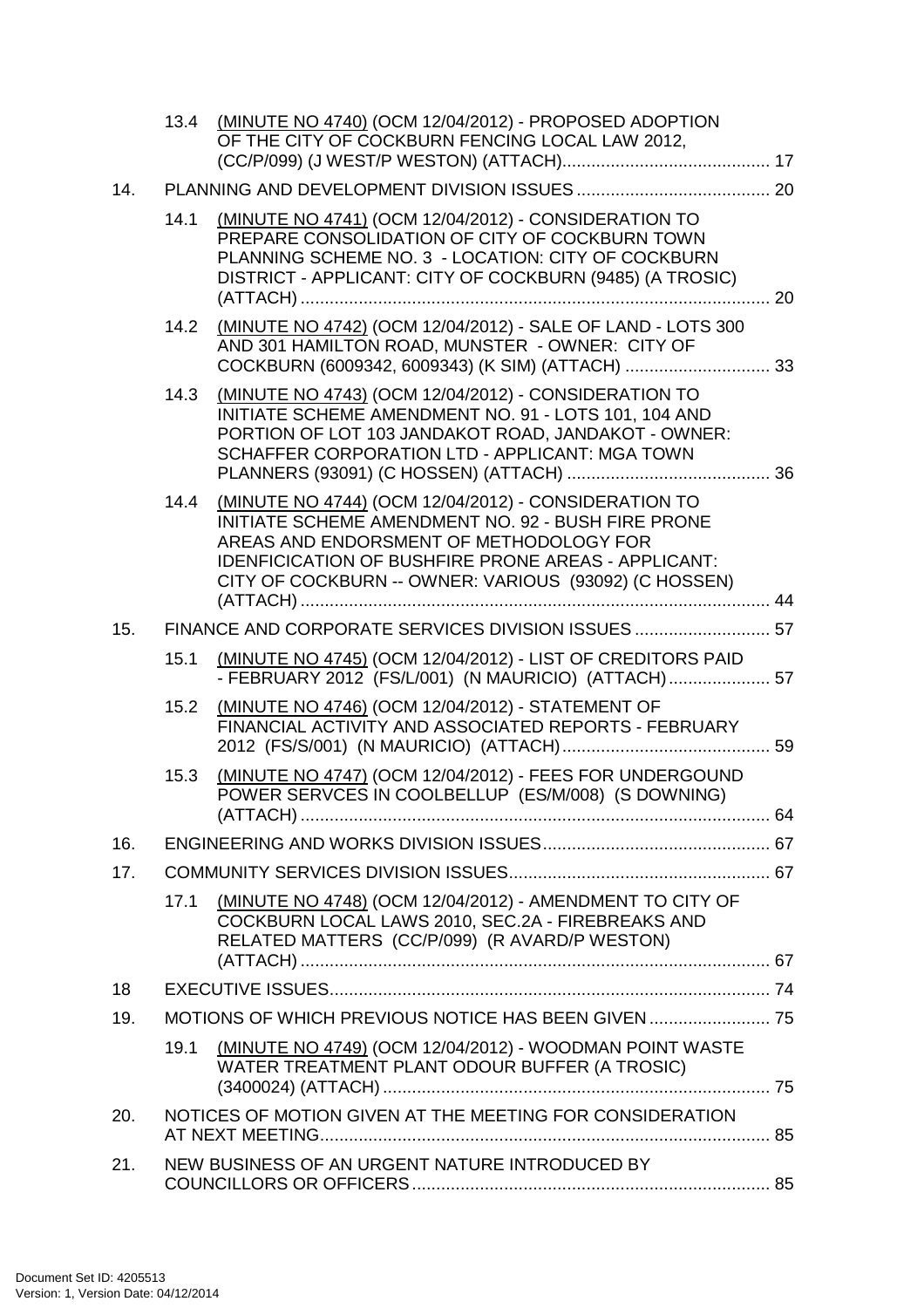| 22. | MATTERS TO BE NOTED FOR INVESTIGATION, WITHOUT DEBATE 85                                                                                                                          |    |  |
|-----|-----------------------------------------------------------------------------------------------------------------------------------------------------------------------------------|----|--|
|     | (MINUTE NO 4750) (OCM 12/04/2012) - MEETING BEHIND CLOSED                                                                                                                         |    |  |
| 23. |                                                                                                                                                                                   |    |  |
|     | (MINUTE NO 4751) (OCM 12/04/2012) - MINUTES OF CHIEF<br>23.1<br>EXECUTIVE OFFICER PERFORMANCE AND SENIOR STAFF KEY<br><b>PROJECTS APPRAISAL COMMITTEE MEETING - 15 MARCH 2012</b> |    |  |
|     | (MINUTE NO 4752) (OCM 12/04/2012) - OPEN MEETING TO THE<br><b>PUBLIC</b>                                                                                                          | 87 |  |
| 24  | (MINUTE NO 4753) (OCM 12/04/2012) - RESOLUTION OF COMPLIANCE                                                                                                                      |    |  |
| 25  |                                                                                                                                                                                   |    |  |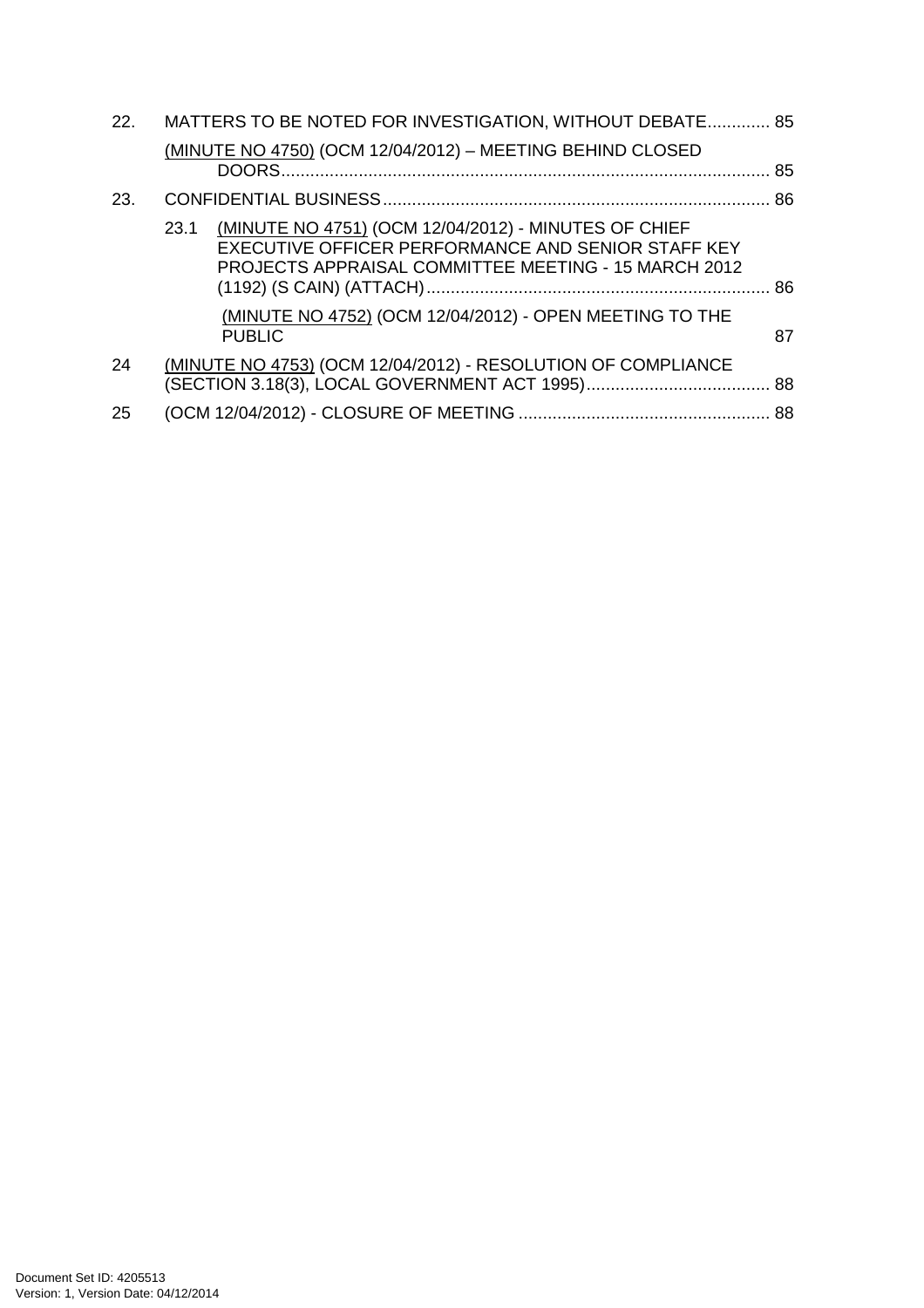Document Set ID: 4205513<br>Version: 1, Version Date: 04/12/2014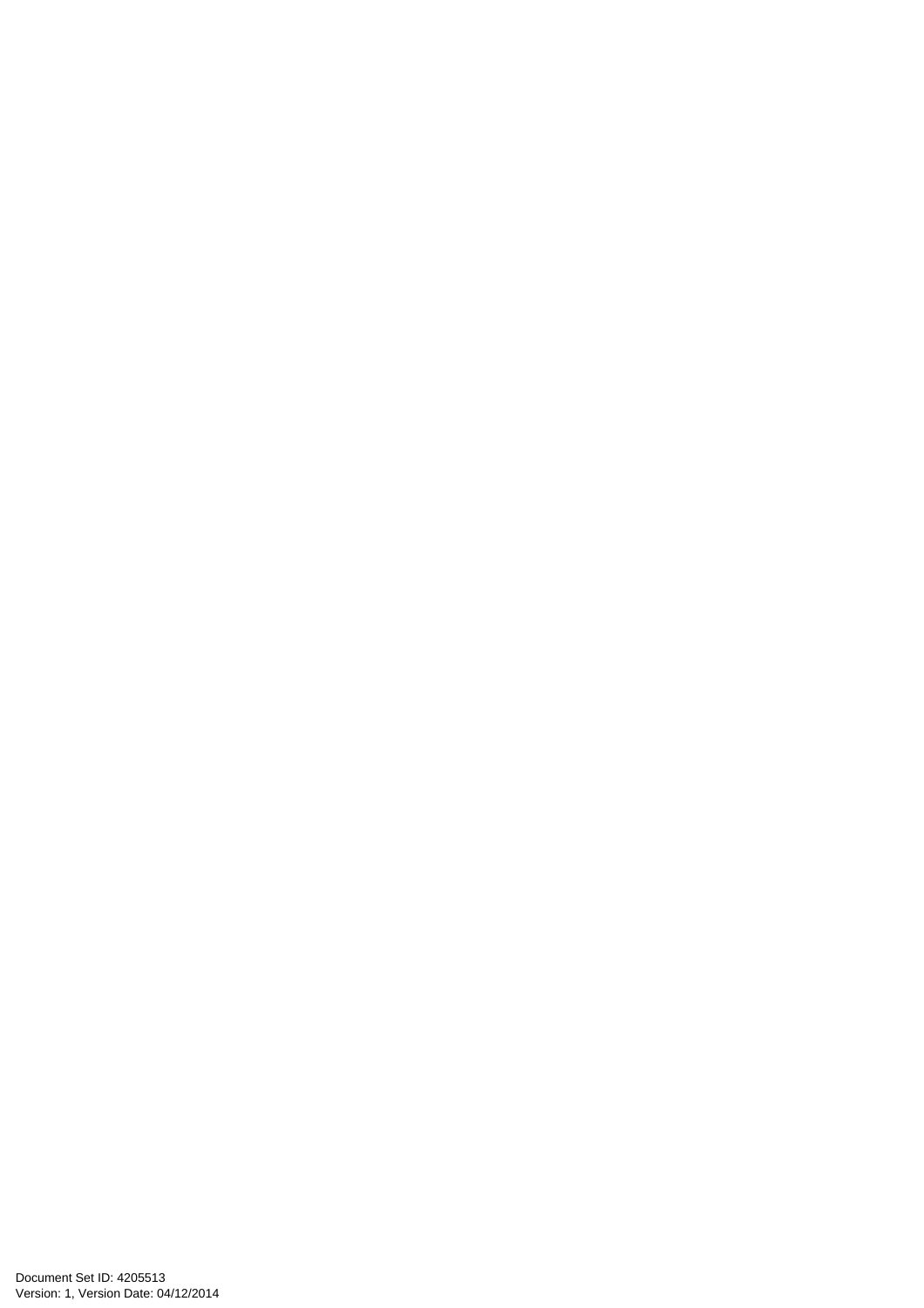# **CITY OF COCKBURN**

# **MINUTES OF ORDINARY COUNCIL MEETING HELD ON THURSDAY, 12 APRIL 2012 AT 7:00 PM**

#### **PRESENT:**

#### **ELECTED MEMBERS**

|   | Mayor (Presiding Member) |
|---|--------------------------|
|   | Deputy Mayor             |
|   | Councillor               |
|   | Councillor               |
|   | Councillor               |
|   | Councillor               |
|   | Councillor               |
|   | Councillor               |
| - | Councillor               |
|   | Councillor               |
|   |                          |

#### **IN ATTENDANCE**

| Mr S. Cain      | $\blacksquare$ | <b>Chief Executive Officer</b>                                         |  |  |  |
|-----------------|----------------|------------------------------------------------------------------------|--|--|--|
| Mr D. Green     | $\sim 100$     | Director, Administration & Community Services                          |  |  |  |
| Mr S. Downing   | $\sim$ $-$     | Director, Finance & Corporate Services                                 |  |  |  |
| Mr M. Littleton | $\sim$         | Director, Engineering & Works                                          |  |  |  |
| Mr D. Arndt     | $\sim 100$     | Director, Planning & Development                                       |  |  |  |
| Mrs L. Jakovich | $\blacksquare$ | PA to Dirs. Planning and Development &<br><b>Engineering and Works</b> |  |  |  |
| Ms L. Boyanich  | $\sim$ $-$     | <b>Media Liaison Officer</b>                                           |  |  |  |

#### **1. DECLARATION OF MEETING**

The Presiding Member declared the meeting open at 7.02 p.m. and made the following announcements.

'I acknowledge the Noongar people who are the Traditional Custodians of the Land on which we are meeting tonight.' I pay respect to the Elders both past and present of the Noongar Nation and extend that respect to other Indigenous Australians who may be present'.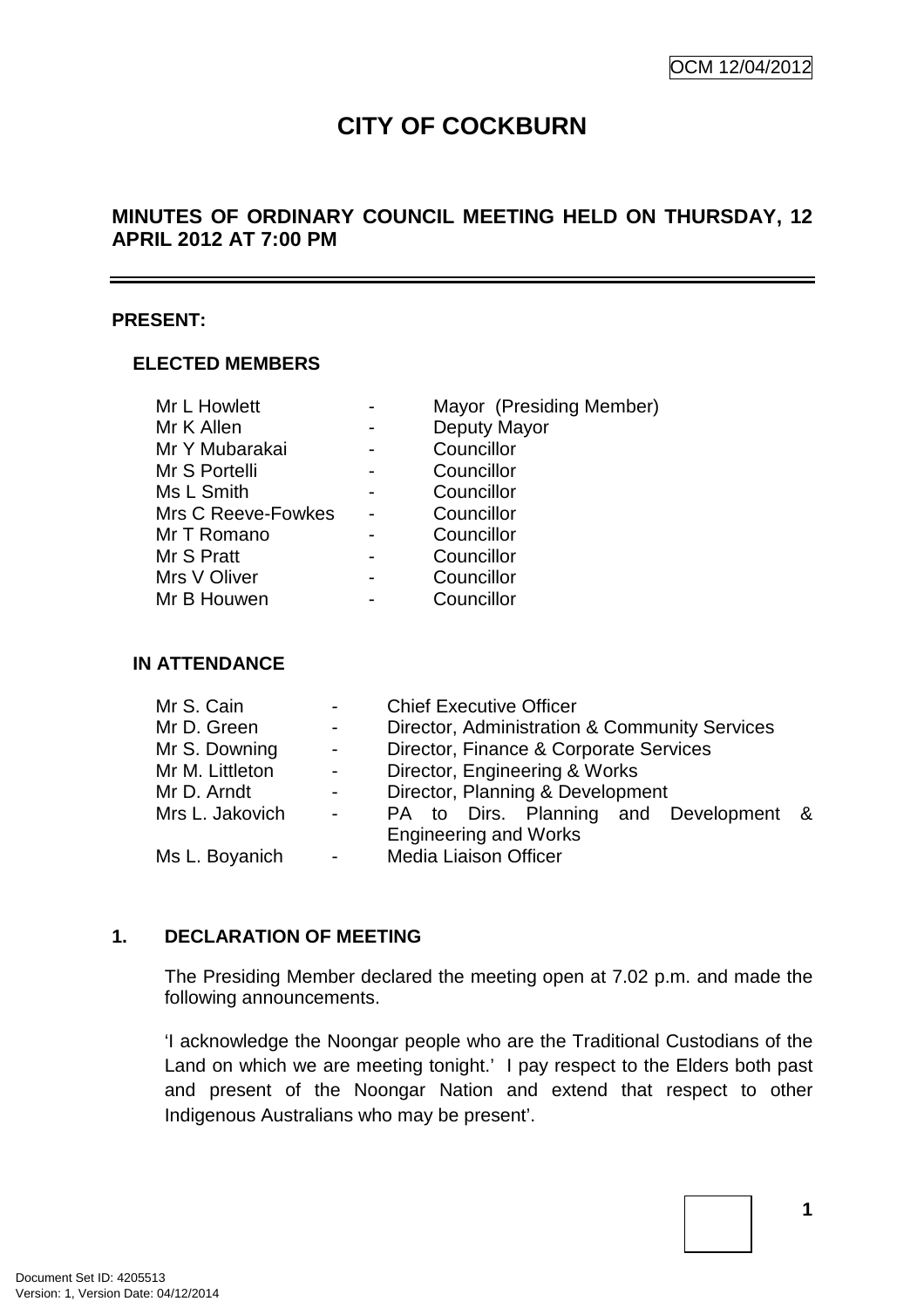Before moving to the Agenda proper I would like to make comment on the following:

I welcome Mr Dale Smith, A/Director Engineering & Works;

Mr Greg Bowering, A/Director Planning & Development; and

Mr Andrew Trosic, Manager Strategic Planning to tonight's meeting.

## **Mrs Lucy Garbin – 100th Birthday Celebrations**

On Tuesday, 17 April 2012 Mrs Lucy Garbin (nee Bavich) will turn 100 years of age. The City extends its best wishes to Mrs Garbin on this milestone event and to the many members of her family and friends who will be attending the birthday celebrations.

Mrs Garbin has lived all of her life in the City of Cockburn and both the Garbin and Bavich families are highly respected members of our community.

#### **Metropolitan Local Government Review**

The Metropolitan Local Government Review was due to be released tomorrow; however, advice has now been received that the draft findings will not be released for at least two weeks.

This is disappointing news given that the metropolitan mayors had only received a letter from the Chairman of the Panel yesterday stating that the report would be released for comment tomorrow and urging all mayors to promote the need for feedback from their respective communities.

I understand that there will still be a 4 week public comment period and I urge all ratepayers and residents of the City to forward their comments to the Metropolitan Local Government Review Panel.

On the closing of public submissions the Panel will then consider the submissions and formulate their final report to the State Government for consideration.

## **2. APPOINTMENT OF PRESIDING MEMBER (If required)**

Nil.

## **3. DISCLAIMER (To be read aloud by Presiding Member)**

Members of the public, who attend Council Meetings, should not act immediately on anything they hear at the Meetings, without first seeking clarification of Council's position. Persons are advised to wait for written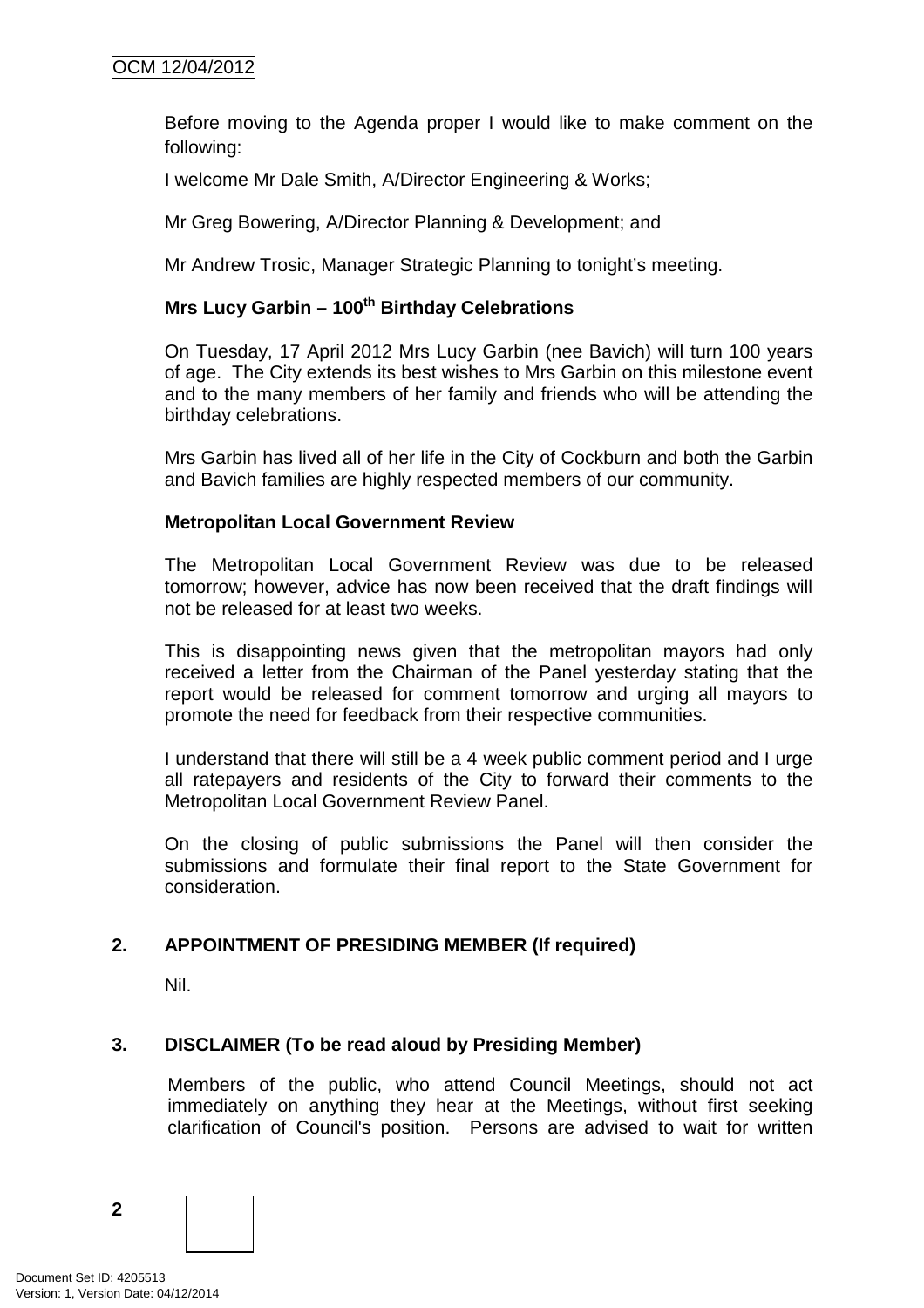advice from the Council prior to taking action on any matter that they may have before Council.

#### **4 (OCM 12/04/2012) - ACKNOWLEDGEMENT OF RECEIPT OF WRITTEN DECLARATIONS OF FINANCIAL INTERESTS AND CONFLICT OF INTEREST**

- ▶ CIr Kevin Allen Conflict Interest in Item 14.4
- ▶ CIr Bart Houwen Proximity Interest in Item 19.1

## **5. APOLOGIES AND LEAVE OF ABSENCE**

Nil

# **6. ACTION TAKEN ON PREVIOUS PUBLIC QUESTIONS TAKEN ON NOTICE**

Nil.

## **7 (OCM 12/04/2012) - PUBLIC QUESTION TIME**

#### ITEMS IN WRITING, ON THE AGENDA

#### **Robyn O'Brien, Munster**

Item 19.1 – Woodman Point Waste Water Treatment Plant Odour Buffer

- Q1. Officers apparently told Councillors at the briefing last week that the PAE report was not a scientific study but just a review of the Corp's OMMR. Officers of the City are not odour experts so who did they seek advice from in making that statement, if anyone, or did they make their own conclusion from their reading of the report?
- A1. The content of Councillor Briefing Sessions is confidential and the content of these briefings cannot be discussed.
- Q2. Has any officer read a Buffer Definition Study before, to make a judgement like that?
- A2. I refer you to my previous answer, the contents of the briefing session is confidential.
- A2. I could not answer that question, I don't know if officers or which officers have read the Buffer Definition Study or not.
- Q3. Then, has any officer read a Buffer definition study that is not relating to the confidential briefing session that is just relating to the question.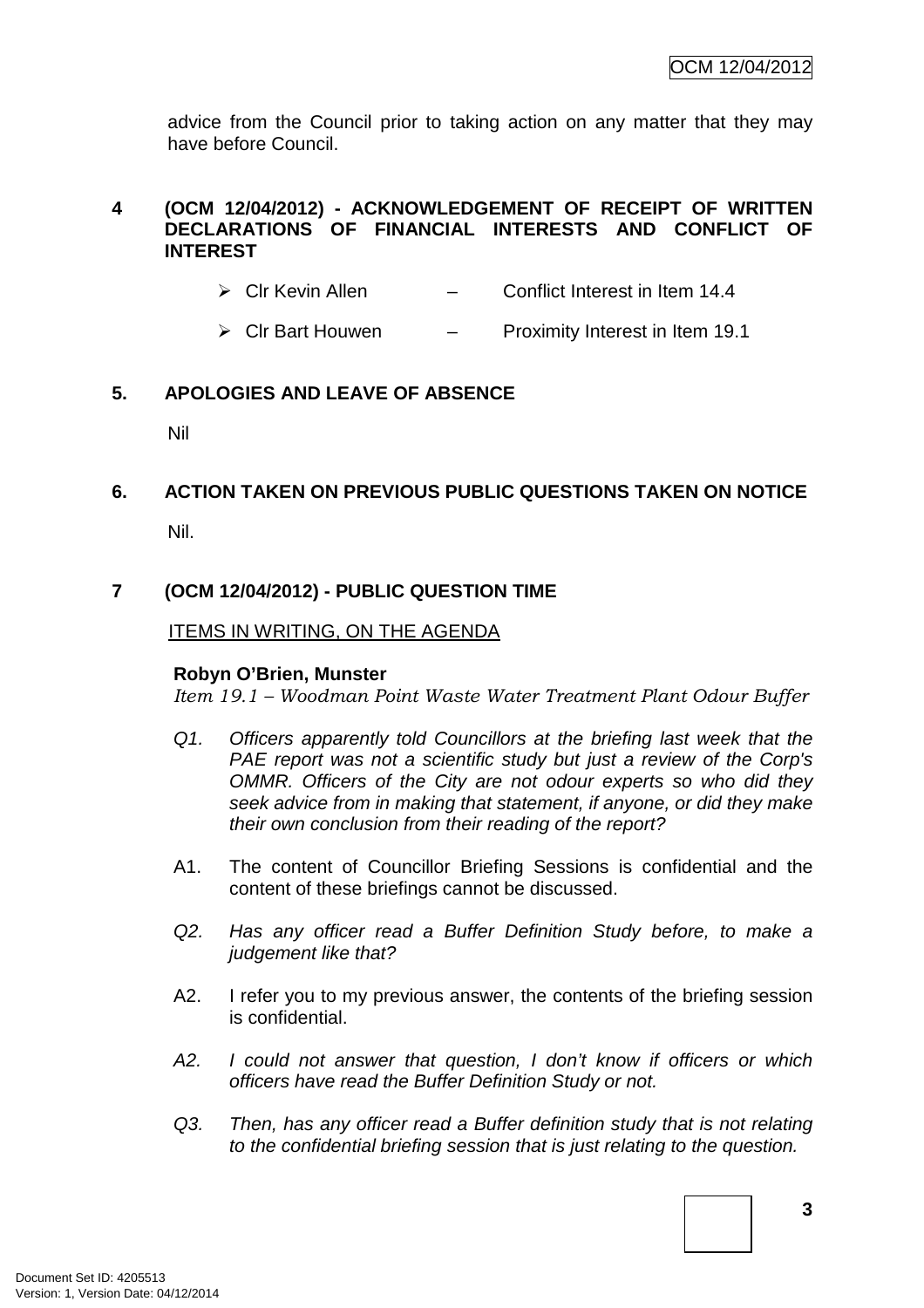- Q3. The PAE Report is confidential and was marked so in November 2011 in the letter attached to the report. Can you confirm that Council has not distributed the PAE report to anyone other than the planning officers and the Councillors, especially not to Water Corp?
- A3. The PAE Holmes Report was submitted to the City as an attachment to Development Application DA11/0983 received on 5 December 2011 for conversion of a single house and ancillary accommodation into two grouped dwellings. The application and information attached was attached and referred to Department of Water, Water Corporation and the Department of Environment and Conservation for comment as part of the assessment process.
- Q4. Did the planning officers seek any advice from DEC or the EPA since November 2011 on the PAE Report and if so can this advice be tabled and a copy given to all Councillors please and a copy to me please tonight before the meeting.
- A4. The DEC did not provide any comment on the PAE Holmes Report when responding to the referral on Development Application DA11/0983.
- Q5. Did the Water Corp provide any copy, and if so, can I have a copy of that.
- A5. No they did not address the PAE Homes report in their written submission to us.

#### **Robyn O'Brien, Munster**

Item 19.1 – Woodman Point Waste Water Treatment Plant Odour Buffer

- Q1. Why has the officer or CEO replaced Councillor Pratt's motion with a motion/recommendation of his own? When I was on Council the formal motion requested by the Councillor would be in bold print at the top of the agenda item, then the officer's report would be below and would include the officer's recommendation. In this case the Councillor's motion is included in small type within the officer's report.
- A1. The recommendation of the officer is listed as the recommendation for Council to consider first. If the officer's recommendation is lost or lapses for lack of support then The Council may consider an alternative motion such as the notice of motion by Cr Pratt. An officer's report requires an independent unbiased officer's recommendation which arises from their assessment.

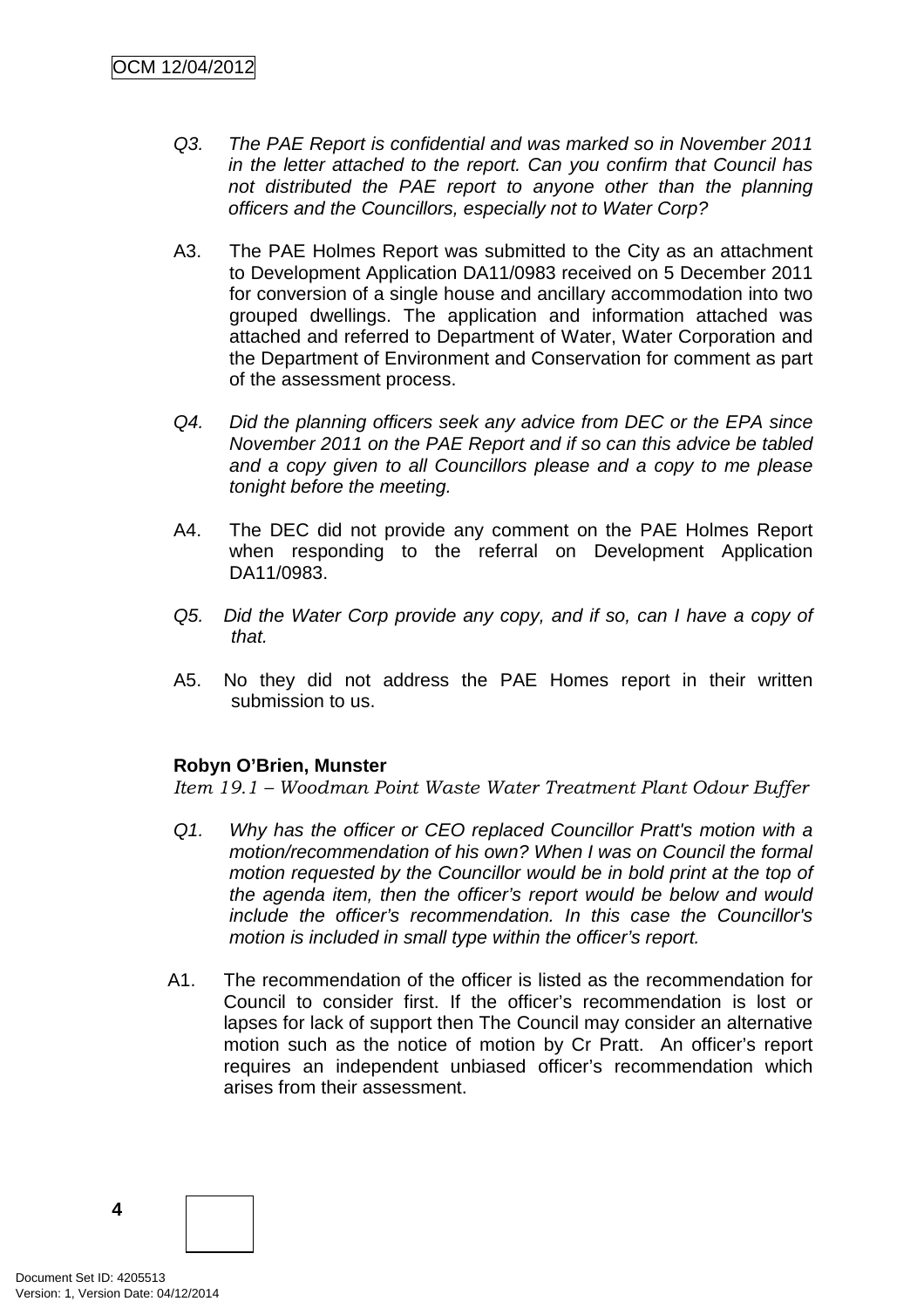- Q2. So was Clr Pratt's motion replaced with one of the officers, is that what you are saying.
- A2. With the City's Standing Orders, Clr Pratt submitted a Notice of Motion within the requisite period. That Notice of Motion did generate some requirements of the staff to draft a report. The report then includes a copy of the Notice of Motion that was provided generally in Item 19.1.
- Q3. Why does the officer's report contain no information what so ever quoted from either the Water Corp's Odour report regarding their scientific justification for a 750 metre buffer being retained in the Local Planning Strategy map or our PAE report.
- A3. An Officer's report needs to provide sufficient information to Councillors to enable a decision to be made. In this instance, the report focuses on the role of local government in amending a Local Planning Strategy and its Town Planning Scheme. The Local Government scheme amendment process is not directly based on an assessment of the science of the matter. The scientific assessment process is undertaken by the relevant State agencies such as the WAPC and DEC. Any decisions they make based on their assessments will then inform the City as to its potential to amend the TPS and Local Planning Strategies.

 Part 3 of the officer's recommendation seeks to request the Department of Environment and Conservation finalise their review of the Water Corporation's Odour Monitoring and Modelling study for the Woodman Point Waste Water Treatment Plant. The Department is also requested to provide their formal advice as to the relocation of the odour buffer. Quoting from the aforementioned study is not necessary for Councillors to support the officer recommendation as proposed.

- Q4. Why doesn't the officer's report contain any mention or direct quotes from the Buffer definition study commissioned by the community called the PAE Holmes Report 2011 which states in several places categorically that there is no scientific justification for a 750 metre buffer?
- A4. As in my response to your second question, the officer's reports needs to provide sufficient information for Councillors to enable a decision to be made.

 The officer's recommendation requests the WAPC and DEC take action to resolve the issue of the Woodman Point Waste Water Treatment Plant odour buffer. The Officer' recommendation and previous Council resolution are supportive of a reduction in the buffer if consistent with a finalised buffer definition study conducted by the WAPC.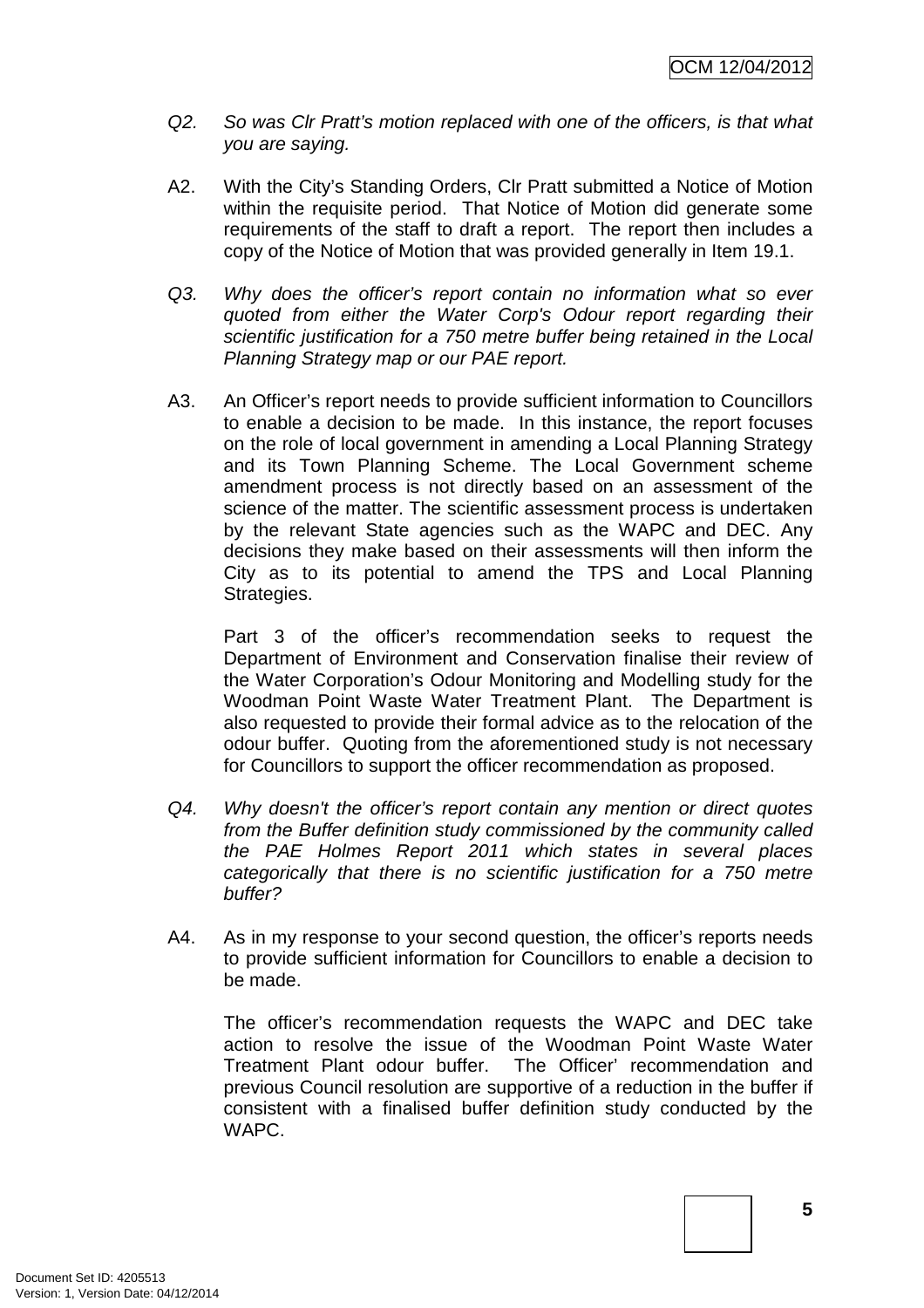The presentation to Councillors related to the Water Corporation's Odour Monitoring and Modelling study. This is the focus of the advice proposed to be sought from the Department of Environment and Conservation; therefore, is no need to also discuss the PAE Holmes Report 2011 as well.

- Q5. Isn't the officer supposed to write for the Councillors help and information, a balanced, unbiased report which given our request was to amend the LPS and TPS based on 2011 scientific evidence, should include specific references to the two odour reports that are available to the City that are supposed to show whether there is any scientific justification for the City of Cockburn's WPWWTP Odour Buffer?
- A5. As per the response to questions 2 and 3, officer reports need to provide sufficient information to Councillors to enable a decision to be made.

As per the response to question 3, the officer recommendation does not seek to mount a case against the designation of the Woodman Point Waste Water Treatment Plant odour buffer. The presentation to Councillors related to the Water Corporation's Odour Monitoring and Modelling study. This is the focus of the advice proposed to be sought from the Department of Environment and Conservation. Therefore, there is no need to also discuss the PAE Holmes Report 2011 as well.

This question (and question 5) appears to cast some (albeit indirect) aspersions as to the professionalism of the officer report. These are objected to most strongly. As can be noted by the responses to these questions, the assumptions the author of these questions has made about the relevance of other material to the content of the officer recommendation are not correct.

- Q6. Given that the officer is not an odour expert should he not at least quote hopefully in an unbiased way in summary for the Councillors what both reports say, as he asks the Councillors to change the Clr Pratt's motion to one of the officer's choosing?
- A6. As per the response to question 3 and 4, the officer recommendation does not seek to mount a case against the designation of the Woodman Point Waste Water Treatment Plant odour buffer. The presentation to Councillors related to the Water Corporation's Odour Monitoring and Modelling study. This is the focus of the advice proposed to be sought from the Department of Environment and Conservation; therefore, there is no need to also discuss the PAE Holmes Report 2011 as well.

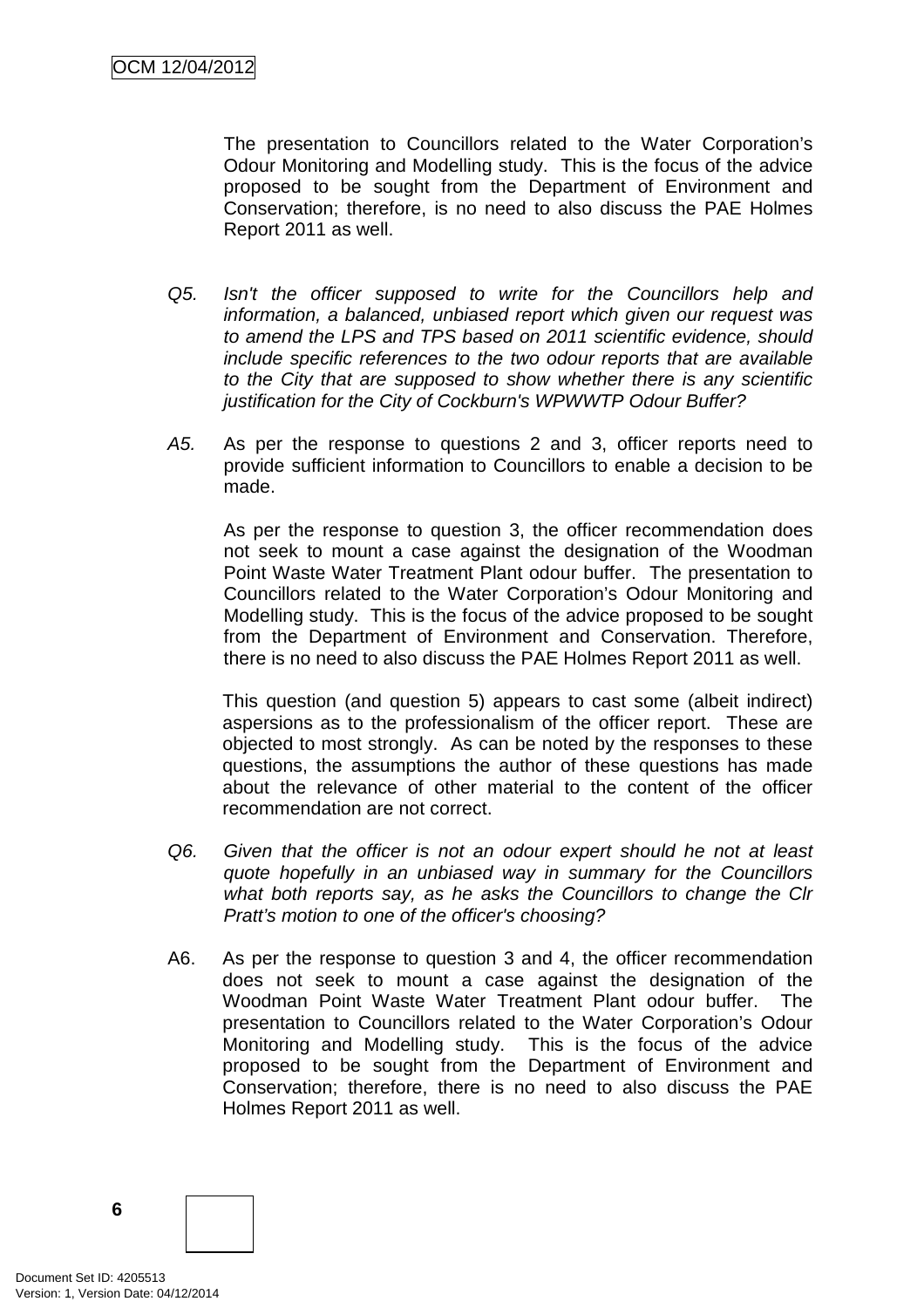This question (and question 4) appears to cast some (albeit indirect) aspersions as to the professionalism of the officer report. These are objected to most strongly. As can be noted by the responses to these questions, the assumptions the author of these questions has made about the relevance of other material to the content of the officer recommendation are not correct.

In terms of the relationship between the officer recommendation proposed, and the original notice of motion, there is an obvious change in wording. It is an ordinary part of the Council officer role to provide professional advice as to the wording of a Council recommendation. The nature of the change in wording recognises the role local government have in undertaking change to its Local Planning Strategy and Town Planning Scheme. This is contrasted with the role of the State Government in such matters to ensure Councillors are clear as to legislative environment they must operate within. This is why there is a clear description of this context in the officer report.

- Q7. Can the Councillors please be asked before the discussion takes place if they have read the packet given to them by Mrs O'Brien in full prior to tonight's meeting and if they haven't will they excuse themselves from voting?
- A7. (CEO to ask Councillors)
- Q8. Will the CEO please undertake an investigation of the Manager of Strategic Planning Andrew Trosic's report on this agenda item on Council's agenda for accuracy as I allege that the report is inaccurate in many material ways and is biased and not an independent and accurate summary of information available to the officer whose job is to inform Councillors of all available information prior to voting on a motion?
- A8. I have every confidence in the officer's report and that it has been prepared in an unbiased nature. However, if you believe that this is not correct you are welcome to make a complaint to the CCC or to the Local Government Ombudsman who will investigate items of this nature.

#### **Robyn O'Brien, Munster**

Item 14.2 – Sale of Land Lots 300 and 301 Hamilton Road, Munster

- Q1. Why has a motion been put to Council again this month to sell two lots owned by ratepayers for the same \$205,000 when the value of each block is conservatively over \$240,000?
- A1. Council at its meeting held on 8 March 2012 resolved not to proceed with the sales in order to seek alternative valuations. Valuation reports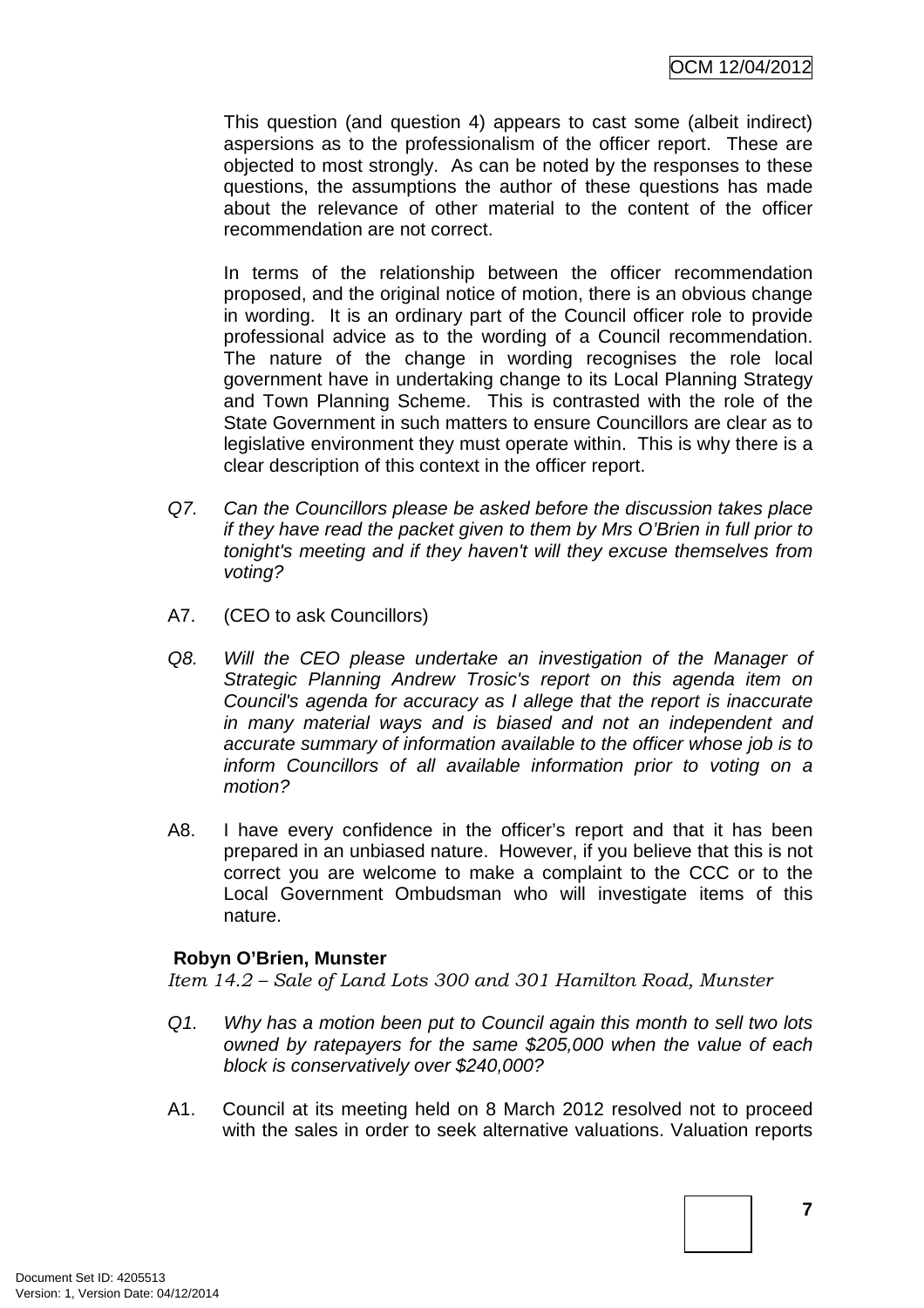for both lots have been obtained from Opteon Property which confirmed the selling price.

- Q2. Kevin Allen in March meeting asked that this not be agreed upon. Have any other valuations been undertaken by other valuers to compare the valuation by Opteon since March meeting? If not, why not?
- A2. The original valuation reports obtained by the City are the two reports prepared by Opteon Property for the two lots. As the valuation report prepared by Opteon confirmed the value determined by the initial valuation report by McGees there was no benefit in seek and third set of reports by another valuer. There is also the selling agent who has confirmed this price as well.
- Q3. In the comment section of the valuation report in last paragraph, it says "We are aware the subject property is currently under Contract of Sale for \$205,000 which is supported by the sales evidence analysed and is considered to be within an acceptable market value range. We have sighted a copy of the contract. We have adopted the contract price as market value". Also the valuer says in the preceding paragraph that "our investigations revealed an absence of recent sales of directly comparable residential properties within the immediate locality. Consequently, the market value for properties such as the subject is largely untested deeming our assessment to be more subjective than normal." That means not objective. This means that the valuer has not undertaken a proper valuation but has said that they have adopted the contract price as the valuation although the next page has 4 sold properties of comparison, three of which are from \$245K, \$260K and \$280K in 2011 and 2012 for two smaller lots than the ones we are talking about and one slightly bigger. To look at recent sales figures in Munster for lots as comparison is reasonable as the Rockingham Road address is more desirable. This evidence shows that to sell the lots for \$205,000 is depriving the ratepayers of Cockburn of the proper sales price for the lots and a loss of at least \$80,000 or more. Will Council not approve the sale and instead put the lots up for sale for \$250,000 each with a real estate agency for three months before deciding to sell at a lower cost in order to maximise the return to ratepayers?
- A3. The Valuation report was prepared by a licensed valuer. Licensed valuers are guided by strict professional standards in providing their expert advice to the City. It is expected that Council will now be able to make its decision based on the information contained in the officer's report and attachments. The lots require additional earth works which has to be factored into the selling price of the lots and the lots are sitting on a limestone ridge which will detract from their price substantially.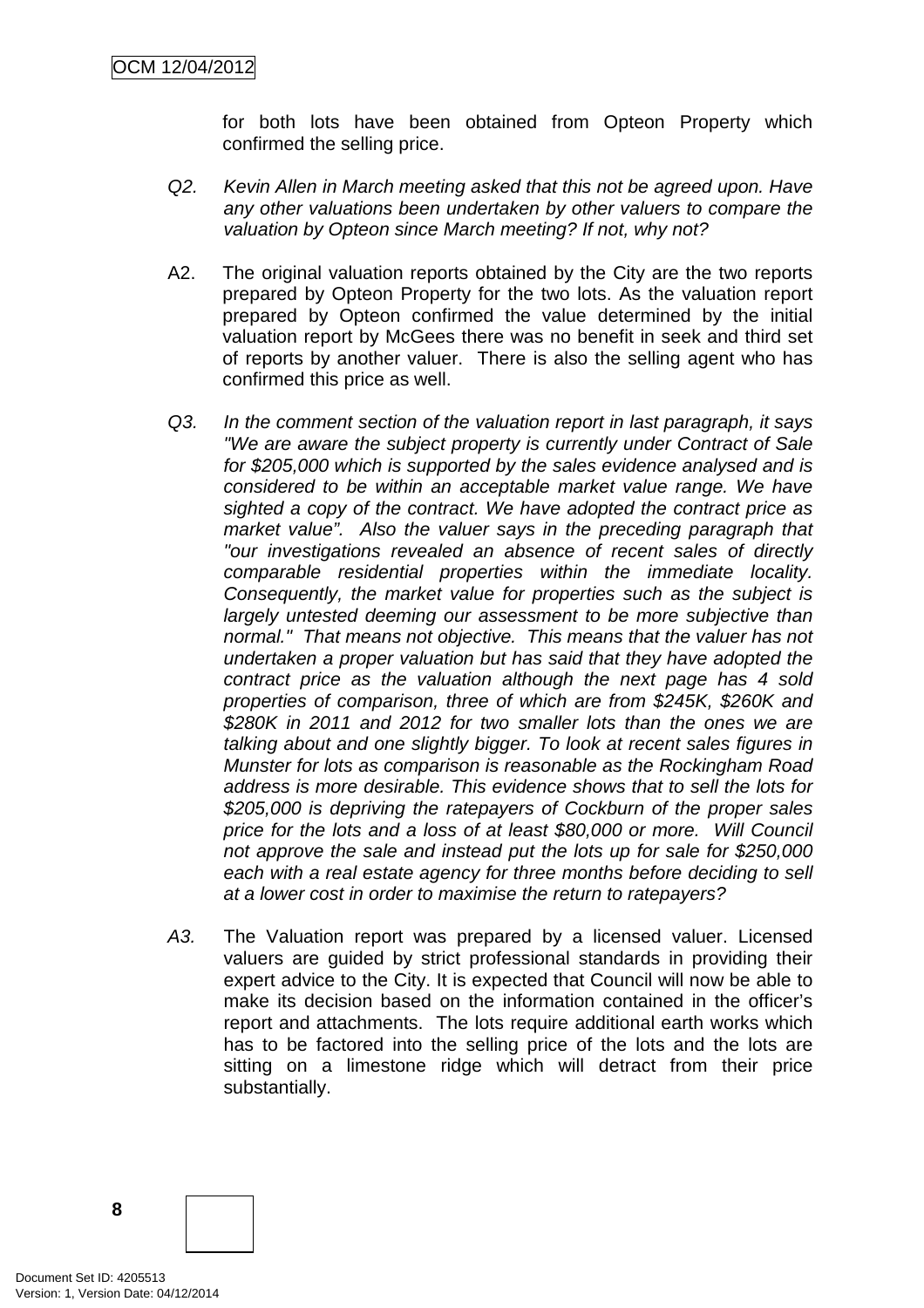#### **8. CONFIRMATION OF MINUTES**

## **8.1 (MINUTE NO 4735) (OCM 12/04/2012) - ORDINARY COUNCIL MEETING - 8 MARCH 2012**

#### **RECOMMENDATION**

That Council adopt the Minutes of the Ordinary Council Meeting held on Thursday, 8 March 2012, as a true and accurate record.

## **COUNCIL DECISION**

MOVED Clr C Reeve-Fowkes SECONDED Clr V Oliver that the recommendation be adopted.

**CARRIED 10/0**

## **8.2 (MINUTE NO 4736) (OCM 12/04/2012) - SPECIAL COUNCIL MEETING - 29 MARCH 2012**

## **RECOMMENDATION**

That Council adopt the Minutes of the Special Council Meeting held on Thursday, 29 March 2012, as a true and accurate record.

#### **COUNCIL DECISION**

MOVED Clr C Reeve-Fowkes SECONDED Clr B Houwen that the recommendation be adopted.

**CARRIED 10/0**

## **9. WRITTEN REQUESTS FOR LEAVE OF ABSENCE**

Nil

#### **10 (OCM 12/04/2012) - DEPUTATIONS AND PETITIONS**

Michael Swift & Associates (Town Planners – Item 19.1

Mr Michael Swift (speaker) Mr Doug Tolj Mr Philip Tolj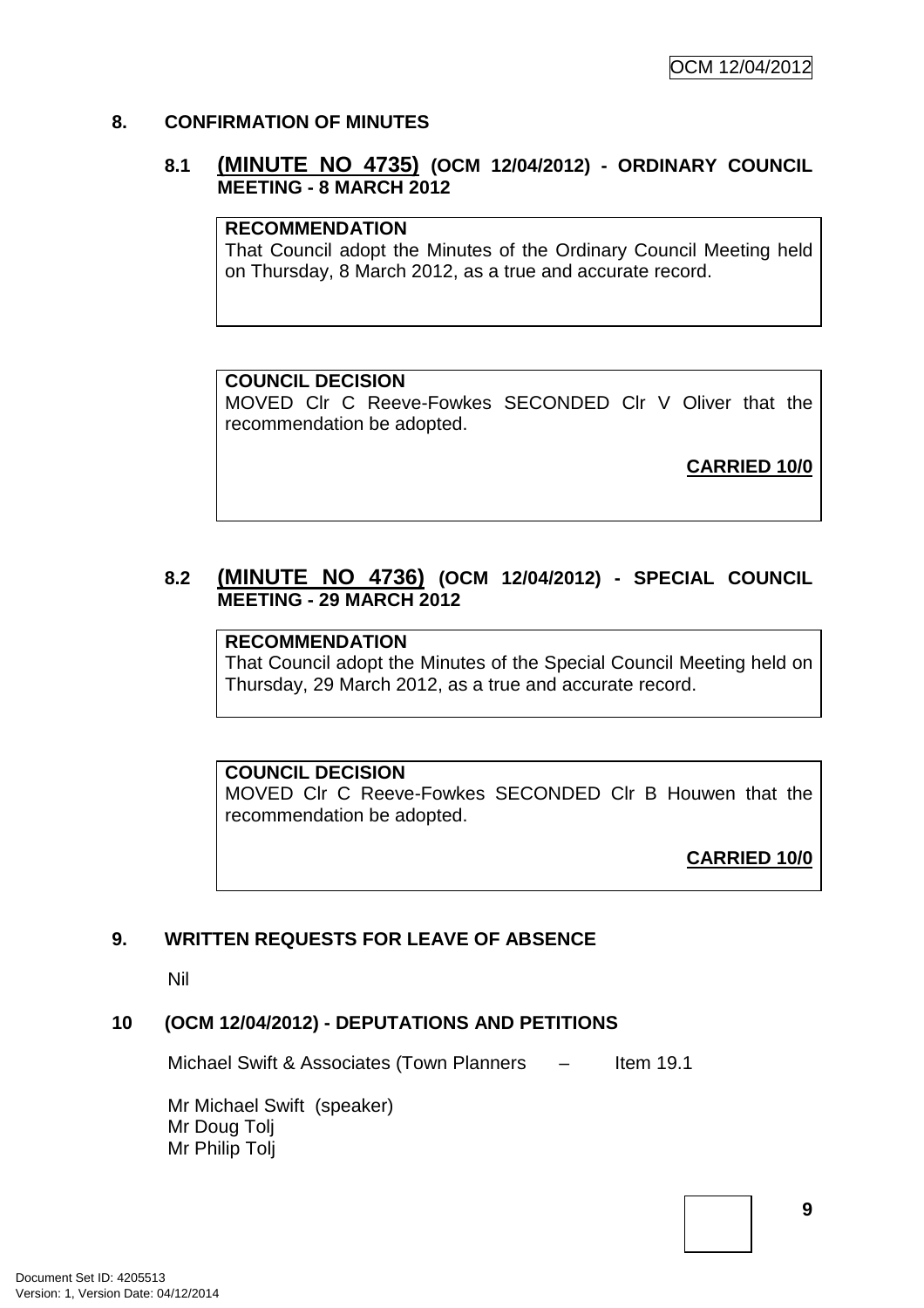#### **11. BUSINESS LEFT OVER FROM THE PREVIOUS MEETING (If adjourned)**

Nil

#### **12. DECLARATION OF COUNCILLORS WHO HAVE NOT GIVEN DUE CONSIDERATION TO MATTERS IN THE BUSINESS PAPER**

Nil.

NOTE: AT THIS POINT IN THE MEETING, THE TIME BEING 7.42 PM THE FOLLOWING ITEMS WERE CARRIED BY AN "EN BLOC" RESOLUTION OF COUNCIL:

| 13.1 | 14.3 | 15.2 |
|------|------|------|
| 13.2 |      | 15.3 |
| 13.3 |      |      |
| 13.4 |      |      |

#### **13. COUNCIL MATTERS**

**13.1 (MINUTE NO 4737) (OCM 12/04/2012) - MINUTES OF THE DELEGATED AUTHORITIES, POLICIES AND POSITION STATEMENTS COMMITTEE MEETING - 22 MARCH 2012 (CC/P/001) (D GREEN) (ATTACH)** 

#### **RECOMMENDATION**

That Council receive the Minutes of the Delegated Authorities, Policies and Position Statements Committee Meeting held on 22 March 2012, as attached to the Agenda and adopts the recommendations contained therein.

**COUNCIL DECISION**

MOVED Clr C Reeve-Fowkes SECONDED Clr S Pratt that the recommendation be adopted.

**CARRIED 10/0**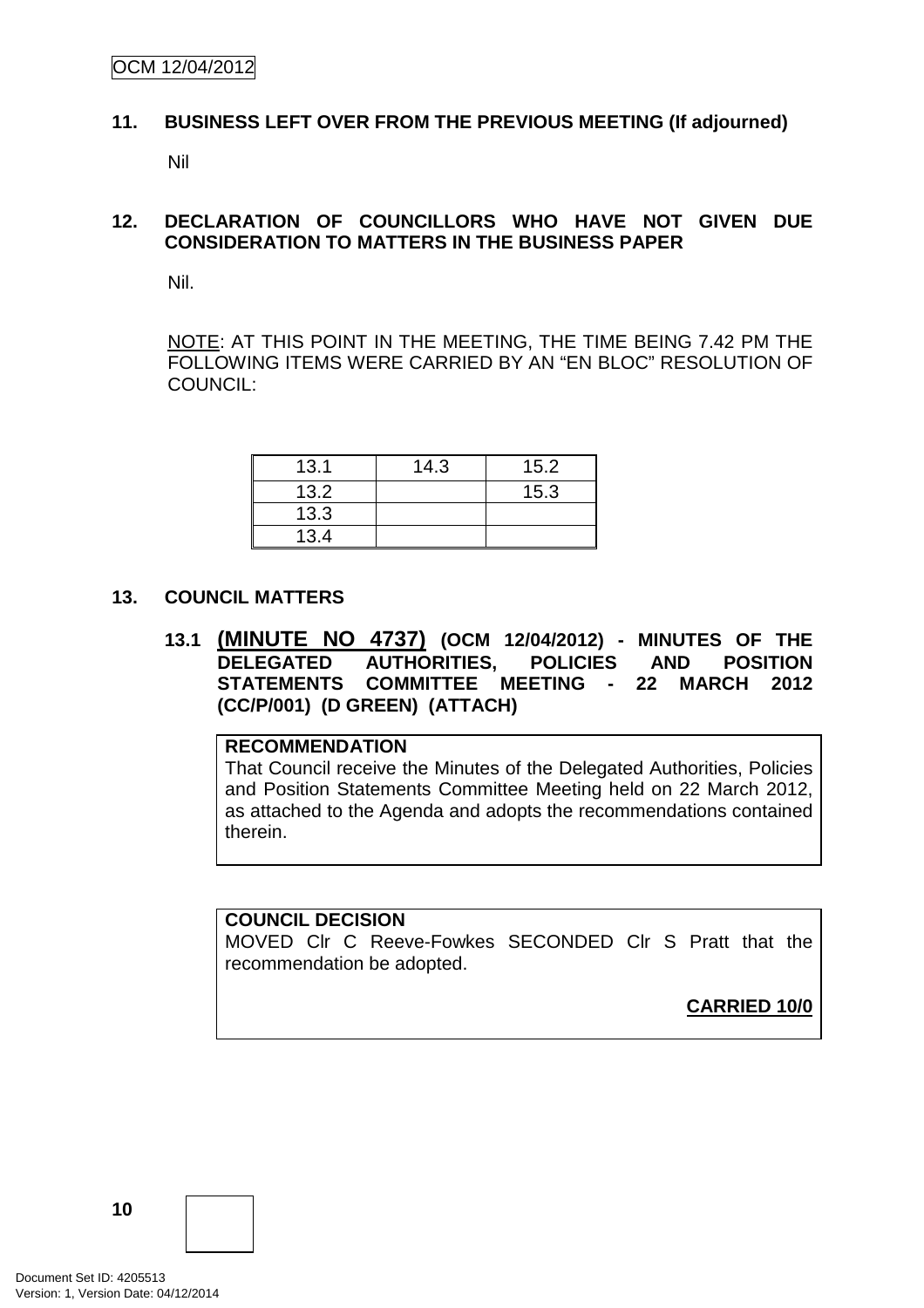## **Background**

The Delegated Authorities, Policies and Position Statements Committee conducted a meeting on 22 March 2012. The Minutes of the meeting are required to be presented to Council and its recommendations considered by Council.

## **Submission**

The Minutes of the Committee meeting are attached to the Agenda. Items dealt with at the Committee meeting form the basis of the Minutes.

#### **Report**

The Committee recommendations are now presented for consideration by Council and if accepted, are endorsed as the decisions of Council. Any Elected Member may withdraw any item from the Committee meeting for discussion and purpose an alternative recommendation for Council's consideration. Any such items will be dealt with separately, as provided for in Council's Standing Order.

## **Strategic Plan/Policy Implications**

#### **Governance Excellence**

• To conduct Council business in open public forums and to manage Council affairs by employing publicly accountable practices.

## **Budget/Financial Implications**

As contained in the Minutes.

#### **Legal Implications**

N/A

## **Community Consultation**

As contained in the Minutes.

## **Attachment(s)**

Minutes and attachments of the Delegated Authorities, Policies and Position Statements Committee Meeting – 22 March 2012.

## **Advice to Proponent(s)/Submissioners**

N/A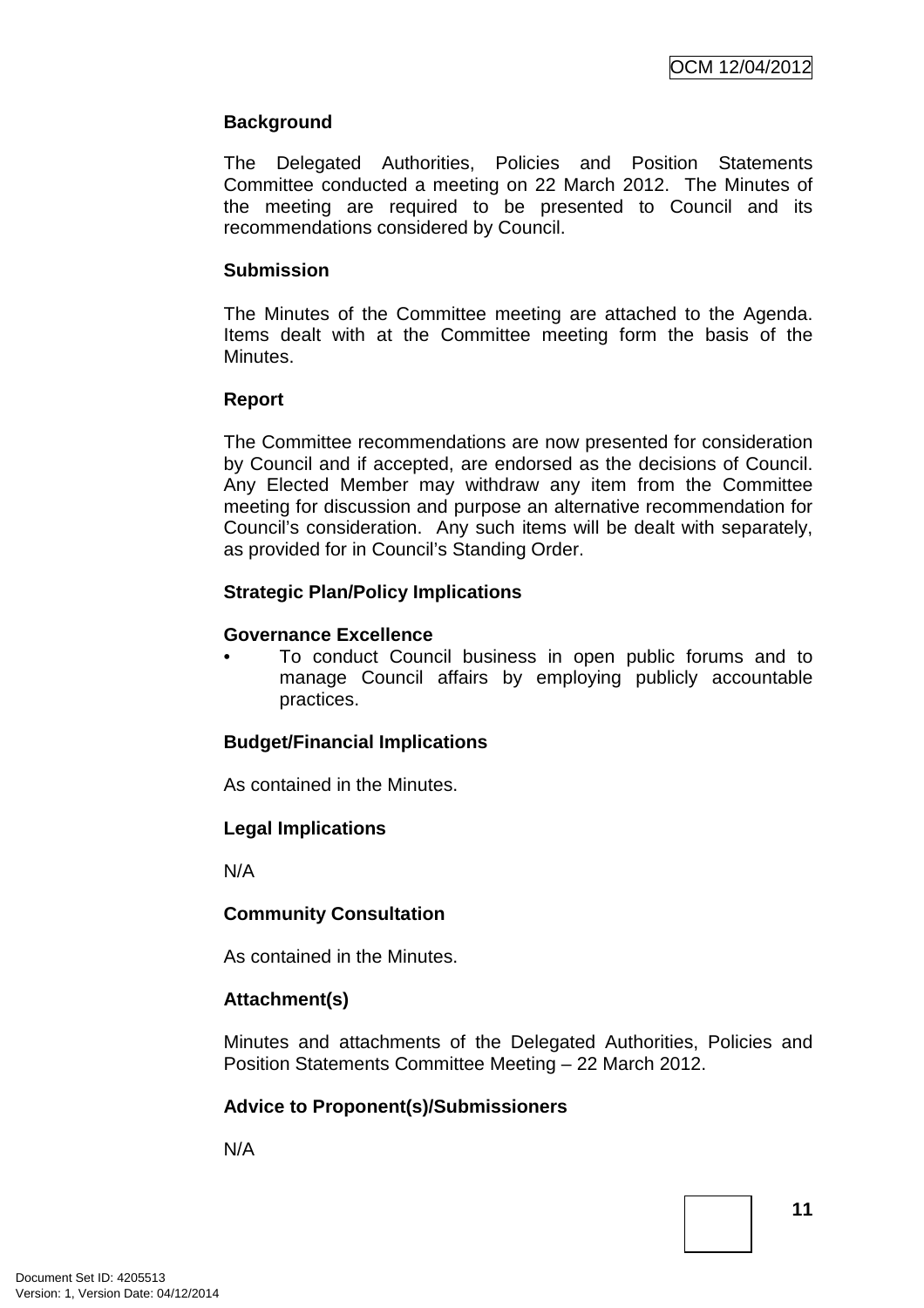## **Implications of Section 3.18(3) Local Government Act, 1995**

Nil.

**13.2 (MINUTE NO 4738) (OCM 12/04/2012) - PROPOSED AMENDMENT - CITY OF COCKBURN (LOCAL GOVERNMENT ACT) AMENDMENT LOCAL LAW 2010, (PART II - ANIMALS AND PART V - DANGEROUS AND OFFENSIVE THINGS) (CC/P/099) (N JONES/P WESTON) (ATTACH)** 

# **RECOMMENDATION**

That Council:

- (1) proceed to amend the City of Cockburn (Local Government Act) Amendment Local Law 2010 (Part II – Animals and Part V – Dangerous and Offensive Things); and
- (2) in accordance with Section 3.12 of the Local Government Act, 1995, advertise the amendments, as shown in the attachment to the Agenda, for a minimum period of six(6) weeks.

## **COUNCIL DECISION**

MOVED Clr C Reeve-Fowkes SECONDED Clr S Pratt that the recommendation be adopted.

**CARRIED 10/0**

## **Background**

The City's Health Services has undertaken a review of the City of Cockburn Consolidated Local Government (Local Government Act) Amendment Local Law 2010 as it relates to the relevant Parts administered by the service area. Specifically Parts II and Parts V have been reviewed and amendments are recommended.

#### **Submission**

N/A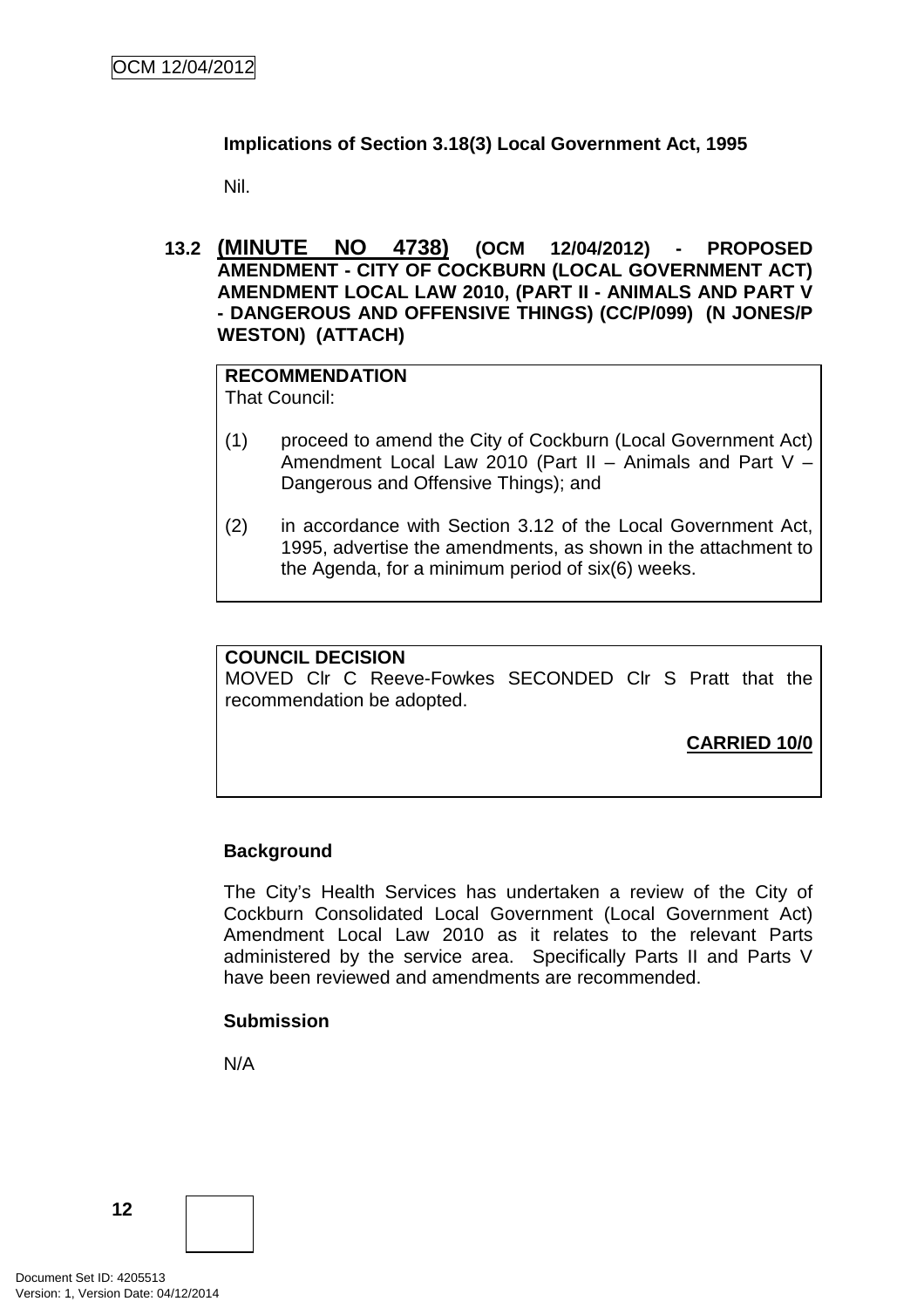# **Report**

The purpose of the amendments is to provide clarity and to enable the City to control nuisances as a result of:

- 1. the keeping of animals; and
- 2. through land clearing and development to reduce the effects of dust and sand drift.

The effect of the amendments is intended to:

- 1. Reduce ambiguity to the meaning of the term 'nuisance'.
- 2. Simplify provisions for the keeping of various animals (bees, pigeons and cats).
- 3. Sand Drift and Dust Management clauses have been revised to allow for the efficient application of these dust control provisions.
- 4. Other minor changes mainly typographical in nature.

Some new penalties relating to the keeping of cats and dust management plans have been introduced. The penalties for noncompliance remain the same for other similar clauses. No increased penalties are proposed.

The proposed amendments have been drafted in consultation with relevant Council staff that have the responsibility for the administration and enforcement of such laws. Legal advice has also been sought from the City's solicitors who assisted with the initial drafting of the proposed amendments.

If Council resolves to proceed with this matter, an advertisement will be placed in the "West Australian" newspaper giving notice of Council's intention to amend the Local Laws.

Interested parties will be able to inspect a copy of the proposed amendments or obtain a copy from Council or from the City's Libraries and may make a representation to Council. The submission period is 42 days from the date of the advertisement.

#### **Strategic Plan/Policy Implications**

#### **Governance Excellence**

• To conduct Council business in open public forums and to manage Council affairs by employing publicly accountable practices.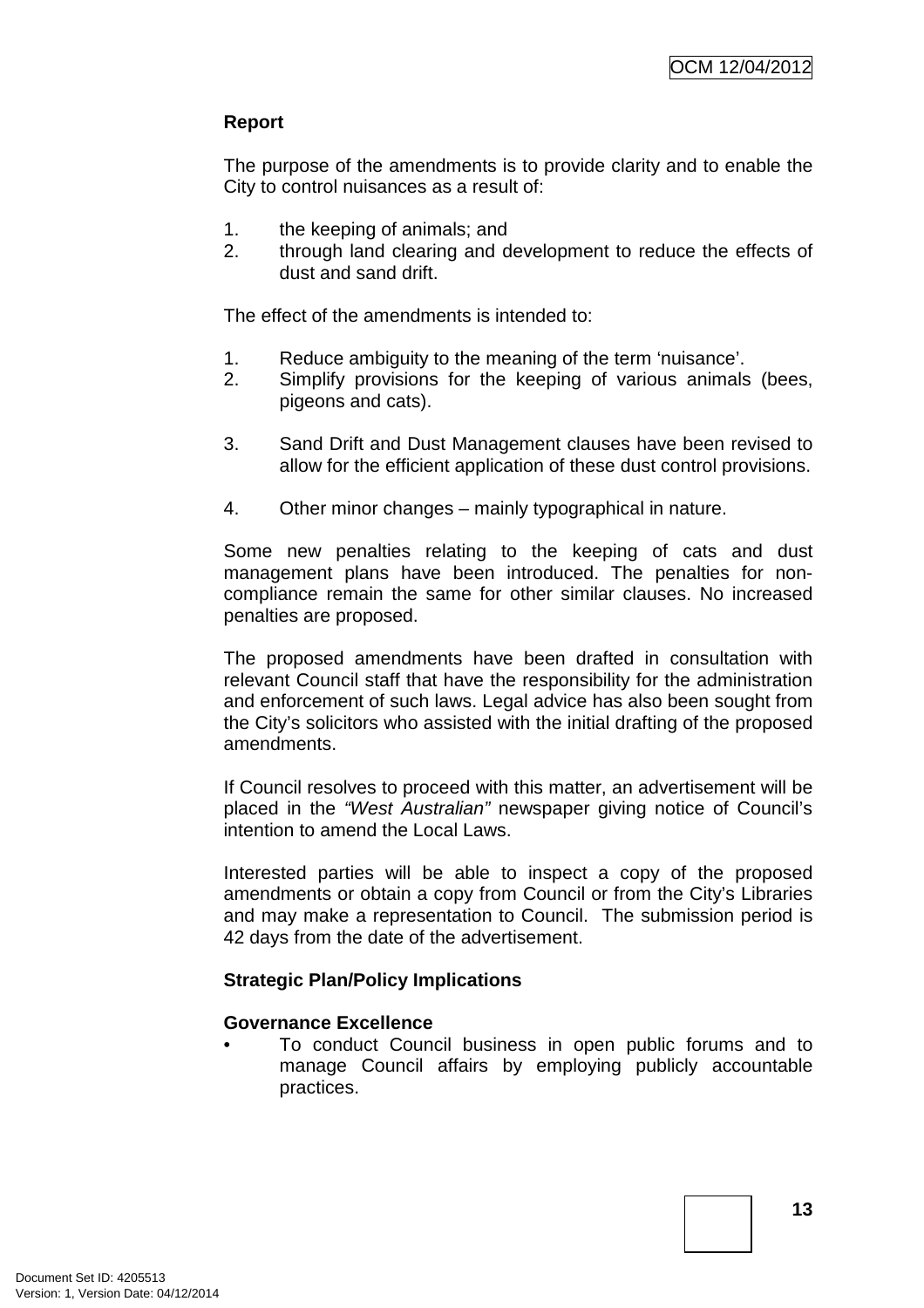To provide effective monitoring and regulatory services that administer relevant legislation and local laws in a fair and impartial way.

## **Budget/Financial Implications**

The cost of amendment and implementation of the changes proposed will be absorbed through Health Services operational budget.

#### **Legal Implications**

Section 3.12 of the Local Government Act refers.

#### **Community Consultation**

Advertisement of the proposed amendments to be placed in a state wide public notice.

## **Attachment(s)**

Copy of the draft gazette notice.

## **Advice to Proponent(s)/Submissioners**

N/A

**Implications of Section 3.18(3) Local Government Act, 1995**

Nil.

**13.3 (MINUTE NO 4739) (OCM 12/04/2012) - PROPOSED AMENDMENT - CITY OF COCKBURN HEALTH LOCAL LAWS 2000 (PARTS 1 - 9 VARIOUS AMENDMENTS) THROUGH THE ADOPTION OF THE CITY OF COCKBURN HEALTH AMENDMENT LOCAL LAW 2011 (CC/P/009) (N JONES/ PWESTON) (ATTACH)** 

**RECOMMENDATION** That Council:

- (1) proceed to amend the Health Act 1911- City of Cockburn Health Local Laws 2000 by adopting the City of Cockburn Health (Amendment) Local Law 2012 in accordance with Section 342 of the Health Act 1911; and
- (2) in accordance with section 3.12 of the Local Government Act, 1995, advertise the amendments, as shown in the attachment to the Agenda, for a minimum period of six (6) weeks.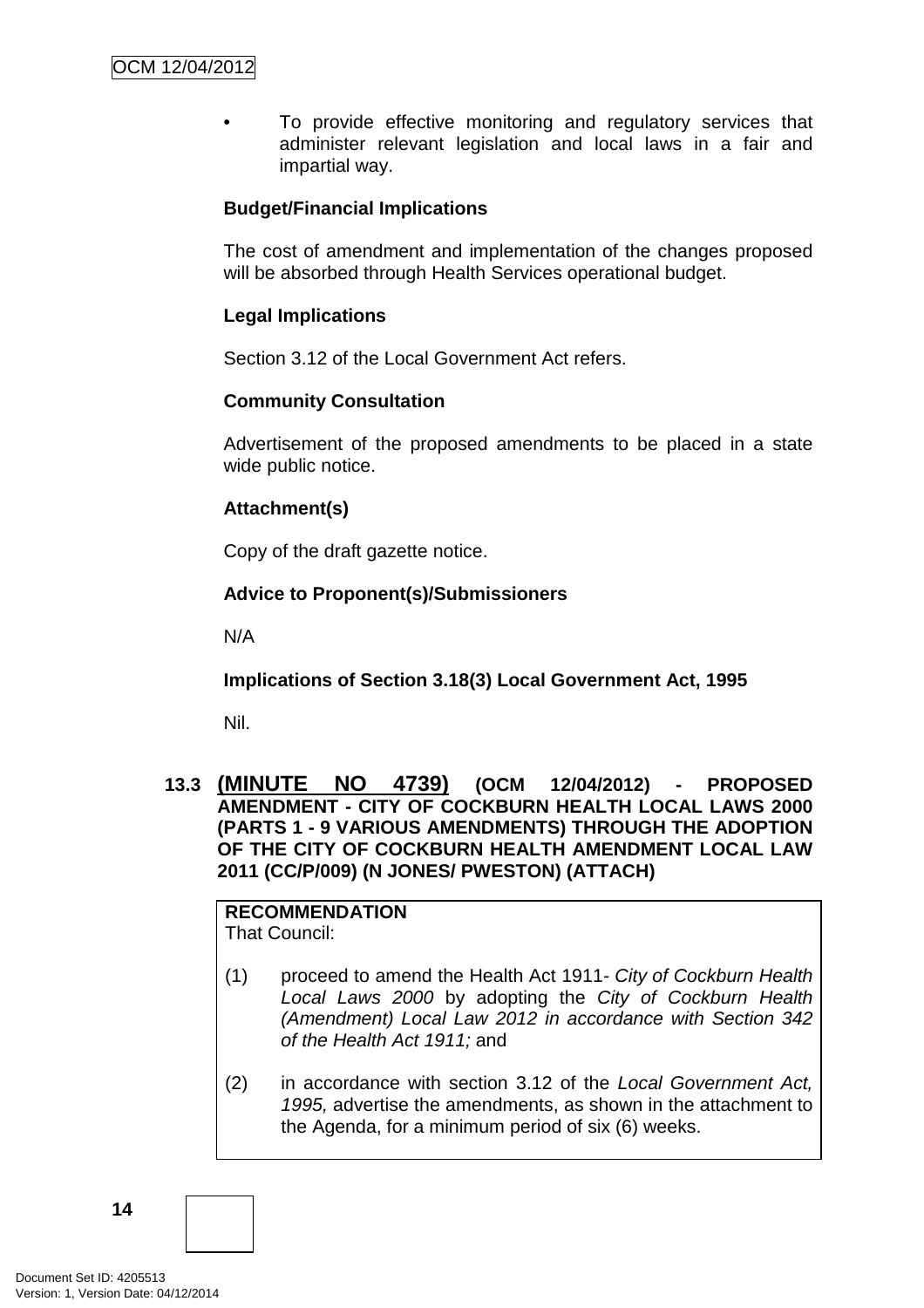#### **COUNCIL DECISION** MOVED Clr C Reeve-Fowkes SECONDED Clr S Pratt that the recommendation be adopted.

**CARRIED 10/0**

# **Background**

The City's Health Services has undertaken a review of the City of Cockburn Health Local Laws 2000 as it relates to Parts 1 to 9 administered by the service area and various amendments are recommended.

## **Submission**

N/A

## **Report**

The purpose of the amendments is to provide clarity and to enable the City to control various matters as they relate to the day to day operations of the Health Services area as well as updating due to the introduction of the Building Code of Australia 2011 and the Food Act 2008.

The effect of the amendments:

- 1. Change of the title of the "Principal Environmental Health Officer" to be the "Manager Environmental Health".
- 2. Delete clauses relating to the requirements for Outdoor Festivals which are now covered by other more recent statutory guidelines.
- 3. A new division is included on the control of flies.
- 4. Change to the provisions for Lodging Houses relating to safety.

There have been no changes to the penalties provisions.

The proposed amendments have been drafted in consultation with relevant Council staff that have the responsibility for the administration and enforcement of such laws.

If Council resolves to proceed with this matter, an advertisement will be placed in the "West Australian" newspaper giving notice of Council's intention to amend the Local Laws.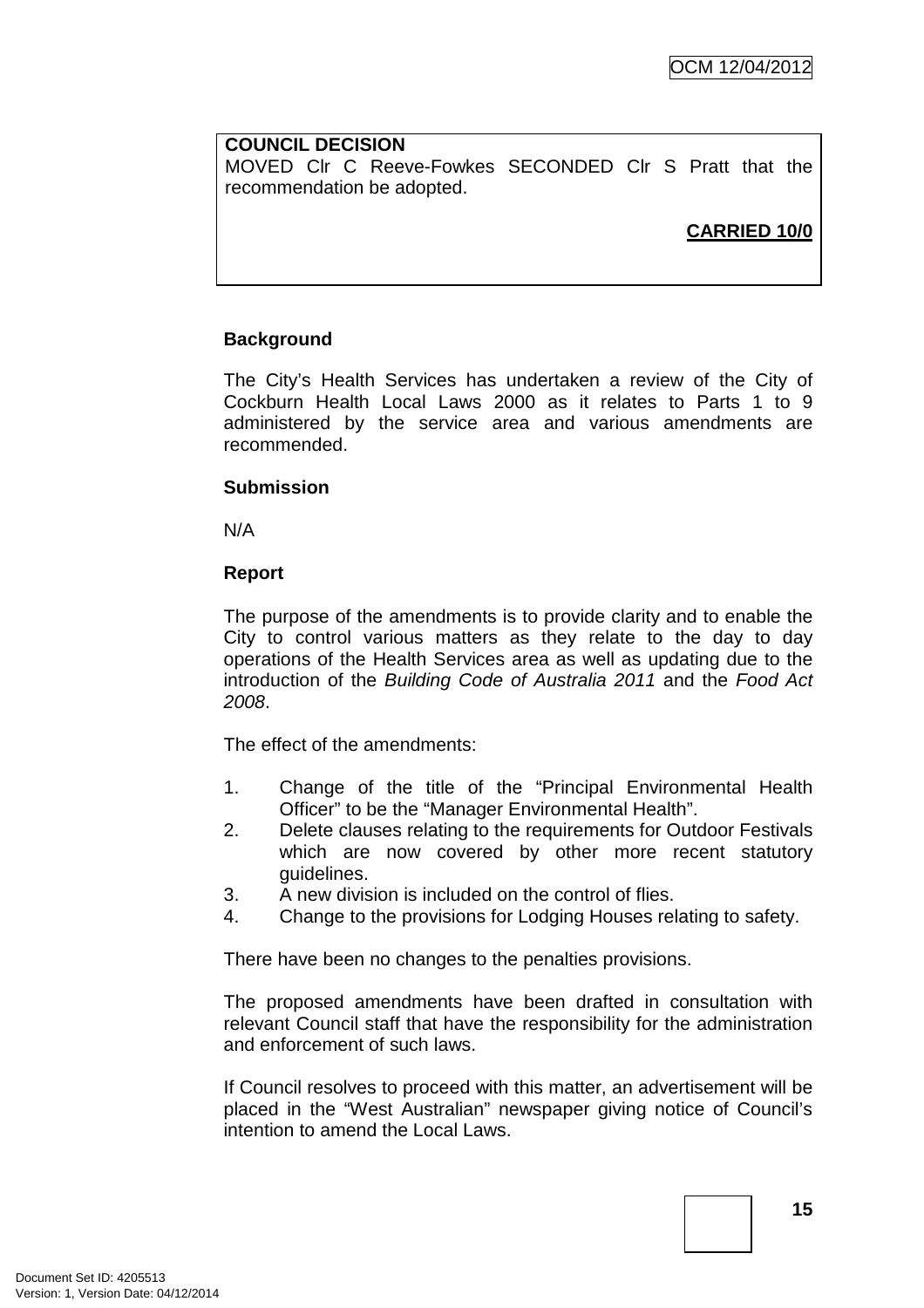Interested parties will be able to inspect a copy of the proposed amendments or obtain a copy from Council or from the City's Libraries and may make a representation to Council in response. The submission period is 42 days from the date of the advertisement.

Council staff have proposed to amend Parts 1 to 9 of the City of Cockburn Health Local Laws 2000 through the adoption of the City of Cockburn Health (Amendment) Local Law 2012 in the format attached.

#### **Strategic Plan/Policy Implications**

#### **Governance Excellence**

- To conduct Council business in open public forums and to manage Council affairs by employing publicly accountable practices.
- To provide effective monitoring and regulatory services that administer relevant legislation and local laws in a fair and impartial way.

## **Budget/Financial Implications**

The cost of amendment and implementation of the changes proposed will be absorbed through Health Services operational budget.

#### **Legal Implications**

Section 3.12 of the Local Government Act 1995 and Section 342 of the Health Act 1911 refer.

## **Community Consultation**

Advertisement of the proposed amendments to be placed in a state wide public notice.

#### **Attachment(s)**

Copy of the Draft Gazette Notice.

#### **Advice to Proponent(s)/Submissioners**

N/A

**Implications of Section 3.18(3) Local Government Act, 1995**

Nil.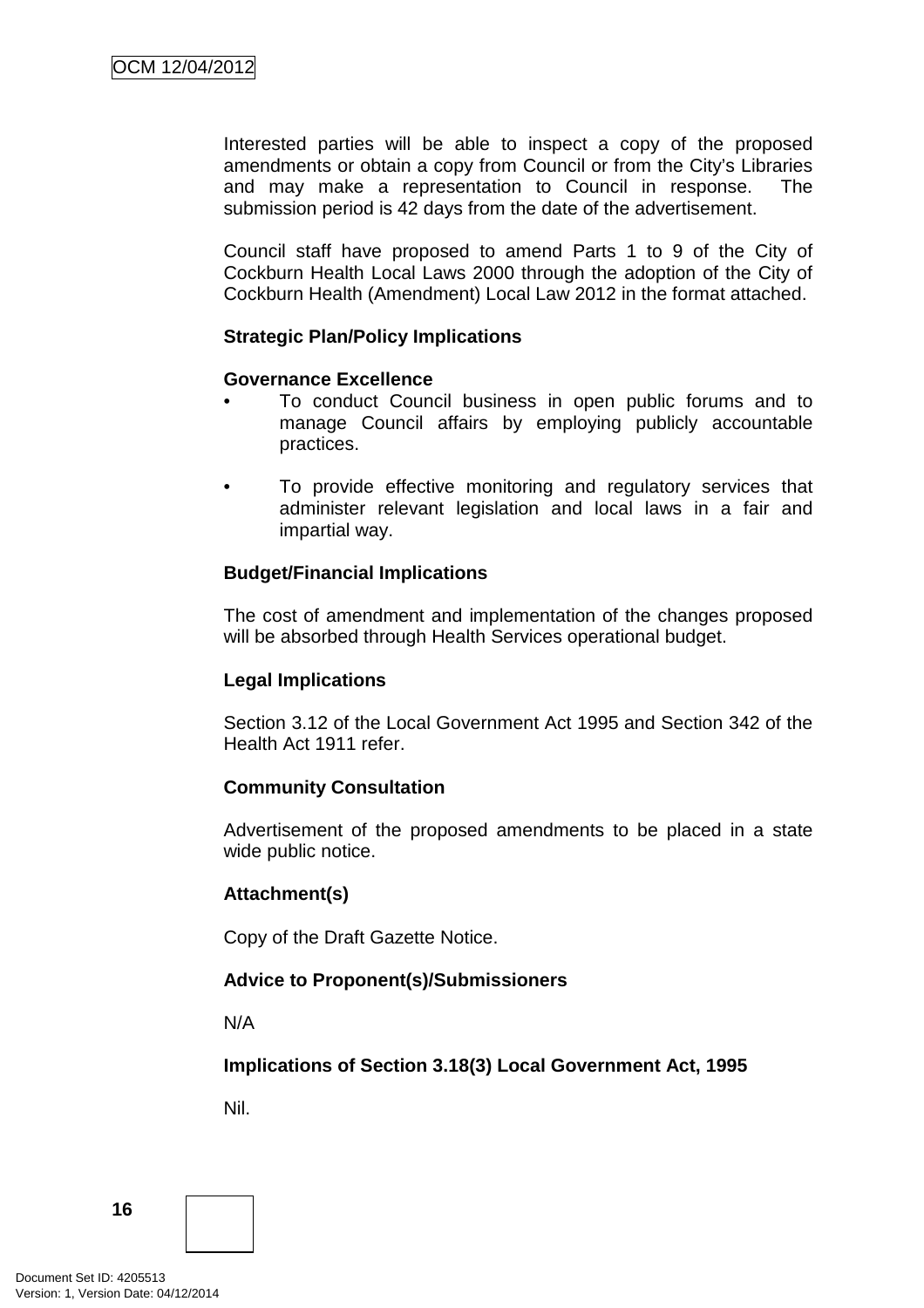## **13.4 (MINUTE NO 4740) (OCM 12/04/2012) - PROPOSED ADOPTION OF THE CITY OF COCKBURN FENCING LOCAL LAW 2012, (CC/P/099) (J WEST/P WESTON) (ATTACH)**

#### **RECOMMENDATION** That Council :

- (1) pursuant to Section 3.13 of the Local Government Act 1995 recommence the proposed adoption process of the City of Cockburn Fencing Local Law 2012 in lieu of the City of Cockburn (Local Government Act) Amendment Local Law 2010 (Part IV Fencing); and
- (2) in accordance with Section 3.12 of the Local Government Act, 1995, advertise the proposed amendments, as shown in the attachment to the Agenda, for a minimum period of six(6) weeks.

## **COUNCIL DECISION**

MOVED Clr C Reeve-Fowkes SECONDED Clr S Pratt that the recommendation be adopted.

**CARRIED 10/0**

#### **Background**

At its Ordinary Meeting of 8 September 2011 Council resolved to adopt amendments to the City's (Local Government Act) Local Laws 2010 by repealing Part V - Building of that local law and inserting proposed amendments covering fencing.

Subsequently state wide notice was given in accordance with section 3.12(3) of the Local Government Act 1995 and on 10 November 2011 Council resolved to proceed with the adoption of the local law.

Following liaison with the Department of Local Government and prior to advertising the proposed amendments in the Government Gazette a number of anomalies were located in the proposed gazette notice

#### **Submission**

N/A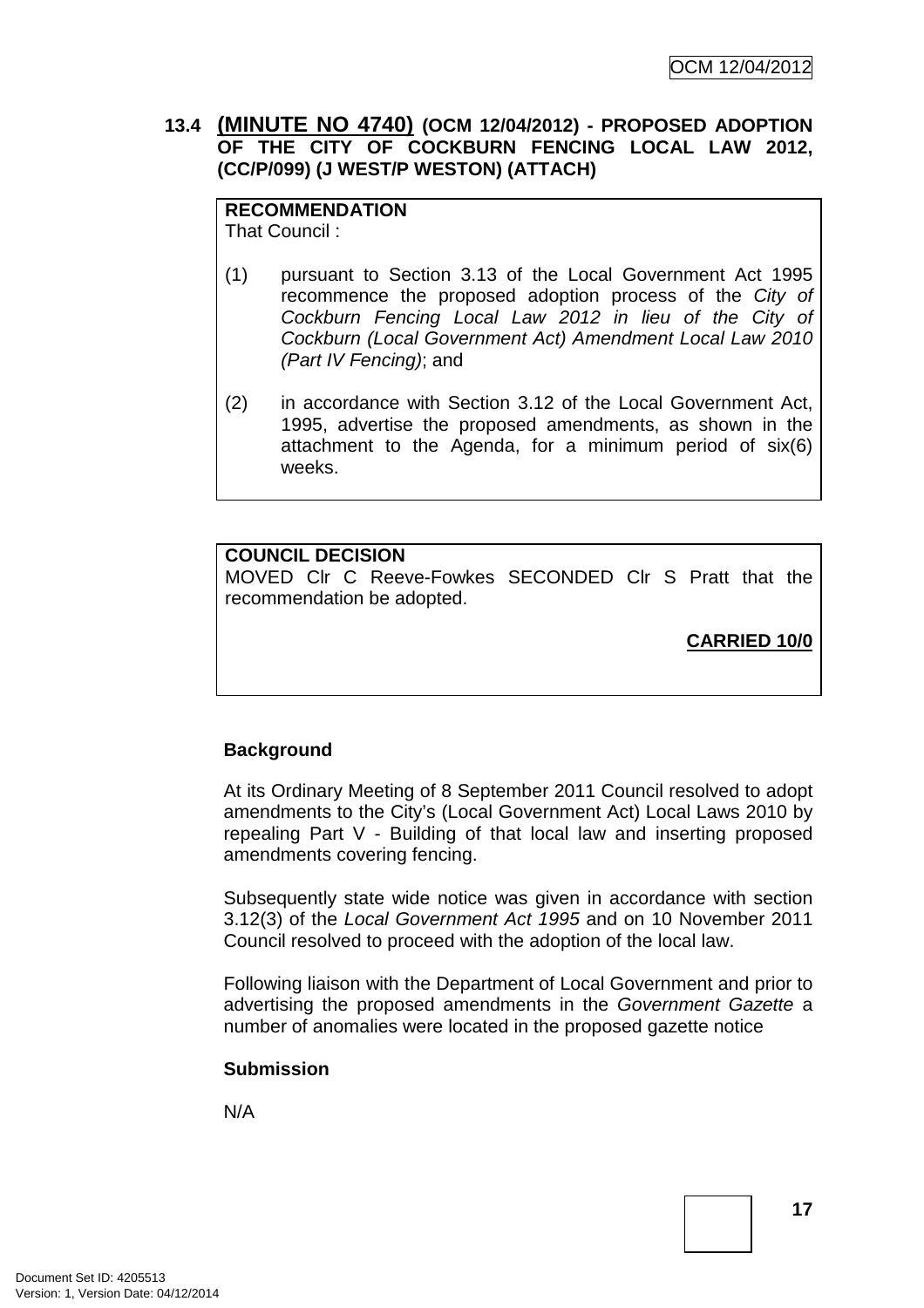## **Report**

The proposed gazette notice did not include references to the Dividing Fences Act 1961, being a contemporary requirement of the Parliamentary Joint Standing Committee on Delegated Legislation (JSCDL).

Further, the notice did not provide specific references to the Australian Standards being another contemporary requirement of the JSCDL.

It was discovered that a metropolitan local government was required to provide an undertaking to the JSCDL to amend its Fencing Local Law 2010 as follows:

- 1. amend clause 1.4 so that it states: "AS" means Australian Standard or Australian/New Zealand Standard published by Standards Australia; and
- 2. amend clause 5.1(e) so that it states: "No person shall erect an electric fence in the district unless - (e) the fence is constructed and maintained in accordance with AS/NZS 3016:2002 Electrical installations - Electric security fences as amended from time to time."

Such requirements are now reflected in the proposed local law.

The previous amendment also referred to 'City' and 'Council' where it is a requirement of the JSCDL to use the term 'local government'.

The Committee had been previously advised by the Minister for Local Government that the Department of Local Government have accepted the view of the Committee and the Department of Local Government advises local government to use the term 'local government' rather than 'City or 'Council', in its Local Laws.

Accordingly, it is recommended that Council resolve to re-commence the process, pursuant to section 3.13 of the Local Government Act as the proposed local law is significantly different to that first proposed.

Therefore, Council in accordance with section 3.12(2) of the Local Government Act 1995 is to give notice of the purpose and effect of the proposed local law as follows:

- (1) The purpose of this local law is to provide for the regulation, control and management of fences within the district.
- (2) The effect of this local law is to:
	- (a) regulate, manage and control fences; and

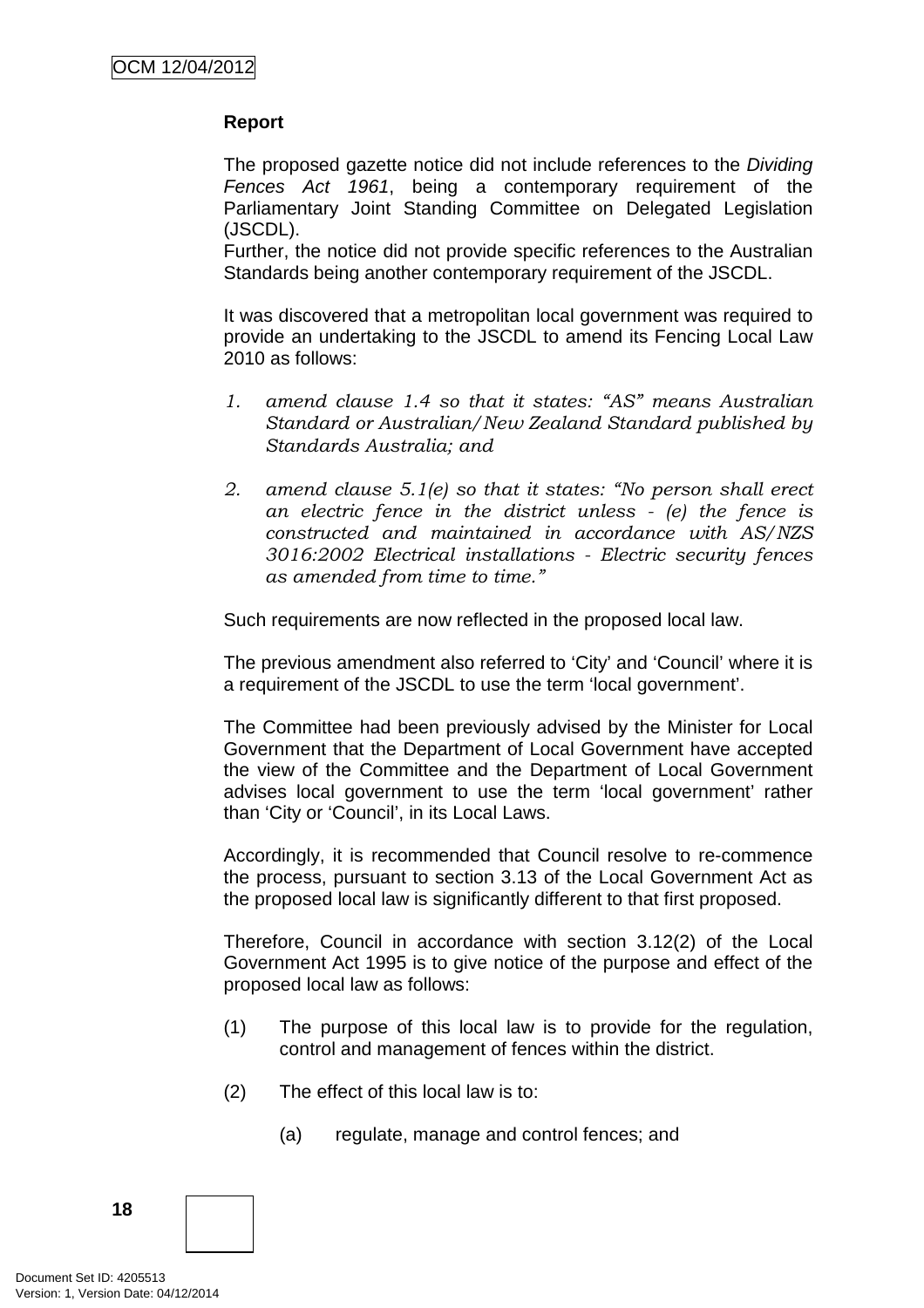(b) establish the standard of a "sufficient fence" according to land use.

Following, an advertisement will be placed in the 'West Australian' newspaper giving notice of Councils' intention to adopt the proposed local law.

Interested parties will be able to inspect a copy of the proposed amendment or obtain a copy from Council or from one of the City's Libraries and may make a representation to Council. The submission period for representations is 42 days from the date of the advertisement.

It is proposed to repeal Part IV of the consolidated (Local Government Act) Amendment Local Law 2010 and adopt the Fencing Local Law 2012 in the format attached.

#### **Strategic Plan/Policy Implications**

#### **Governance Excellence**

- To conduct Council business in open public forums and to manage Council affairs by employing publicly accountable practices.
- To provide effective monitoring and regulatory services that administer relevant legislation and local laws in a fair and impartial way.

#### **Budget/Financial Implications**

N/A

#### **Legal Implications**

Section 3.12 of the Local Government Act refers.

#### **Community Consultation**

N/A

## **Attachment(s)**

Copy of Draft Gazette Notice.

#### **Advice to Proponent(s)/Submissioners**

N/A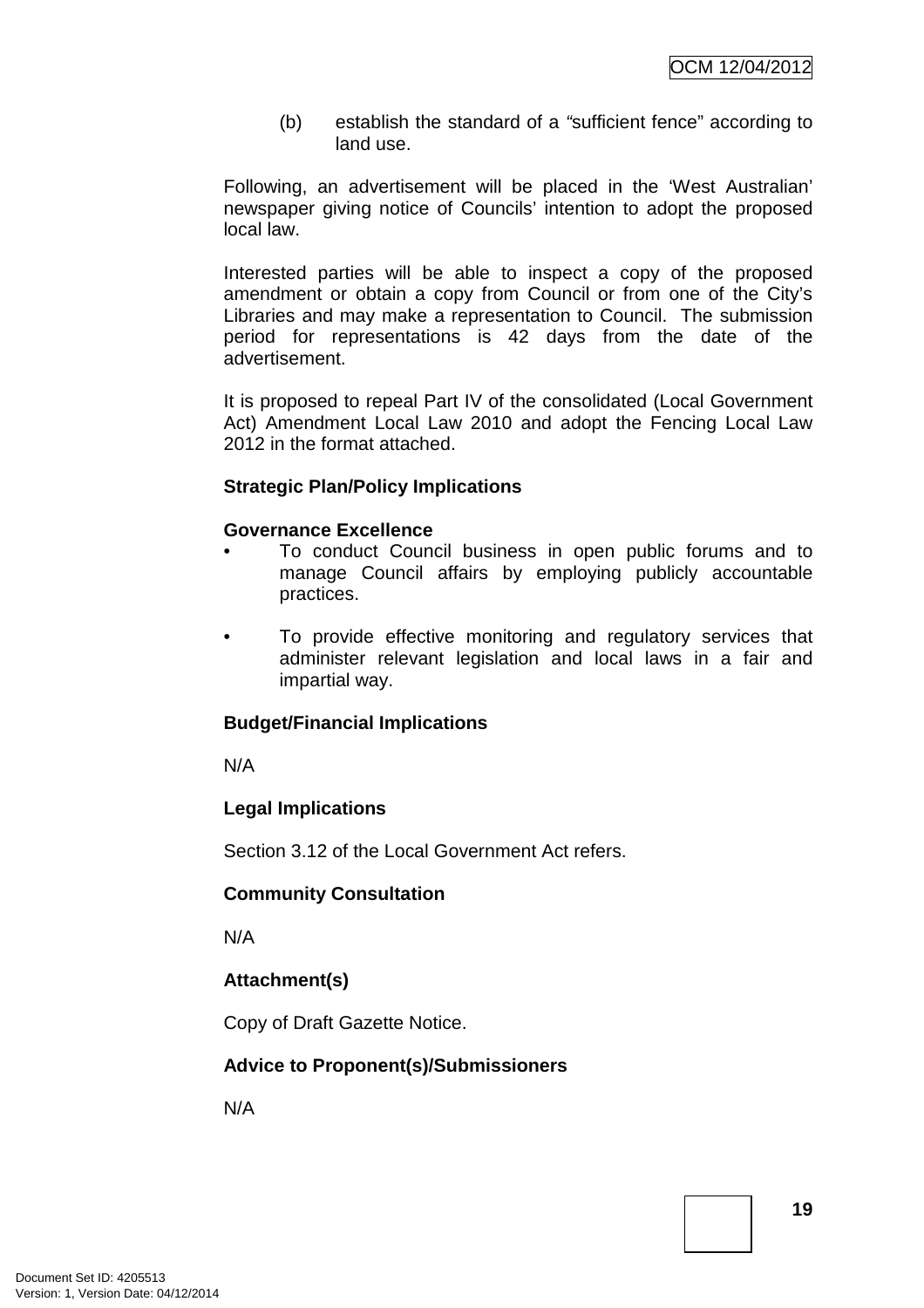## **Implications of Section 3.18(3) Local Government Act, 1995**

Nil.

## **14. PLANNING AND DEVELOPMENT DIVISION ISSUES**

**14.1 (MINUTE NO 4741) (OCM 12/04/2012) - CONSIDERATION TO PREPARE CONSOLIDATION OF CITY OF COCKBURN TOWN PLANNING SCHEME NO. 3 - LOCATION: CITY OF COCKBURN DISTRICT - APPLICANT: CITY OF COCKBURN (9485) (A TROSIC) (ATTACH)** 

# **RECOMMENDATION**

That Council:

- 1. in accordance with Section 88(1) of the Planning and Development Act 2005 ("Act"), resolves to prepare a consolidation of City of Cockburn Town Planning Scheme No. 3 ("Scheme");
- 2. in accordance with Section 89(1) of the Act, requests approval of the Scheme consolidation by the Western Australian Planning Commission ("WAPC");
- 3. following approval of the Scheme consolidation by the WAPC, invites submissions from the public (for a period of 42 days) regarding the effectiveness of the Scheme, the need for amendment of the Scheme and the need for the making of a new Scheme. Following this process a report to be presented back to Council for consideration in accordance with Section 90 of the Act; and
- 4. consider in the next iteration of the Plan For The District (Strategic Community Plan), the timing for development of a new Local Planning Strategy and Town Planning Scheme within the next five years to replace the current operative document.

#### **COUNCIL DECISION**

MOVED Clr L Smith SECONDED Clr C Reeve-Fowkes that the item be deferred and be considered at the May 2012 Ordinary Council Meeting.

# **CARRIED 10/0**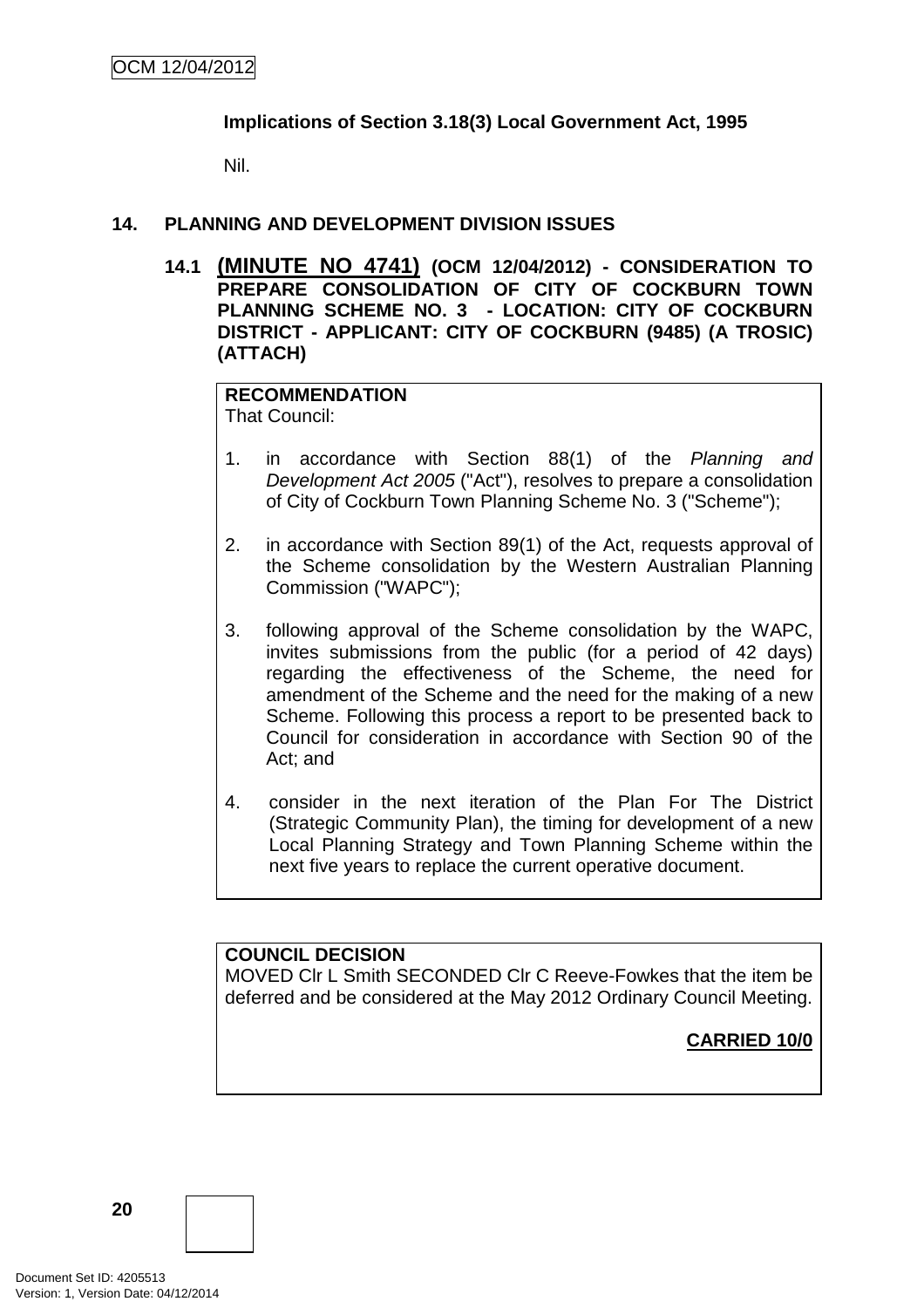## **Reason for Decision**

To give Council more time to consider this item.

#### **Background**

The purpose of this report is to seek Council resolution to prepare a consolidation of City of Cockburn Town Planning Scheme No. 3 ("Scheme"). This consolidation is being sought to comply with the Scheme review requirements specified under Section 88 of the Planning and Development Act 2005 ("Act"), and in acknowledgement that the current Scheme and its associated Local Planning Strategy continue to plan effectively for the strategic land use matters of the City of Cockburn ("City").

Under the Act a Scheme consolidation is advocated for when there is limited need for strategic or land use changes to the current Scheme, and where the there is a need to comply with the Scheme review requirements specified by the Act. The City's Scheme is considered to meet these key criteria in that it continues to effectively plan for the strategic land use of the City, and should be consolidated to operate for a further five years.

This consolidation will importantly grant an appropriate period of time for the Scheme to continue, during which the Local Planning Strategy will be comprehensively reviewed and renewed, allowing it to be used to inform a new Scheme prior to the five year time period being reached.

This report will effectively seek to justify to Council why a Scheme consolidation is appropriate considering:

- 1. The currency and successful operation of the Local Planning Strategy which underpins the Scheme.
- 2. The ability to which the Scheme addresses the state and regional planning context.
- 3. The realisation that previous and planned amendments to the Scheme will not be seeking to substantively alter the Scheme, and will importantly reflect the direction provided within the Local Planning Strategy.

A consolidation copy of the Scheme can be referenced via the WAPC's website. It is not included as an attachment to this item, due to the size of the document.

#### **Submission**

N/A.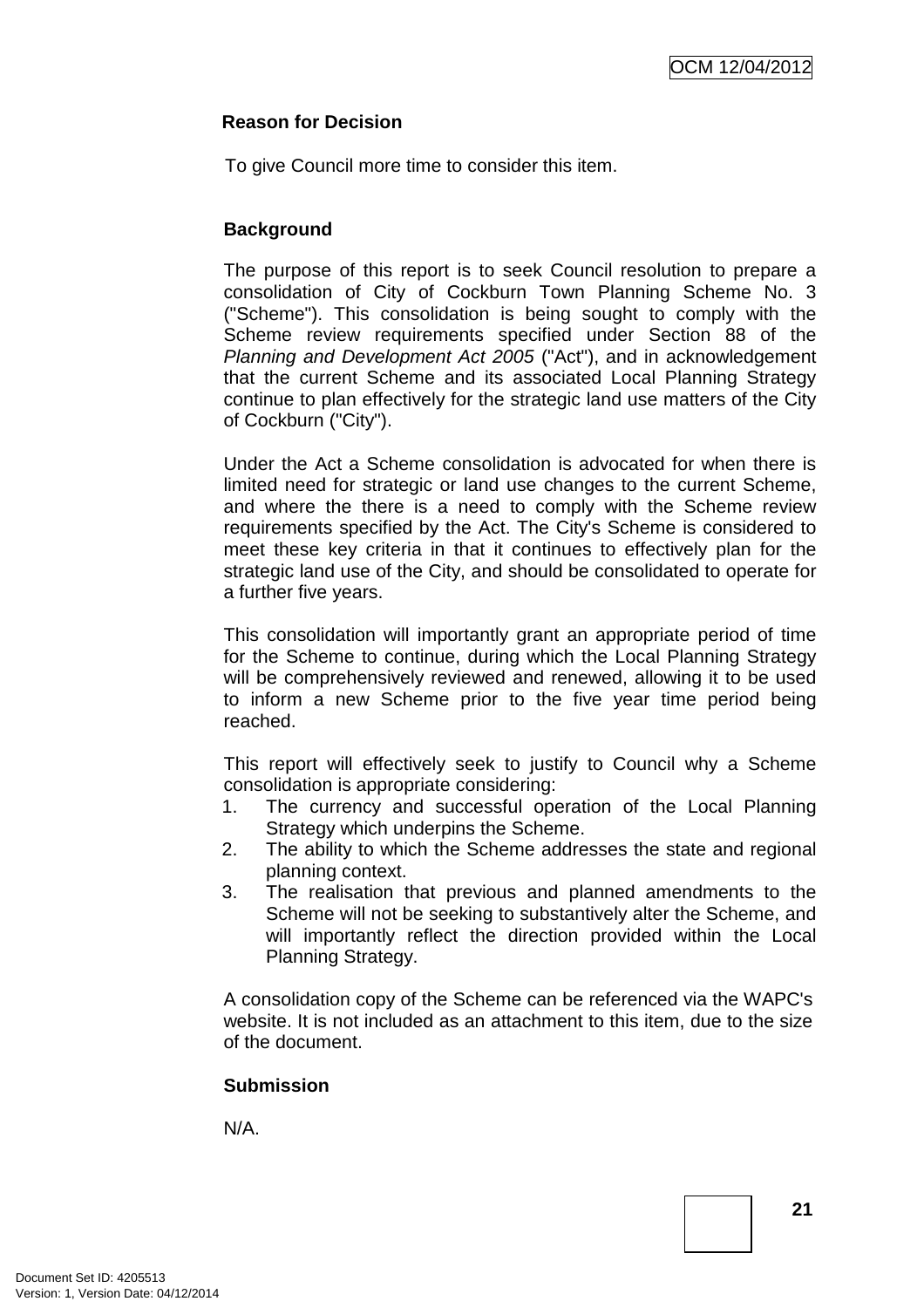## **Report**

#### Background to Town Planning Schemes

Town Planning Schemes are made under Part 5 of the Act, which sets out the general objects of schemes, the matters which may be addressed in schemes and the requirements for review of schemes. Where schemes involve the zoning or classification of land, they are required to reflect the format prescribed by the Model Scheme Text ("MST"), contained within the Town Planning Regulations 1967. The City's Scheme has been based upon this prescribed format of the MST.

The MST sets out the following as purposes of a scheme:

- 1. Set out the local government's planning aims for the scheme area, and implement the local planning strategy.
- 2. Set aside land as reserves for public purposes, in accordance with the aims of the scheme and the local planning strategy.
- 3. Zone land within the scheme area in accordance with the aims of the scheme and the local planning strategy.
- 4. Control and guide land use and development in accordance with the aims of the scheme and the objectives of the respective zones and reserves.
- 5. Make provision for the administration and enforcement of the scheme where necessary to supplement the provisions in the Act.
- 6. Provide for such other matters as set out in Schedule 7 of the Act as are necessary and appropriate to the local area.

These are replicated in basically the same wording under Clause 1.5 of the City's Scheme.

In respect of the City's Scheme and its relationship to the MST, various provisions relating to local planning matters are prescribed. These cover the following areas:

- 1. Zoning
- 2. Development standards and controls
- 3. Special control areas including structure planning
- 4. Development agreements and cooperation including cost sharing arrangements
- 5. Other general and ancillary matters.

Schemes need to also be consistent with relevant region schemes (which for the City is the Metropolitan Region Scheme) and have due regard to State Planning Policies ("SPP's") which affect the local area. The primary State Planning Policies affecting the City, and which are covered by the Scheme, are as follows:

Environment and Natural Resources Policy (SPP 2) SPP 2.3 - Jandakot Groundwater Protection Policy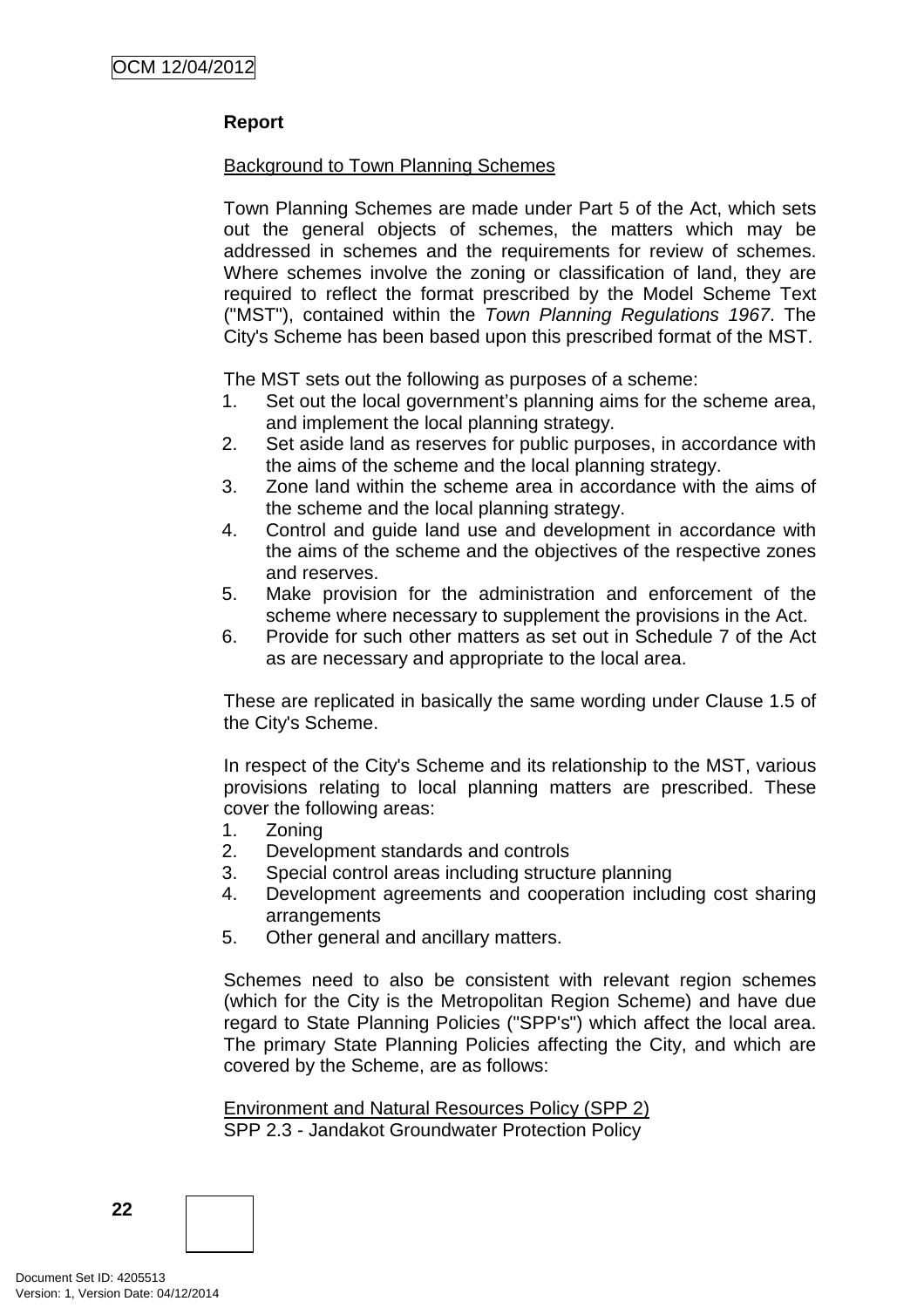- SPP 2.4 Basic Raw Materials
- SPP 2.5 Agricultural and Rural Land Use Planning
- SPP 2.6 State Coastal Planning Policy
- SPP 2.7 Public Drinking Water Source Policy
- SPP 2.8 Bushland Policy for the Perth Metropolitan Region
- SPP 2.9 Water Resources

Urban Growth and Settlement (SPP 3)

SPP 3.1 - Residential Design Codes

SPP 3.4 - Natural Hazards and Disasters

SPP 3.5 - Historic Heritage Conservation

SPP 3.6 - Development Contributions for Infrastructure

Economy and Employment (SPP 4)

SPP 4.1 - State Industrial Buffer Policy

SPP 4.2 - Activity Centres for Perth and Peel

Transport and Infrastructure (SPP 5)

SPP 5.2 - Telecommunications Infrastructure

- SPP 5.3 Jandakot Airport Vicinity
- SPP 5.4 Road and Rail Transport Noise and Freight Considerations in Land Use Planning.

Schemes are also subject to environmental assessment by the Environmental Protection Authority, with reference to relevant environmental policies, principals, plans and strategies. This was undertaken as part of the development of the current Scheme.

The basic tools of land use planning which the City's Scheme utilises at the local planning level are:

- 1. Local planning policy
- 2. Local reservation
- 3. Local zoning
- 4. Additional and restricted uses
- 5. Non-conforming uses
- 6. Special use zones
- 7. Special control areas
- 8. Structure planning and development contribution cost sharing arrangements
- 9. Heritage provisions and listing.

As mentioned in the introductory section, Schemes require timely review either by consolidation or by the preparation of a new Scheme. As per the introduction to this report, the City is seeking to consolidate its current Scheme on the basis of limited need for major strategic and/or land use changes, with the main aim being to comply with the Scheme review timeframe as outlined in the Act.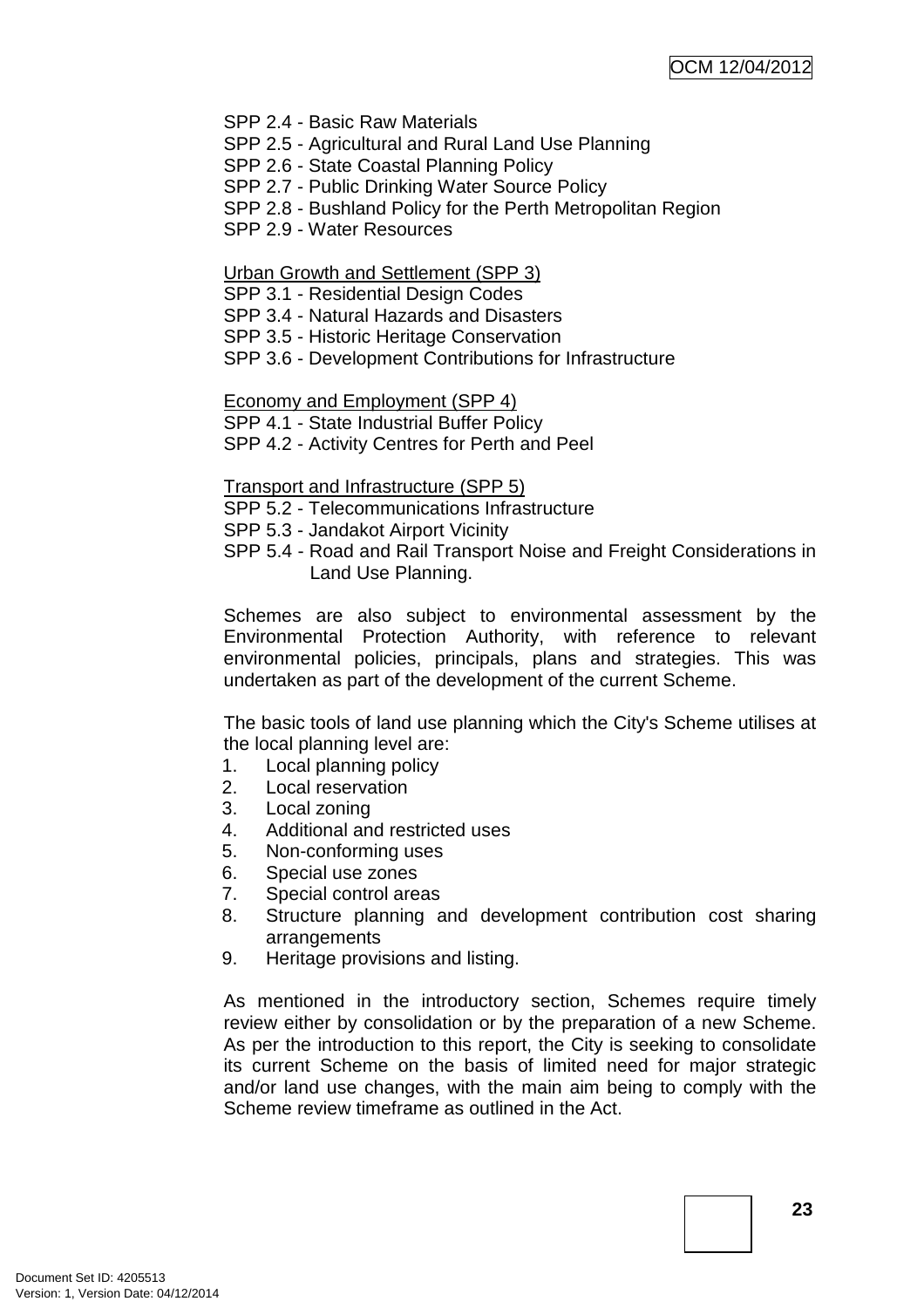#### Scheme Consolidation Versus Review

Under the Act there is a requirement to review Schemes. The Act provides two avenues by which to review a Scheme - being either by consolidation of an existing Scheme and all its amendments (effectively continuing the current Scheme), or by the preparation of a new Scheme.

A consolidation is an appropriate path to consider if there is little need for major strategic or land use change under the current Scheme. This has a direct relationship back to the associated Local Planning Strategy as explained following.

The Local Planning Strategy provides the strategic vision and framework for planning over a time period usually between five to 15 years into the future. It is not uncommon for this to be even as far out as 20 to 30 years. The key point being that provided a Local Planning Strategy has been prepared in a very robust manner, which considers and responds to the local and regional planning context appropriately, then there is no practical reason why the Strategy cannot run for at least 10 to 15 years without being re-written. Accordingly, a Scheme based upon its Local Planning Strategy should be able to be consolidated at least one, provided it has been prepared appropriately based upon the Local Planning Strategy.

Where there is a need to comprehensively update the strategic and land use direction under the Scheme, then a new Scheme will be required. This also necessitates the preparation of a new Local Planning Strategy, to provide the strategic and policy basis to inform the new Scheme's preparation.

#### Rationale For Scheme Consolidation

While it would seem attractive to pursue a Scheme consolidation in the first instance, it is important that this decision not be taken just because of its relative ease compared to a Scheme review. Decision between either a Scheme consolidation or Scheme review needs to take into account the following specific criteria:

- 1. Age of Scheme
- 2. Number of amendments
- 3. Whether Scheme aims are being achieved
- 4. Any limitations in administration and effectiveness of Scheme provisions in controlling land use and development
- 5. Extent to which the Scheme complies with the Metropolitan Region Scheme ("MRS")
- 6. Extent to which Scheme is fulfilling strategic vision under the Local Planning Strategy.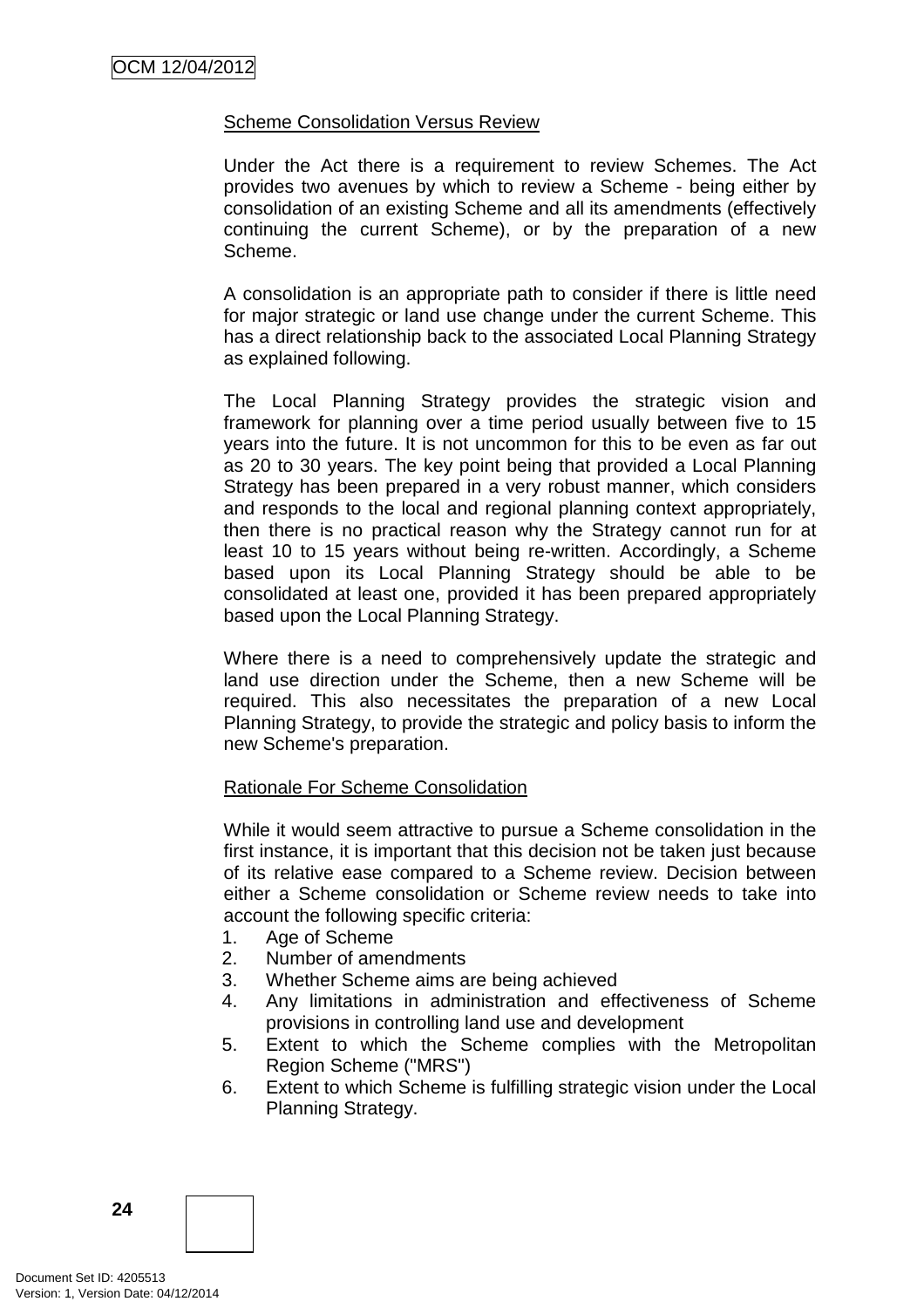These form the basis of assessment following: Age of Scheme

The Scheme was gazetted on 20 December 2002, based upon an associated Local Planning Strategy. This places the Scheme at under 10 years old, with the effective age of the Local Planning Strategy at approximately 15 years old. This reveals in an initial sense scope for consolidation of the current Scheme for a further five year period.

The age of the Scheme is also an important consideration in respect of the timing of key changes to the Town Planning Regulations 1967 ("Regulations"). In October 1999, the Town Planning Amendment Regulations 1999 were gazetted which gave effect to the Model Scheme Text - MST. The MST is set out in Appendix B of the Regulations and is prescribed under the Act as a set of general provisions for Schemes.

In its approach, the MST allows the separation of the strategic component of Schemes (the Local Planning Strategy) from the legal and administrative component (the Scheme Text and Map). The Regulations require Schemes to comply with the MST except where otherwise approved by the Minister.

The MST utilises conventional zoning as the content of Schemes but enables the incorporation of other planning approaches into the Scheme especially through the use of special control areas. The standardised format also enables the adoption of planning policies, precinct plans, performance planning and standardised layout throughout WA. The MST forms the structure of the Scheme but does neither dictate nor guide land use content of Schemes - this remains a function for local government to consider and determine, based upon the strategic and policy based vision and framework created through the Local Planning Strategy.

In respect of the City's Scheme, this has been based entirely on the prescribed format of the MST. Its local content provisions have been drawn from the strategic and policy based content of the Local Planning Strategy, and specifically expressed through the following key parts:

Part 1 - Specifically Clause 1.6 identifying the aims of the Scheme with a relationship back to the Local Planning Strategy vision/strategic objectives.

Part 4 - Specifically Clause 4.2, which specifies Scheme zones and their associated objectives. This then leads on to the zoning table, contained under Table 1. This provides the control over whether certain land uses are permitted within certain zones, and what form of approval is required.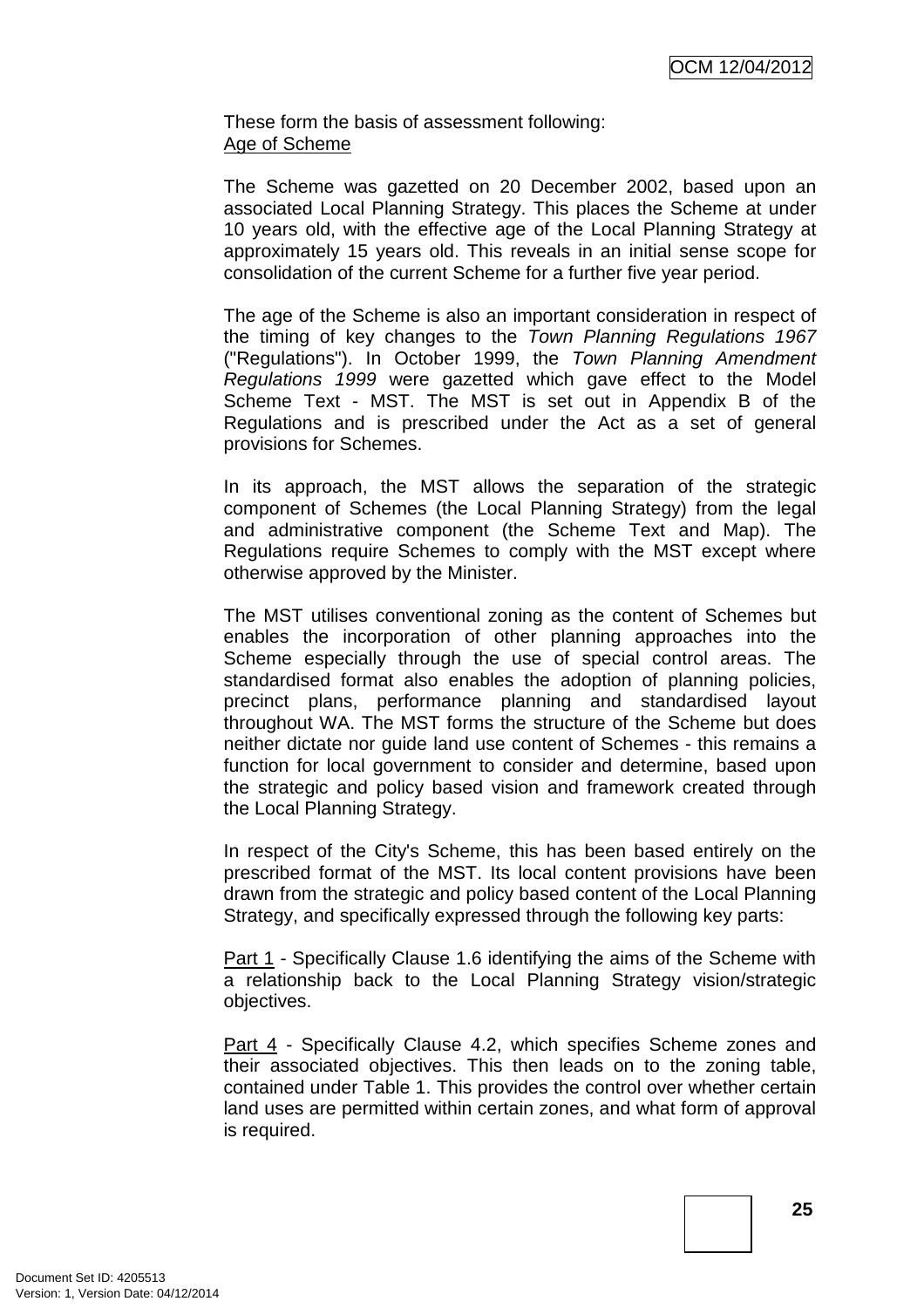Part 5 - This sets out the general requirements which apply to land use and development within the Scheme area, and the specific requirements which apply to particular uses and forms of development. The City's Scheme includes criteria such as site requirements, access, parking, building design, setbacks and landscaping, residential, industrial uses, commercial uses etc. Similar to the aims of the Scheme and arrangement of zones and objectives, these general Scheme requirements have been informed by the strategic basis of the Local Planning Strategy.

Part 6 - This sets out the Scheme's special control areas. This is particularly pertinent to the City's Scheme, through the use of Development Area and Development Contribution Area provisions in order to guide land use, development and subdivision. This occurs through the basis of structure planning and associated development contribution planning to enable comprehensive planning of large areas for development, and the equitable sharing of common infrastructure (both civil and community based) for development.

In essence, the City's Scheme reflects the content and expectations of the MST as established through the Regulations and the Act. This establishes a basic test to determine that the Scheme is capable for consolidation.

In terms of the age of the Scheme, it is useful to consider this against similar growing outer metropolitan local governments. Accordingly the City's Scheme dated December 2002 compares to the following:

City of Wanneroo Town Planning Scheme No. 2 - July 2001 City of Gosnells Town Planning Scheme No. 6 - February 2002 City of Armadale Town Planning Scheme No. 4 - November 2005 Town of Kwinana Town Planning Scheme No. 2 - November 1992 City of Rockingham Town Planning Scheme No. 2 - November 2004

This simple age comparison reveals the City's Scheme being generally in line with the age of other Schemes from similar growing local government areas.

#### Number of Scheme Amendments

To date 92 amendments to the Scheme have taken place, with seven still currently in process. These amendments cover a wide spectrum of purposes, and importantly reflect the ongoing management and improvement of the Scheme. The Scheme amendments are strategically informed through the Local Planning Strategy, providing broader level guidance to consider when an amendment should or should not be contemplated.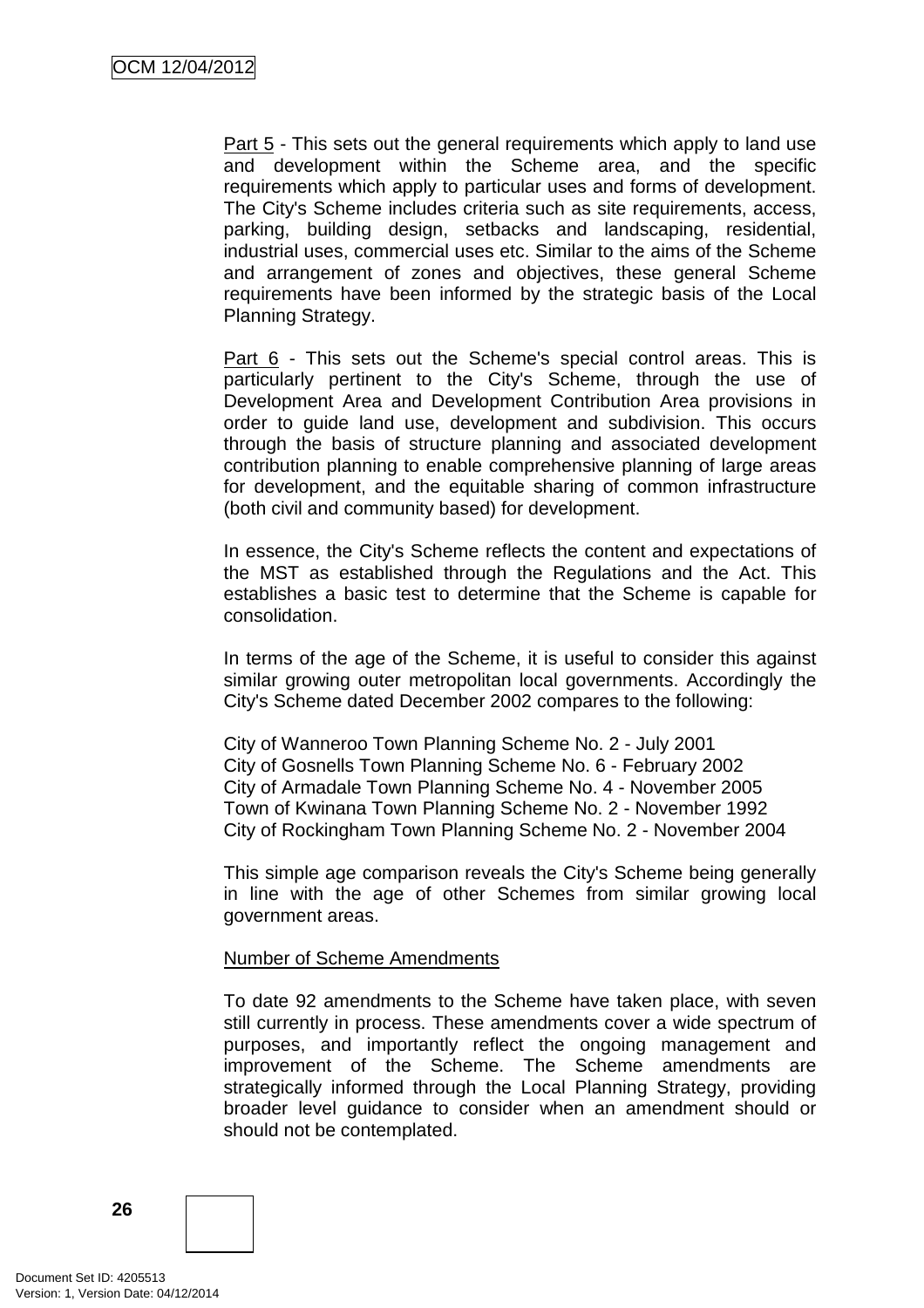Scheme amendments have also been undertaken to ensure the Scheme maintains statutory compliance with the Act and associated Town Planning Regulations 1967. This places significant importance upon Scheme consistency with the following:

- 1. Section 69 of the Act, which provides the general objectives of Schemes.
- 2. Schedule 7 of the Act, which provides the matters which may be dealt with by Schemes.
- 3. The MRS, which represents the statutory form of regional town planning for the Perth Metropolitan Area. and
- 4. State Planning Policies, which provide the key policy guidance relevant to general planning and facilitating the coordination of planning throughout the State by local government Schemes.

These represent tests to which an amendment must comply before it will be granted final approval by the WAPC and Hon Minister. In terms of the alignment of Scheme amendments to the City's Local Planning Strategy, Attachment 1 contains a table identifying how each Scheme amendment undertaken has addressed strategic actions contained within the City's Local Planning Strategy.

Attachment 2 further shows the status of current Scheme amendments which are in their final stages of progress. These are specifically awaiting determination by the WAPC.

The Scheme amendments undertaken have kept the City's Scheme valid and up-to-date in terms of the statutory requirements placed upon it under the Act. The scope of the Scheme amendments are aligned with the Local Planning Strategy, and accordingly the Scheme continues to implement this going forward. This is considered to support the capability of the Scheme to be consolidated for a further five year, as is recommended by this report.

#### Whether Scheme aims are being achieved

Schemes are made up of a variety of zones and accompanying statutory planning provisions which combine to provide for control of land use and development. This combination reflects a set formula of land use possibilities and zoning arrangements, with the intent being that the formula achieves the aims of the Scheme, which itself is derived from the strategic vision of the Local Planning Strategy.

Schemes function as regulatory devices, and therefore come under significant statutory interpretation focussed commonly at one or a group of clauses. This narrow view of Schemes is a common and expected occurrence, recognising the need for statutory instruments to have regard for principles of statutory interpretation in all aspects.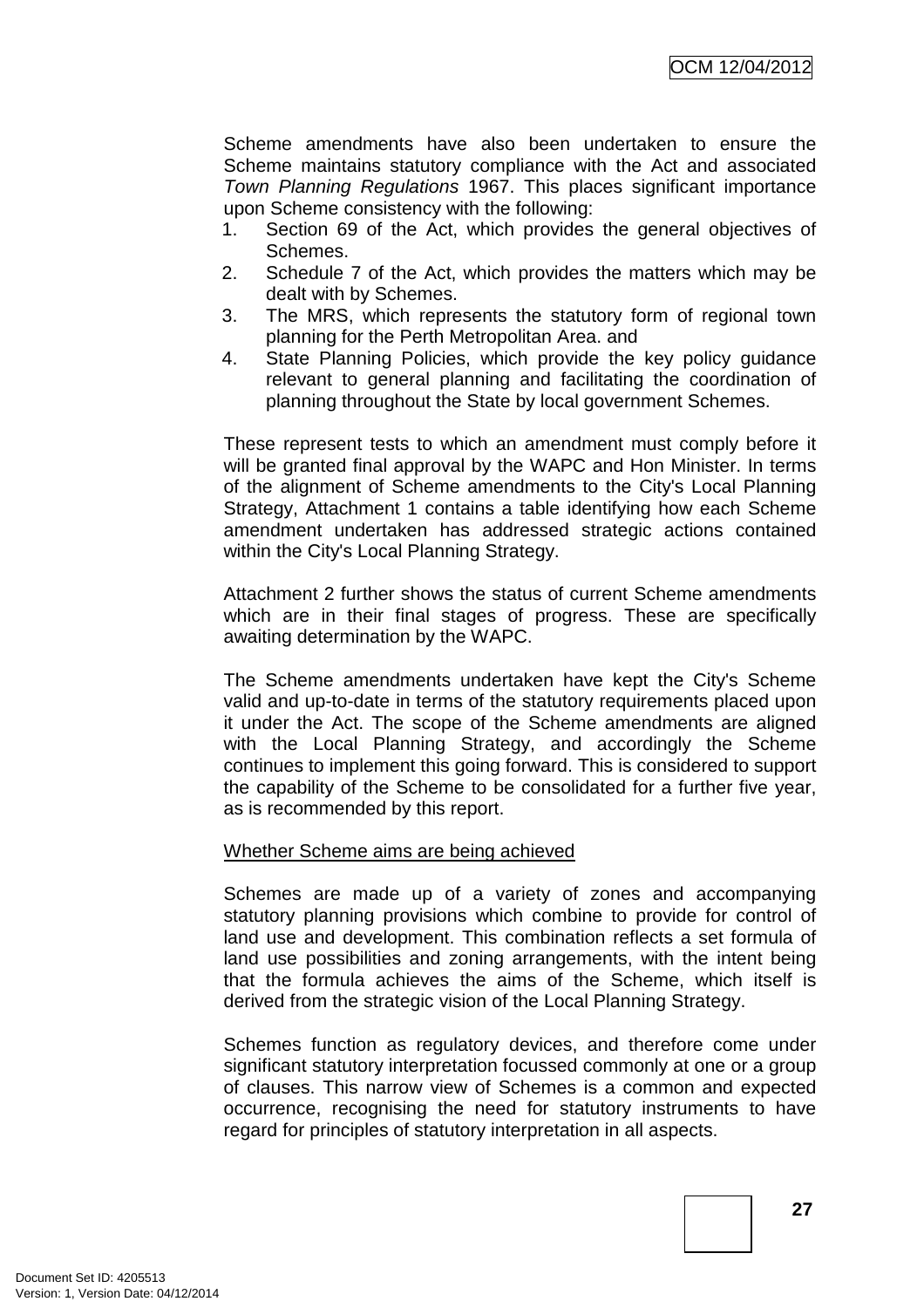Taking a narrow view of Schemes as is often the case in statutory assessment does drive home the need to reflect about how the whole Scheme is helping achieve (or otherwise) its stated aims. The ideology and vision for the Scheme area is captured at its highest level through the Scheme aims, derived from both planning theory and community values held. Provided that such aims are being supported through the statutory application of the Scheme, then the narrow aspects of land use and development control should be helping achieve such aims as measured in a broad sense.

In terms of the City's Scheme, its aims are as follows:

- (a) ensure that development and the use of land within the district **complies** with accepted standards and practices for public amenity and convenience; and
- (b) ensure that the future development and use of land within the district occurs in an **orderly and proper** way so that the quality of life enjoyed by its inhabitants is not jeopardised by poor planning, unacceptable development and the incompatible use of land.

The Scheme is considered to be fulfilling these aims, with examples as follows:

- 1. Zoning maintains an appropriate spatial allocation of land uses.
- 2. Scheme controls provide an appropriate balance between being prescriptively based (absolute controls) versus performance based (which seek to promote and encourage innovation in development).
- 3. The approach to zoning, while still cognisant of the protection of residential and public amenities, has provided the opportunity for the mixing of compatible uses.
- 4. Scheme controls have not remained static, but have evolved through associated amendments, local planning policy and design guidelines to respond to drivers for change.
- 5. Scheme controls have helped balance both local and regional planning interests. The embracing of medium to high density zoning based around activity centres has been embraced by the Scheme, consistent with the associated Local Planning Strategy and State Planning Policy.
- 6. Scheme controls have been supported through local planning policies and design guidelines which place a focus on both the use acceptability as well as the quality of design and built outcome.

These are key conclusions taken from the current assessment of how the Scheme is achieving its associated aims.

Document Set ID: 4205513<br>Version: 1, Version Date: 04/12/2014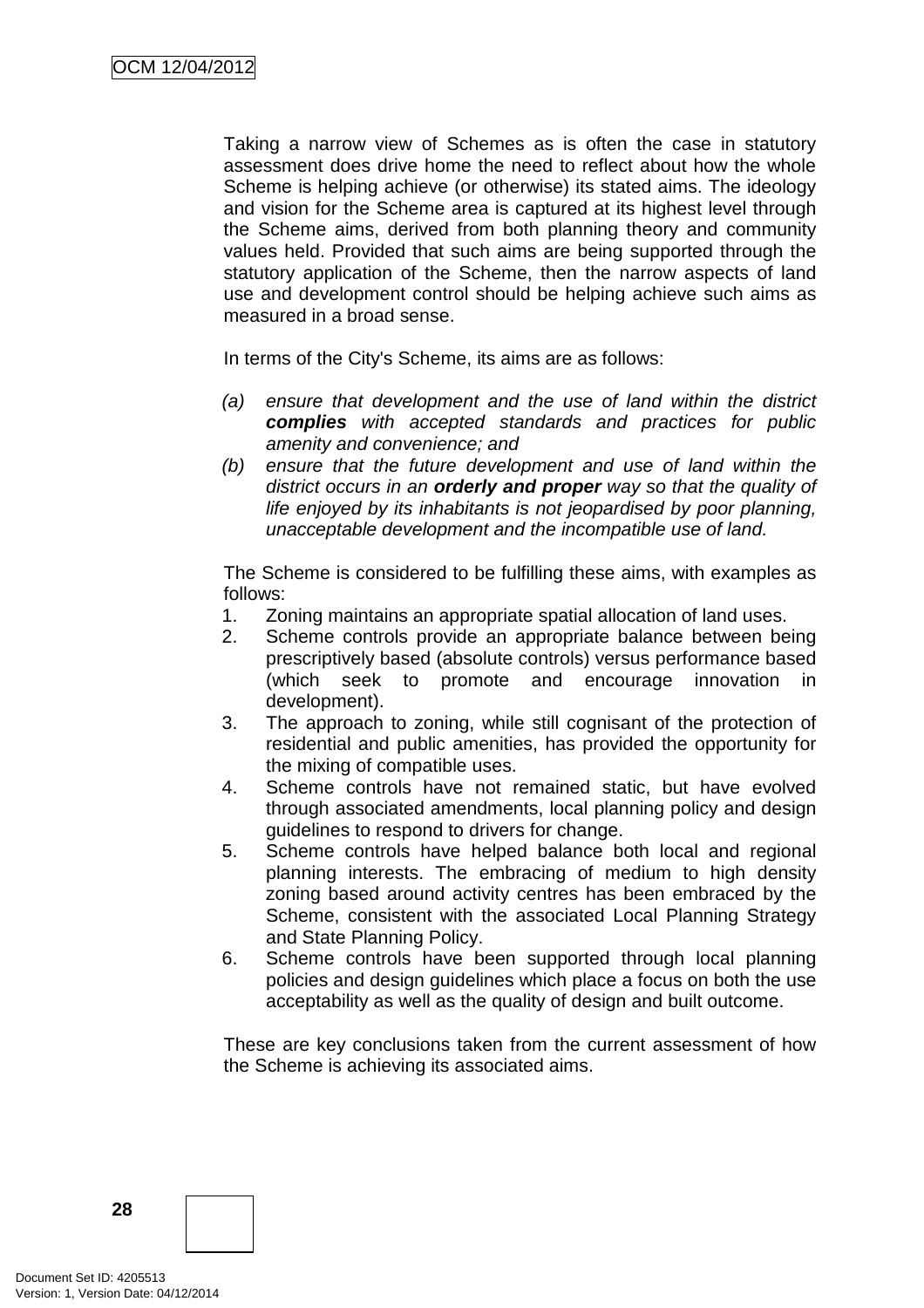Any limitations in administration and effectiveness of Scheme provisions in controlling land use and development

There are no current limitations in administration associated with the Scheme. Being based upon the MST, the Scheme utilises conventional zoning and development controls as the statutory basis for administration and implementation. Unique aspects of the Scheme are best reflected by the rigorous use of Special Control Areas under Part 6 of the Scheme.

The City has been a leader in respect of the use and application of both Development Areas and Development Contribution Areas to enable the comprehensive development of otherwise fragmented land to achieve identified outcomes. This is best reflected through the use of Structure Plans and their associated Development Contribution Plans as a statutory mechanism akin to the Scheme to help to coordinate the equitable arrangement of land uses as well as the equitable sharing of infrastructure costs.

The standardised format of the City's Scheme has also enabled the adoption of local planning policies to help inform the application and administration of Scheme provisions providing for discretion to be exercised. Accordingly while the MST forms the structure of the City's Scheme, it neither dictates nor guides land use content - this remains a function for the City to consider and determine, based upon the strategic and policy based vision and framework created through the Local Planning Strategy.

In terms of land use control, it is worth emphasising that the Scheme maintains an appropriate focus upon the protection of public health and amenities from inappropriate land use and development taking place - a clear purpose behind the reason for local planning. The preparation and administration of Schemes to control land use and development has remained as the primary responsibility for local government planning.

Recent planning reforms however, passed as the Approvals and Related Reforms (No. 4) (Planning) Act 2010, have somewhat started to erode this through the introduction of Development Assessment Panels ("DAPs"). DAPs have been introduced to effectively remove the decision making responsibilities for certain (qualifying) development types from local government, and placing this decision making responsibilities within an allocated DAP made up by a majority of 'technical experts'. While this impacts upon local planning in respect of decision making responsibilities for certain development types, in all cases the Scheme still provides the statutory mechanism by which development is assessment and determined - whether that is by the City or a DAP.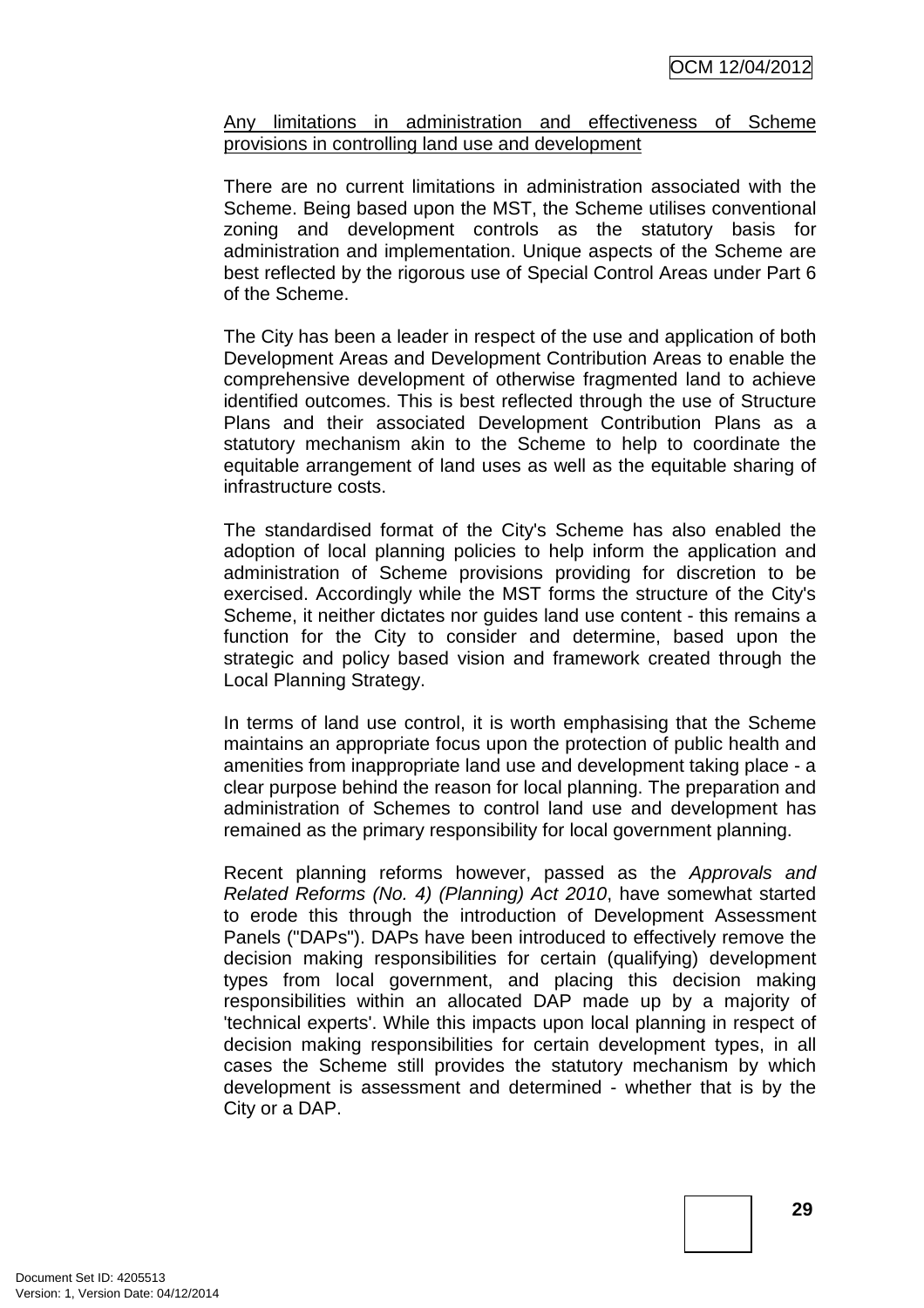#### Extent to which the Scheme complies with the Metropolitan Region Scheme ("MRS")

This has been effectively ensured by the strengthening of relevant provisions contained within the Planning and Development Act 2005, as well as the recent reforms introduced as part of the Approvals and Related Reforms (No. 4) (Planning) Act 2010. Scheme compliance with the MRS is achieved through the following key provisions:

- 1. Planning Control Area provisions of the Act prevail over a Local Scheme to the extent of any inconsistency.
- 2. The provisions of the Act relating to Region Schemes prevail over any inconsistent provision of the Act relating to Local Schemes.
- 3. A Local Scheme or amendment is not to be approved unless the provisions are in accordance with any relevant Region Scheme.
- 4. If a Region Scheme/amendment is made which renders a Local Scheme inconsistent with it, the local government must within 90 days resolve to prepare a new Local Scheme/amendment to be consistent with the Region Scheme.
- 5. The Minister may direct a local government to prepare a Local Scheme/amendment to ensure consistency with a Region Scheme/amendment.
- 6. Amendment of a Region Scheme reserve automatically amends the relevant Local Scheme to reflect the reservation.

#### Extent to which Scheme is fulfilling strategic vision under the Local Planning Strategy

The extent of consistency with the Local Planning Strategy is an important aspect which needs final consideration. As mentioned, the Scheme is the statutory tool which is used by the City to set out the planning aims for the Scheme area, and implement the Local Planning Strategy as the Scheme area's primary strategic plan. The Local Planning Strategy has a strategic purpose, addressing medium to long term planning and strategies which guide land use, development control and infrastructure management. Broad environmental, social and economic goals are integrated into these strategies.

The Local Planning Strategy provides the strategic vision and framework for planning over a time period usually between five to 15 years. Provided the Local Planning Strategy it is not uncommon for this to be even as far out as 20 to 30 years. The key point being that provided a Local Planning Strategy has been prepared in a very robust manner, which considers and responds to the local and regional planning context appropriately, then there is no practical reason why the Strategy cannot run for at least 10 to 15 years without being rewritten. Accordingly, a Scheme based upon its Local Planning Strategy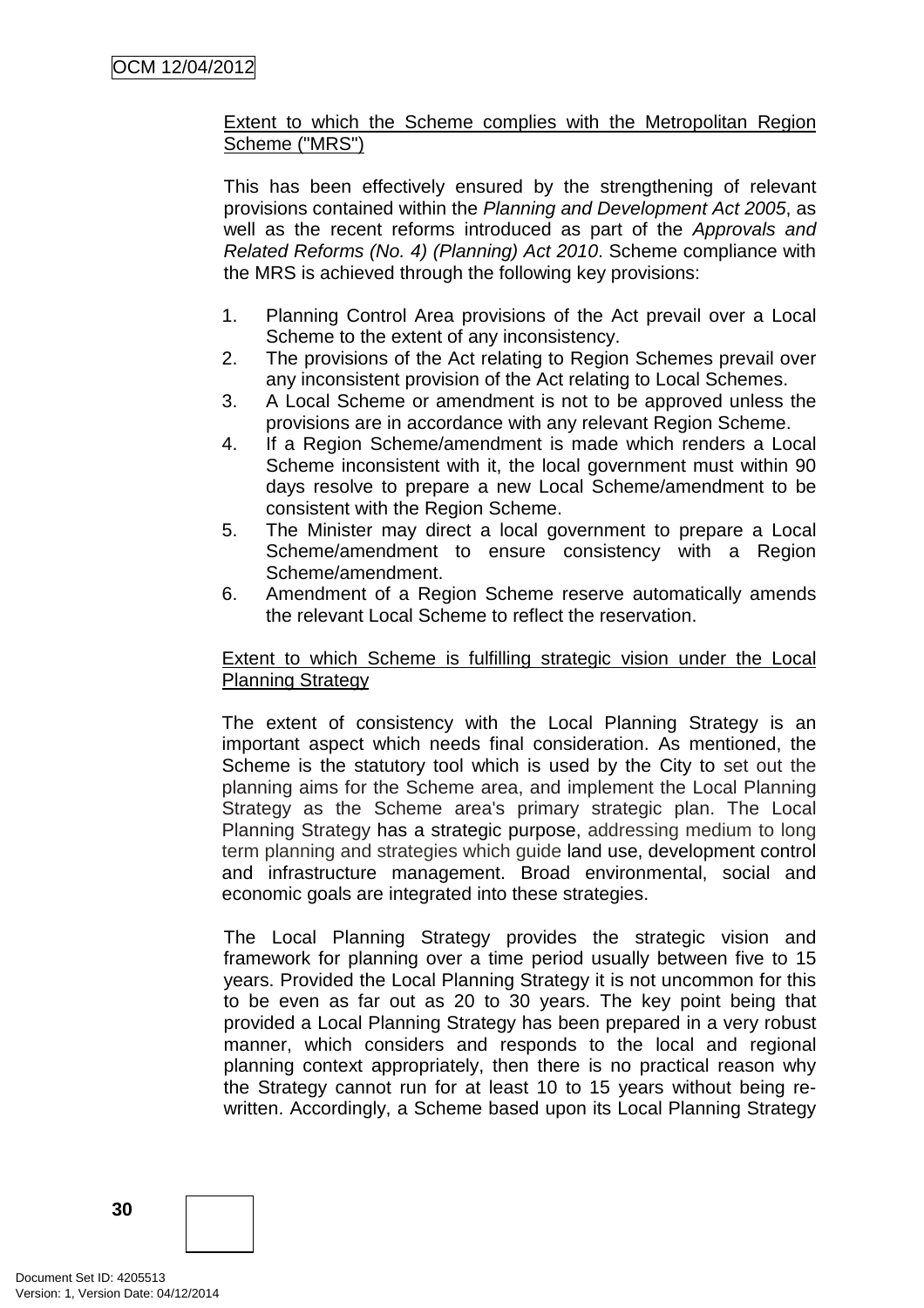should be able to be consolidated at least one, provided it has been prepared appropriately based upon the Local Planning Strategy.

The City's Local Planning Strategy was developed in conjunction with the Scheme, and accordingly has been used to provide the strategic planning consideration as part of the statutory administration of the Scheme. In respect of the relationship between the Local Planning Strategy and Scheme, Clause 1.1 of the Local Planning Strategy states that it supports and is to be read in conjunction with the Scheme. Clause 1.2.2 then states that the Local Planning Strategy is particularly pertinent for "providing the planning context for…statutory provisions contained in the town planning scheme" and that it "will become a central part of the scheme, being a consideration the Council will have to have regard to in making planning decisions, and will carry significant weight in planning appeals".

This portrays the emphasis placed upon strategy in respect of the preparation and administration of Schemes. In a statutory context, Clause 2.1.1 of the City's Scheme states:

"Except to the extent that the Local Planning Strategy is inconsistent with this Scheme, determinations of the local government under the Scheme are to be consistent with the Local Planning Strategy."

This makes the Local Planning Strategy a living document, whereby applicants are particularly directed to carefully review the Local Planning Strategy prior to the lodgement of any planning proposal. This helps establish both strategic planning aims and objectives the City is pursuing, as well as highlighting planning obstacles that impact upon land use and development taking place.

In respect of how the Local Planning Strategy has been functioning as a living document to inform planning actions of the City, Attachment 3 contains an analysis of the action plan associated with the Local Planning Strategy. This discusses how the various strategies remain relevant to the City's planning, and also how the Scheme has implemented the actions.

#### **Conclusion**

As mentioned previously, it is considered that the Local Planning Strategy was developed with an effective life of between 10 to 15 years. Accordingly this places the need for review of the Local Planning Strategy within the coming 5 years, and in association with a new Scheme should be a key action for Council to pursue over the next five year period. But to ensure consistency with the requirements of the Act, the Council should in the meantime consolidate the current Scheme to operate for a further five year period. This will provide adequate time in which to develop both the Local Planning Strategy and Scheme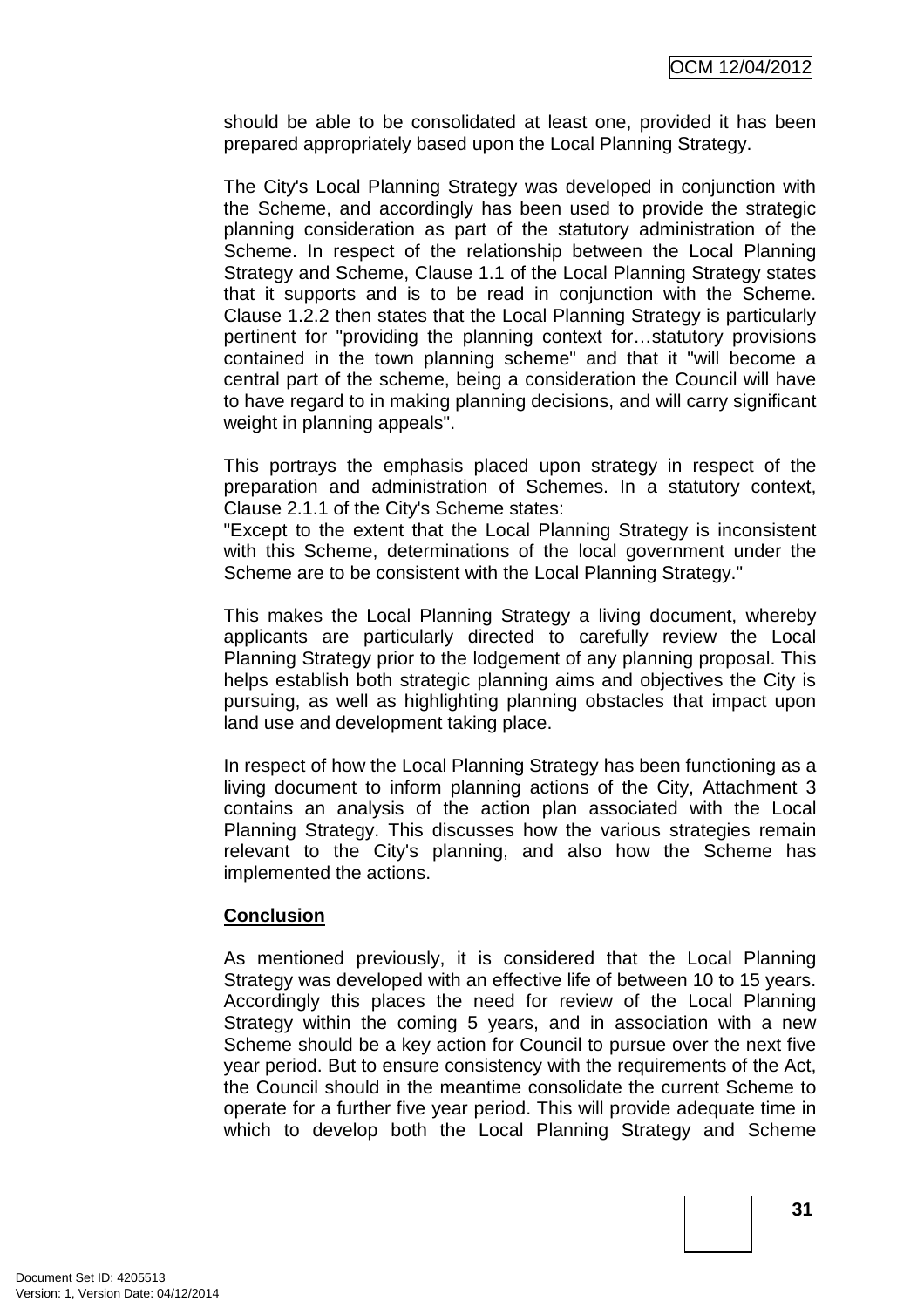together, undertake the required public participation in both documents, and proceed through the statutory processes prescribed by the Act and Town Planning Regulations 1967.

#### **Strategic Plan/Policy Implications**

#### **Demographic Planning**

- To ensure the planning of the City is based on an approach that has the potential to achieve high levels of convenience and prosperity for its citizens.
- To ensure development will enhance the levels of amenity currently enjoyed by the community.

#### **Governance Excellence**

• To conduct Council business in open public forums and to manage Council affairs by employing publicly accountable practices.

#### **Budget/Financial Implications**

Nil.

#### **Legal Implications**

The Scheme consolidation process comprises of [Sections 88(1); 89(1); 89(2); 90; 91(1); 92(1); 92(2); and Section 95 of the Planning and Development Act].

#### **Community Consultation**

Should Council resolve to proceed with a Scheme consolidation, approval will be required from the WAPC. Following approval, advertising of the Scheme consolidation will take place inviting submissions from the public (for a period of 42 days) regarding the following aspects:

- 1. The effectiveness of the Scheme;
- 2. The need for amendment of the Scheme;
- 3. The need for the making of a new Scheme.

Following this process, a report needs to be presented back to Council within six months for consideration in accordance with Section 90 of the Act. This report will be required to include:

- 1. All submissions received during advertising.
- 2. Recommendations in respect of the submissions received.
- 3. Recommendations as to whether or not the Scheme is satisfactory in its existing form; should be amended; should be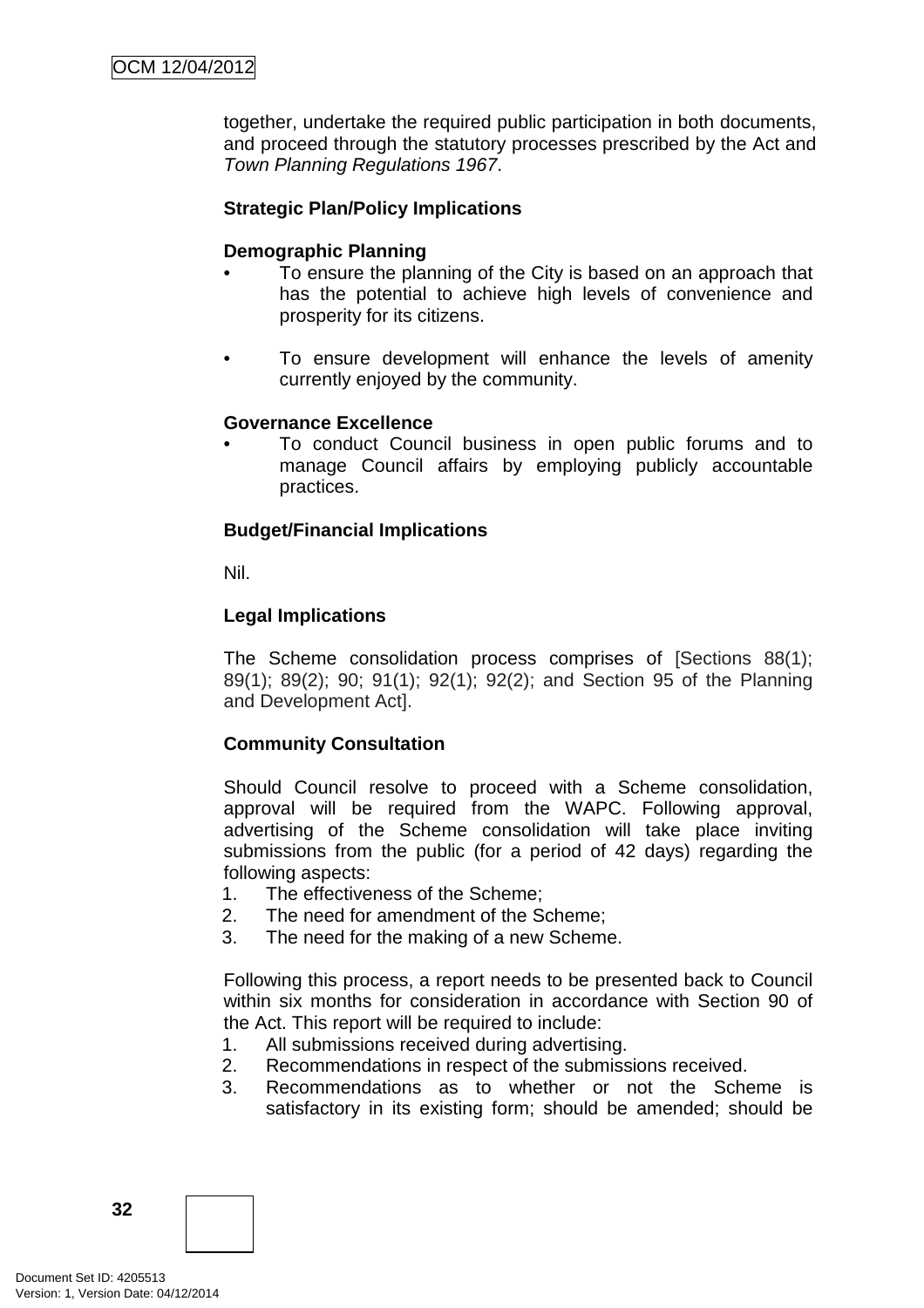repealed and a new Scheme prepared in its place, or; should be repealed.

## **Attachment(s)**

- 1. Table identifying scheme amendments.
- 2. Table showing status of current Scheme amendments awaiting determination by WAPC.
- 3. Table showing analysis of Local Planning Strategy.

## **Advice to Proponent(s)/Submissioners**

N/A.

## **Implications of Section 3.18(3) Local Government Act, 1995**

Nil.

## **14.2 (MINUTE NO 4742) (OCM 12/04/2012) - SALE OF LAND - LOTS 300 AND 301 HAMILTON ROAD, MUNSTER - OWNER: CITY OF COCKBURN (6009342, 6009343) (K SIM) (ATTACH)**

# **RECOMMENDATION**

That Council:

- (1) accept the offers to purchase:
	- 1. Lot 300 Hamilton Road Hamilton Hill, for a consideration of \$205,000, from K V Fong.
	- 2. Lot 301 Hamilton Road Hamilton Hill, for a consideration of \$205,000 from K V Fong.
- (2) allocate proceeds of the sales to the Land Development Reserve Fund.

## **TO BE CARRIED BY AN ABSOLUTE MAJORITY OF COUNCIL**

#### **COUNCIL DECISION**

MOVED Clr T Romano SECONDED Clr C Reeve-Fowkes that the recommendation be adopted.

## **CARRIED BY ABSOLUTE MAJORITY OF COUNCIL 10/0**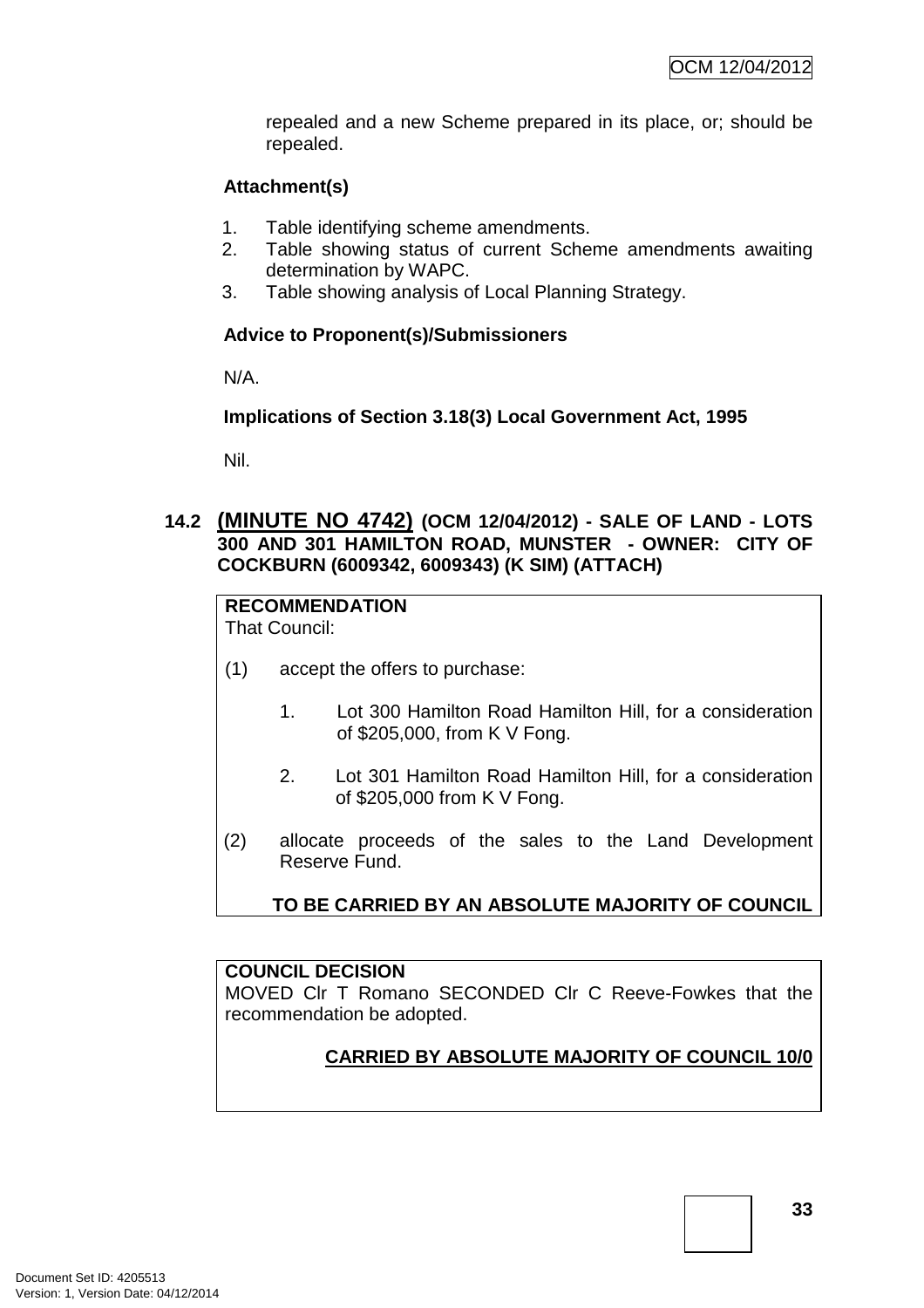## **Background**

Council at its meeting of 8 March 2012 resolved to not proceed with the sale of Lots 300 and 301 Hamilton Road, Munster for a consideration of \$205,000 each exclusive of GST from K.V. Fong, in order to seek alternative valuations.

#### **Submission**

Valuation Reports for each of the lots have been received from Licensed Valuer Jason Du Plessis from Opteon Property. Valuation reports for the two lots have been included in the attachments.

#### **Report**

Following the decision of Council at the 8 March meeting, Opteon Property was instructed to provide Valuation Reports for each of the lots. The valuation report identifies 4 recent sales that give a guide to the lots market value, 3 in the vicinity of the subject lots and one in Atwell. The lot in Atwell at \$ 190,000 is deemed to be inferior due to an inferior location. Two sales in Munster one in Aptium Mews and the other in Kirk Close at \$245,000 and \$280,000 respectively and a third in Nemagold Grove, Coogee are deemed to be superior due to superior locations.

The report notes that the land rises from the street and has a cross fall across the lots. Site works including retaining walls will be required prior to any construction on the site. The presence of subsurface limestone could have an impact on the cost of the required site works. The lots referred to in the valuation reports are level lots not requiring any site works. The real estate agent marketing the lots notes that site works for similar land have been estimated at around \$50,000. The agent reports that unknown earthwork costs can be a major disincentive for potential purchasers of residential lots.

Lot 301 has an area of 292 square metres which equates to \$702 per square metre. Lot 300 has an area of 421 square metres which equates to \$486 per square metre. This disparity can be explained in that Lot 300 is a rear battleaxe lot that is also affected by a sewer easement. The area of the battleaxe leg and sewer easement cannot be built on. The average price for the combined lots equates to \$528 per square metre (ex. GST).

Further to the City's valuation advice, the City's officers have indentified that there are currently several vacant blocks of land for sale in the Munster area. The breakdown is provided below.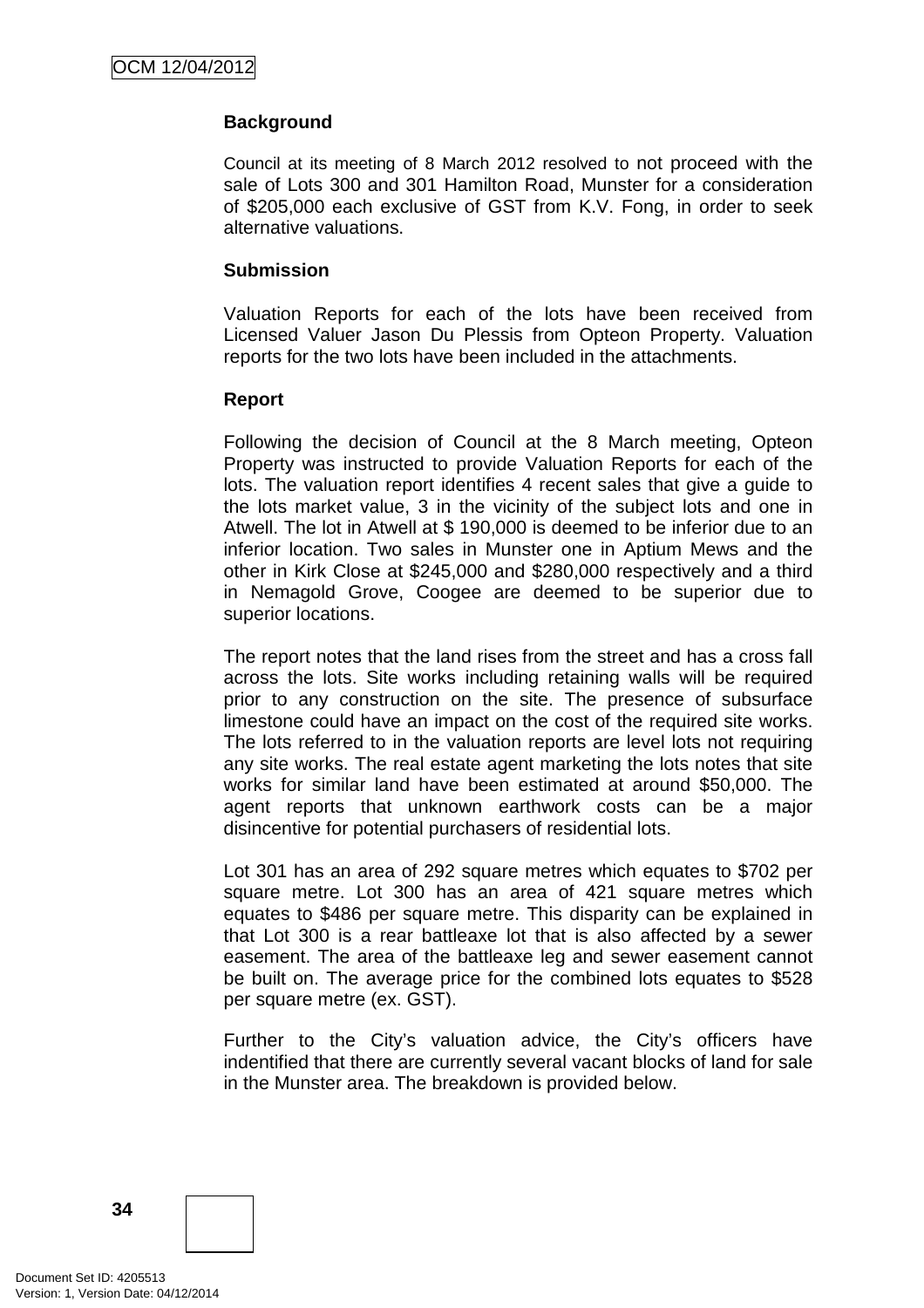OCM 12/04/2012

| 1. Lot Size<br>(sqm) | 2. Sale Price | 3. Sale Price per<br>sqm (inc. GST) | 4. Sale Price per<br>sqm (ex. GST) |
|----------------------|---------------|-------------------------------------|------------------------------------|
| 559                  | \$322,000     | \$576                               | \$524                              |
| 569                  | \$322,000     | \$566                               | \$514                              |
| 465                  | \$310,000     | \$667                               | \$606                              |
| 2,750                | \$1,250,000   | \$455                               | \$413                              |
| 516                  | \$298,000     | \$578                               | \$525                              |
| 648                  | \$440,000     | \$679                               | \$617                              |
| 730                  | \$350,000     | \$479                               | \$436                              |
| 524                  | \$245,000     | \$468                               | \$425                              |
| 358                  | \$264,000     | \$737                               | \$670                              |

The offer and acceptance contracts submitted included a finance condition. This condition has now been satisfied and settlement can be completed subject to Council's endorsement of the offer. This is recommended by officers.

Advertising as required by Section 3.58 of the Local Government Act 1995 has been undertaken. No objections were received in response to the newspaper advertising.

#### **Strategic Plan/Policy Implications**

#### **Demographic Planning**

• To ensure the planning of the City is based on an approach that has the potential to achieve high levels of convenience and prosperity for its citizens.

#### **Governance Excellence**

• To conduct Council business in open public forums and to manage Council affairs by employing publicly accountable practices.

#### **Budget/Financial Implications**

Proceeds of the sale totalling \$410,000 will be transferred to the Land Development Reserve Fund.

#### **Legal Implications**

Provisions of Section 3.58 of the Local Government Act 1995 apply.

#### **Community Consultation**

Details of the sale were advertised in a newspaper for State wide publication, as required by Section 3.58 of the Local Government Act 1995. No objections were received.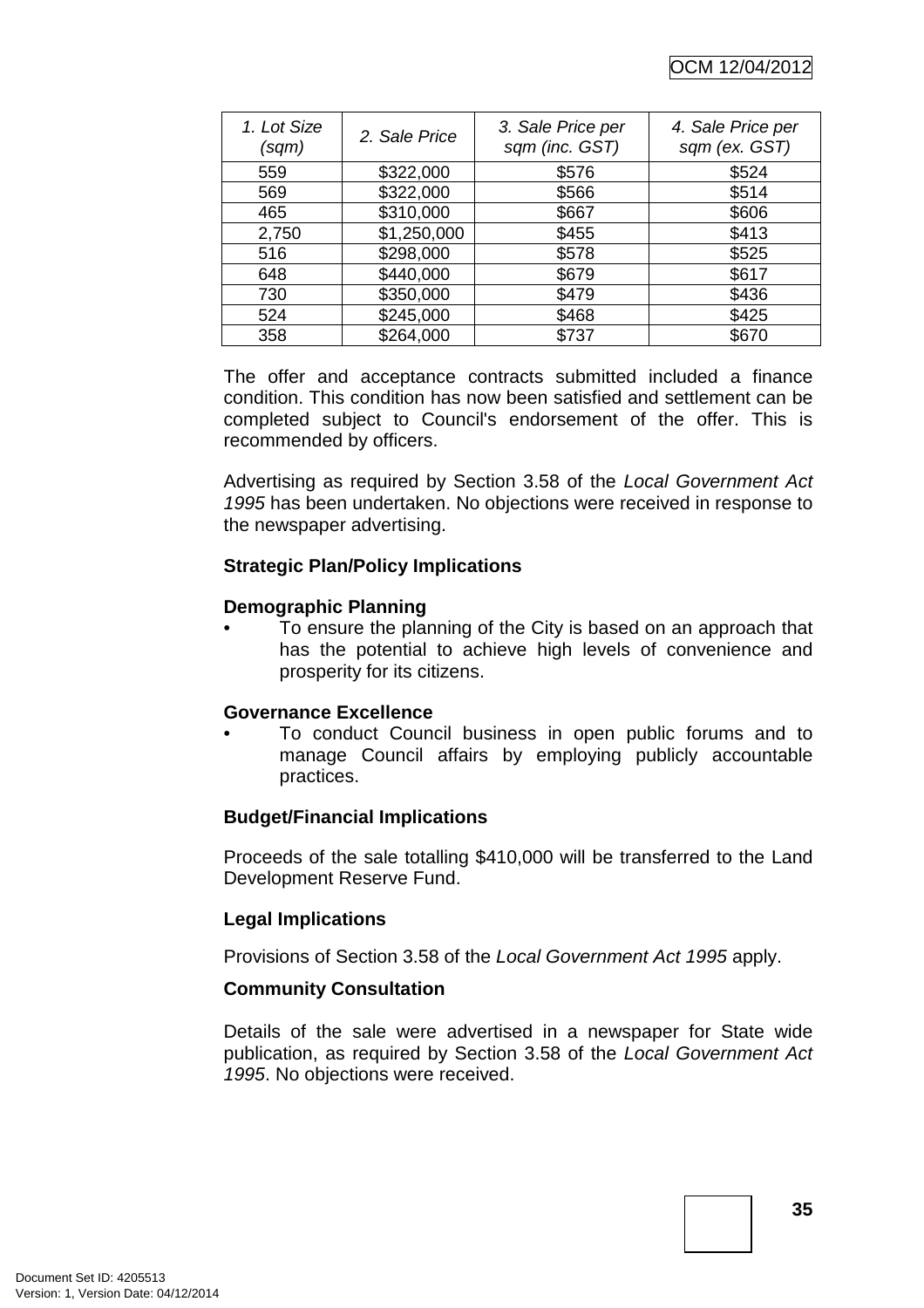# **Attachment(s)**

- 1. Valuation Report Lot 300
- 2. Valuation Report Lot 301

# **Advice to Proponent(s)/Submissioners**

N/A

## **Implications of Section 3.18(3) Local Government Act, 1995**

Nil.

**14.3 (MINUTE NO 4743) (OCM 12/04/2012) - CONSIDERATION TO INITIATE SCHEME AMENDMENT NO. 91 - LOTS 101, 104 AND PORTION OF LOT 103 JANDAKOT ROAD, JANDAKOT - OWNER: SCHAFFER CORPORATION LTD - APPLICANT: MGA TOWN PLANNERS (93091) (C HOSSEN) (ATTACH)** 

#### **RECOMMENDATION** That Council:

- (1) in pursuance of Section 75 of the Planning and Development Act 2005 ("Act"), initiate an amendment to City of Cockburn Town Planning Scheme No. 3 ("Scheme") for the purposes of:
	- 1. extending the existing Additional Use AU1 ("AU1") over the whole of Lots 101 and 104 and portion of Lot 103 Jandakot Road, Jandakot as depicted on the Scheme Amendment Map;
	- 2. replacing the existing AU1 provisions contained under Schedule 2 of the Scheme Text with the following:

Schedule 2 Additional Uses

| No. | <b>Description</b><br>of land                                                              | <b>Provisions</b>                                                                                                                                                                                                                                                                                     | <b>Conditions</b>                                                                                                                                                                                                              |  |
|-----|--------------------------------------------------------------------------------------------|-------------------------------------------------------------------------------------------------------------------------------------------------------------------------------------------------------------------------------------------------------------------------------------------------------|--------------------------------------------------------------------------------------------------------------------------------------------------------------------------------------------------------------------------------|--|
| AU1 | - 101<br>Lots<br>and $104$  <br>and portion<br>of Lot 103<br>Jandakot<br>Road,<br>Jandakot | Nursery;<br>$\bullet$<br><b>Masonry Production;</b><br>$\bullet$<br>Warehouse only where ancillary<br>$\bullet$<br>to Masonry Production;<br>Showroom only where ancillary<br>$\bullet$<br>to Masonry Production<br>Use Class Definitions: Use classes<br>are defined in Schedule 1 of the<br>Scheme. | <b>Planning</b><br>Approval<br>subject<br>tΟ<br>compliance with the<br>Staging<br>approved<br>Plan (Detailed Area<br>Plan) and subject to<br>the preparation and<br>implementation of an<br>Water<br>Urban<br>Management Plan. |  |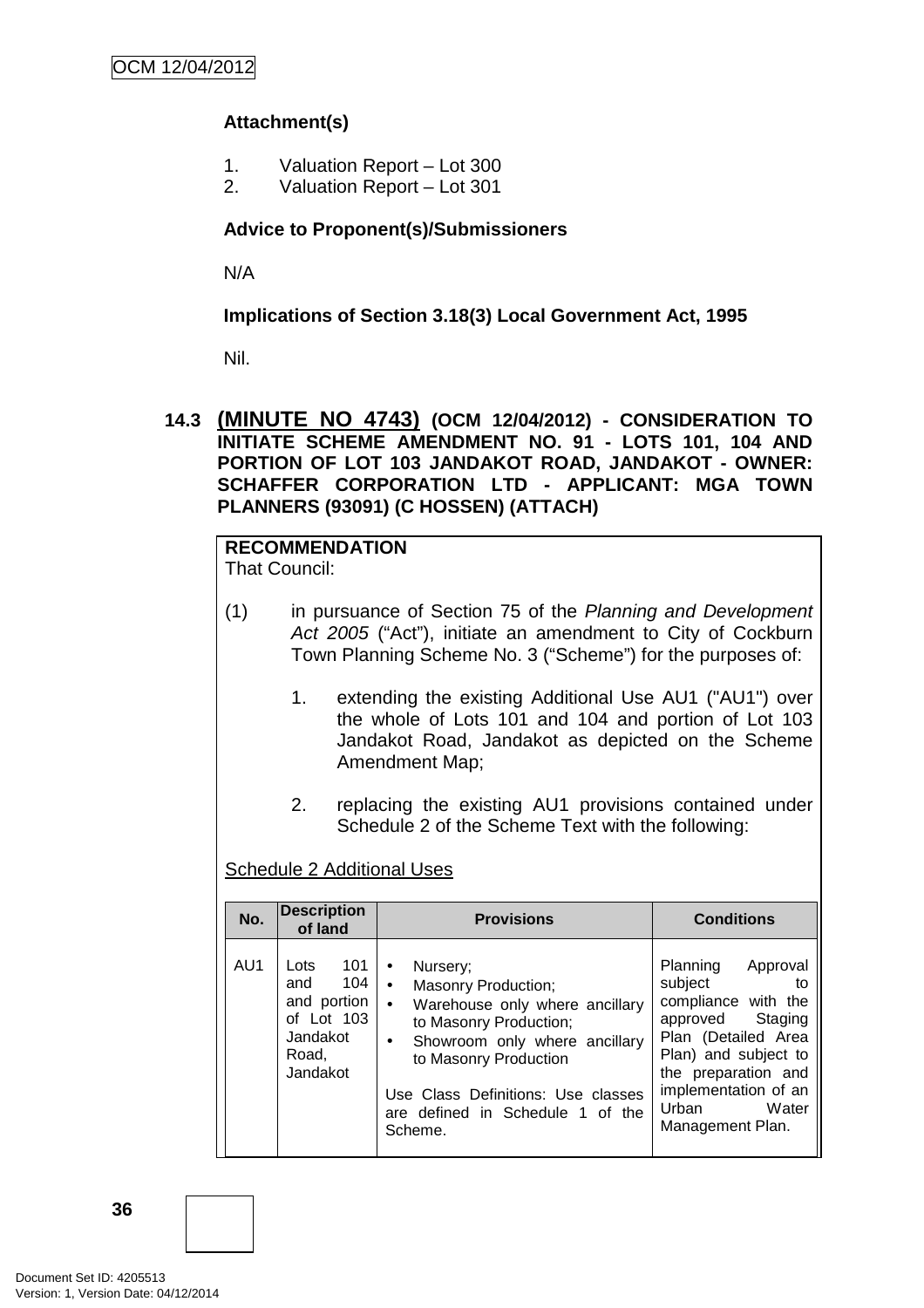| 1. Environmental Requirements                                                                                                                                                                                                                                                                                                                                                                                                                                                                                                                                                                                                              |  |
|--------------------------------------------------------------------------------------------------------------------------------------------------------------------------------------------------------------------------------------------------------------------------------------------------------------------------------------------------------------------------------------------------------------------------------------------------------------------------------------------------------------------------------------------------------------------------------------------------------------------------------------------|--|
| Industrial Wastewater: All wastewater<br>produced from activities on-site must<br>be disposed of to a system approved<br>by the Local Government and in<br>liaison with the Department of Water.                                                                                                                                                                                                                                                                                                                                                                                                                                           |  |
| Groundwater: The<br>operator<br>must<br>undertake<br>investigations<br>and<br>reporting on groundwater quality from<br>monitoring bores positioned down-<br>gradient of the site to detect any<br>change in water quality against the<br>National<br>Health<br>and<br>Medical<br>Resource Council and Department of<br>Water Drinking Water Guidelines that<br>may occur over time while the plant<br>continues<br>to<br>operate<br>the<br>over<br>Jandakot<br>Groundwater<br>Mound.<br>Groundwater<br>reports<br>must<br>be<br>submitted to the Local Government<br>and Department of Environment and<br>Conservation on an annual basis. |  |
| Site Chemical Risk: A Site Chemical<br>Risk Assessment<br>being<br>Report<br>prepared and<br>implemented<br>and<br>regularly updated.                                                                                                                                                                                                                                                                                                                                                                                                                                                                                                      |  |
| Dust Management: No visible dust<br>generated<br>by<br>οf<br>any<br>aspect<br>operations on-site is to leave the<br>subject land. The operator is required<br>to submit to the Local Government,<br>after<br>consultation<br>with<br>the<br>Department<br>of Environment<br>and<br>Conservation, a Dust Management<br>Plan. The Dust Management Plan<br>must be to the satisfaction of the<br>Local<br>Government,<br>and<br>upon<br>approval by the Local Government, is<br>to be implemented and all times.                                                                                                                              |  |
| Noise Emissions: The development<br>is to comply with the Environmental<br>Protection Act 1986, which contains<br>penalties where noise limits exceed<br>prescribed<br>the<br>those.<br>by<br>Environmental Protection<br>(Noise)<br>Regulations 1997. If noise emissions<br>from loading operations and the<br>block plant fail to comply with the<br>Environmental Protection Act 1986,<br>additional acoustic measures must<br>be carried out as soon as reasonably<br>practical to ensure the use complies                                                                                                                             |  |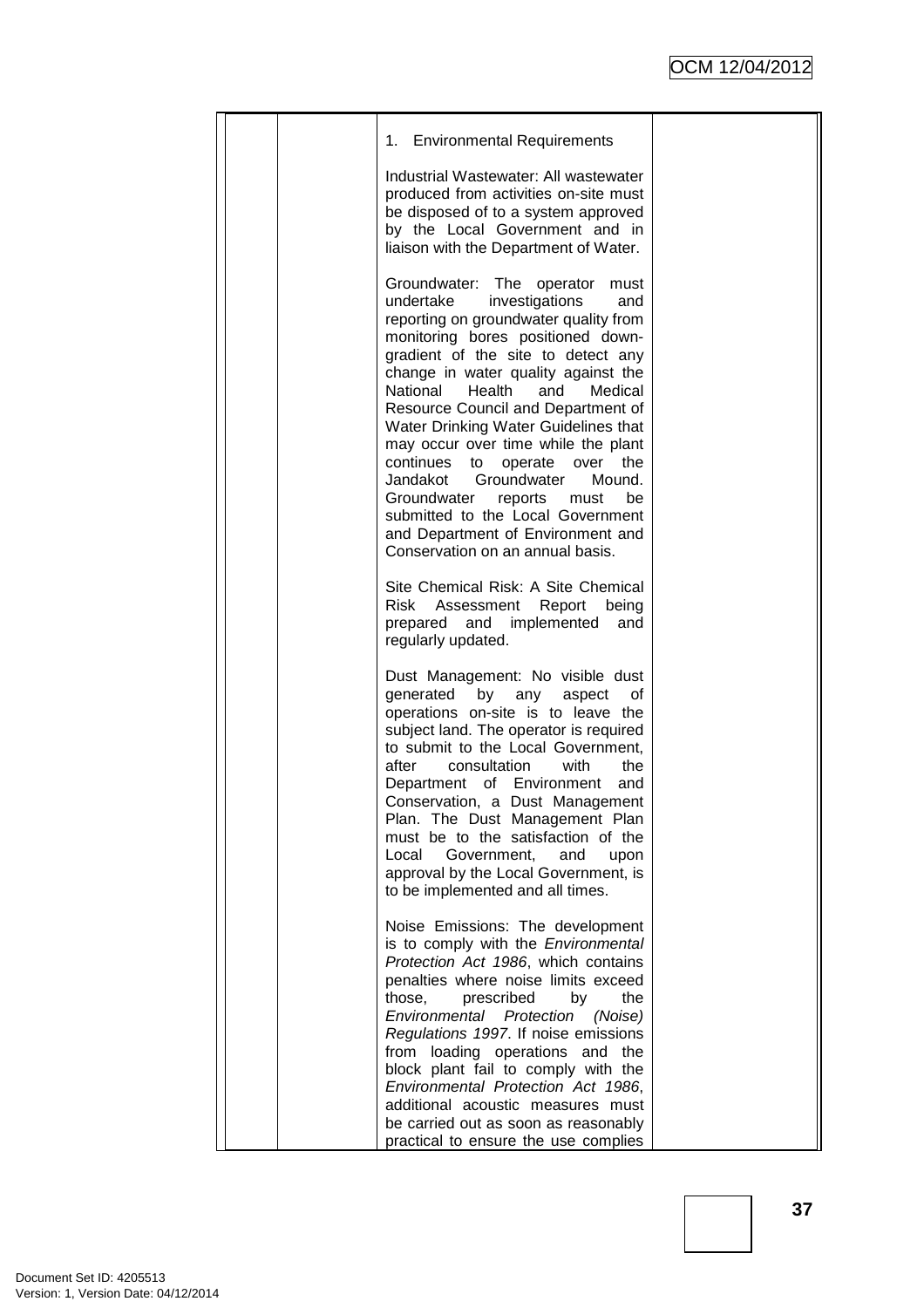| with the Act.                                                                                                                                                                                                                                                        |  |
|----------------------------------------------------------------------------------------------------------------------------------------------------------------------------------------------------------------------------------------------------------------------|--|
| Lighting: The installation<br>and<br>maintenance of lighting must at all<br>times comply with the requirements<br>of Australian Standard AS 4282-1997<br>"Control of the Obstructive Effects of<br>Outdoor Lighting".                                                |  |
| Complaints: The operator<br>must<br>prepare a "Complaints Handling<br>Procedure" to ensure that there is a<br>for<br>administering<br>process<br>any<br>complaints including the recording,<br>investigation and response to any<br>concern regarding the operation. |  |
| 2. Design Requirements                                                                                                                                                                                                                                               |  |
| Building design and location shall<br>minimise the visual impact of the<br>development from surrounding<br>residents.                                                                                                                                                |  |
| Building materials and colours must<br>be clad or coloured to complement<br>the surroundings, and/or adjoining<br>developments in which it is located,<br>and shall use non-reflective materials<br>and colours.                                                     |  |
| Product storage areas must be<br>screened from view from the public at<br>all times.                                                                                                                                                                                 |  |
| Staging Plan in the form of a Detailed<br>Area Plan shall be prepared by the<br>applicant and approved by the Local<br>Government detailing the timing of<br>development across the Additional<br>Use area.                                                          |  |
|                                                                                                                                                                                                                                                                      |  |

- 3. Amending the Scheme Map accordingly.
- (2) entirely consistent with Regulation 25(2) of the Town Planning Regulations 1967 ("Regulations"), and upon receipt of the necessary amendment documentation, the amendment be referred to the Western Australian Planning Commission ("WAPC") with a request that it consider giving its consent for the amendment to be advertised for public inspection;
- (3) subject to the consent of the WAPC being received first as required by 2., the amendment be referred to the Environmental Protection Authority ("EPA") as required by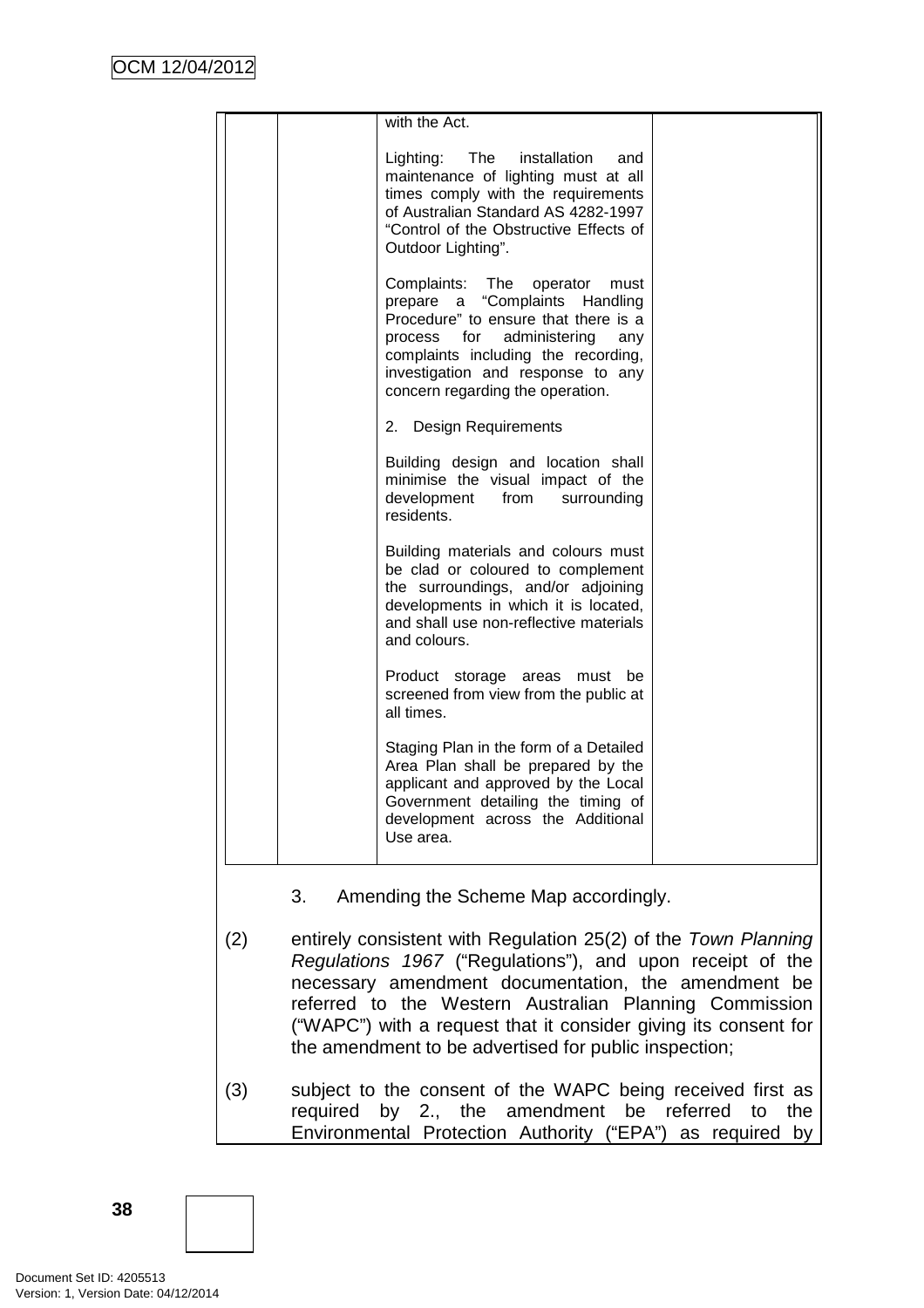Section 81 of the Act, and on receipt of a response from the EPA indicating that the amendment is not subject to formal environmental assessment, be advertised for a period of 42 days in accordance with the Regulations. In the event that the EPA determines that the amendment is to be subject to formal environmental assessment, this assessment is to be prepared by the proponent prior to advertising of the amendment; and

(4) amend the documentation and this be prepared in accordance with the standard format prescribed by the Regulations.

## **COUNCIL DECISION**

MOVED Clr C Reeve-Fowkes SECONDED Clr S Pratt that the recommendation be adopted.

**CARRIED 10/0**

## **Background**

The land subject of the Scheme amendment request comprises Lots 101 and 104 and portion of Lot 103 Jandakot Road, Jandakot (refer to Attachment 1 Proposed Scheme Amendment Map). The subject land is zoned 'Rural - Water Protection' under the Metropolitan Region Scheme ("MRS") and 'Resource' zone under City of Cockburn Town Planning Scheme No. 3 ("Scheme").

The subject land is located broadly on the corner of Jandakot Road and Berrigan Drive, and is commonly known as the 'Urbanstone' site. Jandakot Airport is situated directly to the north of the subject land, with a Bush Forever Site on the subject land bordering the Jandakot Airport Site.

This Scheme amendment request relates to modifying the existing Additional Use AU1 under the Scheme which currently coincides with Lot 101. The proposal is to extend the AU1 designation to cover Lots 101 and 104 and portion of Lot 103, as shown in Attachment 1. The purpose of this report is to consider the Scheme amendment for initiation.

#### **Submission**

The Scheme amendment request has been lodged by MGA Town Planning on behalf of the landowner, Schaffer Corporation Ltd.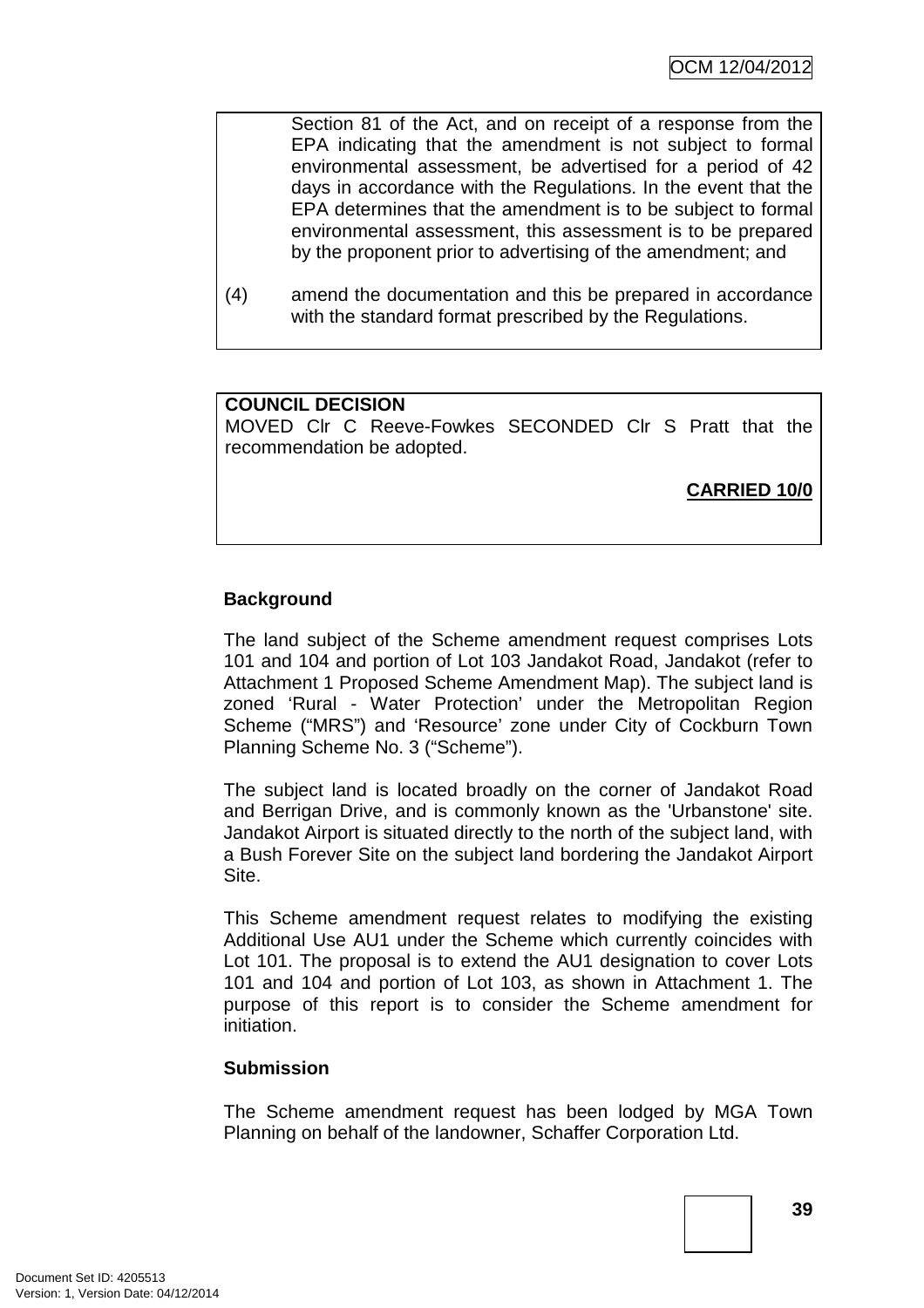The proposal seeks to extend AU1 over the entirety of Lots 101 and 104, and portion of Lot 103 Jandakot Road, Jandakot. The proposal also seeks to extend the number and type of additional uses allowed on the site. In addition to the current additional use of 'Masonry Production', the additional uses of 'Nursery', 'Showroom' and 'Warehouse' are proposed. It should be noted however that the proposed 'Showroom' and 'Warehouse' uses are subject to then being ancillary to the 'Masonry Production' use.

## **Report**

#### **Background**

Lot 101 is 6.4009ha in area and is occupied by the 'Urbanstone' factory producing masonry products. Lot 103, being 4.2582ha, sits at the corner of Jandakot Road and Launders (Lancaster) Street road reserve, and is currently occupied by a nursery. The remainder of the subject site is located on Lot 103, located north and east of the 'Urbanstone' plant, and is 46.6239ha in size and predominantly cleared, having been previously mined for sand resources and revegetated. The northern portion of Lot 103 is occupied by Bush Forever Site 388, which has an area of 12.97ha.

An approved subdivision exists for previous Lot 102 (now Lots 103 and 104) which will see the 'Nursery' site separated from the remainder of the site.

AU1 of the Scheme is located over the majority of Lot 101 and allows for the use of the land for 'Masonry Production' subject to a number of Environmental and Design Requirements.

## Showroom/Warehouse

The subject land is located within the 'P2 area' of the Department of Environment and Conservation's Land Use Compatibility in Public Drinking Water Source Areas ("PDWSA") as part of the Jandakot Underground Water Pollution Control Area ("JUWPCA") policy. The use of 'Showroom' within such an area is deemed 'Incompatible' with the PDWSA policy.

Within the PDWSA 'incompatible' is defined as a land use that does not meet management objectives of the priority classification area. The Department of Environment and Conservation states that these uses would normally be considered as incompatible uses. Further to this, the PDWSA Policy states that should such uses be approved, the Department of Environment and Conservation should be advised and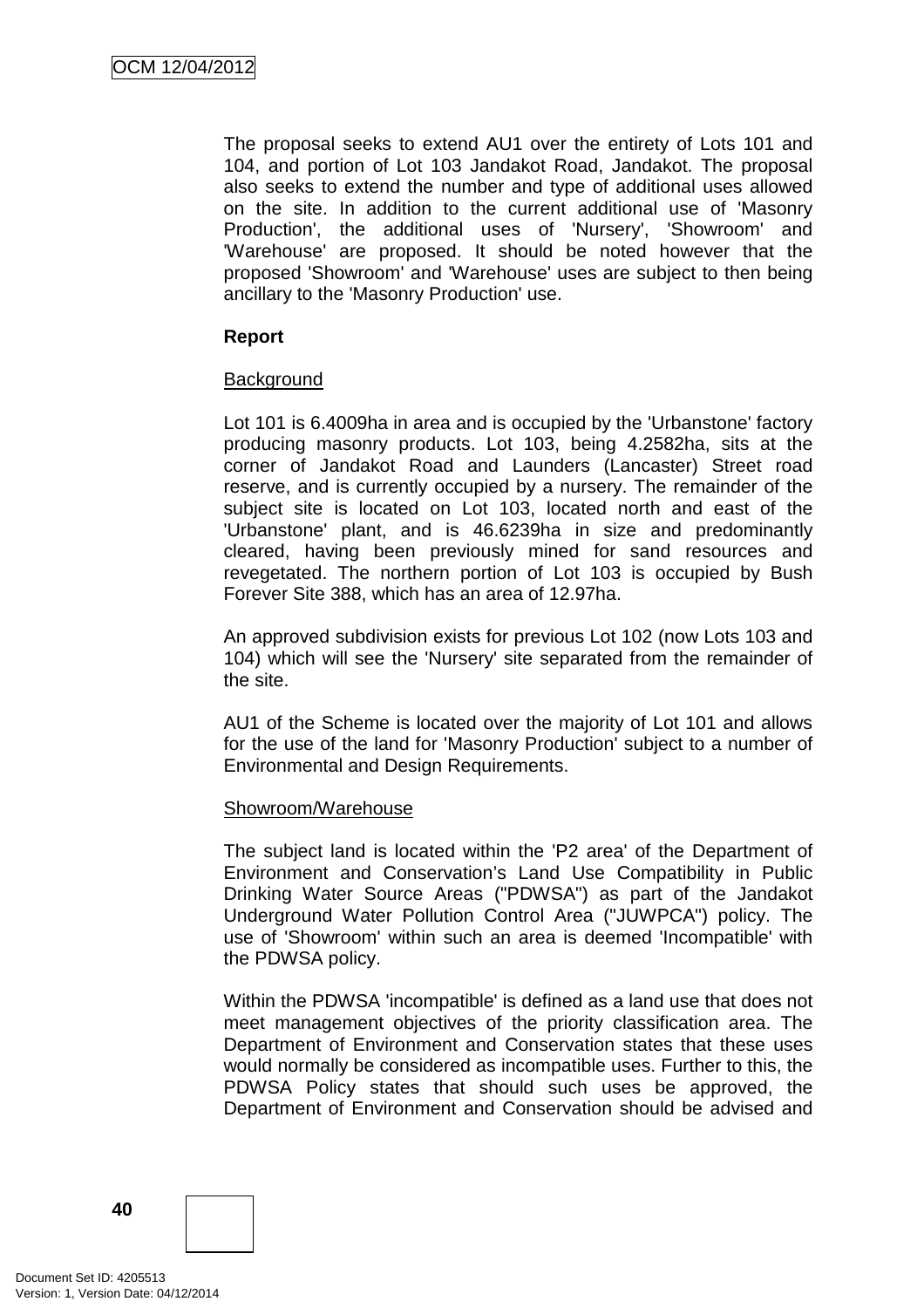be directly involved with the planning decision makers on issues related to water quality protection.

The 'Showroom' use is proposed to be ancillary to the existing 'Masonry Production' use, being a use that predates the PDWSA. This, along with the proposed environmental requirements of the 'Additional Use', provides confidence that in this instance initiating the amendment can still occur in light of the guidance provided through the PDWSA policy. Note that the Environmental Protection Authority, Department of Environment and Conservation and Department of Water will be consulted should the amendment be initiated by Council.

The use of 'Warehouse' within the 'P2 area' of the PDWSA policy is listed as 'Compatible with Conditions'; this allows for conditional approval where the facility is consistent with approved State and Local Government Planning Strategies or Schemes.

Any future proposal for a 'Showroom' or 'Warehouse' would therefore be subject to Planning Approval, and be subject to a number of restrictions - the most significant being only where such is ancillary to the 'Masonry Production' use. This Planning Approval would also be subject to compliance with an approved Detailed Area Plan and Urban Water Management Plan, as outlined in Schedule 2 of the proposed Scheme amendment text. Comments and advice would be sought from Department of Environment and Conservation for any future development application also.

This approach is further appropriate considering the operation of State Planning Policy No. 2.3 (Jandakot Groundwater Protection Policy) ("SPP2.3"). Both the 'Showroom' and 'Warehouse' uses are not permitted under SPP2.3, and given SPP2.3 is integrated by way of reference into the Scheme, it is necessary to only contemplate these additions of use via a formal Scheme amendment process. It should be noted that the requirements of the Planning and Development Act 2005 and Town Planning Regulations 1967 are such that consent to advertise the Scheme amendment will first need to be granted by the Western Australian Planning Commission.

#### Nursery Site

As noted above, the proposal includes the addition of 'Nursery' to AU1. Currently a 'Nursery' operates under the proviso of Clause 5.10.11(d) of the Scheme, where a plant nursery may operate on land within the Resource Zone where there is a land area not smaller than 4 hectares.

The proponent advises that although new lot 103 is greater than 4ha in size, future widening of the Launders (Lancaster) Street road reserve will see the lot decrease below the required 4ha. Thus making it non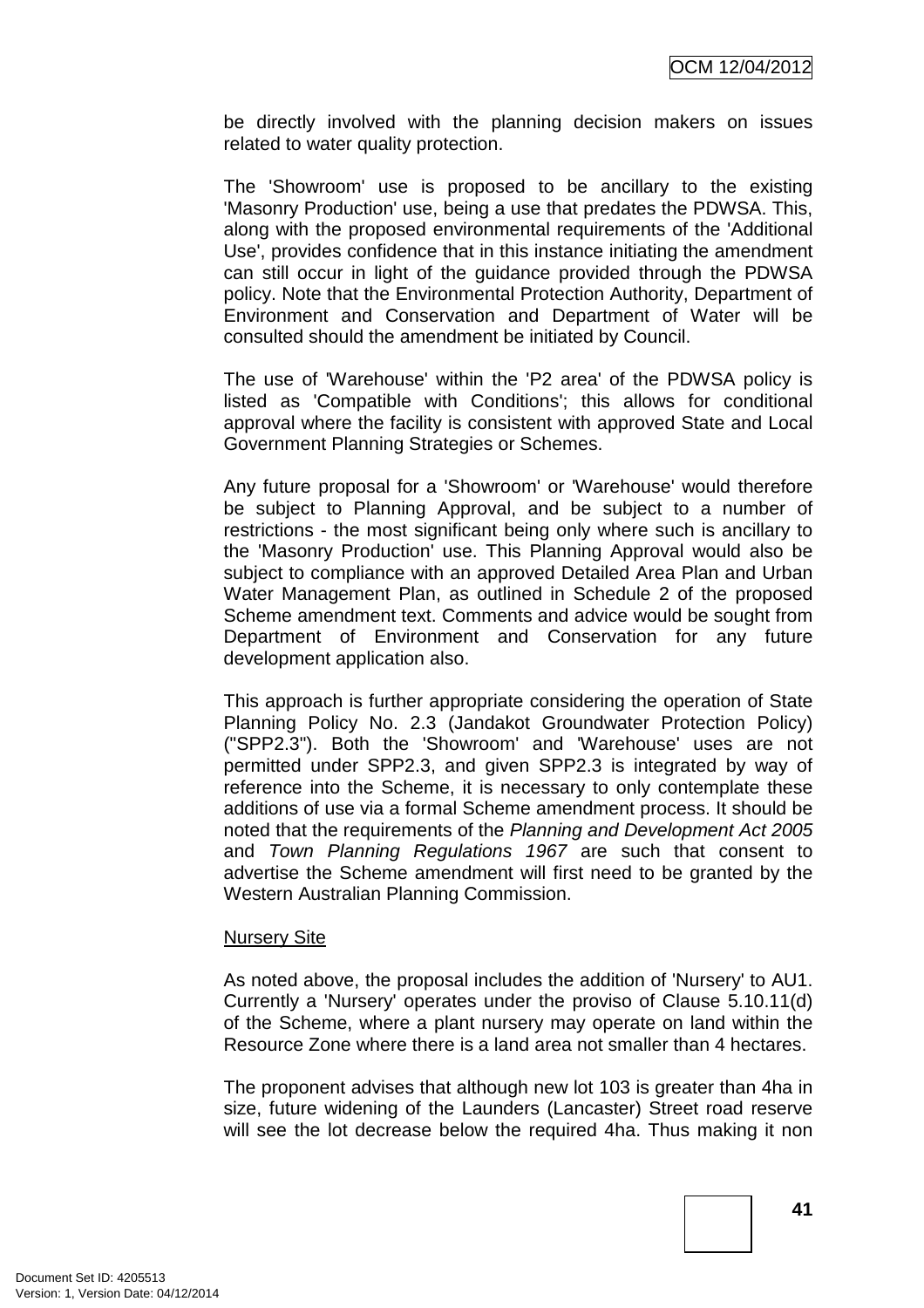compliant with the Scheme. The Additional Use is included to allow the 'Nursery' operations to continue without the reliance on non-conforming use rights.

It is deemed appropriate in this case to allow the Additional Use of 'Nursery' to be included in 'AU1' as part of this Scheme amendment.

#### Environmental Impact

The expansion of AU1 and indicative use of the land shows the need for remnant vegetation removal. A Level 1 Flora and Fauna Assessment indicated that the impact on native flora and fauna from this proposal is limited. The expansion of the Additional Use area has no impact on Bush Forever Site 388 whatsoever.

Extensive environmental requirements are included as requirements of the Additional Use and do not vary from the existing environmental requirements. These requirements relate to noise, dust and water management.

As also mentioned, due to the inconsistencies with SPP2.3 both the Planning and Development Act 2005 and Town Planning Regulations 1967 require the Western Australian Planning Commission ("WAPC") to exercise its discretion to grant consent for the Scheme amendment to be advertised. In addition to this the Scheme amendment will also be referred to the Environmental Protection Authority, as per Clause 81 of the Planning and Development Act 2005, to ascertain if assessment is required under the Environmental Protection Act 1986 before the Scheme amendment can be advertised by the City.

Should both the WAPC and Environmental Protection Authority consent to the initiation of advertising for the Scheme amendment, the Department of Environment and Conservation and the Department of Water will be consulted on the proposal.

#### **Traffic**

A traffic study has been prepared by Porter Consulting Engineers on behalf of the applicant to allow for a better assessment of the proposed future uses of the subject land.

The report outlined a number of feasible access options to the site, following assessment by the City's Transport Engineer.

The appropriate access to the subject land takes into consideration the following aspects. Jandakot Road, Berrigan Drive and the surrounding road network have been subject to continuing growth in the number of vehicles per day and this is predicted to grow going forward. Further to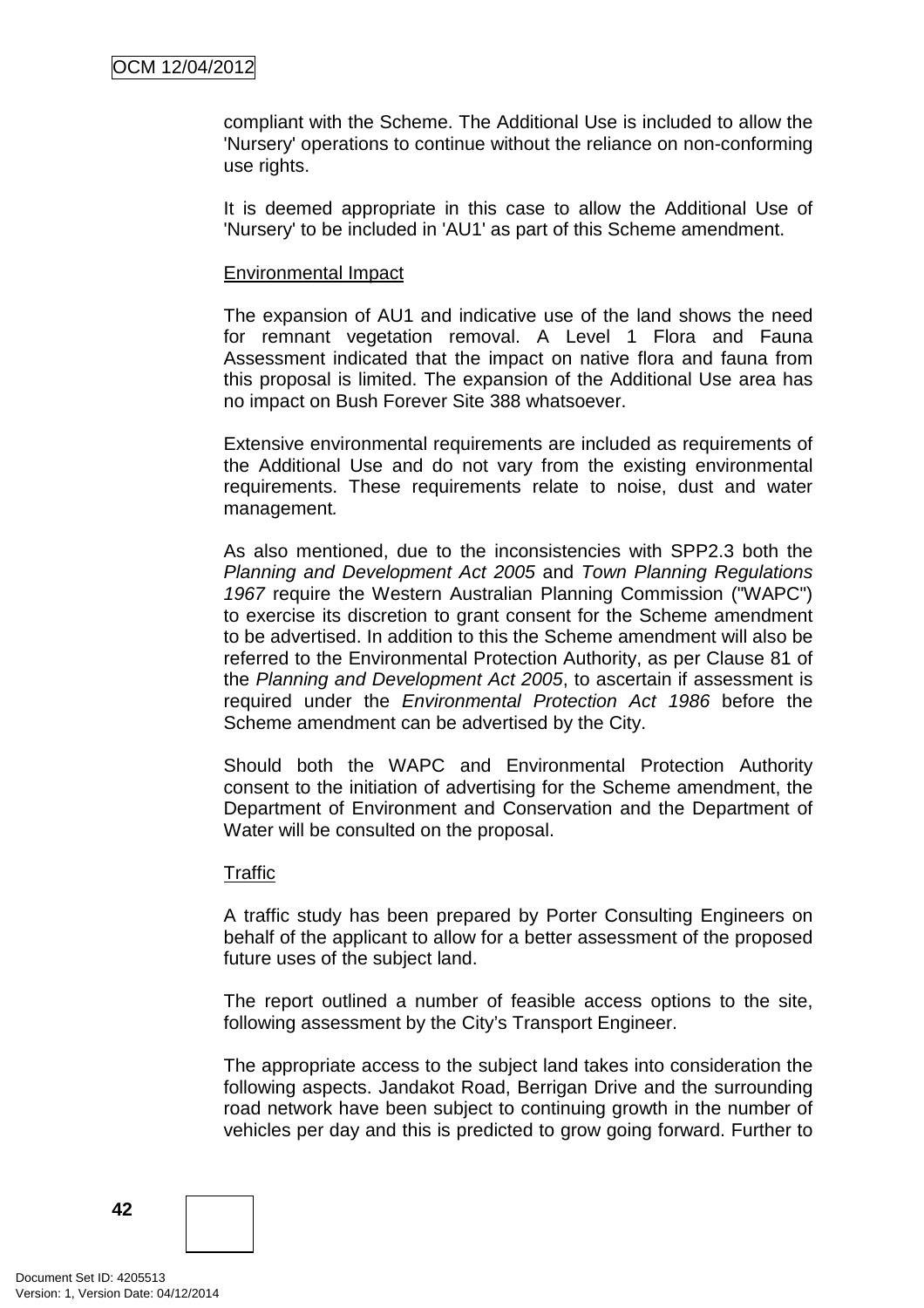this, the future Lancaster (Launders) Road is anticipated, by Main Roads, to carry some 21,500 vehicles per day in 2031.

The exact location of access and egress points from the site will be conducted in close cooperation with the City and this matter can further be addressed through the future Detailed Area Plan and subsequent Development Application to be submitted for the proposed additional uses.

## **Strategic Plan/Policy Implications**

## **Demographic Planning**

• To ensure the planning of the City is based on an approach that has the potential to achieve high levels of convenience and prosperity for its citizens.

#### **Employment and Economic Development**

• To plan and promote economic development that encourages business opportunities within the City.

## **Natural Environmental Management**

• To ensure development of the district is undertaken in such a way that the balance between the natural and human environment is maintained.

## **Budget/Financial Implications**

The Scheme amendment fee for this proposal has been calculated in accordance with the Planning and Development Regulations 2009, including the cost of advertising and this has been paid by the applicant.

## **Legal Implications**

N/A

## **Community Consultation**

In accordance with the Town Planning Regulations 1967 consultation is to be undertaken subsequent to the local government adopting the Scheme amendment and both the WAPC and Environmental Protection Authority giving their respective consents for advertising to occur. This requires the amendment to be advertised for a minimum of 42 days.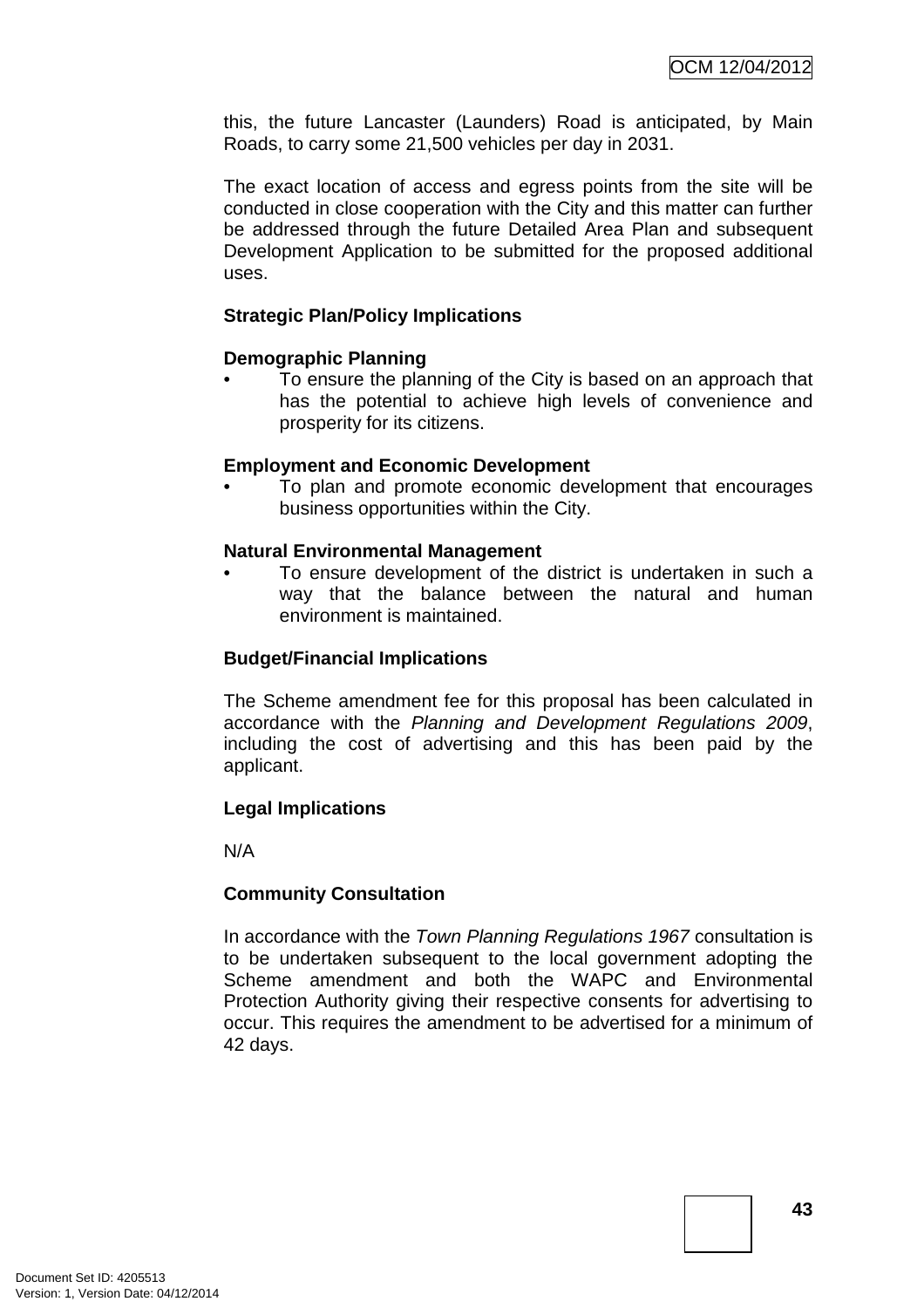## **Attachment(s)**

- 1. Scheme Amendment Map
- 2. Local Context Plan
- 3. Indicative Site Development

## **Advice to Proponent(s)/Submissioners**

The Proponent(s) have been advised that this matter is to be considered at the 12 April 2012 Council Meeting.

## **Implications of Section 3.18(3) Local Government Act, 1995**

Nil.

CLR ALLEN LEFT THE MEETING AT THIS POINT, THE TIME BEING 7.46 PM.

## **DECLARATION OF INTEREST**

The Presiding Member advised the meeting that he had received a Declaration of Interest as follows:

## **CLR ALLEN**

Declared a conflict of interest in Item 14.4 "Consideration to Initiate Scheme Amendment No. 92 – Bush Fire Prone Areas and Endorsement of Methodology for Identification of Bush Fire Prone Areas", pursuant to Section 5.62(1) of the Local Government Act 1995.

The nature of the interest is that relatives own property that backs onto a "Bushfire Prone Area".

**14.4 (MINUTE NO 4744) (OCM 12/04/2012) - CONSIDERATION TO INITIATE SCHEME AMENDMENT NO. 92 - BUSH FIRE PRONE AREAS AND ENDORSMENT OF METHODOLOGY FOR IDENFICICATION OF BUSHFIRE PRONE AREAS - APPLICANT: CITY OF COCKBURN -- OWNER: VARIOUS (93092) (C HOSSEN) (ATTACH)** 

#### **RECOMMENDATION**

That Council in pursuance of Section 75 of the Planning and Development Act 2005 ("Act"), initiate an amendment to City of Cockburn Town Planning Scheme No. 3 for the purposes of:

1. Modifying Clause 8.2.1(b) of the Scheme Text by including an additional sub-clause as follows: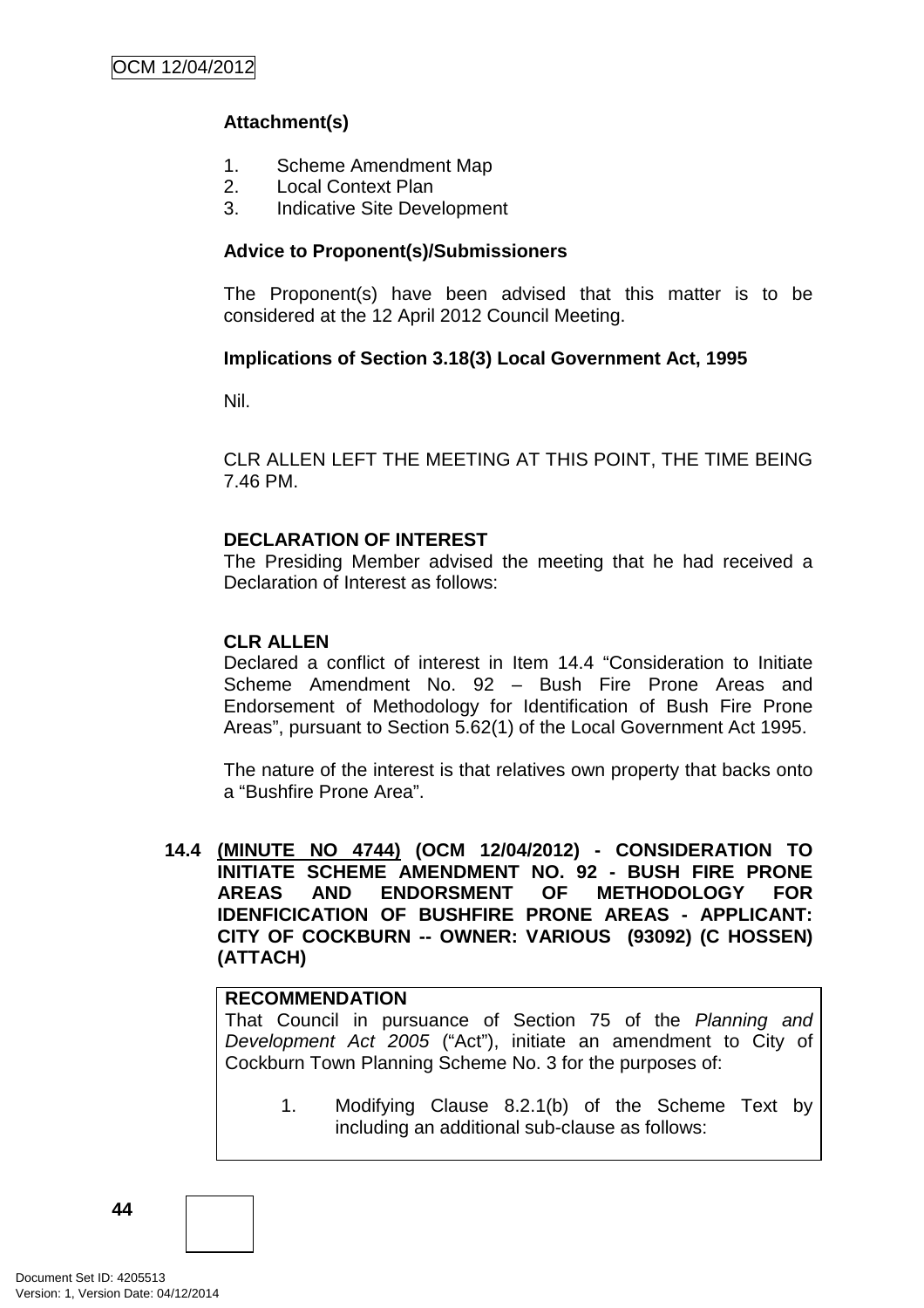- (v) the development is included in a Bushfire Prone Area, as defined by clause 6.6.1 of the Scheme;
- 2. Modifying Clause 6.1.1 of the Scheme Text by including an additional sub-clause as follows:
	- (c) **Bushfire Prone Areas,** being all land in the Rural Zone, Rural Living Zone, Resource Zone and Conservation Zone, shown on the Scheme Map as **BPA;**
- 3. Amending the Scheme Map and Legend to introduce the Bushfire Prone Area Special Control Area designation.
- 4. Including a new Clause 6.6 in the Scheme Text as follows:

## **6.6 Bushfire Prone Areas**

- 6.6.1 For the purposes of this clause, a Bushfire Prone Area means any area located in the Rural Zone, Rural Living Zone, Resource Zone and Conservation Zone, identified by the Local Government and shown on a Bushfire Hazard Assessment Map.
- 6.6.2 The purpose of Bushfire Prone Areas are to:
	- (a) implement State Planning Policy 3.4 Natural Hazards and Disasters;
	- (b) identify land that is subject, or likely to be subject, to bushfire hazard;
	- (c) ensure a bushfire attack level assessment is carried out on land that is subject, or likely to be subject, to bushfire hazard;
	- (d) ensure that development effectively addresses the level of bushfire hazard applying to the land.
- 6.6.3 A Bushfire Hazard Assessment Map shall indicate Bushfire Prone Areas.
- 6.6.4 If a Local Government resolves to prepare a Bushfire Hazard Assessment Map, the Local Government:
	- (a) is to notify in writing the owner and occupier of all the properties in the affected area;
	- (b) is to publish a notice once a week for two consecutive weeks in a newspaper circulating in the Scheme area, giving details of:
		- a. where the draft Map may be inspected;
		- b. the subject nature of the draft Map;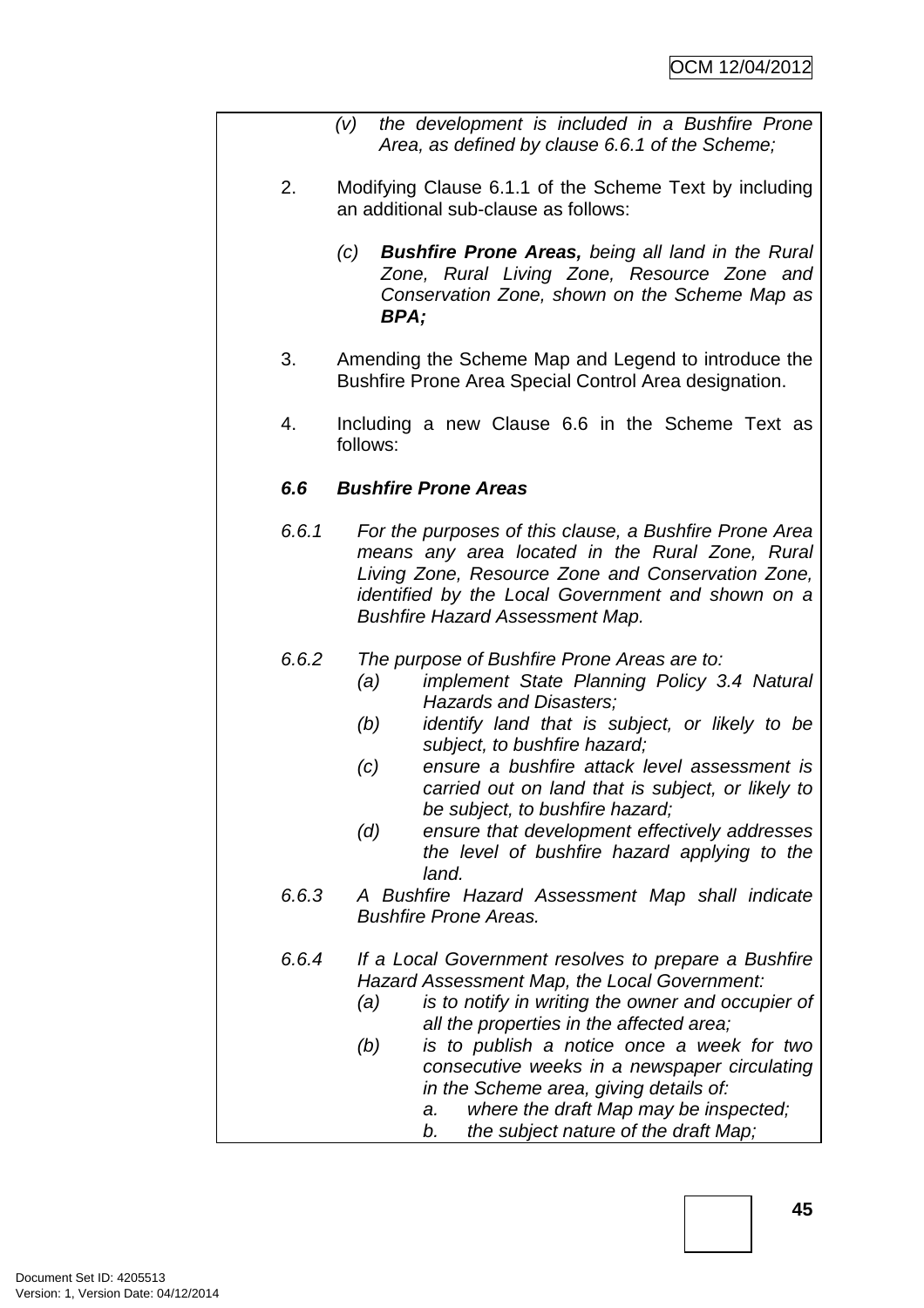|        | in what form and during what period<br>C.<br>(being not less than 21 days from the day<br>the notice is published) submissions may<br>be made.                                                                                                                                                                                                                                 |
|--------|--------------------------------------------------------------------------------------------------------------------------------------------------------------------------------------------------------------------------------------------------------------------------------------------------------------------------------------------------------------------------------|
|        | may publish a notice of the proposed Bushfire<br>(c)<br>Hazard Assessment Map in such manner and<br>carry out such other consultation as the Local<br>Government considers appropriate.                                                                                                                                                                                        |
| 6.6.5  | After the expiry of the period within which a submission<br>may be made, the Local Government is to:<br>(a)<br>the proposed<br>review<br><b>Bushfire</b><br>Hazard<br>Assessment Map in light of any submissions<br>made                                                                                                                                                       |
|        | to adopt the Bushfire Hazard<br>(b)<br>resolve<br>Assessment Map with or without modification,<br>or not proceed with the amendment.                                                                                                                                                                                                                                           |
| 6.6.6  | If the local government resolves to adopt the Bushfire<br>Hazard Assessment Map, the local government is to<br>publish a notice of the Bushfire Hazard Assessment<br>Map once in a newspaper circulating in the Scheme<br>area.                                                                                                                                                |
| 6.6.7  | The Bushfire Hazard Assessment Map has effect on<br>publication of a notice under clause 6.6.6.                                                                                                                                                                                                                                                                                |
| 6.6.8  | A copy of the Bushfire Hazard Assessment Map, as<br>amended from time to time, is to be kept and made<br>available for public inspection during business hours<br>at the offices of the Local Government.                                                                                                                                                                      |
| 6.6.9  | A land owner may dispute the classification of their<br>land as set out on the Bushfire Hazard Assessment<br>Map in writing to the Local Government for<br>consideration.                                                                                                                                                                                                      |
| 6.6.10 | Prior to the adoption or amendment of a structure plan<br>resulting in the introduction or intensification of<br>development or approval of a subdivision<br><b>or</b><br>development application within a Bushfire Prone Area,<br>bushfire attack level assessment satisfactorily<br>a<br>addressing the level of bushfire hazard applying to the<br>land is to be submitted. |
| 6.6.11 | In addition to development which otherwise requires<br>approval under the Scheme, planning approval is<br>required for any development within a Bushfire Prone                                                                                                                                                                                                                 |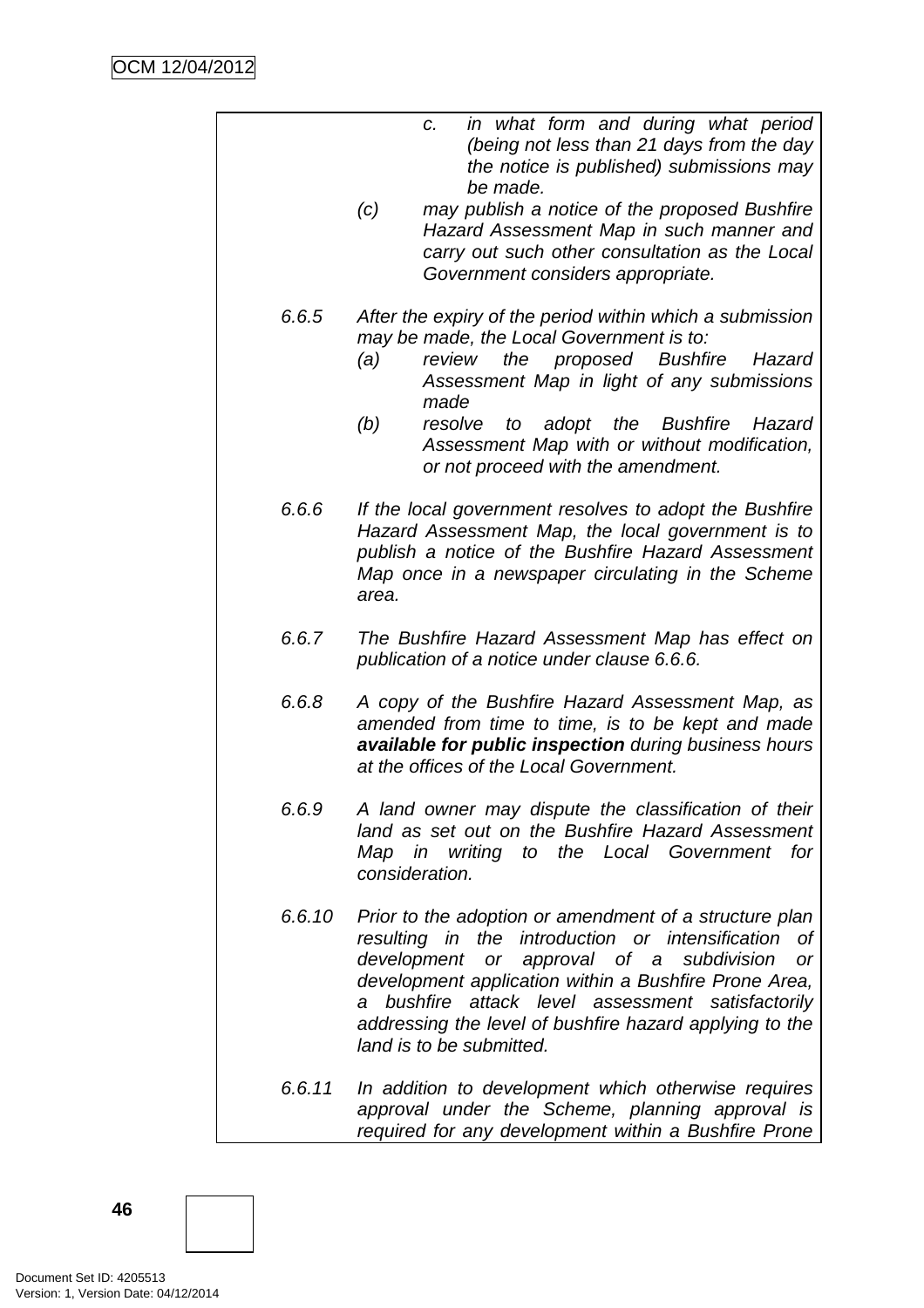|        | Area, that does not comply with an approved bushfire<br>hazard assessment undertaken as part of the structure<br>planning or subdivision of an area or is inconsistent<br>with the WAPC's and FESA's Planning for Bush Fire<br><b>Protection Guidelines (Latest Edition).</b>                                                                                                                                                                                                                                                                                                                                                                               |  |  |
|--------|-------------------------------------------------------------------------------------------------------------------------------------------------------------------------------------------------------------------------------------------------------------------------------------------------------------------------------------------------------------------------------------------------------------------------------------------------------------------------------------------------------------------------------------------------------------------------------------------------------------------------------------------------------------|--|--|
| 6.6.12 | In determining an application to carry out development<br>in the Bushfire Prone Area, the Local Government may<br>refuse the application, or impose conditions on any<br>planning approval as to:<br>the provision of a fire fighting water supply;<br>(a)                                                                                                                                                                                                                                                                                                                                                                                                  |  |  |
|        | (b)<br>the provision of fire services access;<br>the preparation of a fire management plan in<br>(c)<br>accordance with the Planning for Bush Fire<br>Protection Guidelines (Latest Edition) and<br>implementation of specific fire protection                                                                                                                                                                                                                                                                                                                                                                                                              |  |  |
|        | measures set out in the plan;<br>(d)<br>the implementation of measures to ensure that<br>prospective purchasers are aware of the<br>relevant Scheme provisions, fire management<br>plan and publications addressing fire safety.                                                                                                                                                                                                                                                                                                                                                                                                                            |  |  |
| 6.6.13 | An application for development approval must be<br>accompanied by:<br>a bushfire attack level assessment carried out<br>(a)<br>in accordance with the methodology contained<br>in the Planning for Bush Fire Protection<br><b>Guidelines (Latest Edition);</b><br>a statement or report that demonstrates that all<br>(b)<br>relevant bushfire protection acceptable<br>solutions, or alternatively all<br>relevant<br>performance criteria, contained in the Planning<br>for Bush Fire Protection Guidelines (Latest<br>Edition) have been considered and complied<br>with, and effectively address the level of bush<br>fire hazard applying to the land. |  |  |
| 6.6.14 | If, in the opinion of the Local Government,<br>- a<br>development application does not fully comply with the<br>bushfire protection acceptable solutions contained in<br>the Planning for Bush Fire Protection Guidelines<br>(Latest Edition), the application shall be referred to the<br>FESA for advice prior to a decision being made.                                                                                                                                                                                                                                                                                                                  |  |  |
| 6.6.15 | Despite any existing assessment on record, the Local<br>Government may require a bushfire risk assessment to<br>be carried out prior to the approval of any development                                                                                                                                                                                                                                                                                                                                                                                                                                                                                     |  |  |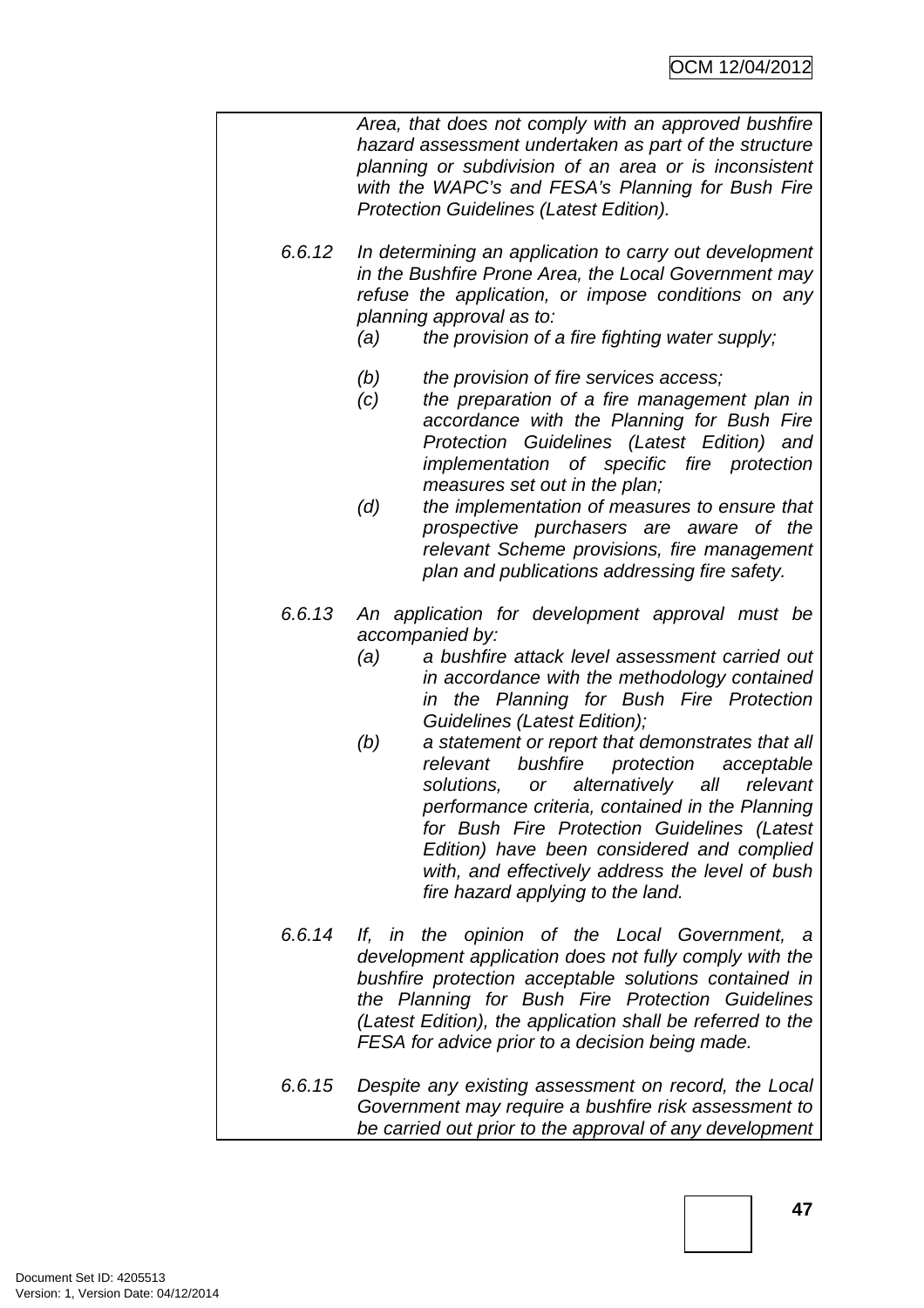proposed within a Bushfire Prone Area as designated on the Bushfire Hazard Assessment Map.

- 5. As the amendment is in the opinion of Council consistent with Regulation 25(2) of the Town Planning Regulations 1967 ("Regulations"), and upon the preparation of the necessary amendment documentation, the amendment be referred to the Environmental Protection Authority ("EPA") as required by Section 81 of the Act, and on receipt of a response from the EPA indicating that the amendment is not subject to formal environmental assessment, be advertised for a period of 42 days in accordance with the Regulations. In the event that the EPA determines that the amendment is to be subject to formal environmental assessment, this assessment is to be prepared by the proponent prior to advertising of the amendment.
- 6. That the amendment documentation be prepared in accordance with the standard format prescribed by the Regulations.
- 7. Endorse the following methodology for the identification of Bushfire Prone Areas on any future Bushfire Hazard Assessment Maps:
	- (a) Inclusion of identified native vegetation of 1 ha or greater (by aerial photography).
	- (b) Identification of native vegetation less than 1 ha in size but within 50 m of identified native vegetation (>1 ha).
	- (c) Buffering of all of the above by 100 m (shown in a different colour from main hazard area.
	- (d) For the purpose of registering an accurate assessment of bushfire risk; the identification of bushfire prone areas includes land meeting criteria 'a' and 'b' but not within area covered by a Bushfire Hazard Assessment Map, including areas of native vegetation on Council Reserves, Department of Environment and Conservation Reserves, neighbouring Local Government Areas and any other area deemed a bushfire risk by the City.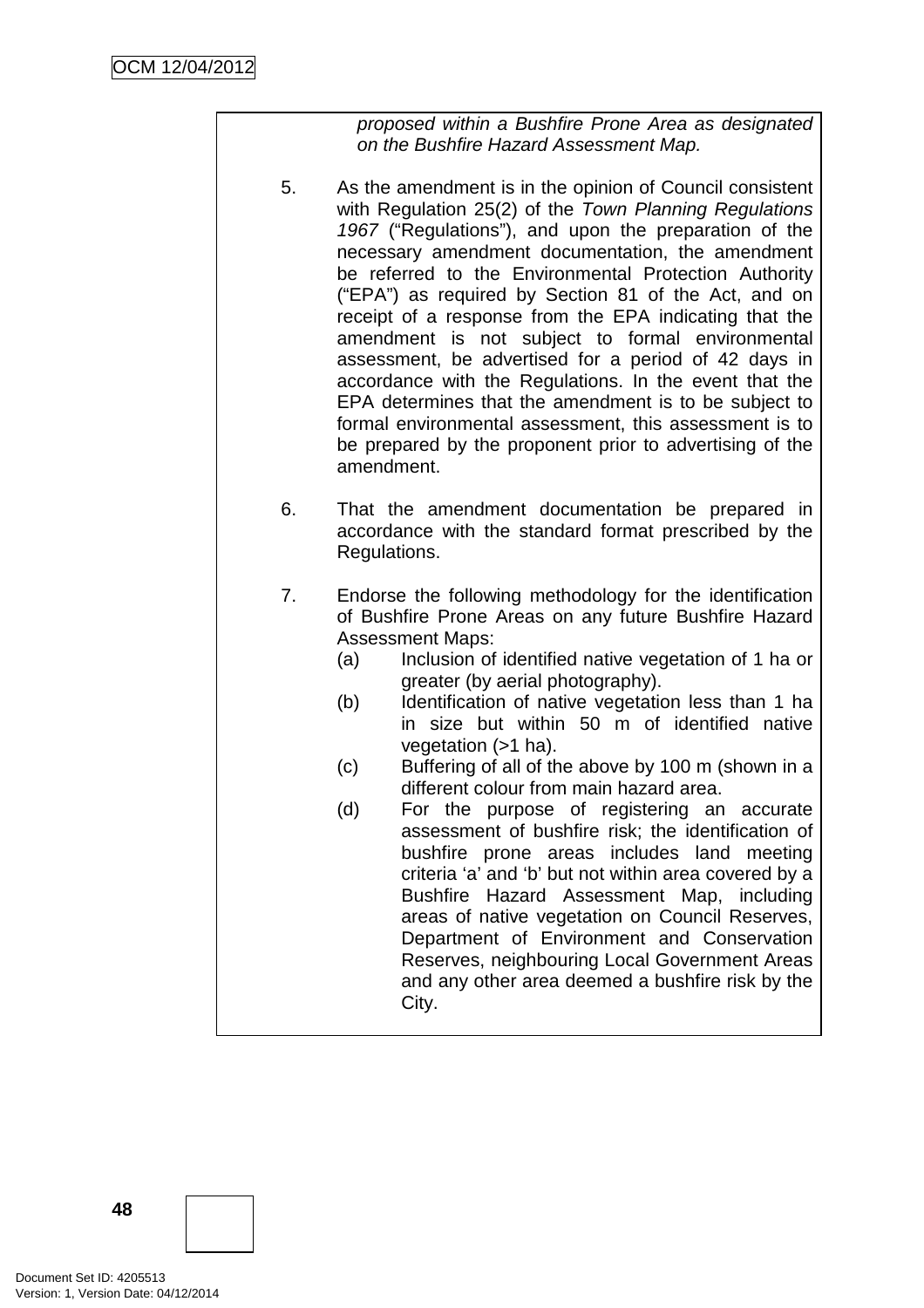## **COUNCIL DECISION** MOVED Clr T Romano SECONDED Clr C Reeve-Fowkes that the recommendation be adopted.

# **CARRIED 9/0**

## **Background**

Australia and Western Australia specifically is a land mass prone to incidences of bushfire. In recent times a number of fire events have come under scrutiny from various State Governments to ascertain the cause, appropriateness of response and need for change. The need for the City of Cockburn to identify Bushfire Prone Areas and take reasonable and appropriate responses to this issue is in direct response to these reports.

In Western Australia, unlike other states, the declaration of bushfire prone areas is currently at the discretion of Local Government. Local Government can indicate a Bushfire Prone Area by a number of mechanisms, these include:

- Within a Town Planning Scheme; and
- By powers conferred by the Local Government Act 2005;

Only two Local Governments in Western Australia have used legislative powers available to them to designate Bushfire Prone Areas. A number of Local Governments have included Bushfire Prone Areas within their Town Planning Schemes.

The purpose of this report is to have Council consider initiating an amendment to City of Cockburn Town Planning Scheme No. 3 ("Scheme"), in order to deal with Bushfire Prone Areas as a relevant planning, subdivision and development consideration.

#### **Submission**

This amendment proposes additions of a number of provisions related to Bushfire Protection and Management. The intent of these changes is to:

- 1. identify land that is subject, or likely to be subject, to bushfire hazard;
- 2. to ensure a bushfire attack level assessment is carried out on land that is subject, or likely to be subject, to bushfire hazard; and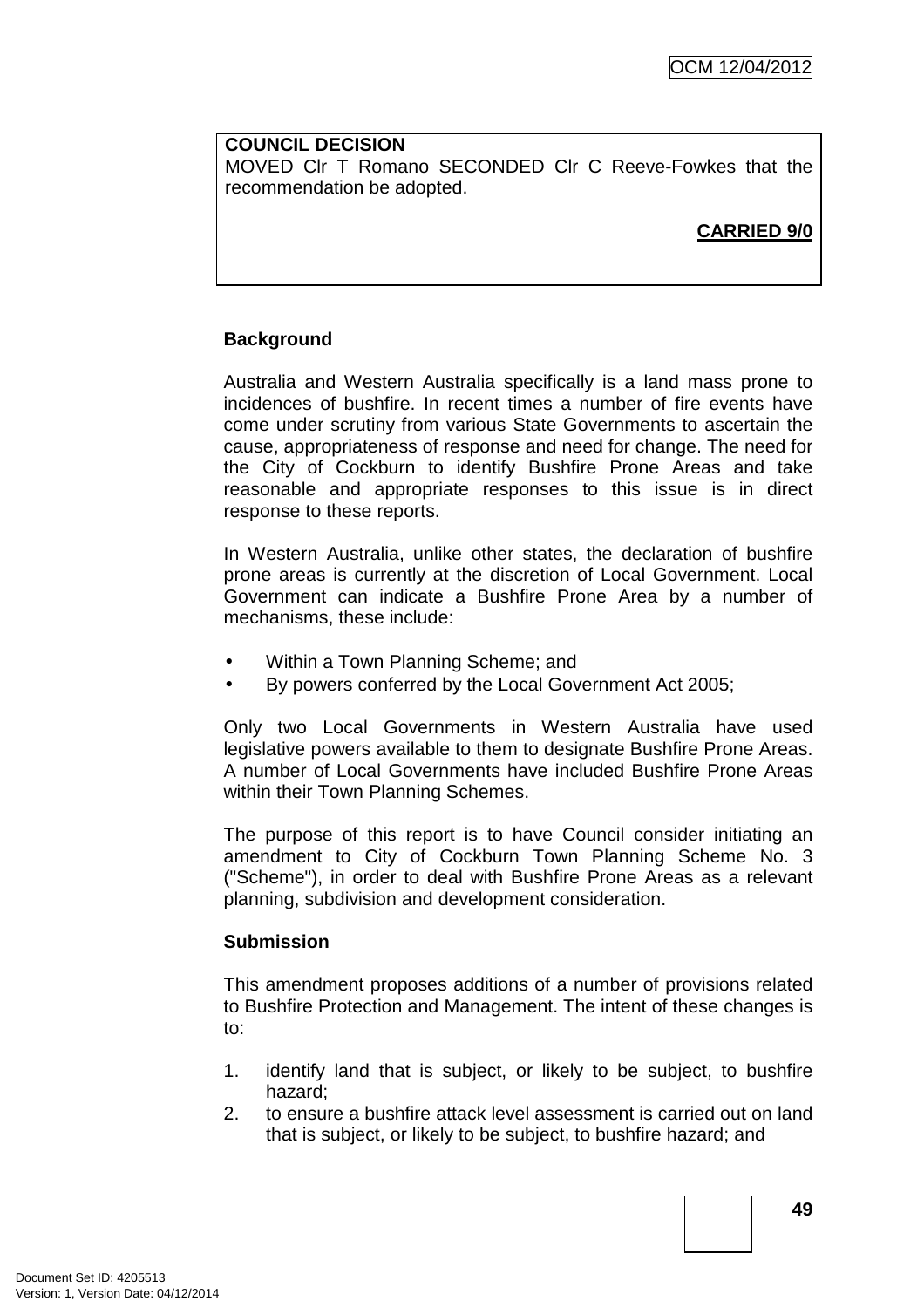3. to ensure that development effectively addresses the level of bushfire hazard applying to the land.

The Amendment will include the introduction of a Bushfire Hazard Assessment Map(s), a map that will sit outside the Scheme and indicate the level of fire hazard for land located within the Rural Zone, Rural Living Zone, Resource Zone and Conservation Zone. These maps will be independently approved by Council and will be subject to their own community consultation process.

## **Report**

## **Background**

A Shared Responsibility: The Report of the Perth Hills Bushfire February 2011 Review ("Keelty Report") and The Major Incident Review – Lake Clifton, Red Hill and Roleystone Fires – June 2011 ("MIR") offered a number of critical reviews of the role of Local Government. In the view of the MIR on the Red Hill fire, the MIR stated that there is no doubt that the areas burnt out, being the Darling Scarp, are a bushfire prone area. The MIR labelled the Local Government irresponsible for not declaring the area so. The MIR went on to state that "failing to declare these areas bushfire prone inhibits the effectiveness of FESA's operational response".

Within both the MIR and the Keelty Report it is noted that Local Governments are hesitant to designate Bushfire Prone Areas due to potential for increased liabilities, lowering property prices, insurance issues and potential developers viewing the imposition of additional construction standards as a disincentive to invest in their area. Both the Keelty Report and the MIR state this stance is unacceptable and should not remove any consideration as to the need to appropriately respond to bushfire risks.

On 22 March 2012 the Delegated Authorities, Policies and Position Statements Committee (DAPPS) recommended Council adopt a new position statement, PSPD22 'Fire Management Plans'. The Position Statement noted that in the absence of any identified Bushfire Prone Areas and until the Scheme is amended, it is recommended that Council adopt a position that clearly articulates that a precautionary approach will be taken. Therefore the Position Statement calls on Council to clearly communicate to the community that approved Fire Management Plan recommendations and requirements will be implemented through the issue of a building permit whether or not the subject land is within a declared bushfire prone area.

The City is proactively seeking to deal with bushfire risks, through ensuring the risk posed by bushfire prone areas are recognised and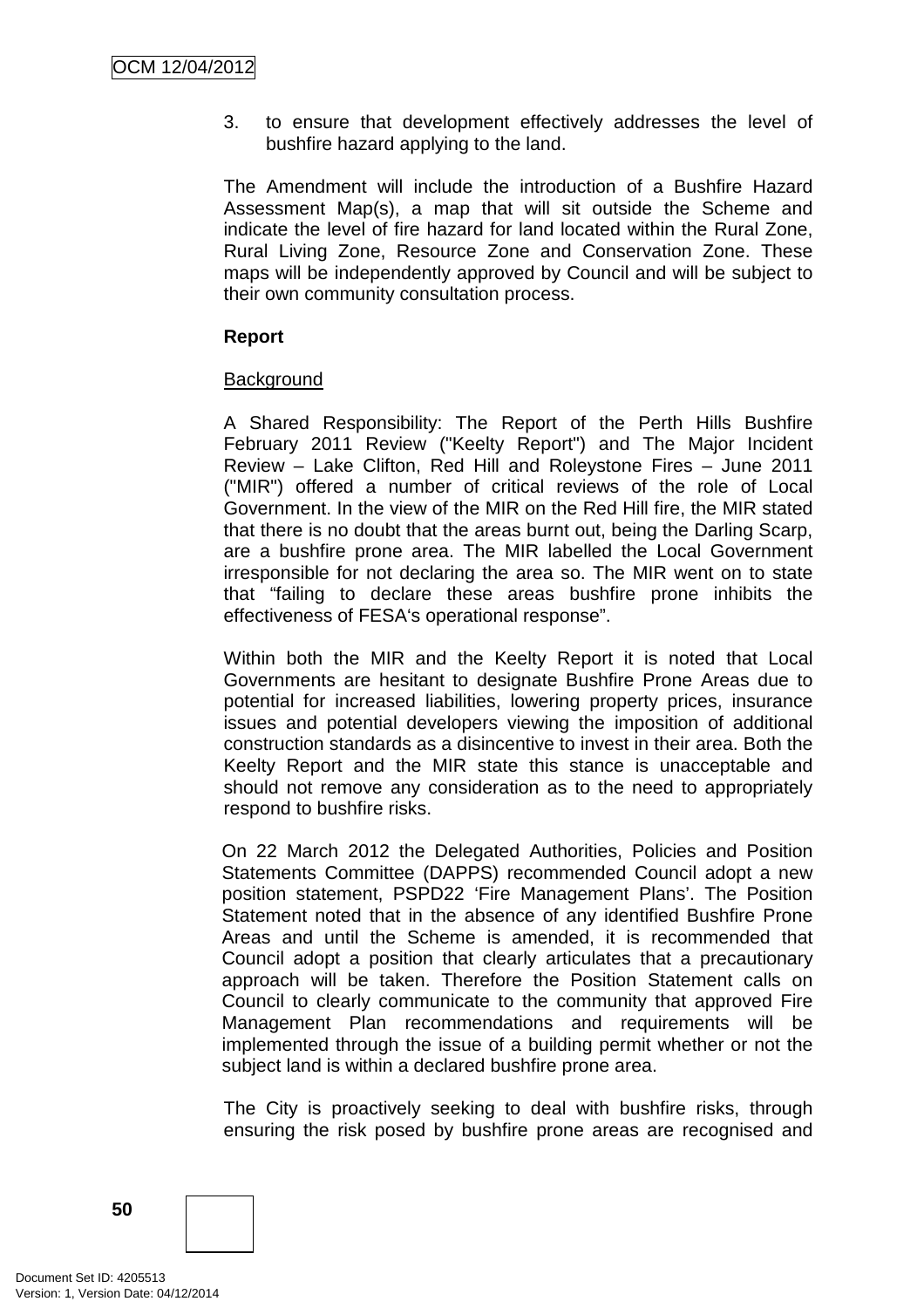dealt with through all relevant planning, subdivision and development considerations.

### Special Control Area

The Scheme amendment proposes to create an additional Special Control Area of the Scheme, named Bushfire Prone Areas. This area specifically applies to the entirety of the Rural Zone, Rural Living Zone, Resource Zone and Conservation Zones of the Scheme. It is proposed that Clause 6.1.1 be modified to show the entirety of the Rural Zone, Rural Living Zone, Resource Zone and Conservation Zones on the Scheme Map as BPA. This Special Control Area would be Clause 6.6 of the Scheme.

The purpose of a Bushfire Prone Areas is to:

- (a) implement State Planning Policy 3.4 Natural Hazards and Disasters;
- (b) identify land that is subject, or likely to be subject, to bushfire hazard;
- (c) ensure a bushfire attack level assessment is carried out on land that is subject, or likely to be subject, to bushfire hazard; and
- (d) ensure that development effectively addresses the level of bushfire hazard applying to the land.

The Scheme amendment will allow for the creation of a Bushfire Hazard Assessment Map. This map and Clause 6.6.3 states that only a Bushfire Prone Assessment Map shall indicate Bushfire Prone Areas. Although Clause 6.1.1 will designate all areas on the Scheme Map via the BPA Special Control Area, it is only the identification of land as Bushfire Prone on a Bushfire Hazard Assessment Map that initiates the various requirements of proposed Clause 6.6.

The Bushfire Hazard Assessment Map will sit outside the Scheme and be separately approved by Council as required. The process for approval and modification of a Bushfire Hazard Assessment Map is set out in Clause 6.6.

As stated above, the Bushfire Hazard Assessment Map will sit outside the Scheme, though be directly referenced by the Scheme. Placing the Hazard Assessment Map outside the Scheme is in response to the need for flexibility in the process of identification and the changing nature of the urban/rural and natural environment of the City. By placing the Map outside the Scheme it allows Council to adapt the map as situations require and new information comes to hand.

Bushfire Prone Areas, as a norm will require development to be subject to the construction standards set out in Australian Standard 3959-2009: Construction of buildings in the bushfire-prone areas (AS3959-2009).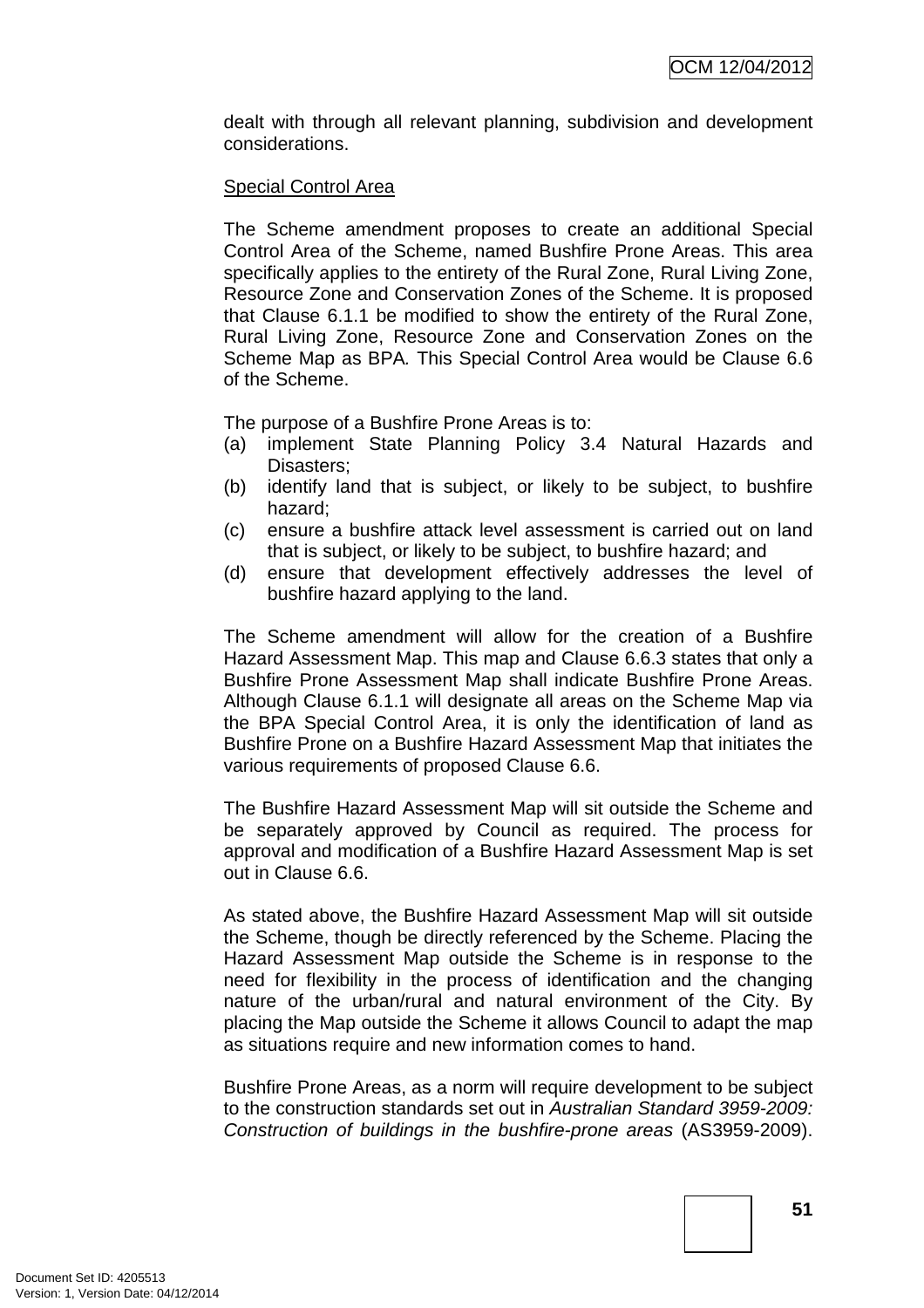Properties in fire prone areas will also require a Fire Management Plan, as identified in proposed Clause 6.6.12 of the Scheme, as a condition of planning approval. These conditions may be imposed as reference in the proposed clause below:

- 6.6.12 In determining an application to carry out development in the Bushfire Prone Area, the Local Government may refuse the application, or impose conditions on any planning approval as to:
	- (a) the provision of a fire fighting water supply;
	- (b) the provision of fire services access;
	- (c) the preparation of a fire management plan in accordance with the Planning for Bush Fire Protection Guidelines (Latest Edition) and implementation of specific fire protection measures set out in the plan;
	- (d) the implementation of measures to ensure that prospective purchasers are aware of the relevant Scheme provisions, fire management plan and publications addressing fire safety.

Proposed development within the new Special Control Area that has previously undergone a fire assessment, compliant with the WAPC's and FESA's Planning for Bush Fire Protection Guidelines (Latest Edition), at either the Subdivision or Structure Planning stage, will not be required to undergo additional fire assessment. This is subject to such development complying with the previous assessment for that area.

#### Identification of Bushfire Prone Land

For the purpose of the Bushfire Hazard Assessment Map, the following protocol is utilised when identifying an area of bushfire prone land:

- Inclusion of identified native vegetation of 1 Ha or greater (by aerial photograph).
- Identification of native vegetation less than 1 Ha in size but within 50m of identified native vegetation (>1 Ha).
- Buffering of all the above by 100m (shown in different colour from main hazard area).

For the purpose of registering an accurate assessment of bushfire risk; the identification of bushfire prone areas includes land meeting the first two criteria but not within area covered by Bushfire Hazard Assessment Map, including areas of native vegetation within neighbouring Local Government Areas.

The above methodology was developed by the Shire of Busselton, a leading Western Australian Local Government in planning for bushfire risk, as part of a recent review of their bushfire prone areas. The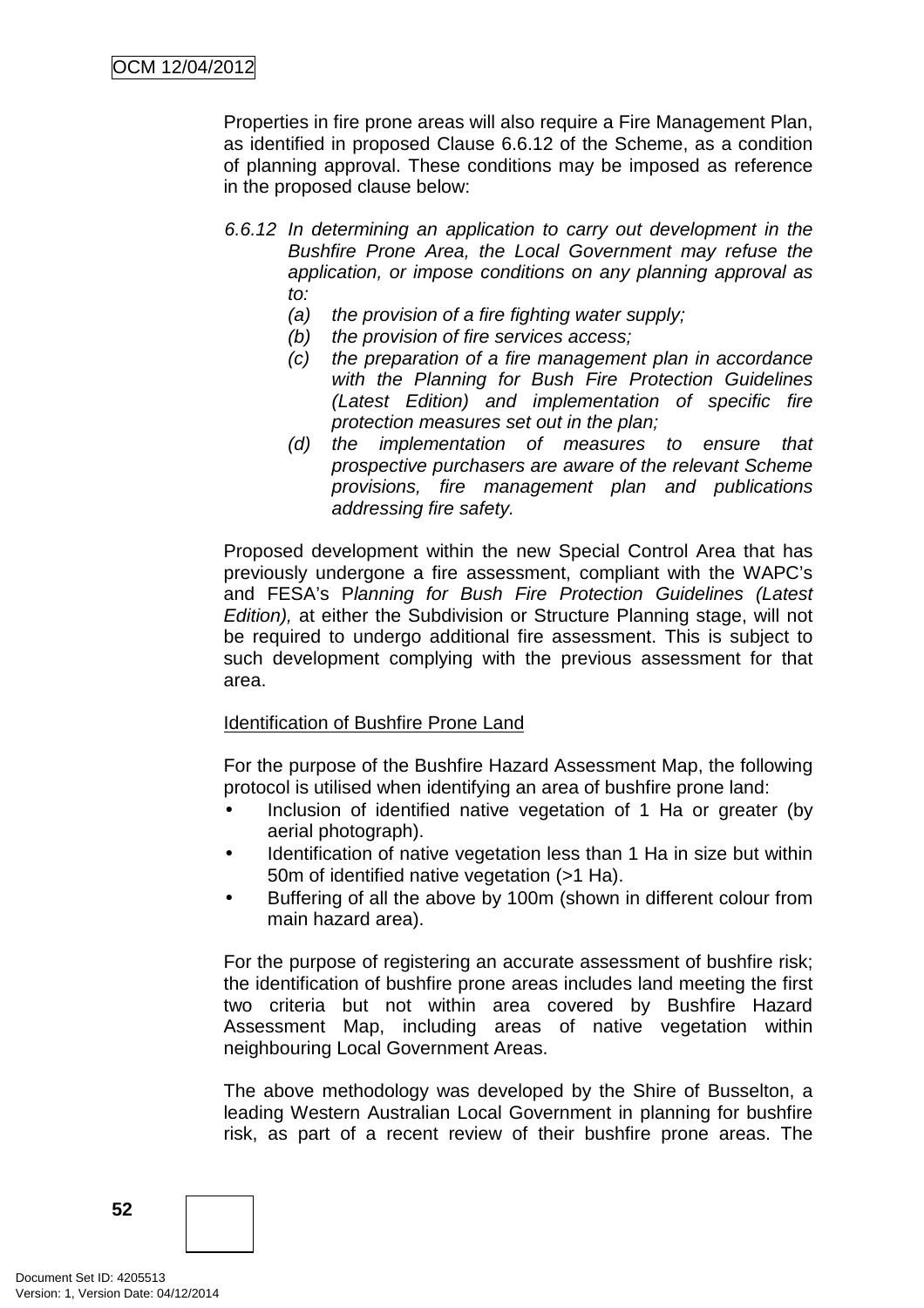methodology has been amended slightly to better reflect the nature of native vegetation and topography found in the City of Cockburn.

Point two has been altered from the Busselton methodology from 100m to 50m. This was done in response to tendency in the City of Cockburn for native vegetation to be sparser and also the nature of the topography. In that the areas subject to the proposed amendment are considerably flatter than those found in Busselton.

This report requests endorsement from Council of the proposed methodology outlined above to guide mapping of future Bushfire Hazard Assessment Maps.

#### Bushfire Hazard Assessment Map

The processes and mechanism for the creation of a Bushfire Hazard Assessment Map is set out in Clause 6.6. Minimum levels of community consultation; including, advising all affected landowners directly and notice in a local publication (for two consecutive weeks) is required. Review of any map is then necessary prior to consideration for final adoption.

A landowner may at anytime dispute the assessment of their land in writing to the Local Government. The onus would be on the landowner to provide evidence to support their claims.

A draft version of a Bushfire Hazard Assessment Map, covering the southern section of Banjup has been included as Attachment 2. This map was created using the methodology outlined in Point 7 of the Recommendations. The map is a guide only and subject to change both from further analysis and any submissions received through future community consultation. Final approval of any Bushfire Hazard Assessment Map would be at the discretion of Council.

#### Requirements for Planning Approval

Clause 8.2 of the Scheme sets out the types of development that are exempt from planning approval, referred to as Permitted Development. The amendment proposes changes to Clause 8.2(b) that deals with the erection of a single house on a lot, including any extension, ancillary outbuilding and swimming pools. This Scheme amendment introduces an additional exception to Clause 8.2(b) where:

(v) the development is included in a Bushfire Prone Area, as defined by clause 6.6.1 of the Scheme.

Historically within the areas subject to the proposed amendment planning approval has not been required for the development of a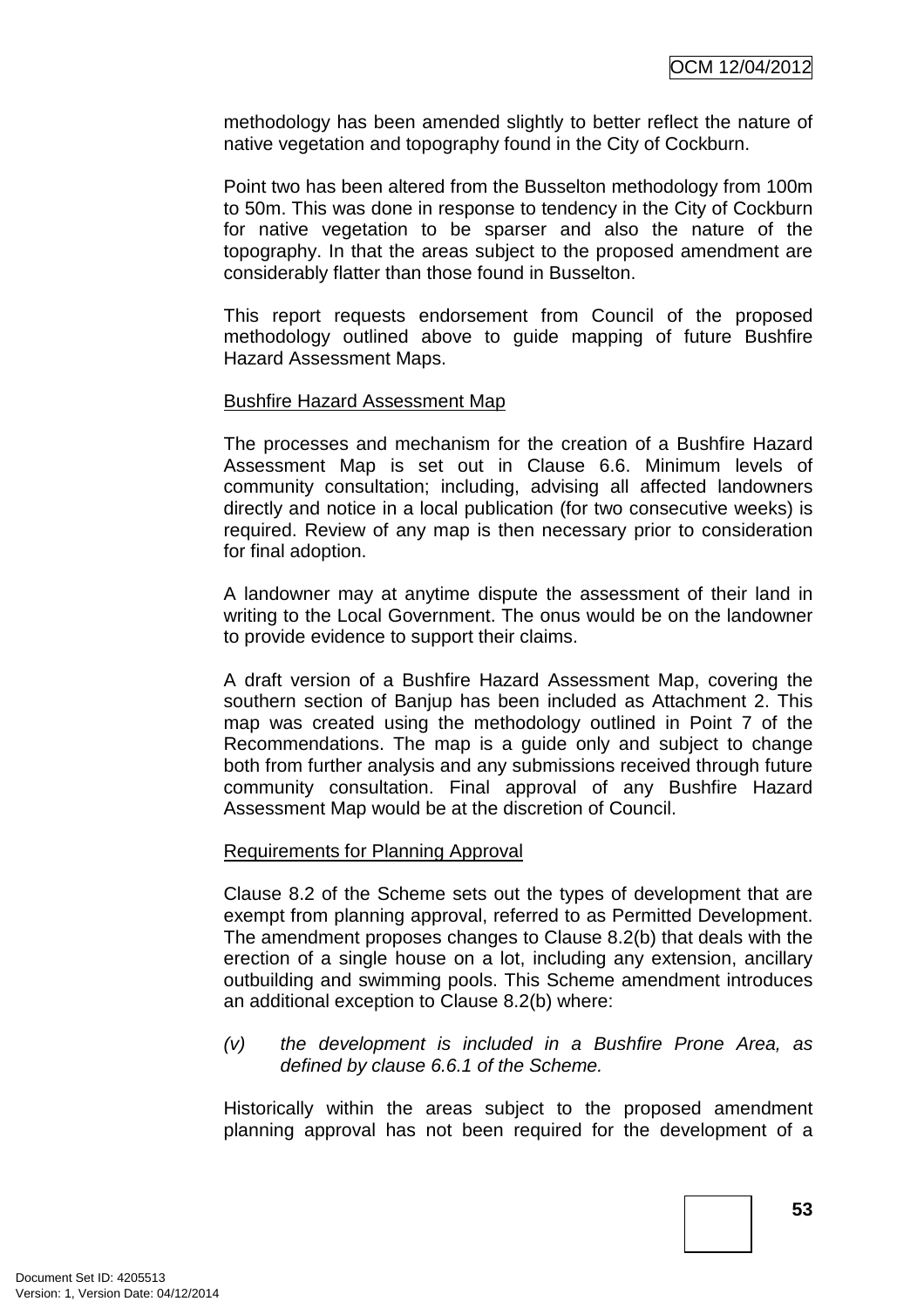single house within a designated building envelope (should one exist). Planning approval has been required for development outside and/or relocation of building envelopes. The amendment proposes a major shift in the approval process of residential development in these areas.

For the purpose and intent of the amendment to be fulfilled it is deemed necessary to alter the status quo in these areas. The development approval process is the appropriate stage of the development assessment process to ensure that the requirements outlined in proposed Clause 6.6 are adhered to.

It would be envisioned that the requirement for landowners to apply for development approval in these areas will place an additional financial and time constraint on those individuals. However, as both the Keelty Report and the MIR identified, these hesitations have existed and continue to exist within Local Government, and that not exercising these power for the reasons outlined earlier in this document is unacceptable.

The disincentives of imposing higher building costs thorough bush fire designation must be carefully weighed against the wider responsibility of Local Government. Local Government through building and planning controls can have a significant impact on the survivability of individuals during a fire event.

#### Bushfire Building Cost Comparison

By designating an area bush fire prone it places an additional upfront financial encumbrance on the owners of that land in that they need to comply with AS3959-2009. The amendment proposes to require planning approval for the erection of a single house, including any extension, ancillary outbuildings and swimming pools where the lot is identified as Bushfire Prone on a Bushfire Hazard Assessment Map. A requirement of said approval will be for the application to be built to AS3959-2009, with the provision for additional bush fire related conditions as outlined in Clause 6.6.12 of the proposed amendment.

FESA in their submission to Keelty Report produced the following table derived from the Australian Building Codes Board publication the "Final Regulatory Impact Statement for Decision (RIS 2009-02)".

| Category of<br>bush<br>fire<br>attack | Predicated bush fire attack<br>and level of exposure.                           | <b>Base</b><br>house | Large<br>two<br>story | Elevated light<br>weight<br>construction |
|---------------------------------------|---------------------------------------------------------------------------------|----------------------|-----------------------|------------------------------------------|
| BAL – Low                             | Insufficient<br>risk to<br>warrant<br>specific<br>construction<br>requirements. | <b>SO</b>            | \$0                   | \$0                                      |

Table: Cost of Compliance with AS3959-2009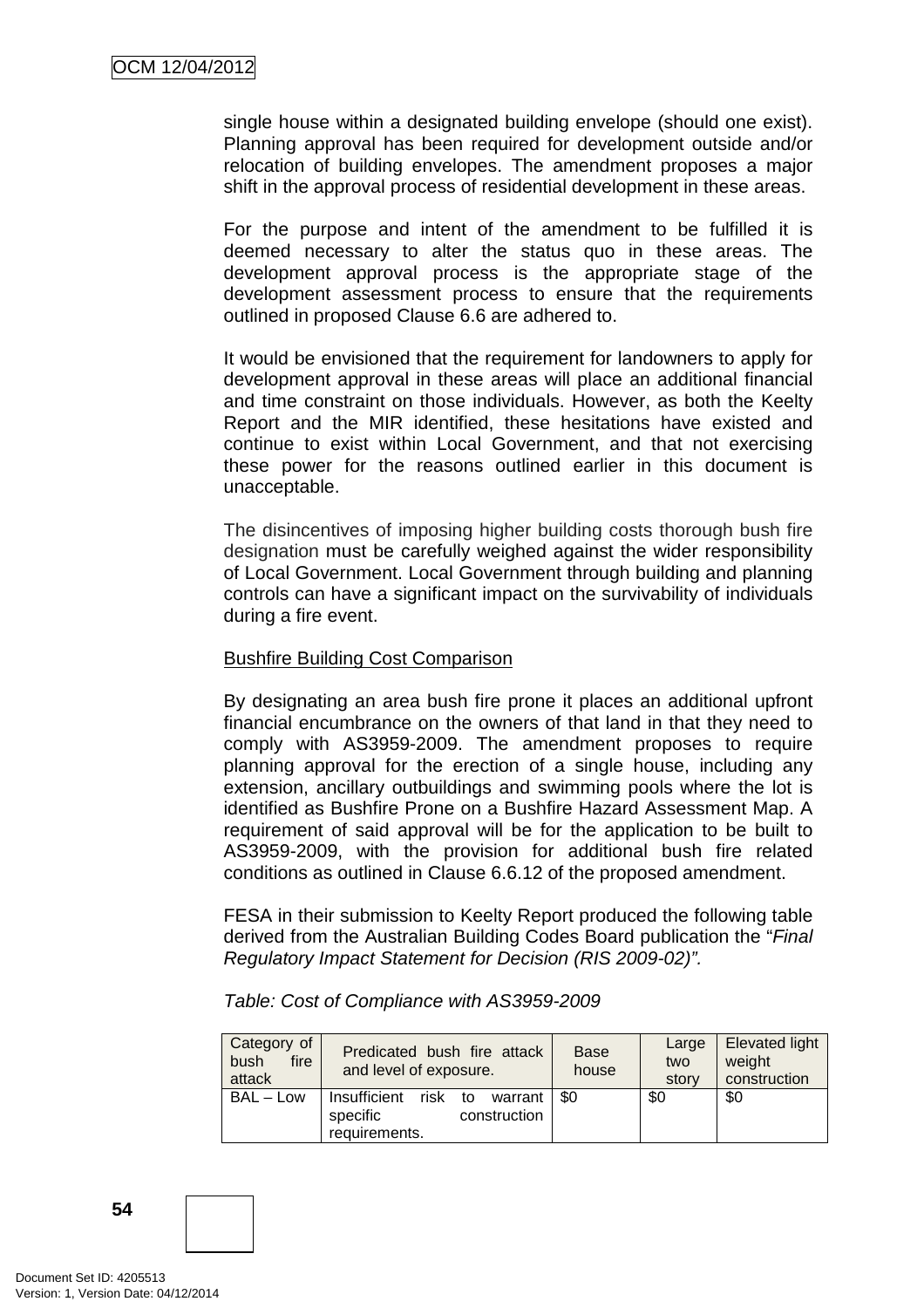| $BAL - 12.5$ | Ember attack.                                                                                                                                                                      | \$11,535 | \$14,981 | \$21,428 |
|--------------|------------------------------------------------------------------------------------------------------------------------------------------------------------------------------------|----------|----------|----------|
| $BAL - 19$   | Increasing levels of ember<br>attack and burning debris<br>ignited by windborne embers<br>together increasing heat flux.                                                           | \$11,535 | \$14,981 | \$21,428 |
| BAL - 29     | Increasing levels of ember<br>attack and burning debris<br>ignited by windborne embers<br>together increasing heat flux.                                                           | \$15,471 | \$17,095 | \$35,024 |
| $BAL - 40$   | Increasing levels of ember<br>attack and burning debris<br>ignited by windborne embers<br>together increasing heat flux<br>with the increased likelihood of<br>exposure to flames. | \$17,107 | \$19,751 | \$62,357 |
| $BAL - FZ$   | Direct exposure to flames from<br>fire front in addition to heat flux<br>and ember attack.                                                                                         | \$20,885 | \$28,905 | \$76,679 |

Alternatively to the table above, the Shire of Busselton in Council Agenda dated 11 May 2011 on a matter concerning the identification of bushfire prone areas provided the following information that estimated the costs (above standard constructing standards) of compliance with AS3959-2009:

- $BAL 12.5 3-4%$
- $BAL 19 4-5%$
- $BAL 29 6 6.5%$
- $BAL 40 6-10%$
- $BAL FZ 8-10%$

An application for Planning Approval on land subject to the proposed amendment would be required to provide a bush fire attack level assessment carried out in accordance with the methodology contained in the Planning for Bush Fire Protection Guidelines (2010); and a statement or report that demonstrates that all relevant bush fire protection acceptable solutions, or alternatively all relevant performance criteria, contained in the Planning for Bush Fire Protection Guidelines (2010) have been considered and complied with, and effectively address the level of bush fire hazard applying to the land.

It would be anticipated that due to the prevailing geology, topography and built form of the City of Cockburn and specifically the areas subject to the proposed amendment; the majority of dwellings subject to increased AS3959-2009 standards would fall within the base house and large two story categories.

The disincentives of imposing higher building costs thorough bush fire designation; such as lowering property prices, insurance issues and potential developers viewing the imposition of additional construction standards as a disincentive to invest must be carefully weighed against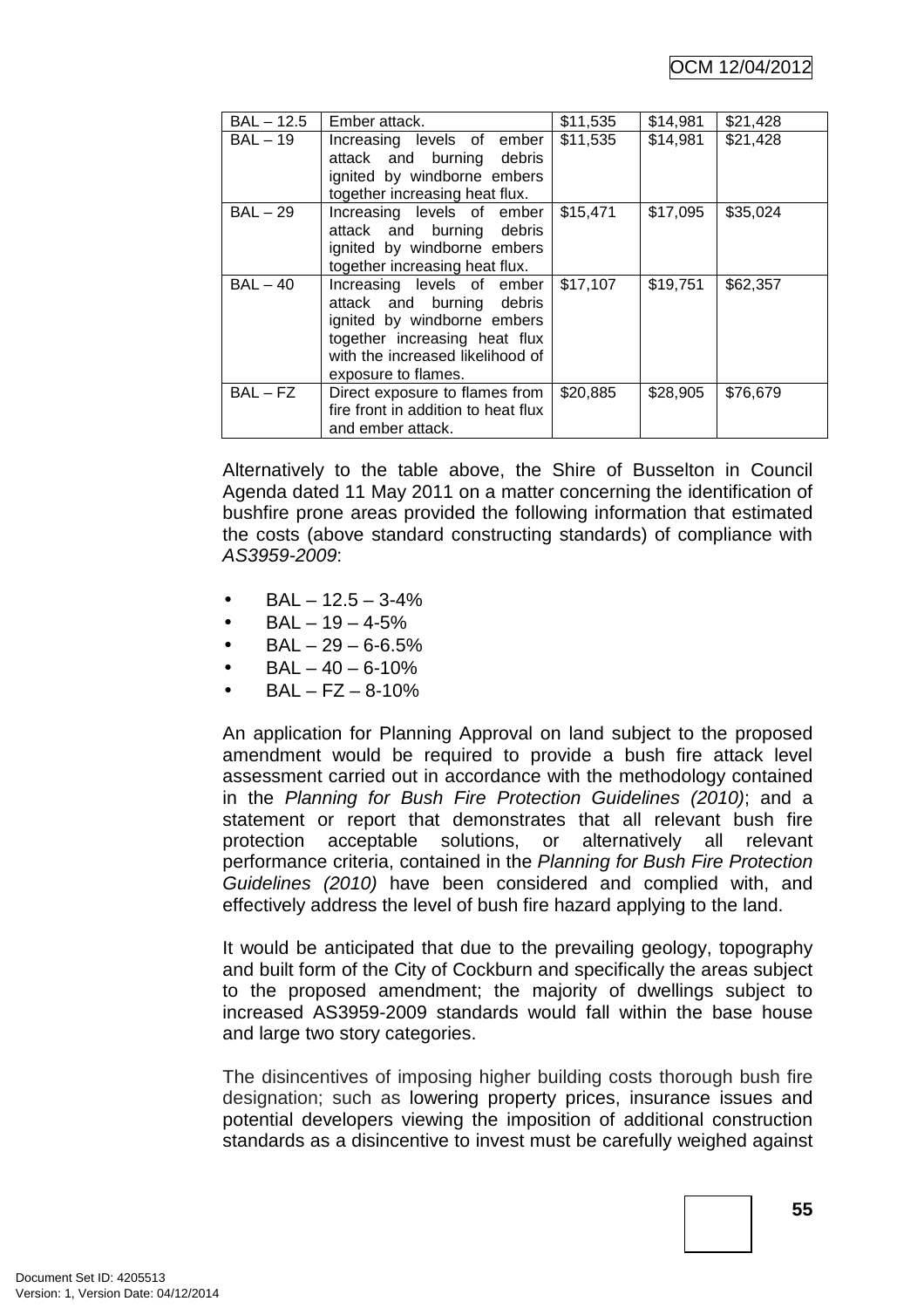the wider responsibility of Local Government. Local Government through building and planning controls can have a significant impact on the survivability of individuals during a fire event.

#### **Conclusion**

It is considered that the proposed Scheme amendment will provide better bushfire safety and prevention within the City of Cockburn's more vulnerable areas. It will designate bushfire prone zones, showing where higher building standards and fire management plans are needed.

In endorsing the suggested methodology for the identification of Bushfire Prone areas on any future Bushfire Hazard Assessment Map

It is therefore recommended that Council proceed to initiate the Scheme Amendment and endorse the methodology as outlined.

#### **Strategic Plan/Policy Implications**

#### **Demographic Planning**

• To ensure the planning of the City is based on an approach that has the potential to achieve high levels of convenience and prosperity for its citizens.

#### **Infrastructure Development**

• To construct and maintain parks and bushland reserves that are convenient and safe for public use, and do not compromise environmental management.

#### **Natural Environmental Management**

To ensure development of the district is undertaken in such a way that the balance between the natural and human environment is maintained.

#### **Budget/Financial Implications**

There are nil direct financial impacts faced by the Local Government. It is noted however throughout the report financial impacts associated with higher building costs in order to address fire prone areas.

#### **Legal Implications**

Planning and Development Act 2005 City of Cockburn Town Planning Scheme No. 3 Town Planning Regulations 1967 Local Government Act 1995 Bush Fires Act 1954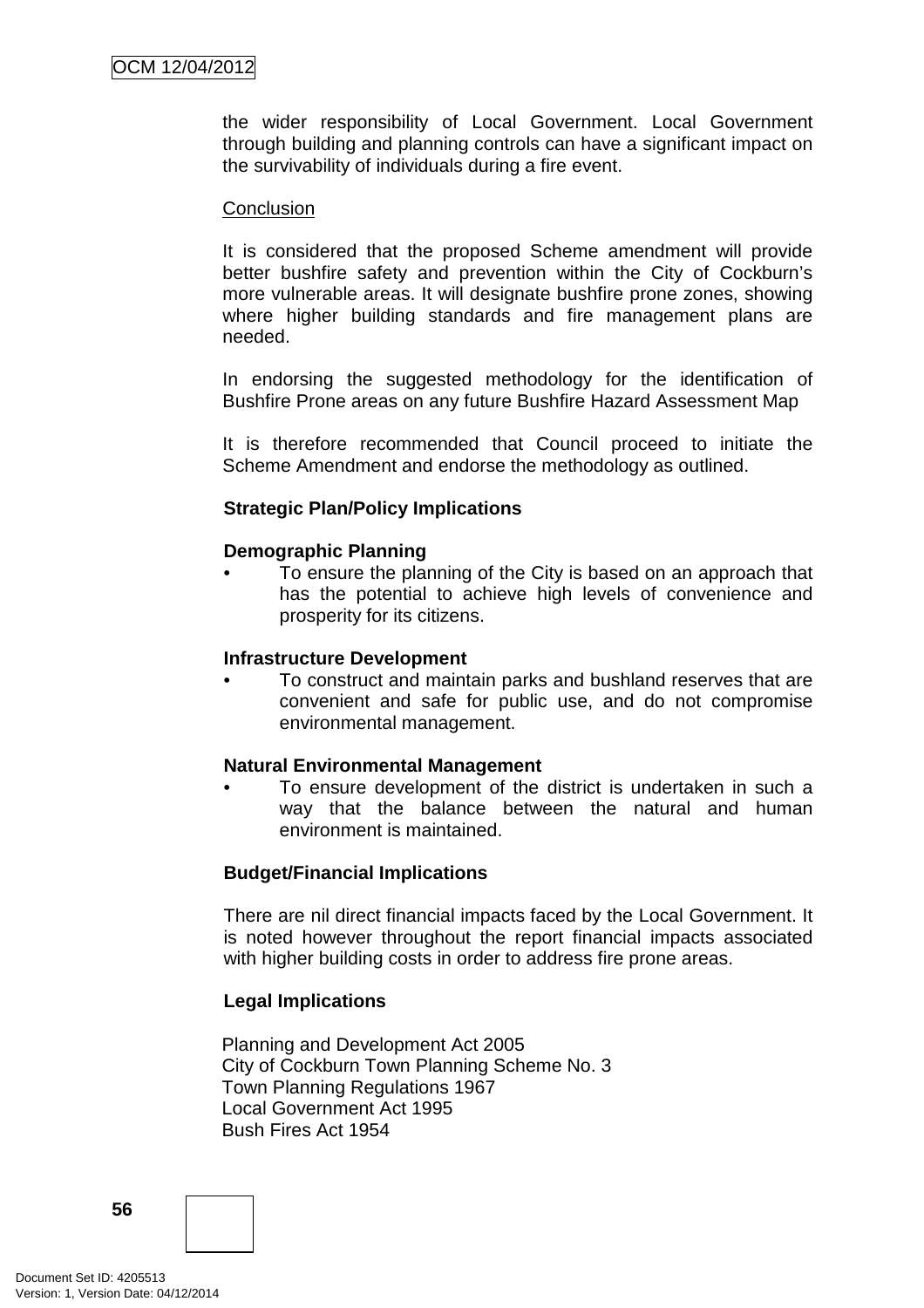## **Community Consultation**

In accordance with the Town Planning Regulations 1967 consultation is to be undertaken subsequent to the local government adopting the Scheme Amendment and the Environmental Protection Authority (EPA) advising that the proposal is environmentally acceptable. This requires the amendment to be advertised for a minimum of 42 days.

## **Attachment(s)**

- 1. Scheme Amendment Map 1 and 2
- 2. Example Bushfire Hazard Assessment Map

## **Advice to Proponent(s)/Submissioners**

N/A

## **Implications of Section 3.18(3) Local Government Act, 1995**

Nil.

CLR ALLEN RETURNED TO THE MEETING AT THIS POINT, THE TIME BEING 7.50 PM.

THE PRESIDING MEMBER ADVISED CLR ALLEN OF THE RESOLUTION OF COUNCIL.

## **15. FINANCE AND CORPORATE SERVICES DIVISION ISSUES**

## **15.1 (MINUTE NO 4745) (OCM 12/04/2012) - LIST OF CREDITORS PAID - FEBRUARY 2012 (FS/L/001) (N MAURICIO) (ATTACH)**

### **RECOMMENDATION**

That Council receive the List of Creditors Paid for February 2012, as attached to the Agenda.

# **COUNCIL DECISION**

MOVED Mayor L Howlett SECONDED Clr C Reeve-Fowkes that that Council receive the List of Creditors Paid for February 2012, as attached to the agenda, subject to the deletion of the top line of each page, except the first mention page within the 'List of Creditors Paid', that duplicates Councillor Val Oliver as the payee – cheque/EFT reference EF0623208.

**CARRIED 10/0**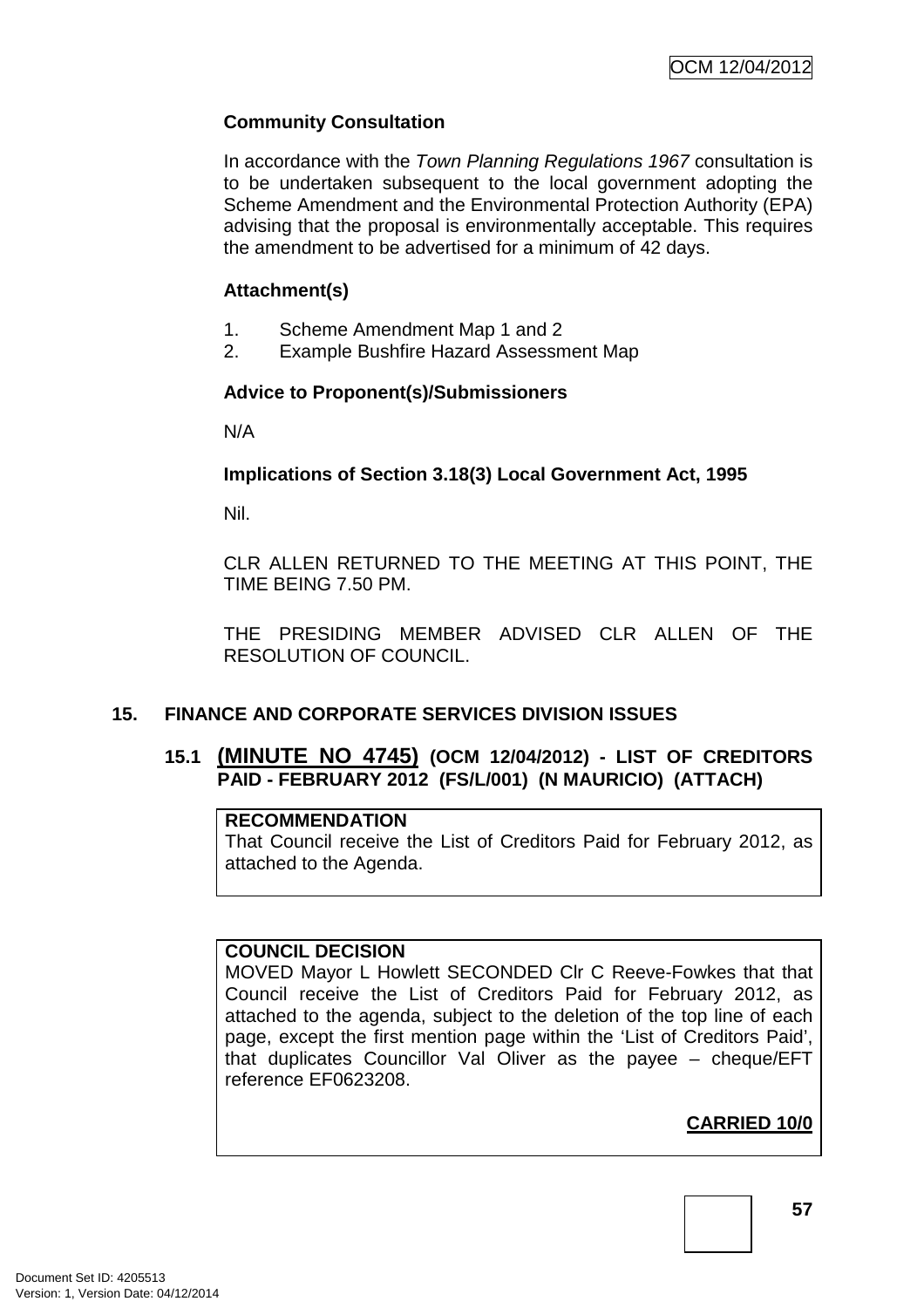## **Reason for Decision**

The duplicated listing of Councillor Val Oliver as a payee in the List of Creditors Paid' for February 2012 needs to be amended.

### **Background**

It is a requirement of the Local Government (Financial Management) Regulations 1996, that a List of Creditors be compiled each month and provided to Council.

#### **Submission**

N/A

#### **Report**

The List of Accounts for February 2012 is attached to the Agenda for consideration. The list contains details of payments made by the City in relation to goods and services received by the City.

## **Strategic Plan/Policy Implications**

#### **Governance Excellence**

• To conduct Council business in open public forums and to manage Council affairs by employing publicly accountable practices.

#### **Budget/Financial Implications**

N/A

#### **Legal Implications**

N/A

#### **Community Consultation**

N/A

## **Attachment(s)**

List of Creditors Paid – February 2012.

## **Advice to Proponent(s)/Submissioners**

N/A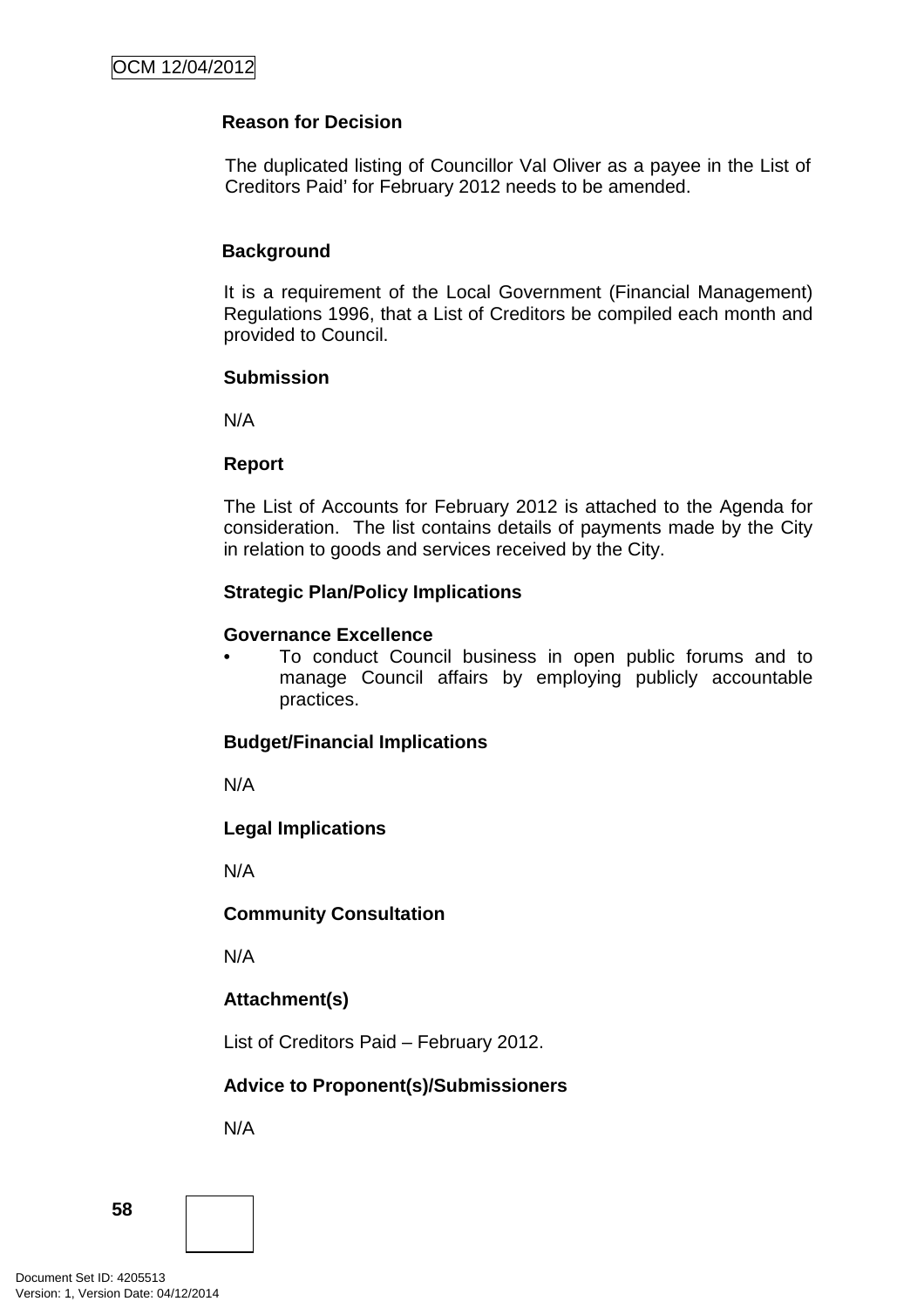## **Implications of Section 3.18(3) Local Government Act, 1995**

Nil.

### **15.2 (MINUTE NO 4746) (OCM 12/04/2012) - STATEMENT OF FINANCIAL ACTIVITY AND ASSOCIATED REPORTS - FEBRUARY 2012 (FS/S/001) (N MAURICIO) (ATTACH)**

#### **RECOMMENDATION**

That Council receive the Statement of Financial Activity and associated reports for February 2012, as attached to the Agenda.

#### **COUNCIL DECISION**

MOVED Clr C Reeve-Fowkes SECONDED Clr S Pratt that the recommendation be adopted.

**CARRIED 10/0**

## **Background**

Regulations 1996 prescribes that a local government is to prepare each month a Statement of Financial Activity.

Regulation 34(2) requires the Statement of Financial Activity to be accompanied by documents containing:–

- (a) details of the composition of the closing net current assets (less restricted and committed assets);
- (b) explanations for each material variance identified between YTD budgets and actuals; and
- (c) any other supporting information considered relevant by the local government.

Regulation 34(4)(a) prescribes that the Statement of Financial Activity and accompanying documents be presented to Council within 2 months after the end of the month to which the statement relates.

The regulations require the information reported in the statement to be shown either by nature and type, statutory program or business unit. The City chooses to report the information according to its organisational business structure, as well as by nature and type.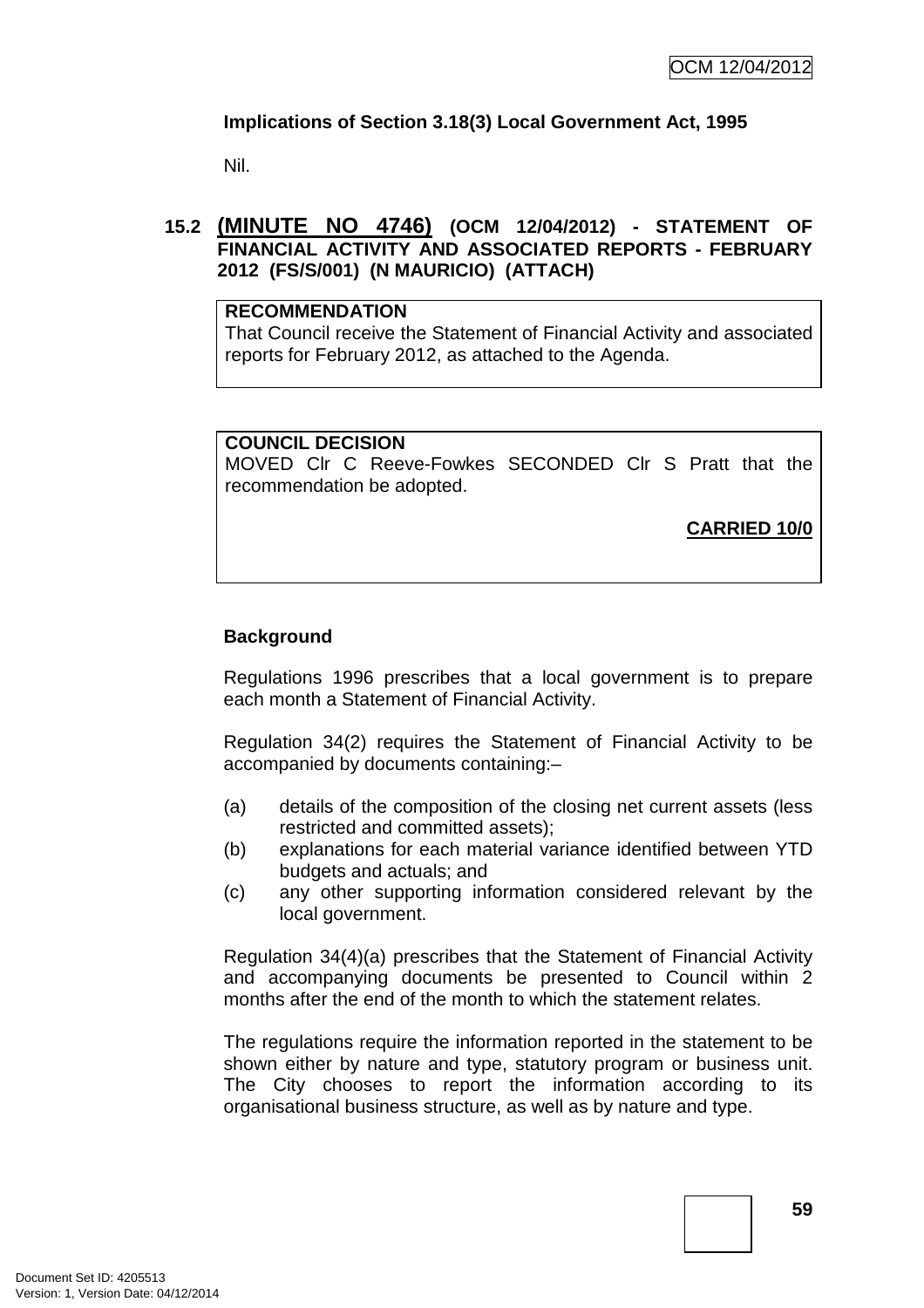Financial Management Regulation 34(5) requires Council to annually set a materiality threshold for the purpose of disclosing budget variance details. To this end, Council has adopted a materiality threshold variance of \$100,000 for the 2011/12 financial year.

#### **Submission**

N/A

#### **Report**

The February report is inclusive of the mid-year budget review (MYBR) as adopted at the February Council meeting.

Formatting and presentation changes have also been made this month to the principal Statement of Financial Activity in order for it to align better with the Statement of Comprehensive Income by Nature and Type. Specifically, this means the total operating income and expenditure numbers are now consistent between the two statements.

#### Closing Funds

The City's closing municipal funds of \$52.9M were \$18.3M higher than the YTD revised budget. However, this includes \$10.3M of transfers to reserves not yet made. The cash flow budget will be adjusted in March to defer most of these transfers into May. The balance of the variance represents favourable operating revenue and expenditure positions and the impact of delayed spending within the capital program.

The full year revised budget is showing a closing funds position of \$390k, up from \$156k last month and includes the net impact from the MYBR.

The budgeted closing funds position will fluctuate moderately throughout the year as it is impacted by various Council decisions and minor system adjustments and corrections. Details of these are outlined in Note 3 to the financial report.

#### Operating Revenue

Overall, operating revenue is tracking ahead of budget by \$3.1M, which is less than last month's variance by \$0.8M due to the MYBR. This continues to be impacted by the regular items. Interest earnings on investments were \$0.7M ahead of YTD budget due to the strong cash flow position. Rates revenue was \$0.3M ahead of budget. Revenue from the Henderson Waste Recovery Park was also \$1.0M ahead of the YTD budget despite the MYBR. This will reduce as the increased budget target is activated during the remainder of the year.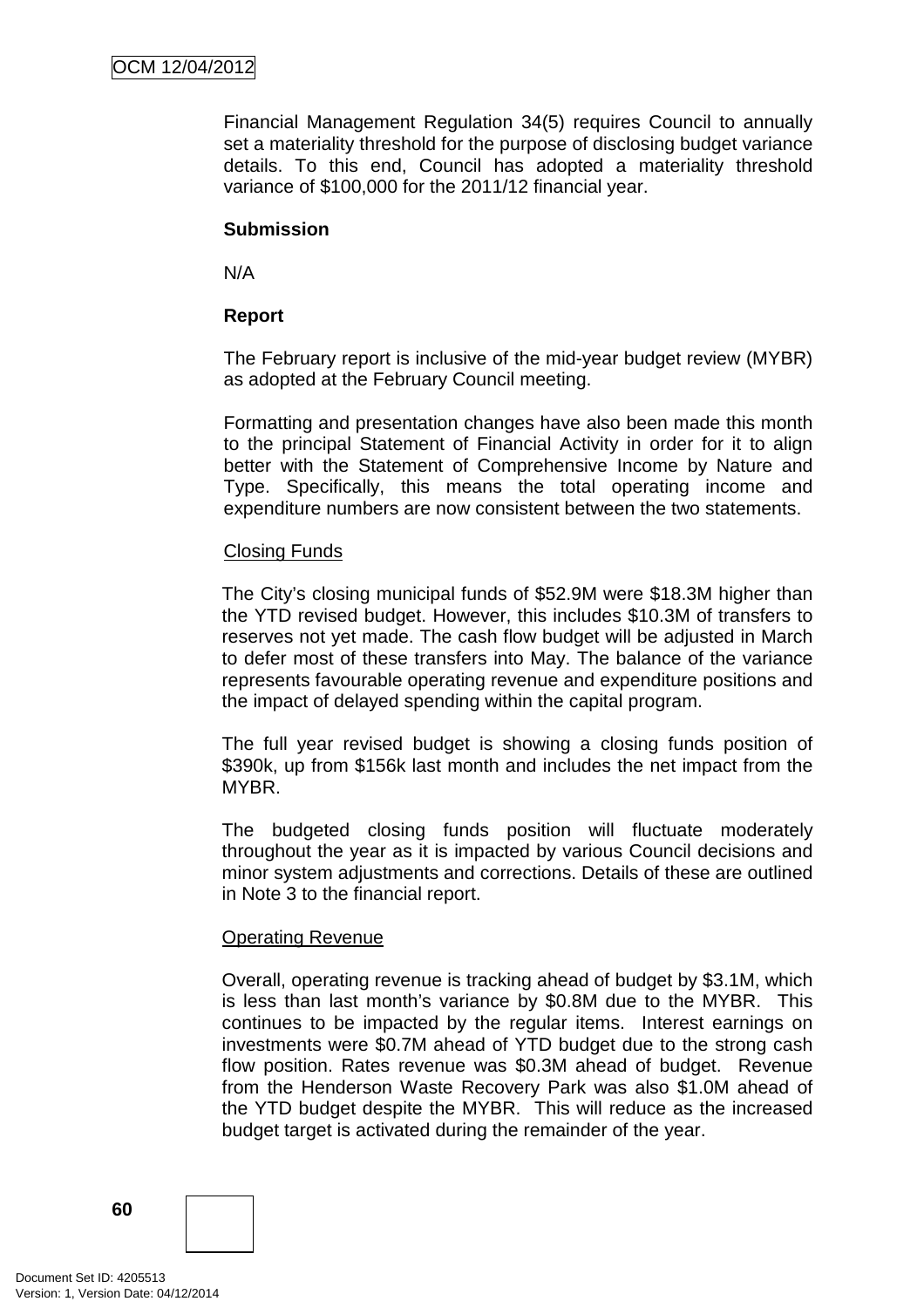### Operating Expenditure

Operating expenditure is showing an overall underspend of \$2.1M, being 3% of the YTD budget and the same amount as last month. Key contributors to this result include:

- A YTD under spend of the Council grants program of \$0.4M.
- General budget under spend within Parks and Environmental Services of \$0.6M.
- Overall budget under spend within Roads Maintenance and Construction Services of \$1.1M, including an allocation of \$0.8M for underground power and \$0.4M in street lighting.
- Henderson Waste Park is showing an unfavourable variance of \$0.6M in the cost of the landfill levy.

The following table shows the budgetary performance from a nature or type perspective:

| <b>Nature or Type</b><br><b>Classification</b> | Actual   | Amended<br><b>YTD Budget</b> | Variance to<br><b>YTD Budget</b> |
|------------------------------------------------|----------|------------------------------|----------------------------------|
|                                                |          |                              |                                  |
| <b>Employee Costs</b>                          | \$23.56M | \$23.96M                     | 1 6%                             |
| <b>Materials and Contracts</b>                 | \$19.17M | \$20.48M                     | 6 4%                             |
| Utilities                                      | \$2.03M  | \$2.70M                      | 25.0%                            |
| Insurances                                     | \$1.74M  | \$1.67M                      | $-4.2%$                          |
| <b>Other Expenses</b>                          | \$4.34M  | \$4.88M                      | 11 በ%                            |
| Depreciation (non cash)                        | 14.20M   | \$13.55M                     |                                  |

There is traditionally a lag effect in the incurring of materials and contracts and utility expenses. The basis for street lighting costs is currently being disputed with Synergy, which is impacting the variance. This expense is not currently being accrued or in the financial statements, but there is capacity within the budget to meet the liability if and when the cost if finalised.

Depreciation is tracking ahead of budget due to the impact of the revaluation on road infrastructure performed during the 2011/12 end of year financial reporting.

#### Capital Program

The City's capital budget is showing an overall under spend of \$11.6M against a YTD budget of \$29.0M and full year budget of \$60.2M. This is little changed from the January result and has benefited from project cashflow revisions included in the MYBR. The City's largest infrastructure projects are now under construction, which will lead to an increased rate of expenditure over the remainder of the year.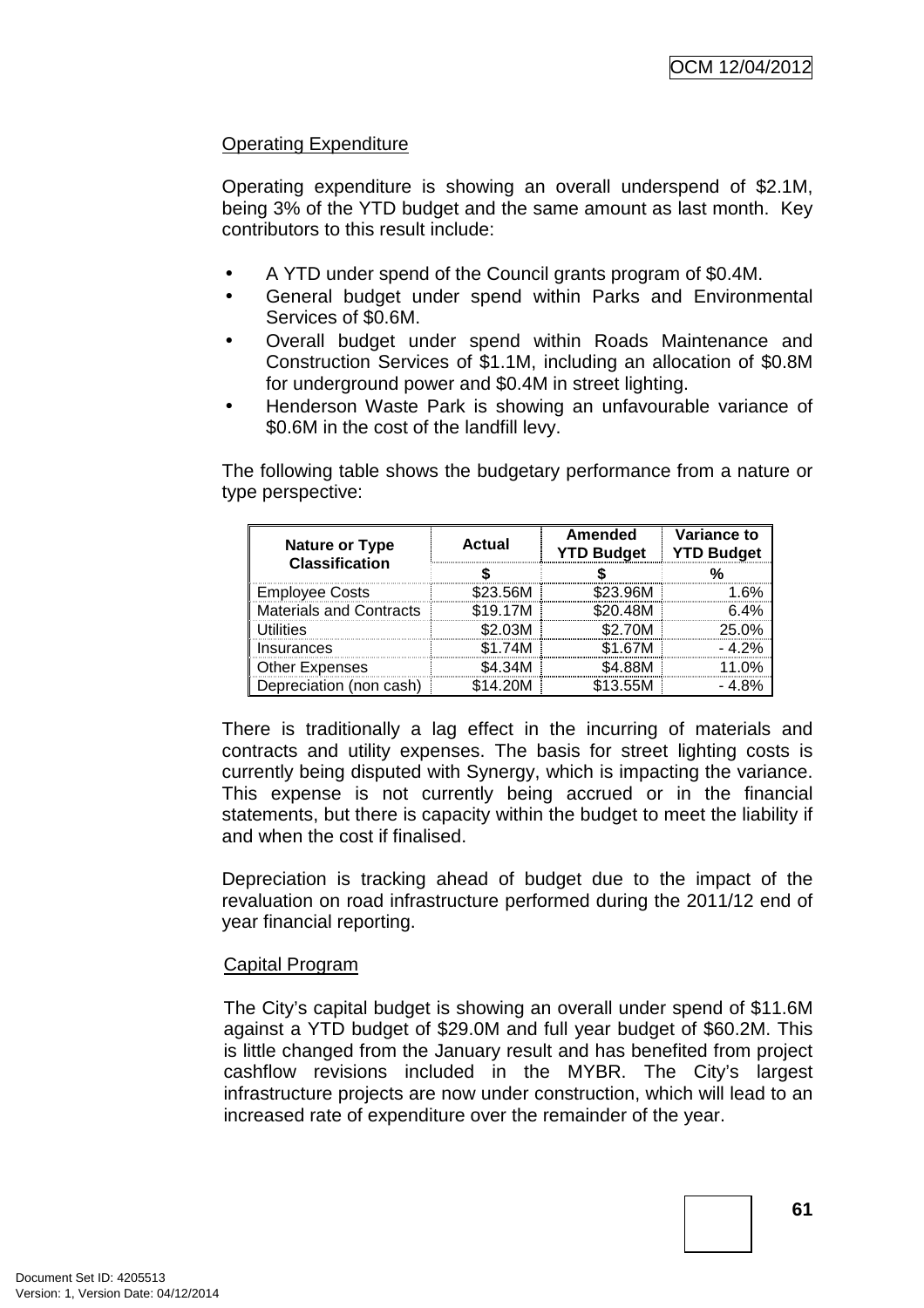Capital related funding sources are conversely down \$9.1M against the ytd budget; largely as a result of the capital expenditure underspend. The main impacts are Council's cash reserves at \$7.7M and proceeds from the sale of assets (land) of \$2.8M.

The more significant project spending variances are disclosed in the attached CW Variance analysis report.

#### Cash & Investments

Council's cash and current/non-current investment holdings increased to \$109.6M (from \$108.2M in January). This is \$22.8M ahead of YTD budget estimates mainly due to the impact of the capital budget variances, as well as the favourable operating budget. This continues to boost the City's interest earning capacity.

Of this total cash and investment holding, \$48.8M represents the City's cash reserves, whilst another \$5.8M is held for other restricted purposes such as bonds and capital contributions. The balance of \$55.0M represents the cash and investment component of the City's working capital, available to fund ongoing operations and the municipal funded portion of the capital program.

The City's investment portfolio made an annualised return of 6.03% for the month, versus the benchmark BBSW performance of 4.27%. The Reserve Bank failed to reduce interest rates in March, thus allowing the City to continue investing its funds at yields of around 6%.

The majority of investments held continue to be in term deposit products placed with highly rated APRA (Australian Prudential Regulation Authority) regulated Australian banks. These mainly range in terms of up to six months, as this is where the current value in the yield curve lies.

#### Description of Graphs and Charts

There is a bar graph tracking Business Unit operating expenditure against budget. This provides a very quick view of how the different units are tracking and the comparative size of their budgets.

The Capital Expenditure graph tracks the YTD capital spend against the budget. It also includes an additional trend line for the total of YTD actual expenditure and committed orders. This gives a better indication of how the capital budget is being delivered, rather than just purely actual cost alone.

A liquidity graph shows the level of Council's net current position (adjusted for restricted assets) and trends this against previous years.

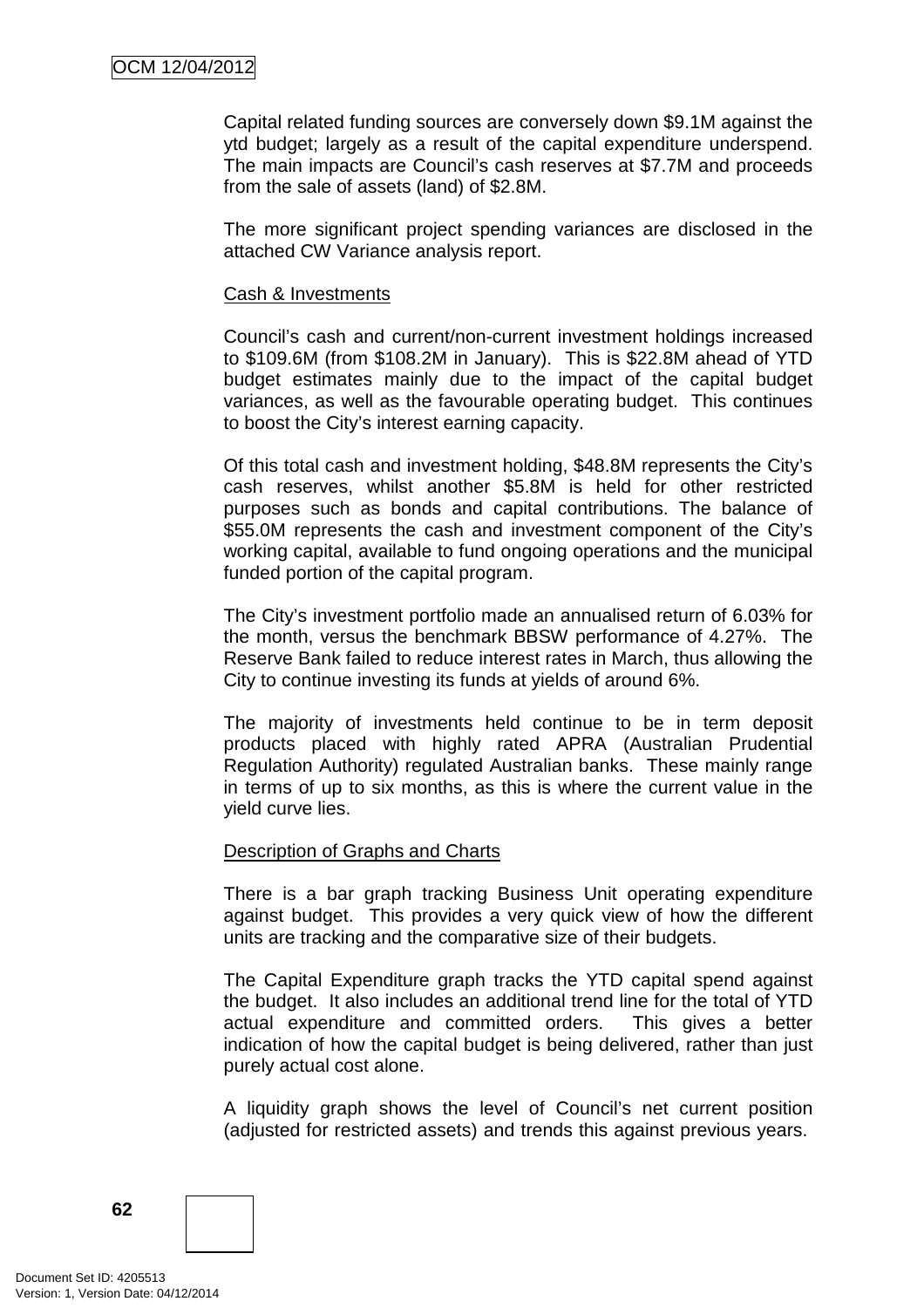This gives a good indication of Council's capacity to meet its financial commitments over the course of the year.

Council's overall cash and investments position is provided in a line graph with a comparison against the YTD budget and the previous year's position at the same time.

Pie charts included show the break-up of actual operating income and expenditure by nature and type and the make-up of Council's current assets and liabilities (comprising the net current position).

#### **Strategic Plan/Policy Implications**

#### **Governance Excellence**

• To conduct Council business in open public forums and to manage Council affairs by employing publicly accountable practices.

## **Budget/Financial Implications**

Material variances identified of a permanent nature (i.e. not due to timing issues) may impact on Council's final budget position (depending upon the nature of the item.

## **Legal Implications**

N/A

#### **Community Consultation**

N/A

## **Attachment(s)**

Statement of Financial Activity and associated statements – February 2012.

## **Advice to Proponent(s)/Submissioners**

N/A

## **Implications of Section 3.18(3) Local Government Act, 1995**

Nil.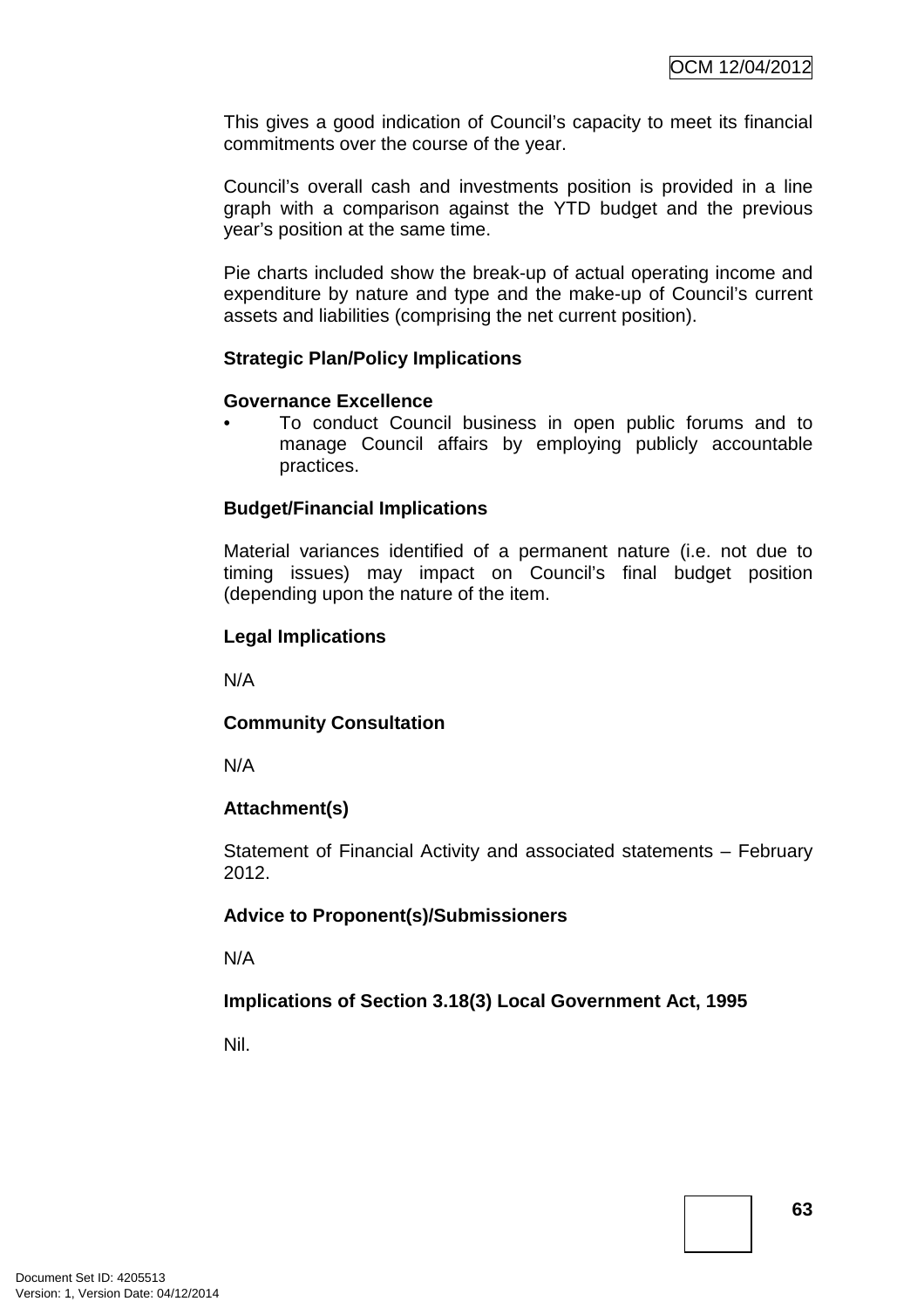## **15.3 (MINUTE NO 4747) (OCM 12/04/2012) - FEES FOR UNDERGOUND POWER SERVCES IN COOLBELLUP (ES/M/008) (S DOWNING) (ATTACH)**

#### **RECOMMENDATION**

That Council retain the existing fee structure for the Underground Power Project in Coolbellup.

#### **COUNCIL DECISION**

MOVED Clr C Reeve-Fowkes SECONDED Clr S Pratt that the recommendation be adopted.

**CARRIED 10/0**

#### **Background**

At the Ordinary Council Meeting held on 8 March 2012, Mayor Howlett requested that:

A report be provided to the April 2012 Council meeting addressing the charging of certain fees for the provision of underground power services to property owners in the vicinity of Lennox Link, Leontes Way and Florizel Street, Coolbellup who are already connected to underground power.

#### **Submission**

N/A

#### **Report**

The Council imposed a charge on all ratepayers in the Coolbellup Underground Power (UGP) Area in the 2011/12 Municipal Budget that comprised of the following:

- Connection Fee \$550
- Infrastructure Fee \$2,550
- Total Fees \$3,100 per dwelling

The Connection Fee was for the cost of connecting the properties electricity Meter box to the green dome on the property's boundary.

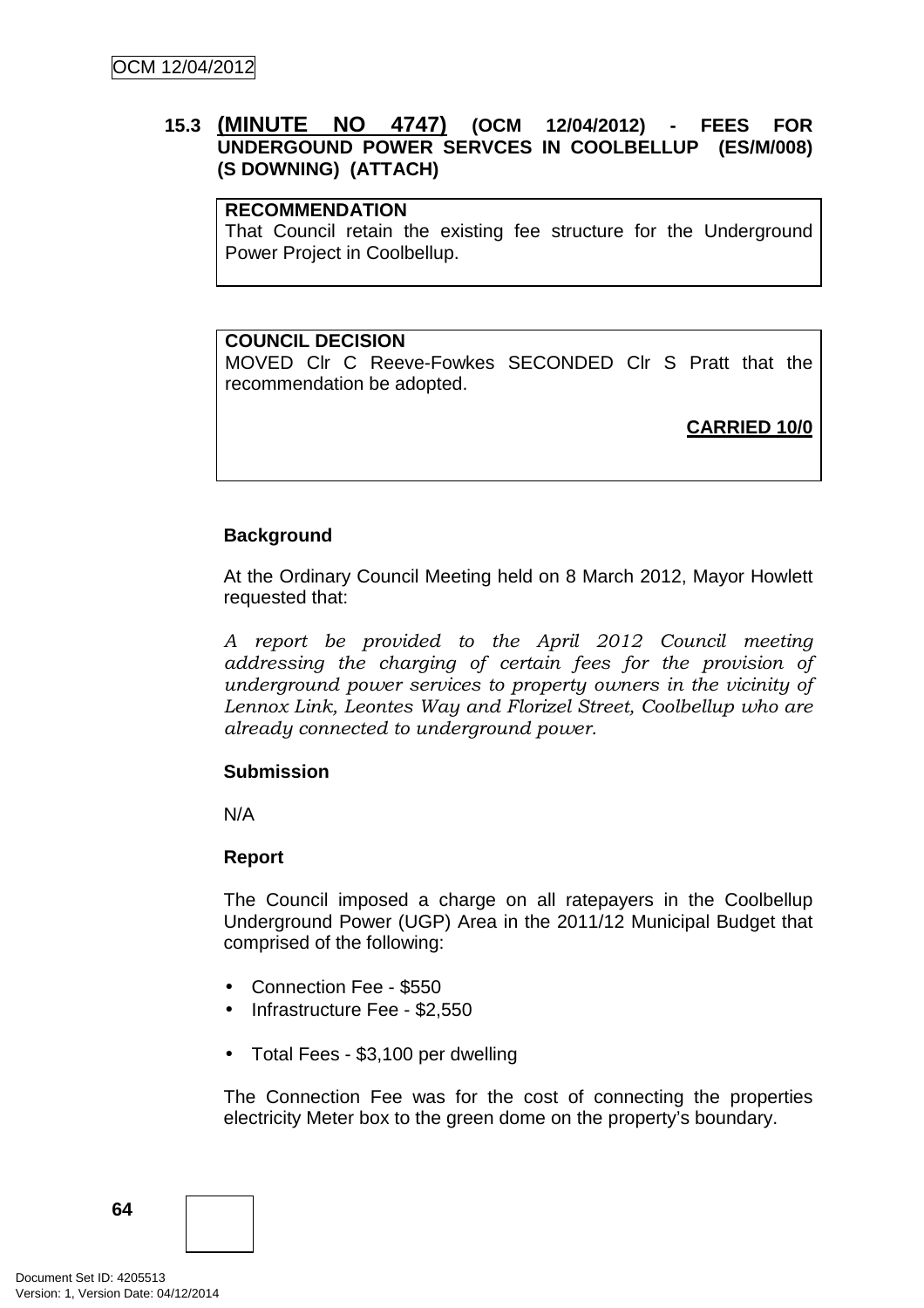The Infrastructure Fee was for the removal of power poles and overhead cables, overhead transformers, relocating and increasing the number of transformers to provide for more users of the power network, new street lighting infrastructure to Australian Design standards and replacement of the street lights with the superior decorative light range rather than the grey standard western power street light pole.

The City provided the following discounts:

- 50% for registered pensioners
- 50% for those with High Voltage power line remaining
- 100% for connection fee where an existing dome is in place

The Council also provided a 10% for those who pay the UGP charge in full. Those who opt for the payment plan, ratepayers are provided with a five year timeframe to pay the UGP charge in annual instalments.

The 36 ratepayers in the two blocks of 18 lots (encompassed by Florizel Street and Leontes Way – see attached map) have an existing connection to the power network so no \$500 Connection Fee was charged. An Infrastructure Fee was applied but a discount of 50% was granted as the existing power poles and cables had already been removed. The original developer would have paid or contributed to the work done to date. However, the revenue raised from the Infrastructure Fee was the cost to remove not only the wooden poles and overhead power cables and transformers but also underground power cables to increase the capacity of the network for the whole of the project area including the 36 properties in the Florizel Street and Leontes Way block of properties. As noted above, Council will also improve on the existing street lighting infrastructure in both quantum and design, so as to improve the amenity of the area.

The cost for doing this work was calculated for the whole of the area and not just parts of the project area. Using this method, the City was able to offer a lower cost for all ratepayers. In addition, all of the property owners will enjoy better amenity with the power lines removed including a more reliable power supply through the increased capacity that the underground power project will provide. This is the benefit that will be enjoyed by the property owners in Leontes Way.

The affected ratepayers in the 76 properties will pay \$1,275 over the five years as compared to \$3,100 for a property not in the affected area or a 59% overall discount.

As to the 40 properties on the northern part of Florizel Street, the Council offered the property owners the same fee structure as Leontes Way even though these owners did not contribute to any of the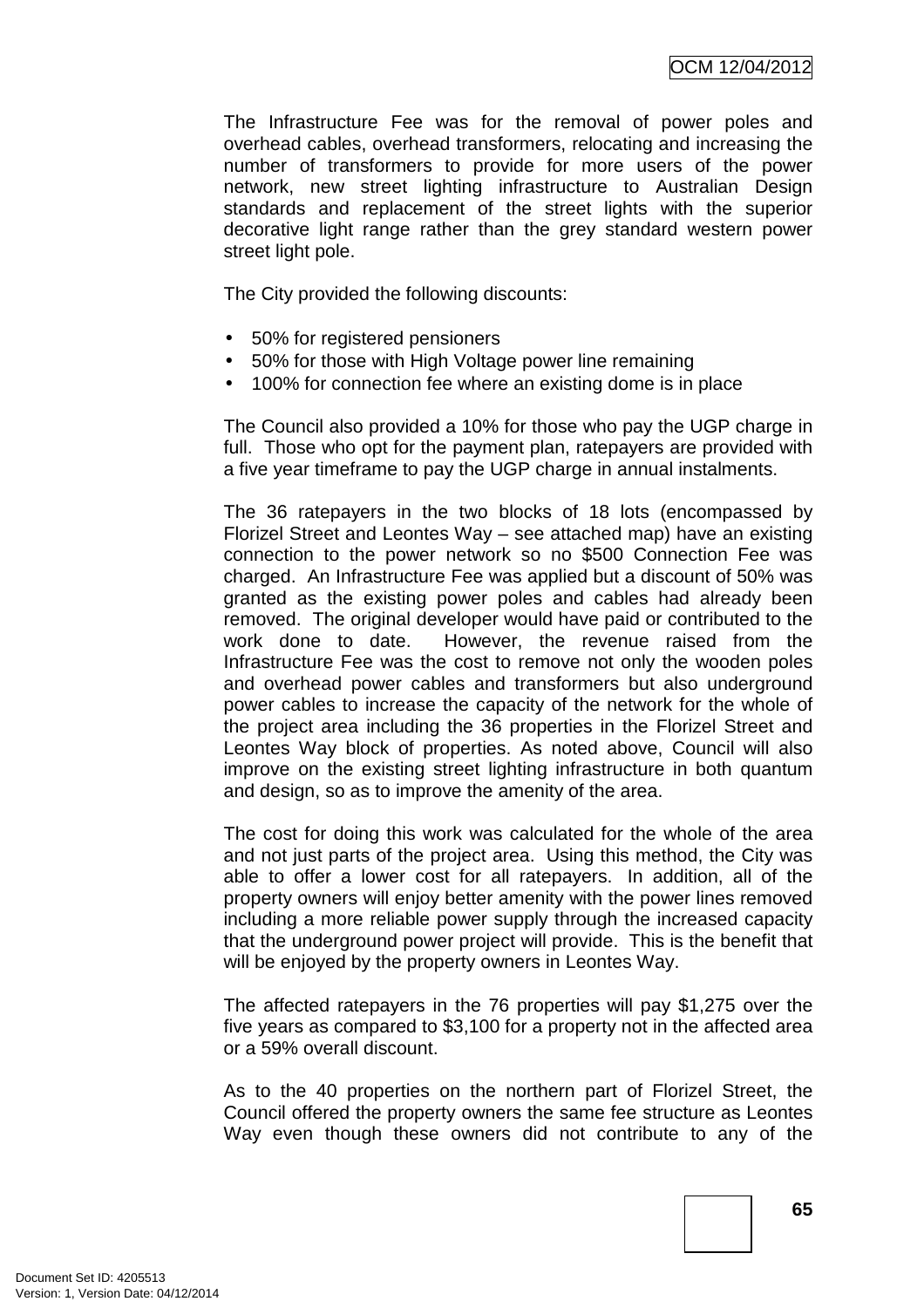developers original costs but on principal, where the infrastructure is removed a 50% discount would be provided.

The cost of providing underground power in Coolbellup has been calculated so it is to recoup the project cost equitably over all affected properties in the project area thus lowering the cost to all property owners. Property owners have been allocated 27% of the Project cost with Council, Western Power and the State Government paying the balance of the project cost, equivalent to a total cost (approximately) of \$12,000 per lot.

The owners of the collective 76 affected properties are contributing a lesser amount to the UGP project but they are also receiving a benefit in increased capacity of the network and improved street lighting. The former is important as more higher density development is approved, bringing within higher demands on the power network.

It should be noted that the City of Canning did likewise for the Bentley UGP, in that they too had an area similar to Leontes Way and Canning charged a discounted infrastructure fee.

In conclusion, the Council should retain the existing fee structure for the 76 affected properties based on the reasons noted above.

#### **Strategic Plan/Policy Implications**

#### **Governance Excellence**

- To conduct Council business in open public forums and to manage Council affairs by employing publicly accountable practices.
- To develop and maintain a financially sustainable City.

#### **Budget/Financial Implications**

To waive the fee for the 76 properties, the cost would be \$96,900 which would have to be recovered from the balance of the affected properties or \$107 per property.

To waive the fee for the 36 properties in Leontes Way and Lennox Link the cost would be \$45,900. This would mean an increase for other properties of \$51 per property.

#### **Legal Implications**

Local Government Act, Section 6.38 and Regulation 54 of the Local Government (Financial Management) Regulations 1996.

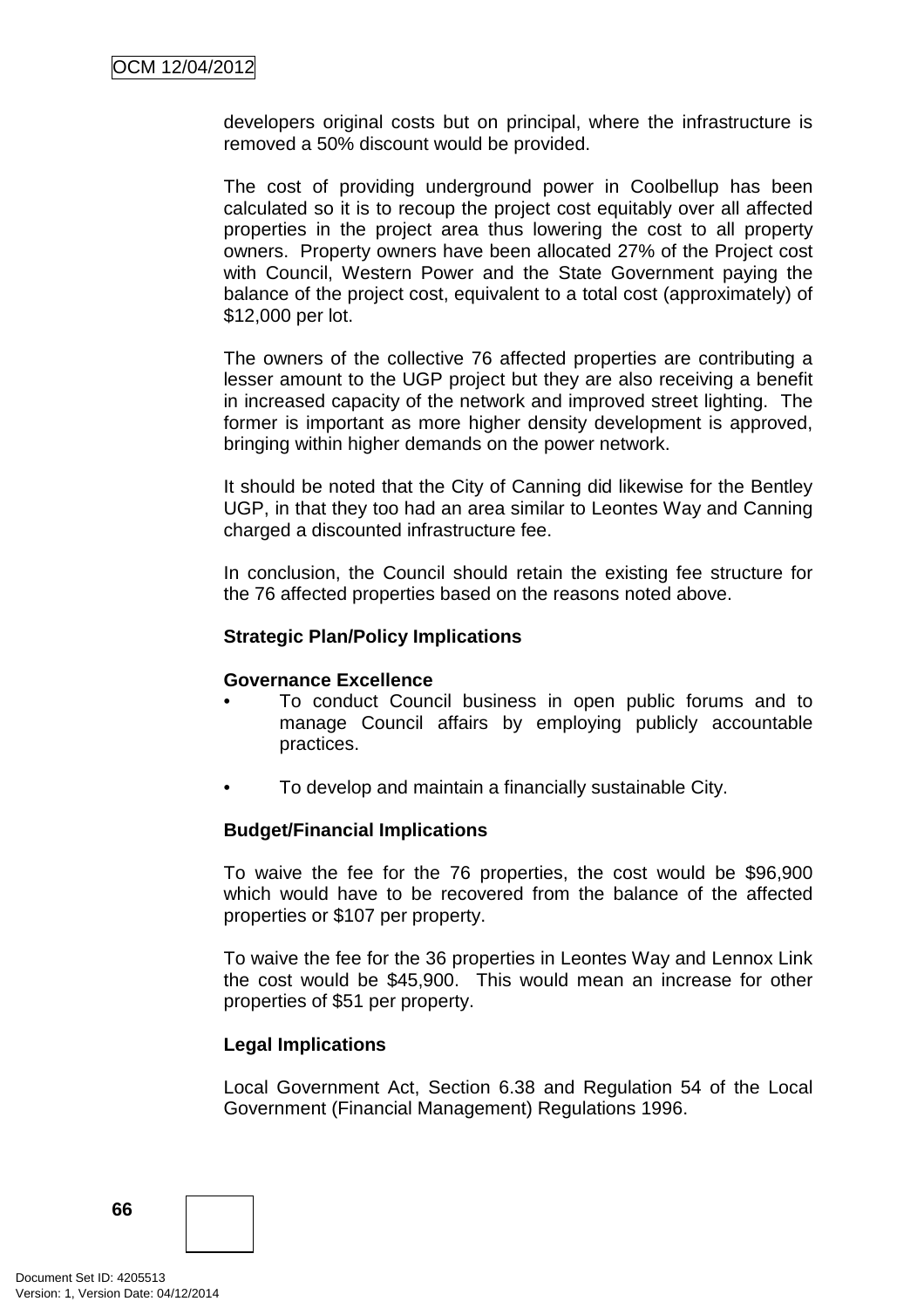## **Community Consultation**

N/A

# **Attachment(s)**

Map of Florizel Street, Leontes Way and Lennox Link.

# **Advice to Proponent(s)/Submissioners**

N/A

# **Implications of Section 3.18(3) Local Government Act, 1995**

Nil.

# **16. ENGINEERING AND WORKS DIVISION ISSUES**

Nil

# **17. COMMUNITY SERVICES DIVISION ISSUES**

**17.1 (MINUTE NO 4748) (OCM 12/04/2012) - AMENDMENT TO CITY OF COCKBURN LOCAL LAWS 2010, SEC.2A - FIREBREAKS AND RELATED MATTERS (CC/P/099) (R AVARD/P WESTON) (ATTACH)** 

# **RECOMMENDATION**

That Council:

- (1) proceed to amend the City of Cockburn (Local Government Act) Local Laws, 2010 Section 2A, as follows:
	- 1. Clause 2A.2 (1) Delete 'October' and insert 'November'.
	- 2. Clause 2A.2 (3) Delete '30 November' and insert '1 November' and delete 'March' and insert 'May'.
	- 3. Clause 2A.3 (1) Delete '31 October' and insert '1 October'.
- (2) in accordance with Section 3.12 of the Local Government Act, 1995, the above amendments, as shown in the attachment to the Agenda, be advertised for a minimum period of 6 weeks.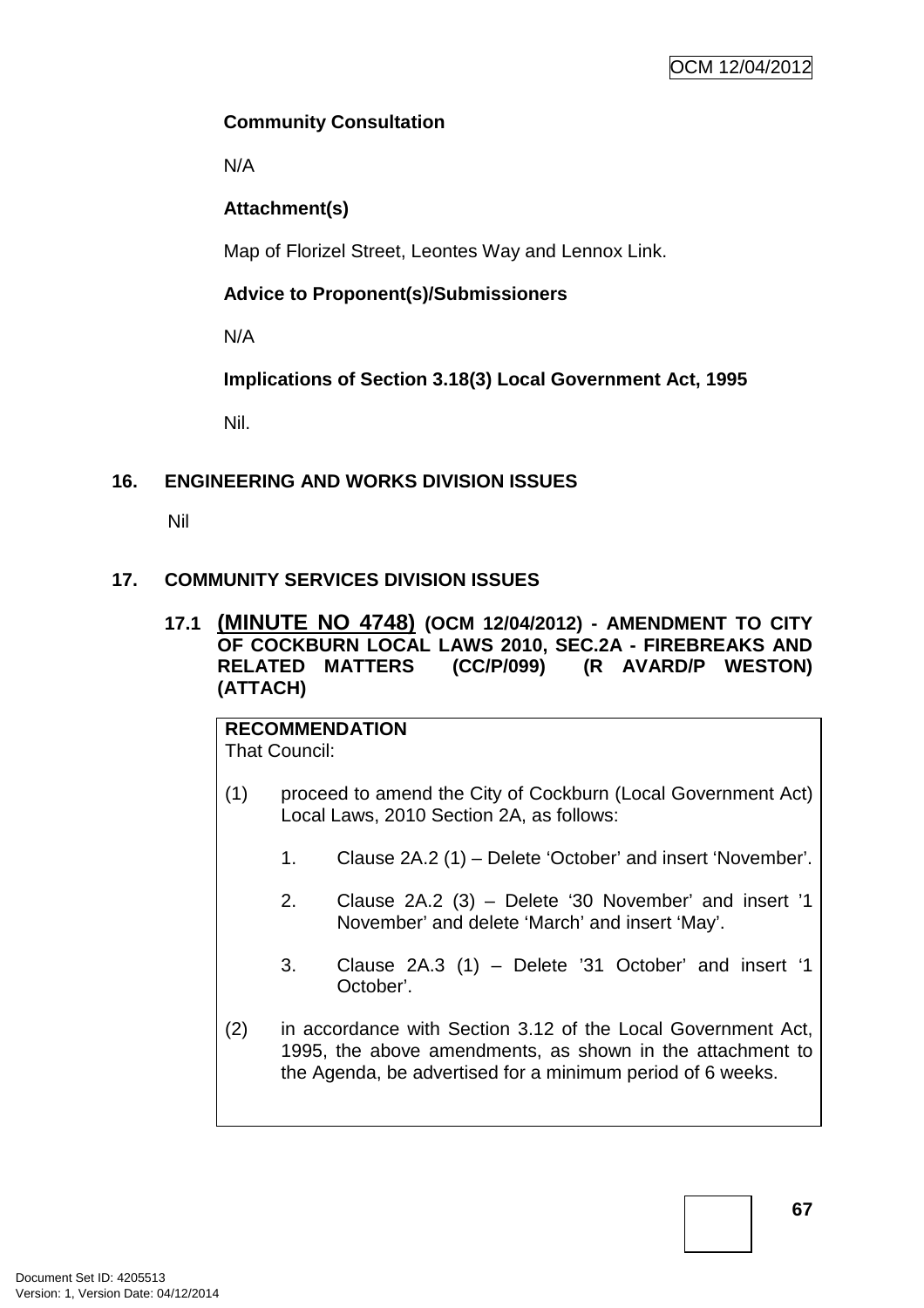#### **COUNCIL DECISION**

MOVED Mayor L Howlett SECONDED Clr C Reeve-Fowkes that Council:

- (1) proceed to amend the City of Cockburn (Local Government Act) Local Laws, 2010 Section 2A, as follows:
	- 1. Clause 2A.1 Delete the words after "between" and insert "1 November in any year until 31 May in the year following".
	- 2. Clause 2A.2 (1) Delete "1 October" and insert "1 November".
	- 3. Clause 2A.2 (3) Delete '30 November' and insert '1 November' and delete "31 March" and insert "31 May".
	- 4. Clause 2A.3 (1) Delete "31 October" and insert "1 October".
- (2) in accordance with Section 3.12 of the Local Government Act,1995, the above amendments, as shown in the attachment to the Agenda, be advertised for a minimum period of 6 weeks.

## **CARRIED 10/0**

#### **Reason for Decision**

To amend Clause 2A.1 – 'Interpretation' and correct the dates shown in the respective clauses that are subject to the proposed amendment.

#### **Background**

The City of Cockburn Local Laws, 2010, Sec 2A, stipulates the dates by which firebreaks and fire mitigation measures on land within the district must be completed and maintained. The relevant sections of the local laws are as follows:

#### Construction of Firebreaks

#### "2A.2 Construction of Firebreaks

All owners and occupiers of land within the district shall clear flammable matter from the land in accordance with the following requirements:

(1) As to land which is 2032m2 or less in area, or which is zoned "Residential" under the town planning scheme, the owner or

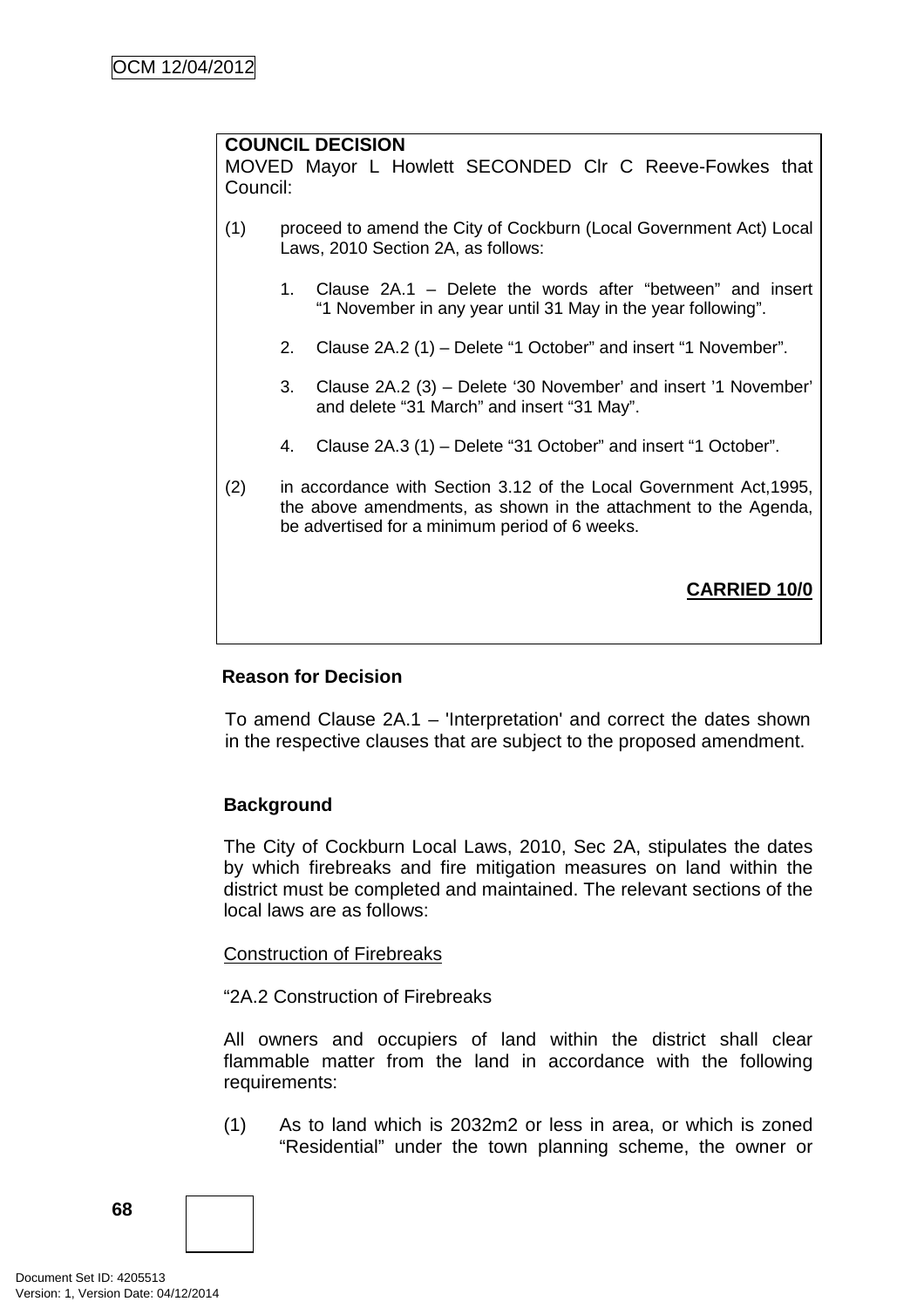occupier is to remove all the flammable matter from the whole of the property, except living trees, shrubs, plants under cultivation and lawns, by slashing or mowing the matter to a height of not more than 50 millimetres, or otherwise to the satisfaction of the local government or an authorised person, and the property is to be maintained to the standard so stated in this subsection for the duration of the period 1 October to 31 May each year.

- (2) As to land, which is greater than 2032m2 in area, shall have a trafficable firebreak three (3) metres in width cleared to mineral earth subject to the following requirements:
	- (a) immediately inside all external boundaries of the land;
	- (b) immediately surrounding buildings (if any) situated on the land;
	- (c) immediately surrounding all fuel dumps and ramps (if any) on the land; and
	- (d) in any event, clear the firebreaks to the satisfaction of the local government or an authorised person.
- (3) In reference to subsection (2) all firebreaks must be cleared by the owner or occupier of the land on or before 30 November in any year, and thereafter be maintained by the owner or occupier clear of flammable mater up to and including 31 March in the following year.
- (4) Where and owner occupier of land fails or neglects to comply with this Part of the Local Laws within the time specified, an authorised person may with such employees and/or contractors, vehicles and machinery as the authorised person deems necessary enter upon the land and do all such things as necessary to comply with this Local Law and may recover costs and expenses of doing so as a due debt from the owner or occupier of the land pursuant to the Act, in addition to any penalty which might be imposed.

# Variation to Fire prevention Measures

2A.3. (1) If for any reason an owner or occupier considers it impractical to clear firebreaks in accordance with subsection (2) of section 2A.2, the owner or occupier may apply in writing to Council or an authorised person no later than 31 October in any year for approval to construct a firebreak in an alternative position on the land."

Any person who fails to comply with any provisions of this Section commits an offence and a penalty shall be prescribed by the Bushfire Act 1954. The maximum fine is \$5,000.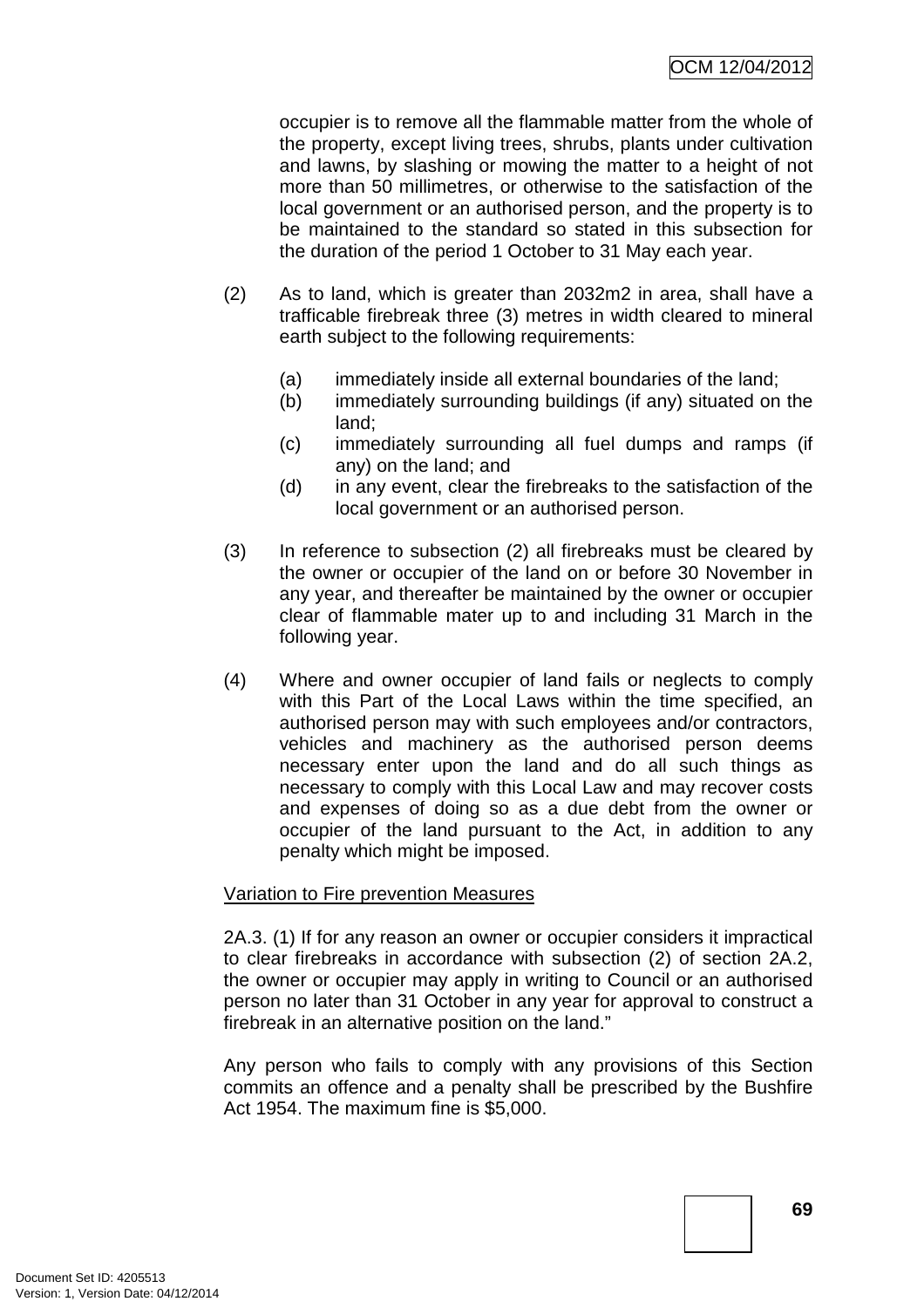# **Submission**

N/A

### **Report**

The purpose of the amendment is to change the dates applicable to the installation of fire prevention measures to vacant and rural properties within Cockburn.

The effect of the amendment will be to standardise the dates by which these measures will be required to conform and be consistent with similar provisions of neighbouring local governments.

There is a significant amount of time spent in the administration and inspection of fire breaks and block clearance. As there are two different dates (depending on the nature of the property) by which fire breaks and block clearance needs to be completed there is some confusion for land owners in the district. Accordingly, it is opportune for Council to consider procedures and practices that have been long standing and developed when the District had an extensive number of rural properties and limited residential areas.

As can be seen from the information provided above owners of land of less than 2032m2 or which is zoned residential must have their land prepared in accordance with the requirements from the 1 October year to the 31 May.

Owners of land of greater than 2032m2 must have their land prepared in accordance with the requirements of the act from the 30 November to the 31 March of each year.

The varying dates between the types of properties are confusing and inconsistent with adjoining local authorities, as noted below;

### City of Rockingham

Rural land on or before the 30 November until 31 May of the following year.

Urban areas on of before the 30 November and until the 31 May of the following year.

### City of Gosnells

Rural land on or before the 30 November until 30 April of the following year.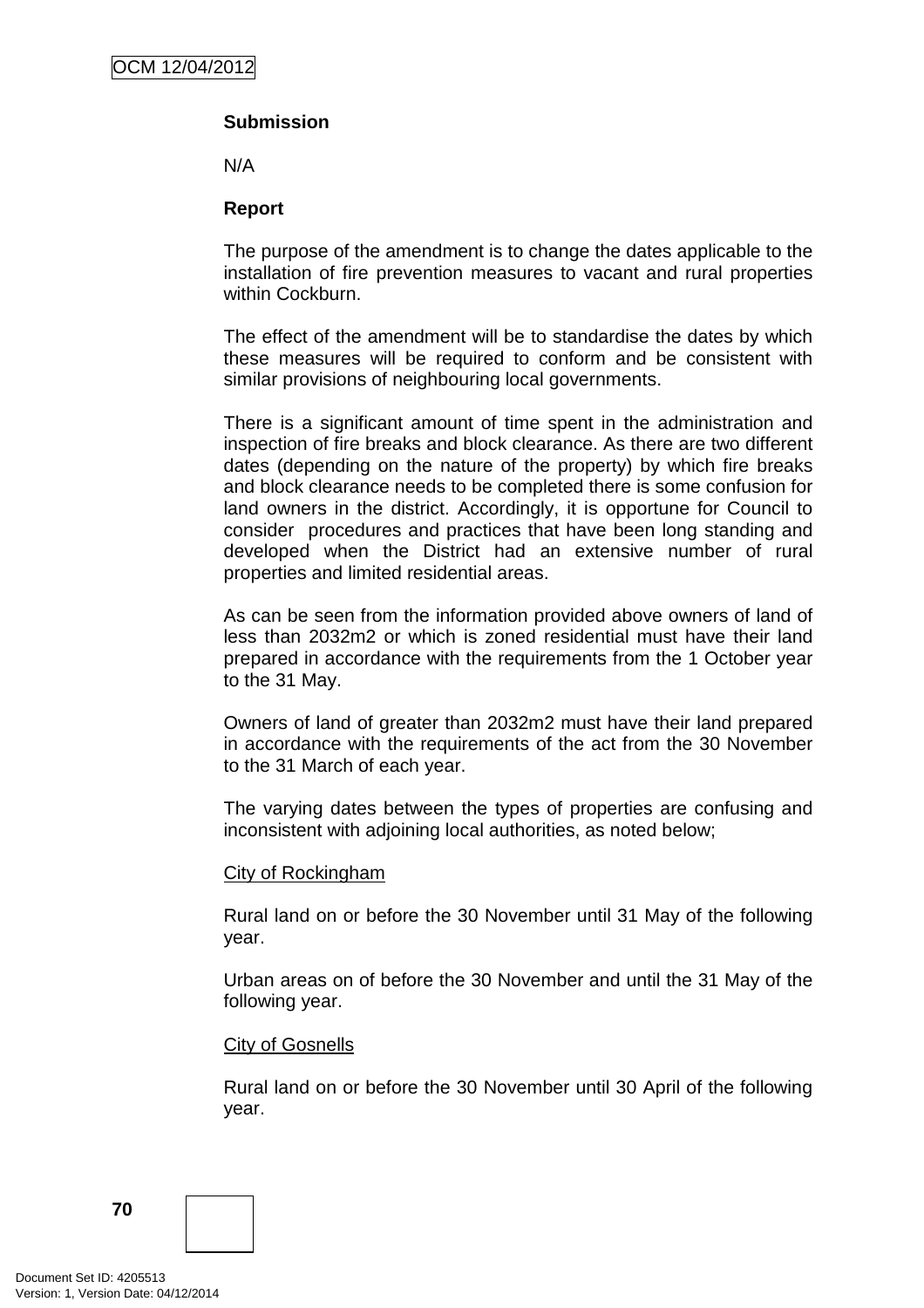### Other land

All times throughout the year are required to clear and maintain the land free of flammable matter.

#### Town of Kwinana

All areas 3001m2 or greater require owners to provide fire breaks to be in place by the 30 November to the 31 May of the following year.

All areas 3000m2 or less in residential areas or special residential areas to be in place by 30 November to 31 May of the following year.

The common date for the provision of firebreaks and fire mitigation measures is from the 30 November to the 31 of May of the following year.

It is considered that the greater fire risk is in the rural areas and these areas ought to have a requirement for their firebreaks to be in before the residential areas which is not the current requirement of the local law.

There is some anecdotal evidence that the rains are continuing later into the year with the result that firebreaks and clearing of land done in accordance with the times currently stipulated can result in regrowth which requires the works to be redone. While regrowth resulting from unseasonal rain can occur at any time during the 'fire break period' it would be of great benefit to reduce the opportunity of this occurring by making the start date for the 'fire break period' later in the year.

At its meeting of the 6 December 2011 the Cockburn Bushfire Reference Group supported the fire break period being 1 November to the 31 of May for all areas in the City.

On balance the most beneficial arrangement is for the 'fire break period' to be the same across the City and consistent with other adjoining local authorities. The proposed period is from the 1 of November to the 31 May each year. There will also be a requirement to amend the section of the Local law that refers to the variation to fire prevention measures to allow time for officers to inspect properties that apply to have a variation to fire prevention measures to properties over 2032m2 which previously had a fire break required by the 30 November, but will now be required by the 1 November of each year.

Any land owner wishing to apply for a variation date to this requirement will now be required to do so by 1 October each year, instead of 31 October which previously applied.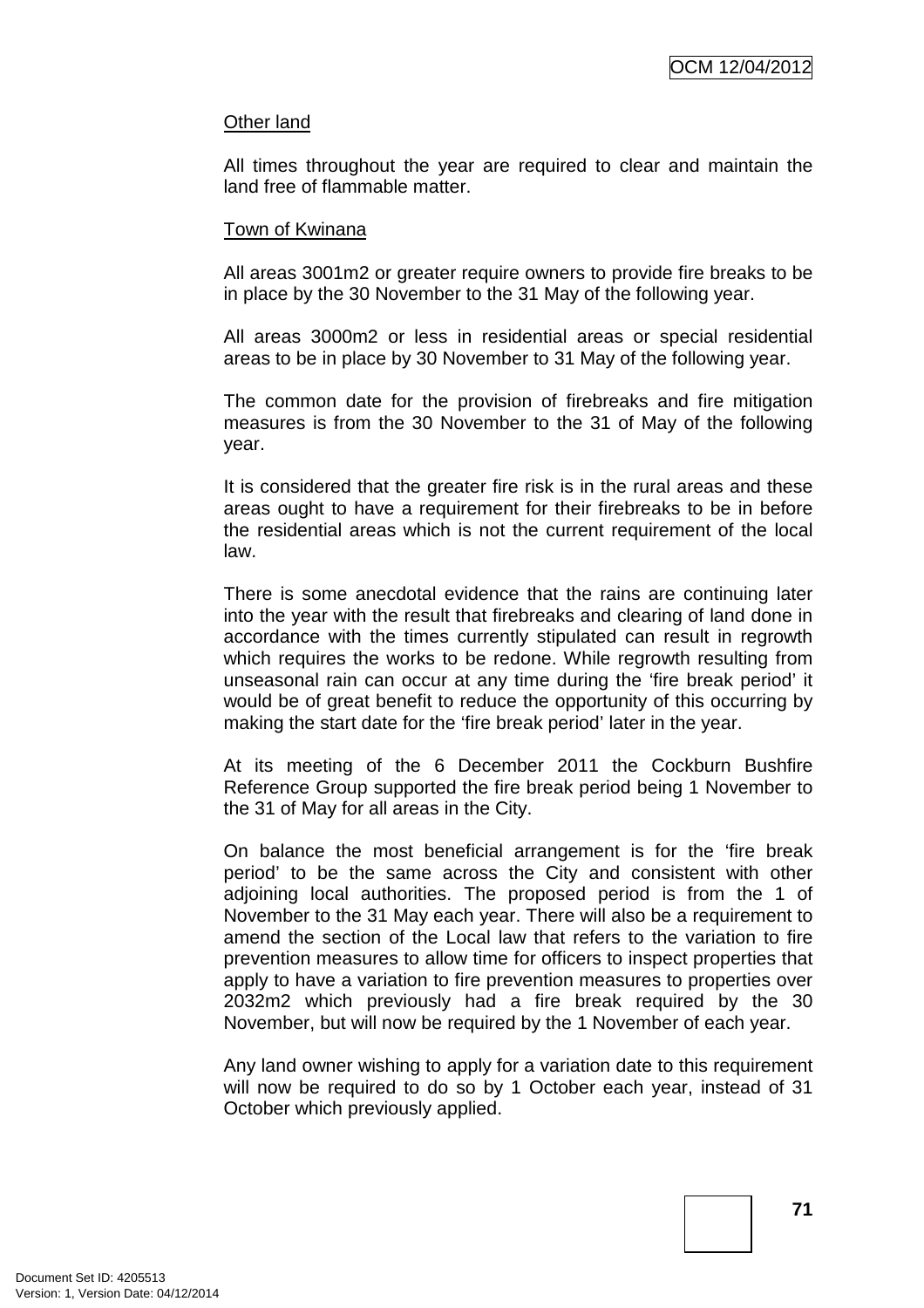Should Council resolve to amend the local law as proposed there will an impact on the inspection regime currently in place. Currently the appointed ranger carries out the inspections in the residential areas first then moves to the rural areas when these areas are due to have their firebreaks in place. As the residential properties are less of a fire risk than the rural properties it is proposed that the inspection be focussed on the rural areas and known high risk areas in the residential areas (such as large undeveloped properties and reserves). The inspection of small undeveloped residential lots will be performed as a result of complaints and by observation of rangers on normal patrol duties.

Owners of properties are advised of their responsibilities in relation to fire control through the provision of a copy of the Fire Notice in their rates notice and an advertisement in the local and state papers. There has been significant public awareness of the risks of fire through the media and the City has initiated a number of fire awareness programs. Land owners have ample opportunity to be advised of their responsibilities in relation to fire control.

The long standing process in relation to 'fire break' infringements is as follows:

- Inspections are commenced by the appointed ranger for the various areas on the due dates (ie. 1 October and the 1st December of each year).
- If the owner's fire breaks were non-compliant in any of the last 3 years they are issued an infringement and given14 days to comply. If the property owner has been compliant before they are given 14 days to comply. The property is reinspected and if not compliant a contractor is brought for the work to be done and the ranger makes another inspection.

Where a property owner is not compliant and a contractor has to be brought in the ranger visits the property at least 3 times. This process currently in place requires a ranger to be taken of regular duties and to be put on fire break duties for the best part of 6 months. Further the process takes so long that there are properties without compliant fire breaks well into February of each year which is an obvious fire risk. To allow for the fire break inspections to be done more quickly, additional staff would be required unless the system can be streamlined. The technology used by the appointed ranger allows for ready identification of property owners and the ability to generate correspondence. The primary reason for the time taken to carry out fire break inspections is the number of inspections required each year.

The risks of wild fires are well publicized and owners of properties are well informed through rates notices and public advertising of their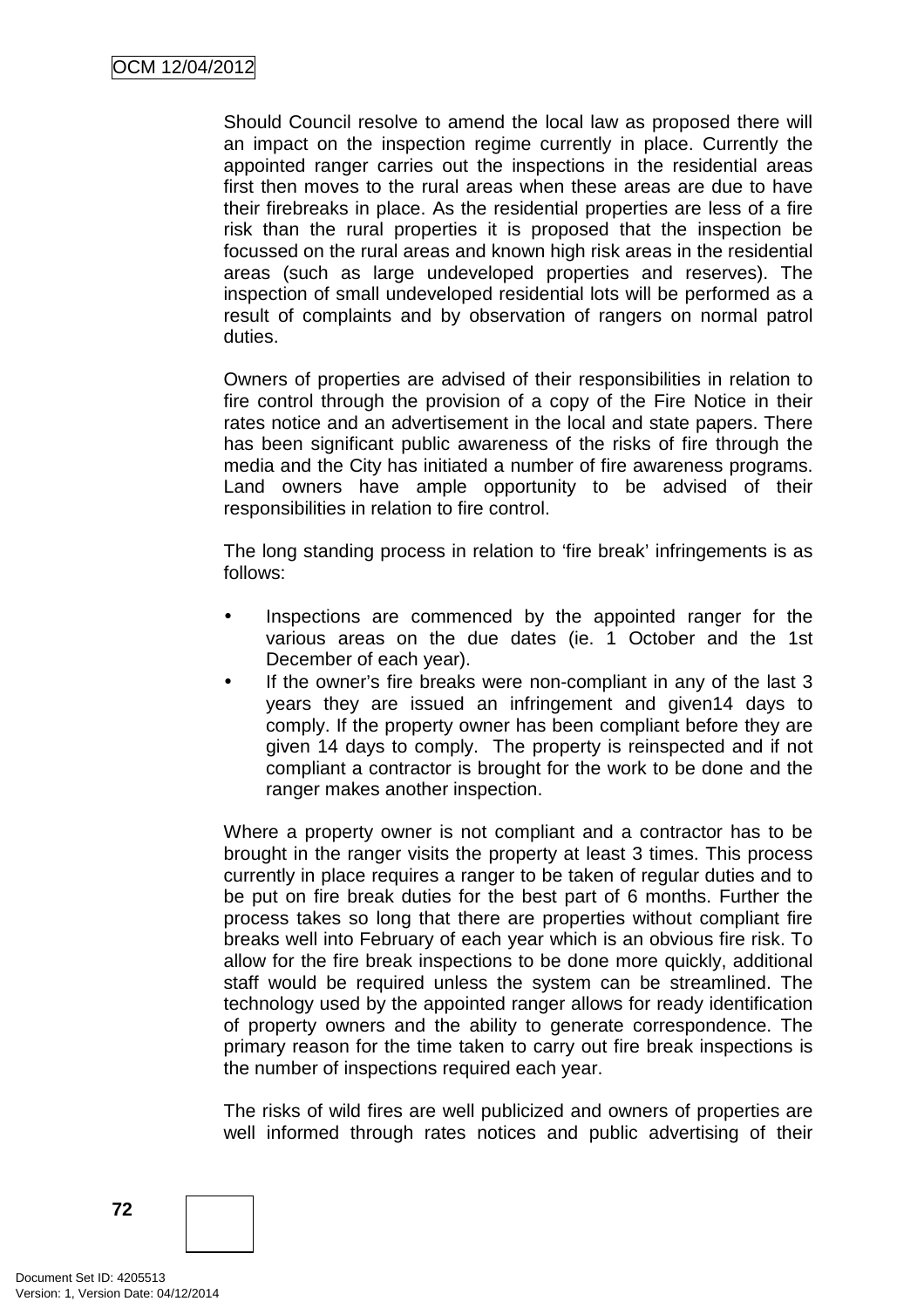responsibilities in relation to fire mitigation measures they must take on their properties. It is strongly recommended that the City put the responsibility to adhere to the requirements of the Fire Order back on the owner, and it not be the responsibility to continually remind the owner of their legal responsibilities.

In summary, it is proposed that the following procedure be put in place in relation to fire break inspections in the district.

- 1. The City of Cockburn Local Law 2010 be amended to require all properties in the district to have fire mitigation requirements in place from the 1 November of each year to 31 May of the following year.
- 2. Authorised Officers carry out inspections of all properties in rural and semi rural areas and other known high risk areas in the district to ensure compliance with the requirements of the Local Law related to fire mitigation. All property owners found not to be compliant will be issued an infringement. Property owners can appeal against the infringement by application to the City of Cockburn Chief Bushfire Control Officer. If they are unsuccessful in this appeal they have recourse to the courts.
- 3. Firebreak and fire mitigation requirements in residential areas be monitored through reports from other parties and by observation by rangers while performing their usual duties.

# **Strategic Plan/Policy Implications**

### **Infrastructure Development**

• To construct and maintain parks and bushland reserves that are convenient and safe for public use, and do not compromise environmental management.

# **Governance Excellence**

To provide effective monitoring and regulatory services that administer relevant legislation and local laws in a fair and impartial way.

# **Budget/Financial Implications**

Implementation of changes to the local laws related to firebreaks can be dealt with in current budget allocations.

# **Legal Implications**

The Local Government Act 1995 stipulates the process for amendments to local laws with section 3.12 of the Act stating the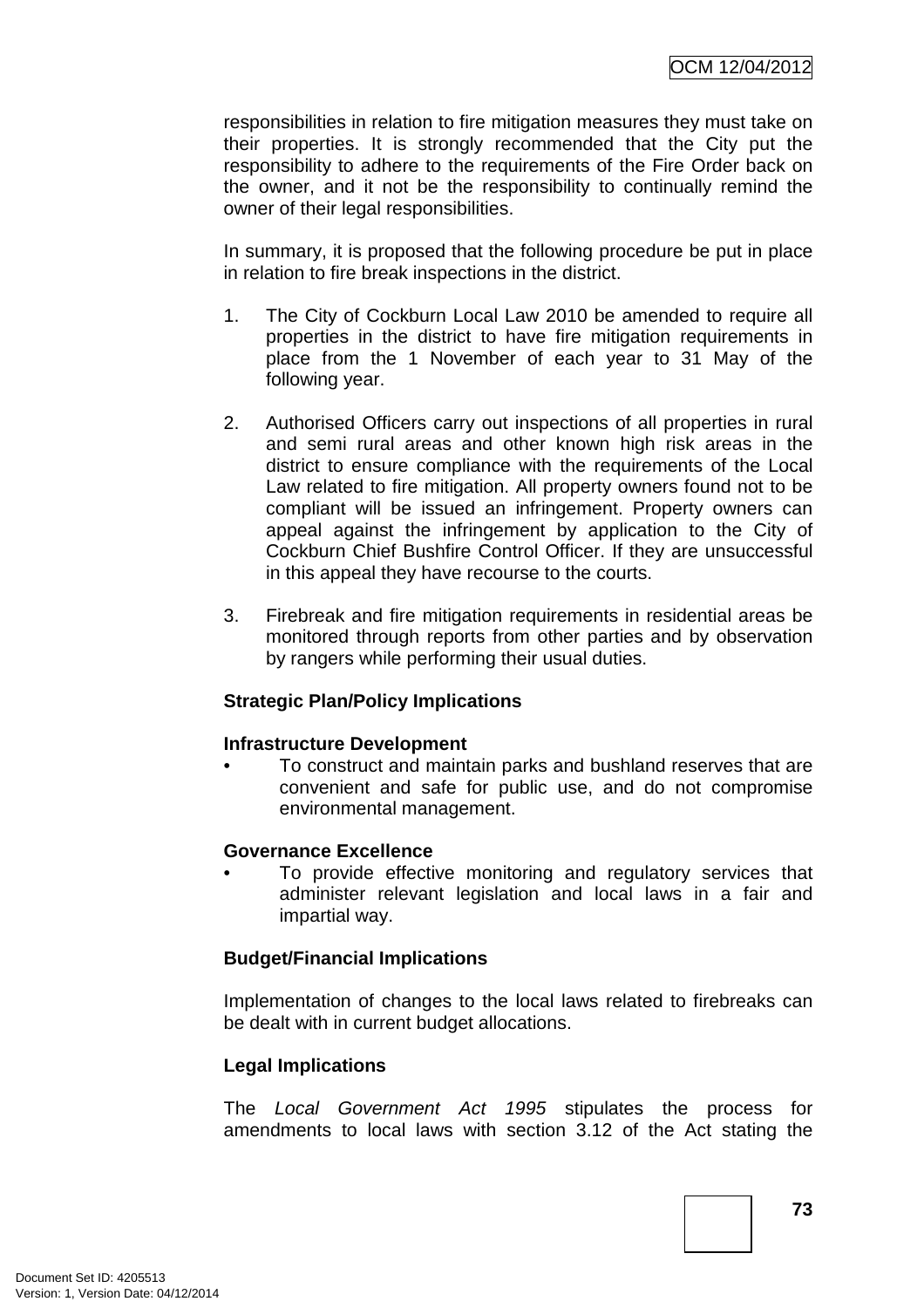requirement for proposed amendments to local laws to be advertised for a period of at least 6 weeks prior to Council formally adopting and gazetting changes to the local laws.

### **Community Consultation**

The amendment to a local Law requires public advertising and notification. The Cockburn Bushfire Volunteer Reference Group has advised on the proposals and their views are reflected in the report.

## **Attachment(s)**

Proposed amendment – Local Law Gazette Notice.

### **Advice to Proponent(s)/Submissioners**

N/A

## **Implications of Section 3.18(3) Local Government Act, 1995**

Nil.

## **18 EXECUTIVE ISSUES**

Nil.

CLR HOUWEN LEFT THE MEETING AT THIS POINT, THE TIME BEING 7.53 PM.

#### **DECLARATION OF INTEREST**

The Presiding Member advised the meeting that he had received a Declaration of Interest as follows:

### **CLR HOUWEN**

Declared a Proximity interest in Item 19.1 "Woodman Point Waste Water Treatment Plant – Odour Buffer" pursuant to Section 5.60(B) of the Local Government Act 1995.

The nature of the interest is that he is a landowner within the current odour buffer area.

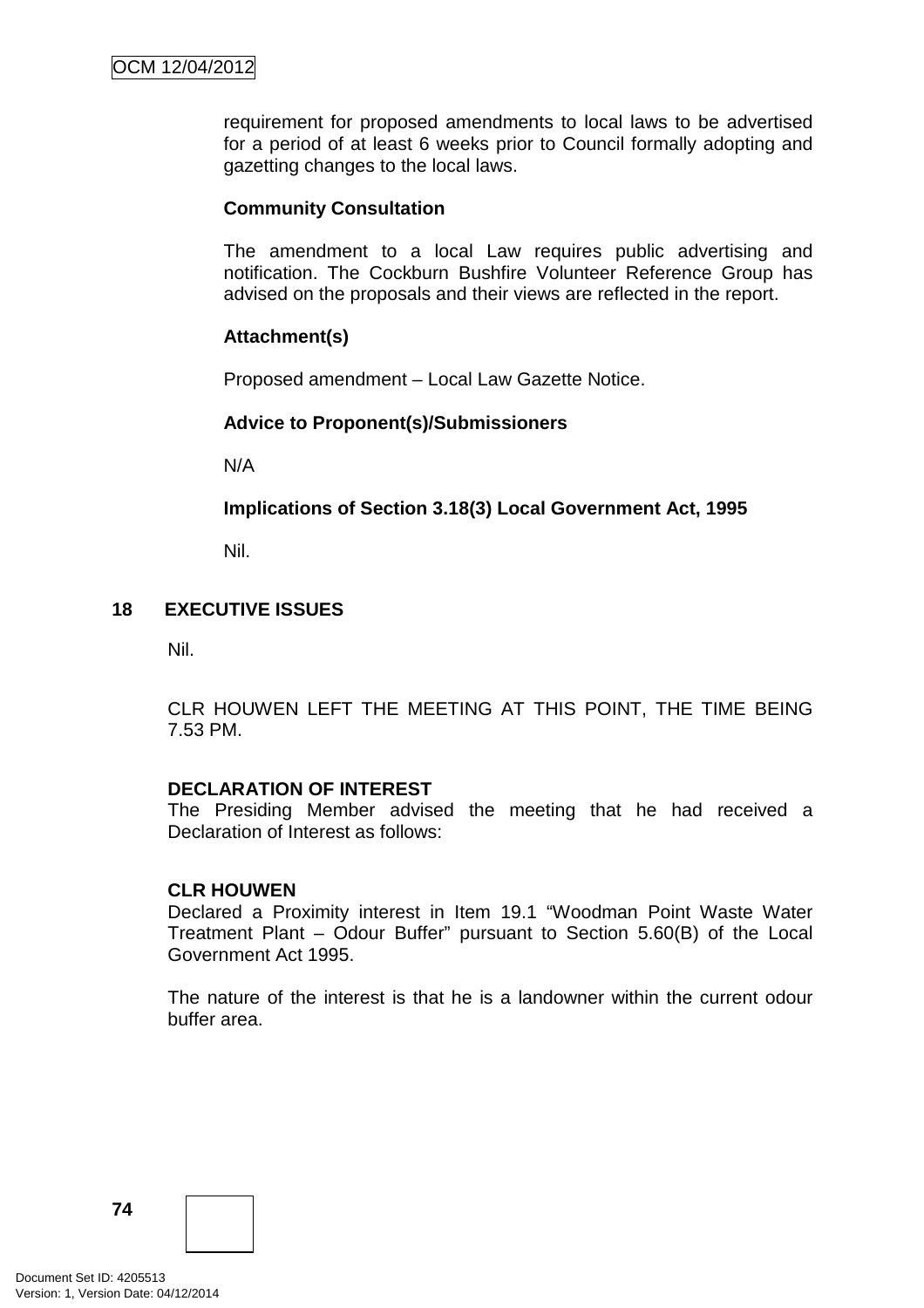## **19. MOTIONS OF WHICH PREVIOUS NOTICE HAS BEEN GIVEN**

### **19.1 (MINUTE NO 4749) (OCM 12/04/2012) - WOODMAN POINT WASTE WATER TREATMENT PLANT ODOUR BUFFER (A TROSIC) (3400024) (ATTACH)**

**RECOMMENDATION** That Council:

- (1) reaffirms its position for the existing odour buffer associated with the Woodman Point Waste Water Treatment Plant to be reduced to the eastern foreshore of Lake Coogee;
- (2) advises the Western Australian Planning Commission of its position in relation to the odour buffer, for consideration in finalising the Kwinana Air Quality Buffer Review;
- (3) seek the Department of Environment and Conservation to finalise its review of the Odour Monitoring and Modelling study for the Woodman Point Waste Water Treatment Plant, and to advise formally whether there is scientific evidence to support a relocation of the odour buffer or whether the odour buffer should remain in its current position, consistent with the process contained under Section 4 of State Planning Policy 4.1; and
- (4) subject to the above, require a further report to be presented back to Council for its consideration.

# **COUNCIL DECISION**

MOVED Clr S Pratt SECONDED Clr T Romano that Council:

- (1) immediately advises the WAPC and the State Planning Minister of:
	- 1. Council's long standing policy position to support landowners in reducing WPWWTP odour buffer back to the eastern edge of Lake Coogee, if possible.
	- 2. Council's intention to reduce the 750m buffer guideline back to the eastern edge of Lake Coogee (approx 500m) immediately if there is no scientific objection to do so.
- (2) immediately write to the EPA and DEC to give notice that, if there is no scientific justification to maintain the 750m buffer, it is the City's intention to amend the local planning strategy as soon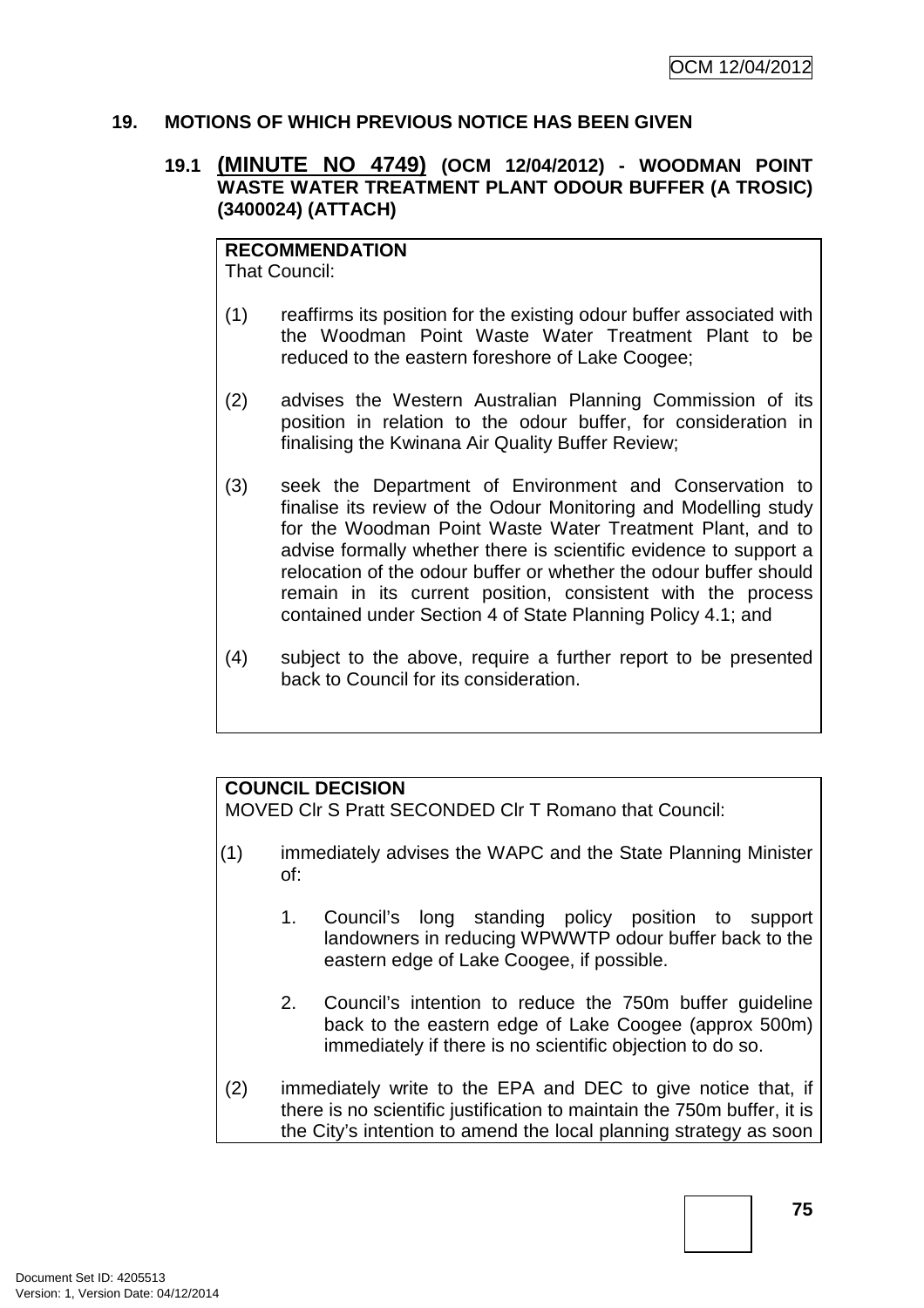as possible to reflect the new buffer definition at the eastern edge of Lake Coogee and remove the provision which restricts development on DA5 in Schedule 11 of TPS3."

# **CARRIED 9/0**

### **Reason for Decision**

This motion more closely reflects the expectations of the landowners.

The 750m odour buffer was a precautionary planning guideline to restrict residential development in DA 5 of TPS3 ahead of three major upgrades to the plant which have now been completed. Those include the WA21 Environmental Enhancement project; and two subsequent upgrades, the most recent reducing odours by more than 50% to meet license conditions.

### **OFFICER'S COMMENT**

As contained in the Officer's report, the alternative motion does not follow the legislative process which the City and the WAPC will need to follow in order to successfully amend the Scheme at this time. Commencing an amendment, before the Kwinana Air Quality Buffer Definition Study is completed and the WAPC and DEC (and their respective Ministers) form a view on the outcomes, is premature. Acting to amend the Scheme now would not result in an effective outcome for the City or the affected land owners; neither would proposing to amend the Scheme advance the resolution of the matter of the buffer alignment. Resolution and publication of the buffer alignment by the WAPC is required before any action to amend the Scheme can be effectively taken.

### **Background**

The following notice of motion was lodged by Cr Steve Pratt on 2 April 2012:

#### "That Council:

- (1) immediately advise the WAPC and the State Planning Minister of:
	- 1. Council's long standing policy position to support landowners in reducing WPWWTP odour buffer back to the eastern edge of Lake Coogee, if possible.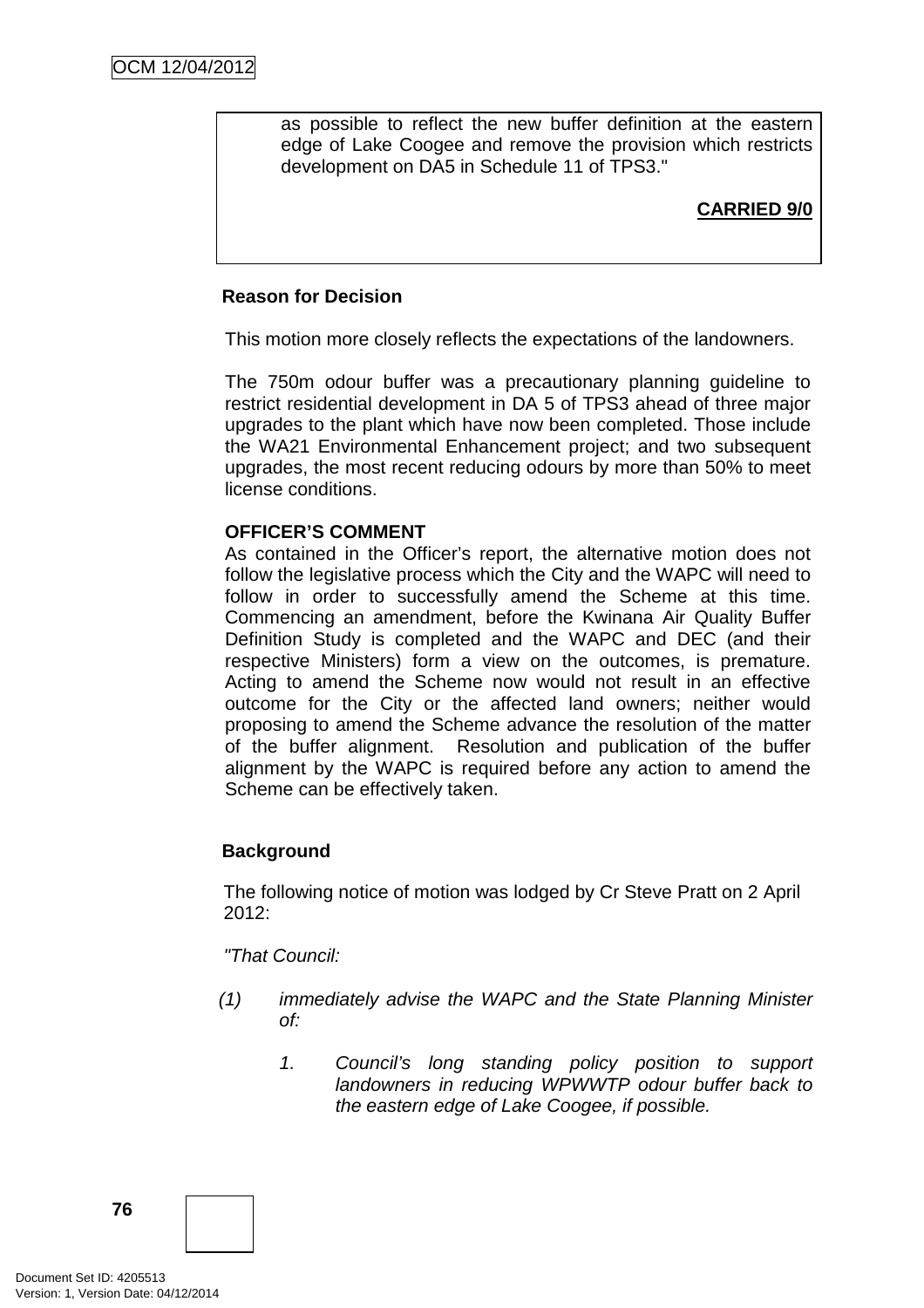2. Council's intention to reduce the 750m buffer guideline back to the eastern edge of Lake Coogee (approx 500m) immediately if there is no scientific objection to do so.

> The 750m odour buffer was a precautionary planning guideline to restrict residential development in DA 5 of TPS3 ahead of three major upgrades to the plant which have now been completed. Those include the WA21 Environmental Enhancement project; and two subsequent upgrades, the most recent reducing odours by more than 50% to meet license conditions.

(2) immediately write to the EPA and DEC to give notice that, if there is no scientific justification to maintain the 750m buffer, it is the city's intention to amend the local planning strategy as soon as possible to reflect the new buffer definition at the eastern edge of Lake Coogee and remove the provision which restricts development on DA5 in Schedule 11 of TPS3."

This motion reflects Council's position held in relation to the odour buffer associated with the Woodman Point Waste Water Treatment Plant ("WPWWTP"). This position is that Council, in representing the community of the City of Cockburn, aspire to see the WPWWTP managed in such a way that it does not generate odour impacts beyond the eastern foreshore of Lake Coogee. In other words, to constrain the extent of the odour buffer to (at most) the eastern foreshore of Lake Coogee.

Currently the odour buffer extends beyond the eastern foreshore of Lake Coogee, up to a distance of approximately 750m from the shaped boundaries of the WPWWTP land. This odour buffer covers the land zoned 'Urban Deferred' adjoining Lake Coogee within the locality of Munster, and coincides with the interface between the 'Urban Deferred' and 'Urban' zoned land under the Metropolitan Region Scheme ("MRS").

Attachment 1 provides an extract of the MRS map, showing the WPWWTP location and the extent of the odour buffer coinciding with the interface between the 'Urban Deferred' and 'Urban' zone.

### **Submission**

N/A

### **Report**

From the outset it needs to be stated what role Council has in respect of the odour buffer associated with the WPWWTP. This role needs to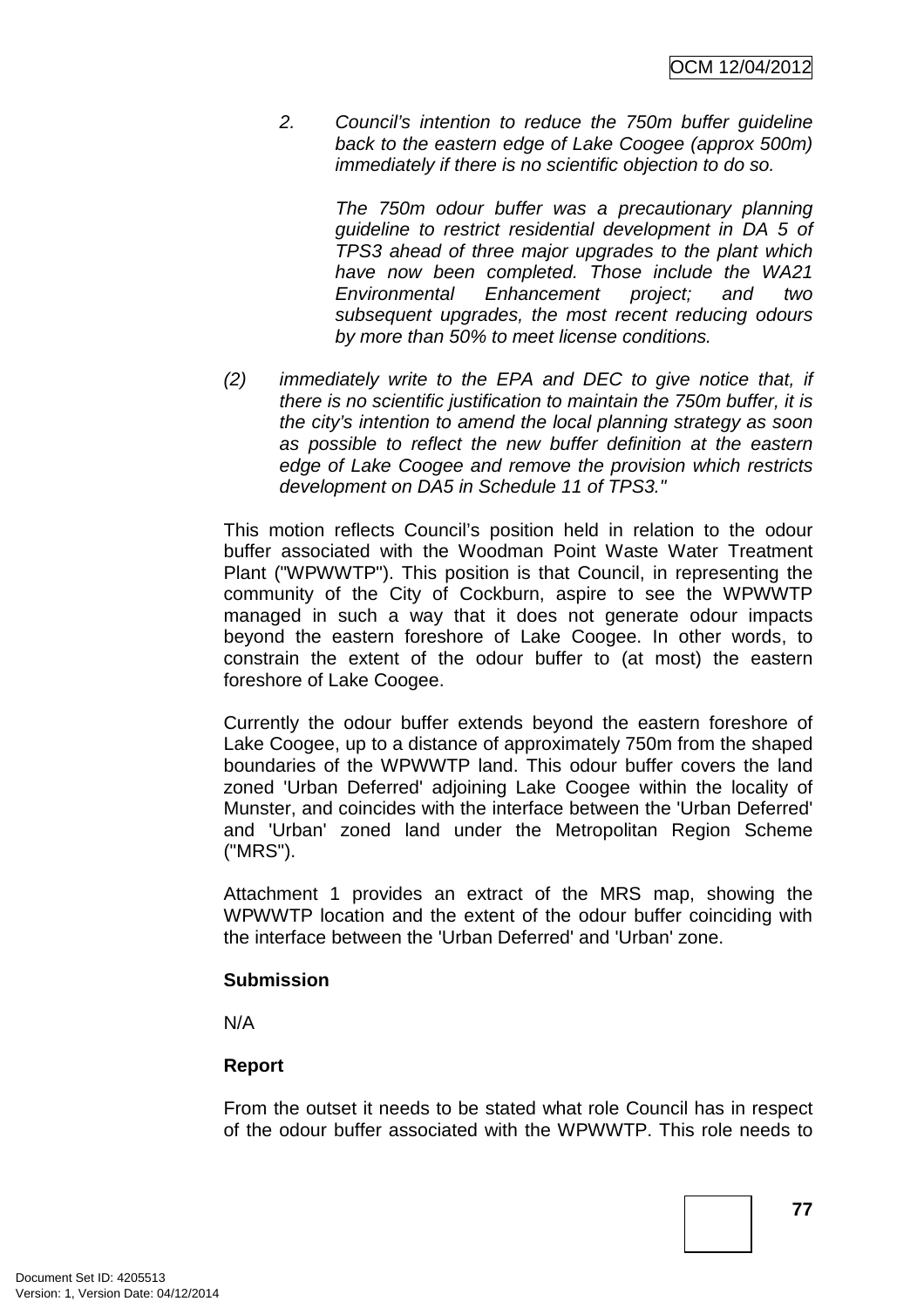be considered against the broader context of planning within Western Australia ("WA"). This broader context is one whereby the State Government (in the form of the Hon Minster for Planning and Western Australian Planning Commission - "WAPC") maintain a very powerful and intervening control in the planning process. This creates a role for both the WAPC and Hon Minister, in regulating and moderating the planning system and maintaining dominance over local government planning especially.

This point is important, considering that the WAPC and Hon Minister exist as dominant approval authorities in respect of the following processes:

- the making and amendment of all Region Planning Schemes;
- the making and amendment of all Local Planning Strategies;
- the making and amendment of all Town Planning Schemes;
- the approval of Structure Plans; and
- the approval of subdivision applications.

Amendments to a Local Planning Strategy and Town Planning Scheme for example are subject to final approvals of the WAPC and/or Hon Minister, as opposed to the final approval of just a Local Government. It is against this that the following discussion takes place.

#### Background to the WPWWTP

The WPWWTP was established to the west of Lake Coogee in the period 1965 to 1966 and expanded in the period 1982 to 1984. Since that time there has been a history of the area surrounding the WPWWTP being affected by odours from the plant.

The issue of odour has been an underlying concern for planning of the Munster locality. By way of the MRS, the western portion of the Munster locality was rezoned from "Rural" to "Urban Deferred" in MRS Amendment No. 939-33A. The deliberate decision was made not to zone the land 'Urban', due to concerns held about the fact that the subject area was affected, and continued to be affected, by odours associated with the WPWWTP.

The MRS amendment took effect on 17 January 1997. A WAPC letter dated 17 January 1997 to all landowners and the Council within the "Urban Deferred" zone made the point that the land within the "Urban Deferred" zone should not be considered as suitable for future residential development, but rather, any future use was "…to be compatible with the location of land within the Waste Water Treatment Plant Buffer Zone or the Minister for the Environment's conditions of development as appropriate." A copy of the WAPC's letter is provided as Attachment 2.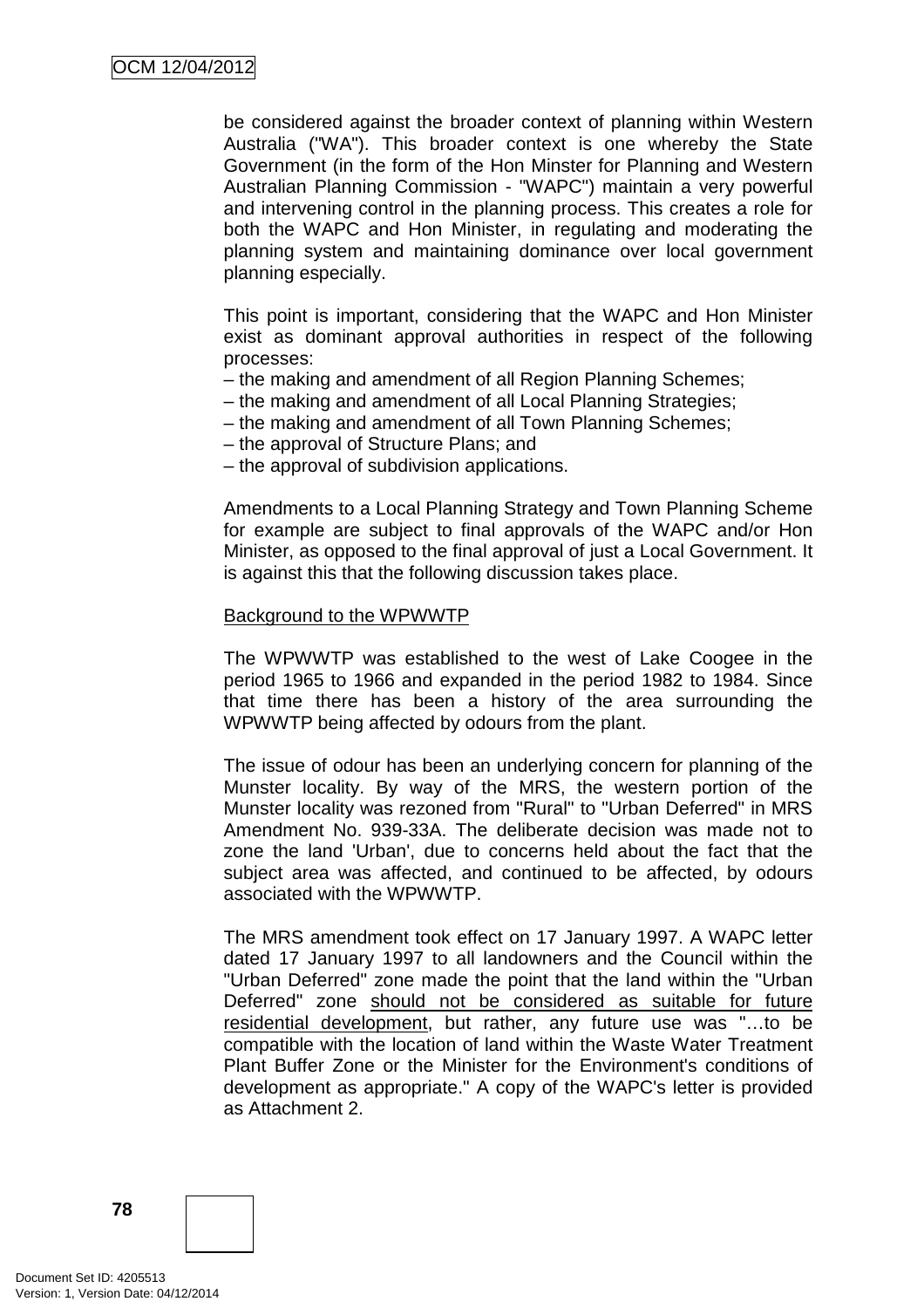Accordingly there has been a primary disclosure made to landowners about the impacts of odours associated with the WPWWTP. This has disclosed the plant as an important planning issue that needs to be carefully responded to, so that development is not permitted to take place (particularly residential development) which may inadvertently expose the public to unacceptable odour impacts. This reflects the precautionary planning approach in not attempting to allow areas subject to unacceptable impacts (in this case odour) to be permitted for residential development. Such precautionary planning approach would only be removed where it could be clearly demonstrated that the odour issue had been clearly and permanently removed, such as by removing the odour source completely or undertaking studies which now demonstrate a removed odour impact.

Accordingly Council's position for advocating for a reduction in the odour buffer to the eastern foreshore of Lake Coogee has always been based upon the premise of ensuring there is clear and verifiable evidence that the odour impact has been reduced. If such evidence is clear and decision making processes of the WAPC conclude this, then there would present the opportunity for the subject area being considered for residential development.

## The odour buffer issue

A buffer to the WPWWTP is shown in Council's Local Planning Strategy at Figure 18. This is provided as Attachment 3 to this report. As per the planning procedures unique to WA which place the dominant role of the State Government in the planning system, the Council's planning has had to respond to the odour buffer issue associated with the WPWWTP. In responding to this, the Council's Local Planning Strategy and Town Planning Scheme have replicated the planning arrangements set through the MRS which zone a portion of the Munster locality adjoining Lake Coogee as 'Urban Deferred' (in order to not allow residential development).

On two occasions the State Administrative Tribunal ("SAT") have reviewed the issue as to whether an odour buffer has existed in association with the WPWWTP, and what legal standing such buffer has had to perform in terms of shaping planning decisions under the Council's Town Planning Scheme.

In both cases the SAT have held that the buffer area shown in Figure 18 of the Local Planning Strategy is the odour buffer which the Town Planning Scheme refers to. The Town Planning Scheme refers to this in such a way that it does not provide for any new residential development to take place within the odour buffer. Effectively the Town Planning Scheme and associated Local Planning Strategy lock the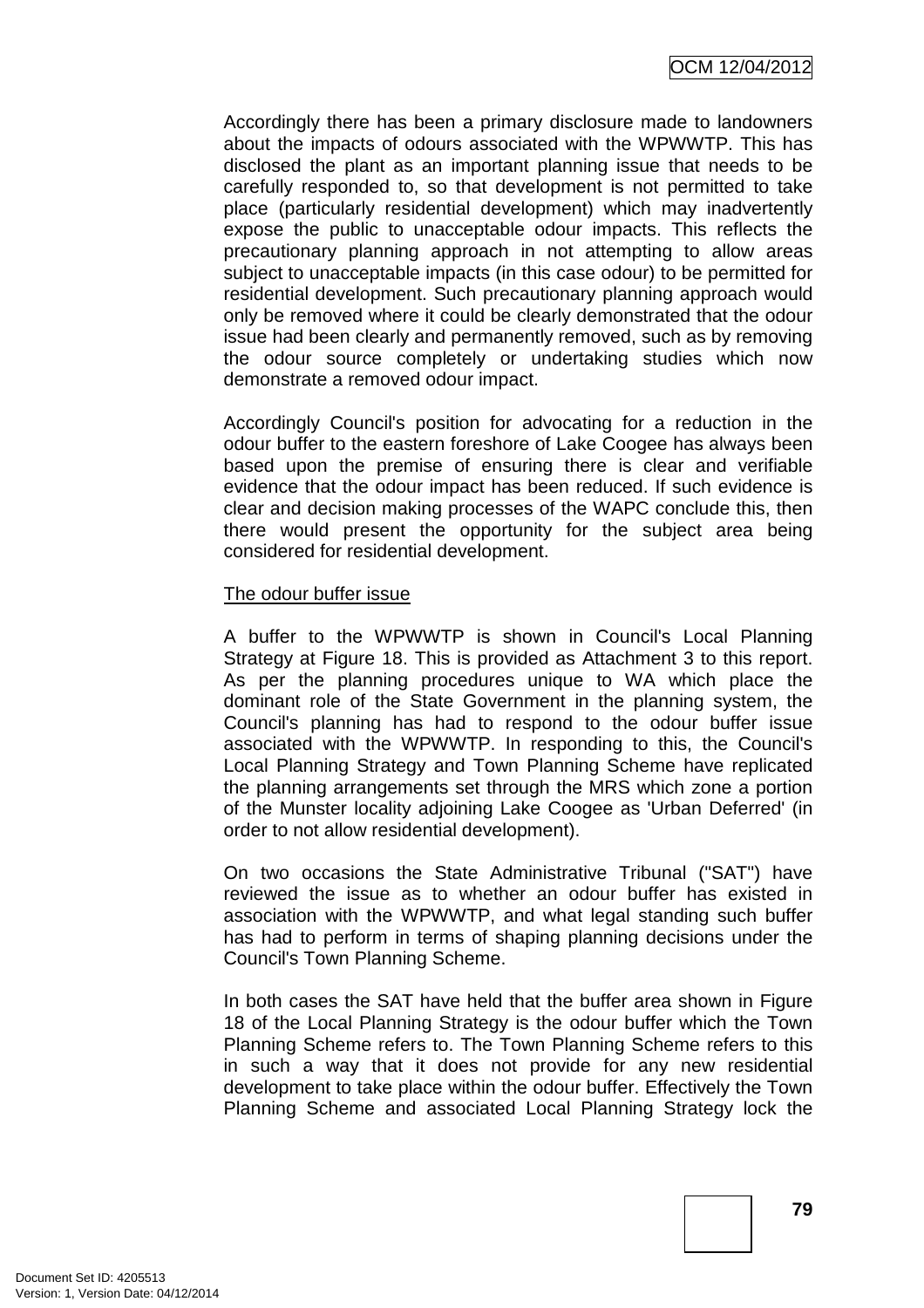buffer issue in as a statutory planning issue that planning decision making must be consistent with.

It is understood that landowners acknowledge and understand this statutory reality, in that the Town Planning Scheme does not currently permit for residential development to take place within the odour buffer, which is derived from Figure 18 of the Local Planning Strategy. However to modify this is a decision not solely that of Council's instead it is a decision which finally will rest with the WAPC and Hon Minister.

The position of the MRS remains unchanged in terms of the 'Urban Deferred' demarcation adjoining the eastern foreshore of Lake Coogee. The process of how this may change in the future is discussed following.

#### Future decision making responsibilities of the WPWWTP odour buffer

Of importance to Council and landowners is the process by which a future decision regarding the odour buffer will be made, and which agency is specifically responsible for such decision. This is explained following:

The WAPC's "Review of the Kwinana Air Quality Buffer - Position Paper 2008" shows a buffer to the WPWWTP as 'Area 7'. This is the same buffer shown by Figure 18 of the Local Planning Strategy. A copy of the Kwinana Air Quality Buffer - Position Paper 2008 Map is provided as Attachment 3.

The process of reconsidering any buffer is set out within the 2008 Position Paper. This is an overarching State Government Policy document, and will be used to inform primarily any changes to the Council's Local Planning Strategy and Town Planning Scheme. This is as per State Planning Policy No. 4.1, which is the State Industrial Buffer Policy ("SPP4.1"). This sets out the statutory process for the WAPC to determine the extent of any industrial buffer, as provided for under Clause 4 of SPP4.1.

In terms of the process to now determine an updated odour buffer, noting the improvements to the WPWWTP which have taken place as well as the planned expansion of the plant, the 2008 Position Paper states the following:

"The Woodman Point wastewater treatment plant services a large portion of the metropolitan region and supplies recycled water to the Kwinana area for industry via the Kwinana water recycling plant. The plant is of significance and its capacity is likely to increase as development extends to the south.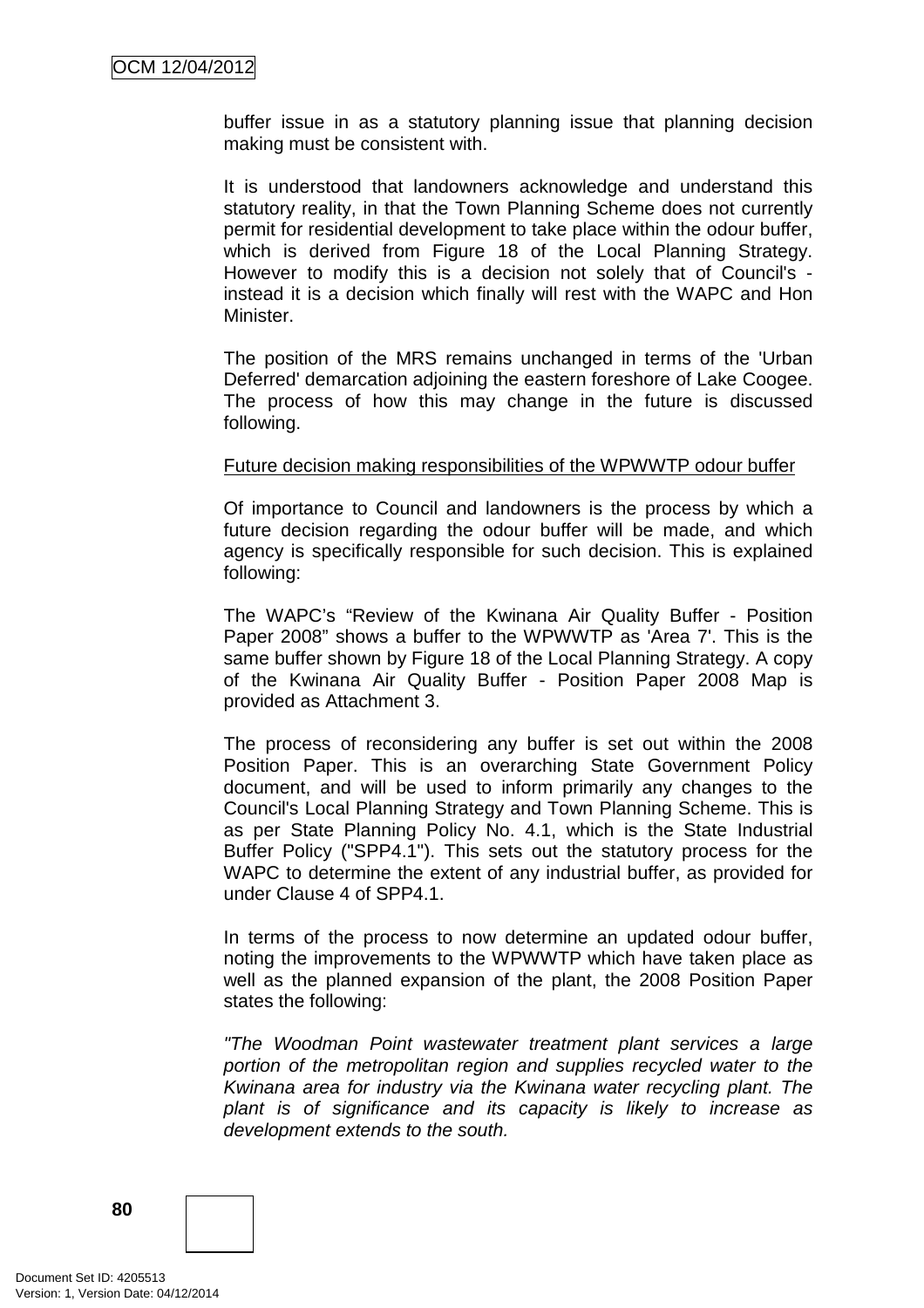This area was "subject to further investigation" in the 2002 review. The Water Corporation has undertaken some improvements to reduce impacts affecting privately owned land to the north-east of the plant. Odour modelling studies commenced in 2003 to define the extent of the impact with the aim of establishing an appropriate buffer.

A 750 m buffer currently exists which is supported by the Water Corporation. However, small changes have been requested so that the 750 m buffer (mostly) reflects cadastre and existing approvals. This provides the most effective guidance for land use planning decisionmaking.

The urban deferred area within the 750 m buffer is an area of community interest.

The 750 m Woodman Point wastewater treatment plant buffer encompasses urban deferred land east of Lake Coogee (private land), as well as the public purposes reserve north of the plant. This land was rezoned urban deferred by Metropolitan Region Scheme amendment 939/33A in 1997.

In determining the amendment, the Minister for Planning noted that "the land within the urban deferred zone should not be considered as being suitable for future residential development. Rather, future use is to be compatible with the location of land within the wastewater treatment plant buffer zone or the Minister for the Environment's conditions of development."

The EPA released a section 16 report (bulletin 1240, Nov 2006) on the Woodman Point wastewater treatment plant which recommended maintaining the existing buffer (750 m) until after the implementation of stage 1 measures, which are to achieve a 50% odour reduction, to be completed by the end of 2008. The EPA noted that the 750 m buffer was not a technically established buffer. It is recommended that the 750 m buffer be included in the Kwinana air quality buffer to reflect acknowledged and current off-site impacts from the wastewater treatment plant.

Additional information will be available after the implementation of stage 1 and stage 2 measures by the Water Corporation, scheduled for completion by the end of 2008 and 2009, respectively. The Water Corporation will undertake monitoring of climate conditions and the results of the upgrade works, and review the impact of these works on the buffer during 2010/2011.

The 750 m buffer is to be included in the Kwinana air quality buffer at this time as shown in figure 1."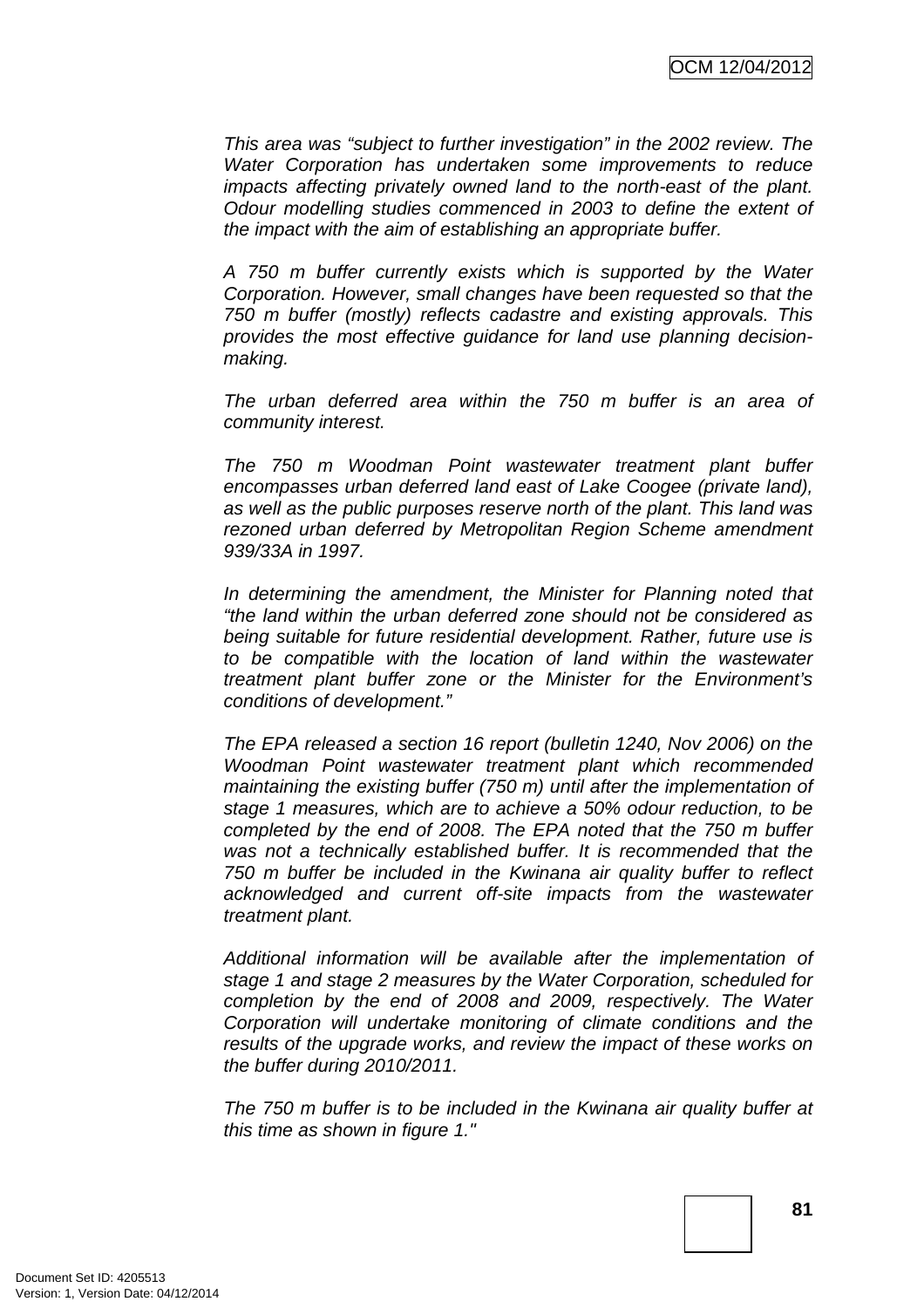From this it is apparent that the WAPC will need to consider future implications of the 'additional information' referenced in the 2008 Position Paper. This will be a matter for the WAPC to decide on once the additional information is made available by the Water Corporation.

The Water Corporation recently presented an overview of this additional information to Elected Members. By way of summarising the Water Corporation's position, they form the view that the current odour buffer needs to be maintained at the 750m line (i.e. coinciding with the interface between the 'Urban Deferred' and 'Urban' zoned land). This is based upon the Odour Monitoring and Modelling report which has been prepared on behalf of the Water Corporation.

This reveals the key difference between the Council's aspirations versus what the Water Corporation have recommended following the preparation of the Odour Monitoring and Modelling report. This is primarily the key task which the WAPC will be required to make a final determination on. While Council aspires for the buffer to be reduced to the eastern foreshore of Lake Coogee, the Odour Monitoring and Modelling Report provides (in the Water Corporation's opinion) that the future odour impacts are such that the current odour buffer should not be reduced at this point in time.

It should be noted that Council are yet to formally consider the Odour Monitoring and Modelling Report.

#### Council's ability to vary its Local Planning Strategy and Town Planning Scheme to remove the odour buffer

The Council should seek to have a very active input into the WAPC's decision regarding an odour buffer definition. This is particularly important to ensure that Council's aspirations for the reduction in the odour buffer are known, and also that Council expects such a reduction to occur if the scientific evidence is clear that the odour problems have been addressed both now and for the future. The position of the Water Corporation in response to the Odour Monitoring and Modelling report is that they do not recommend that the current buffer should be reduced.

As mentioned above, Council's Local Planning Strategy and Town Planning Scheme create the statutory framework in respect of the odour buffer. Both the Town Planning Scheme and Local Planning Strategy provide the position that it is not appropriate to consider further residential development in areas which are affected by odour and which are currently not zoned or indicated for residential development to occur.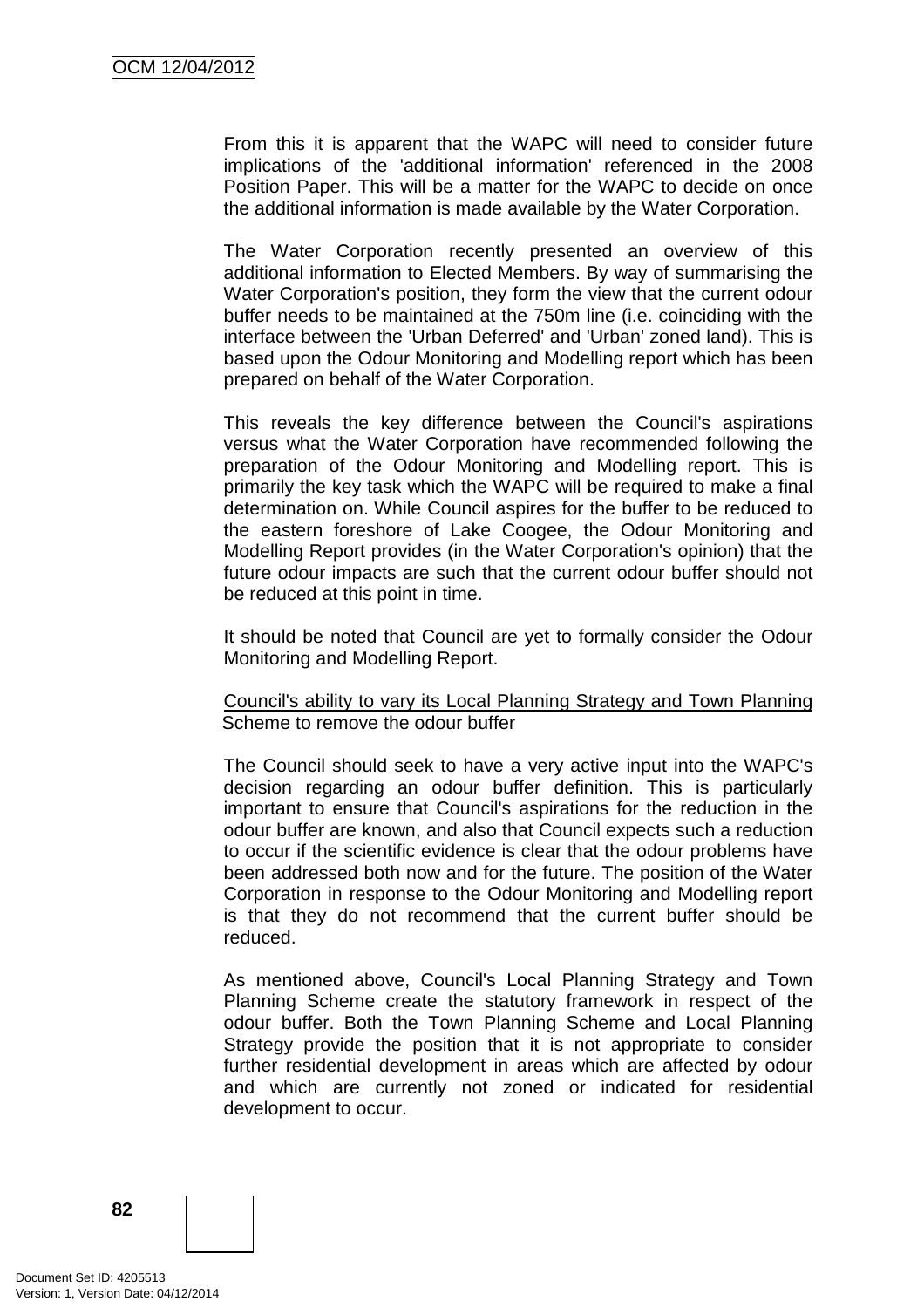In terms of planning responsibilities, the point of the dominant role of both the WAPC and Hon Minster again needs to be mentioned. In terms of the Local Planning Strategy, the following explains the process by which a modification would need to take place.

Regulations 12A, 12B and 12C of the Town Planning Regulations 1967 set out the process by which a Local Planning Strategy may be made or amended. In respect of amending a Local Planning Strategy, this is subject to determination by the Western Australian Planning Commission [Regulation 12C(1)].

Regulation 12C(3) requires an amendment to a Local Planning Strategy to be dealt with under the advertising and approval regime set out in Regulation 12B(2). Any Local Planning Strategy amendment must apply State and regional planning policy as per Regulation 12A(3).

Accordingly, until such time that the Kwinana Air Quality Buffer issue is fully resolved by the WAPC in respect of the WPWWTP, there appears no lawful ability to advance amendments to the Local Planning Strategy or Town Planning Scheme in specific respect to reducing the extent of the odour buffer.

#### Council's abilities moving forward

It is important for Council to reiterate its aspirations to both the WAPC and Water Corporation in respect of reducing the odour buffer of the WPWWTP to the eastern foreshore of Lake Coogee. However, it is not recommended that Council attempt to resolve either modifications to its Local Planning Strategy or Town Planning Scheme to affect this in a statutory affect. This is for the following reasons:

- 1. It would be inconsistent with the MRS, in that it would seek to enable land to be urbanised within an 'Urban Deferred' zoning under the MRS. Section 123(1) of the Planning and Development Act 2005 restricts this from taking place.
- 2. It would fail in demonstrating due regard for SPP4.1, which is required by Section 77(1) of the Planning and Development Act 2005.
- 3. It would likely be environmentally unacceptable given that the issue of the odour buffer is yet to be finally determined, and that permitting residential development of land potentially impacted by odours would be broadly against protection of public health and amenities and precautionary planning principles.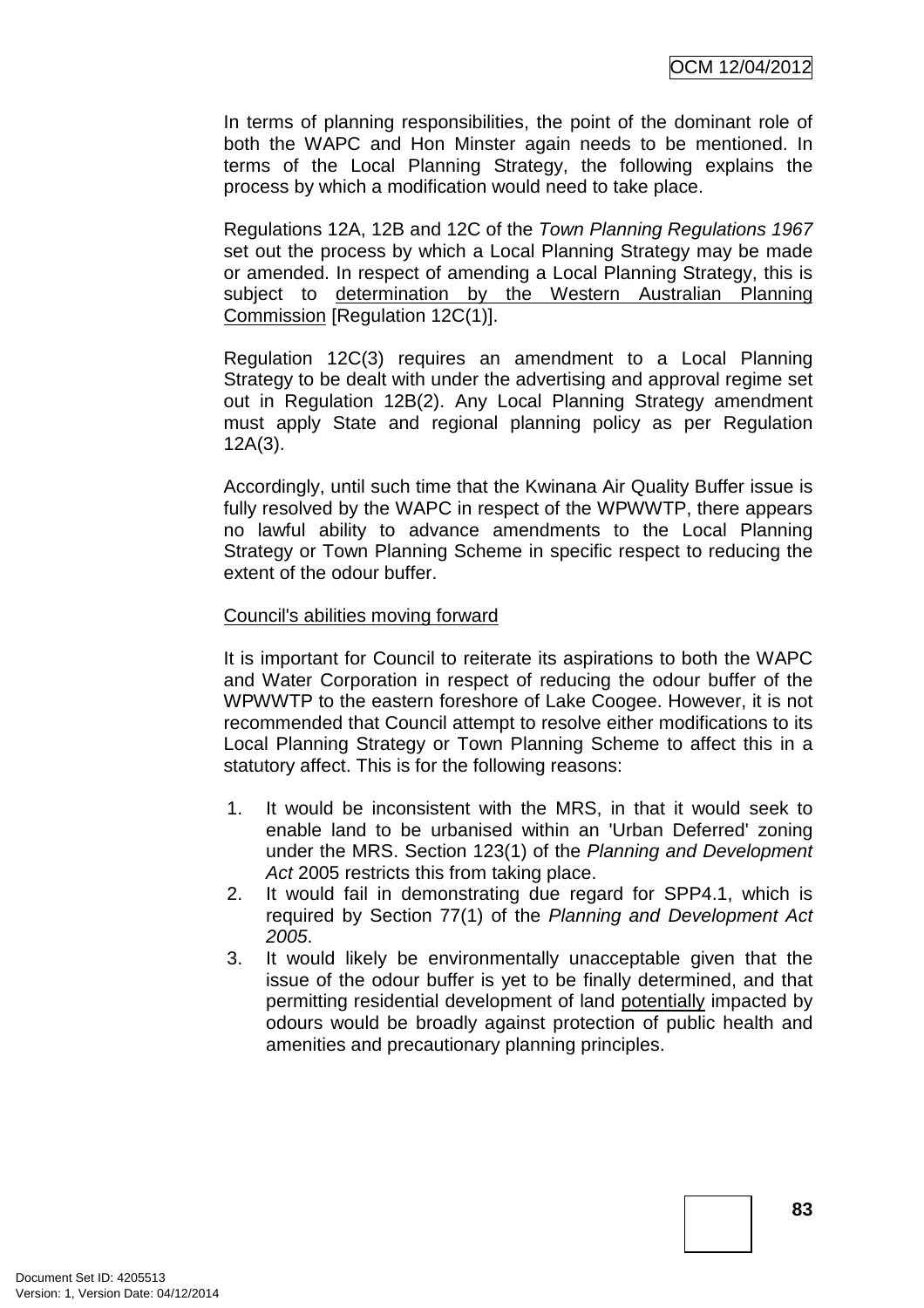### Concluding comments

Only once the WAPC has reviewed and decided on its position in respect of an odour buffer for the WPWWTP as per SPP4.1, will planning under the Council's Town Planning Scheme and Local Planning Strategy be able to be considered. If the WAPC decides of no change to the odour buffer, then legally the current format of the Town Planning Scheme and Local Planning Strategy could not change. If the WAPC's decision does however change the odour buffer, then planning under the Town Planning Scheme and Local Planning Strategy would be able to quickly respond.

Council should therefore continue in advocating for the odour buffer issue to be determined in an expedient manner by the WAPC, which takes appropriate consideration of Council's aspirations for the odour buffer to be reduced to the eastern foreshore of Lake Coogee if it is clearly demonstrated that such odour impacts have been reduced now and into the future through the operation of the WPWWTP.

### **Strategic Plan/Policy Implications**

### **Demographic Planning**

- To ensure the planning of the City is based on an approach that has the potential to achieve high levels of convenience and prosperity for its citizens.
- To ensure development will enhance the levels of amenity currently enjoyed by the community.

### **Governance Excellence**

To provide effective monitoring and regulatory services that administer relevant legislation and local laws in a fair and impartial way.

### **Budget/Financial Implications**

N/A

### **Legal Implications**

Metropolitan Region Scheme Town Planning Scheme No. 3 Planning and Development Act 2005 Town Planning Regulations 1967

The relevant clauses within the above legislation and their implications on the officer recommendation are discussed in detail within the report.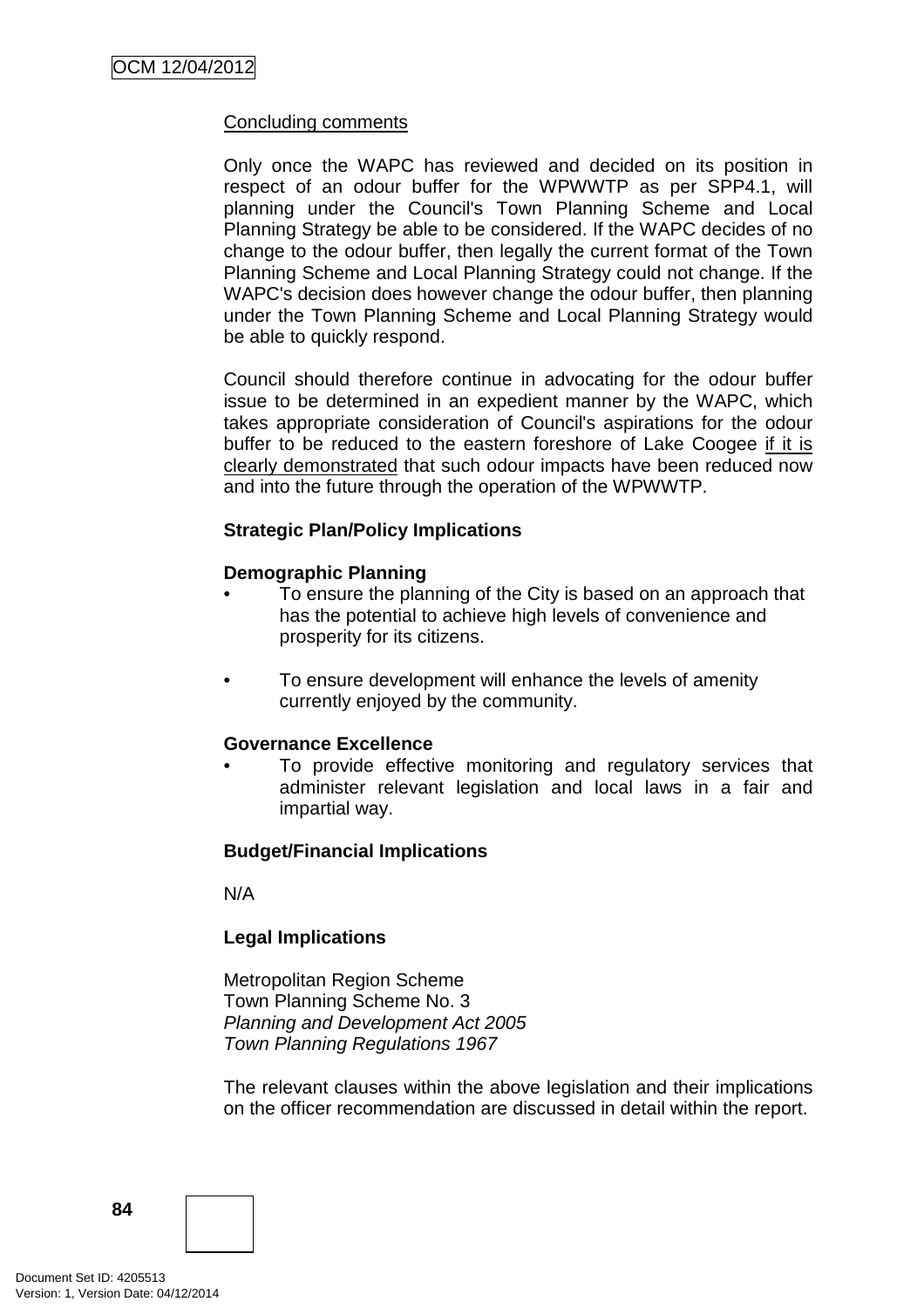# **Community Consultation**

As this item is the subject of a notice of motion, it has not been subject to public consultation,

## **Attachment(s)**

- 1. MRS Map
- 2. Copy of WAPC letter
- 3. Figure 18 of Local Planning Strategy

## **Advice to Proponent(s)/Submissioners**

N/A

# **Implications of Section 3.18(3) Local Government Act, 1995**

Nil.

CLR HOUWEN RETURNED TO THE MEETING AT THIS POINT, THE TIME BEING 8.01 PM.

THE PRESIDING MEMBER ADVISED CLR HOUWEN OF THE DECISION OF COUNCIL IN HIS ABSENCE.

## **20. NOTICES OF MOTION GIVEN AT THE MEETING FOR CONSIDERATION AT NEXT MEETING**

Nil

## **21. NEW BUSINESS OF AN URGENT NATURE INTRODUCED BY COUNCILLORS OR OFFICERS**

Nil

# **22. MATTERS TO BE NOTED FOR INVESTIGATION, WITHOUT DEBATE**

Nil

# **(MINUTE NO 4750) (OCM 12/04/2012) – MEETING BEHIND CLOSED DOORS**

**COUNCIL DECISION** MOVED Deputy Mayor K Allen SECONDED Clr T Romano that pursuant to s5.23(2)(a) of the Local Government Act 1995, the meeting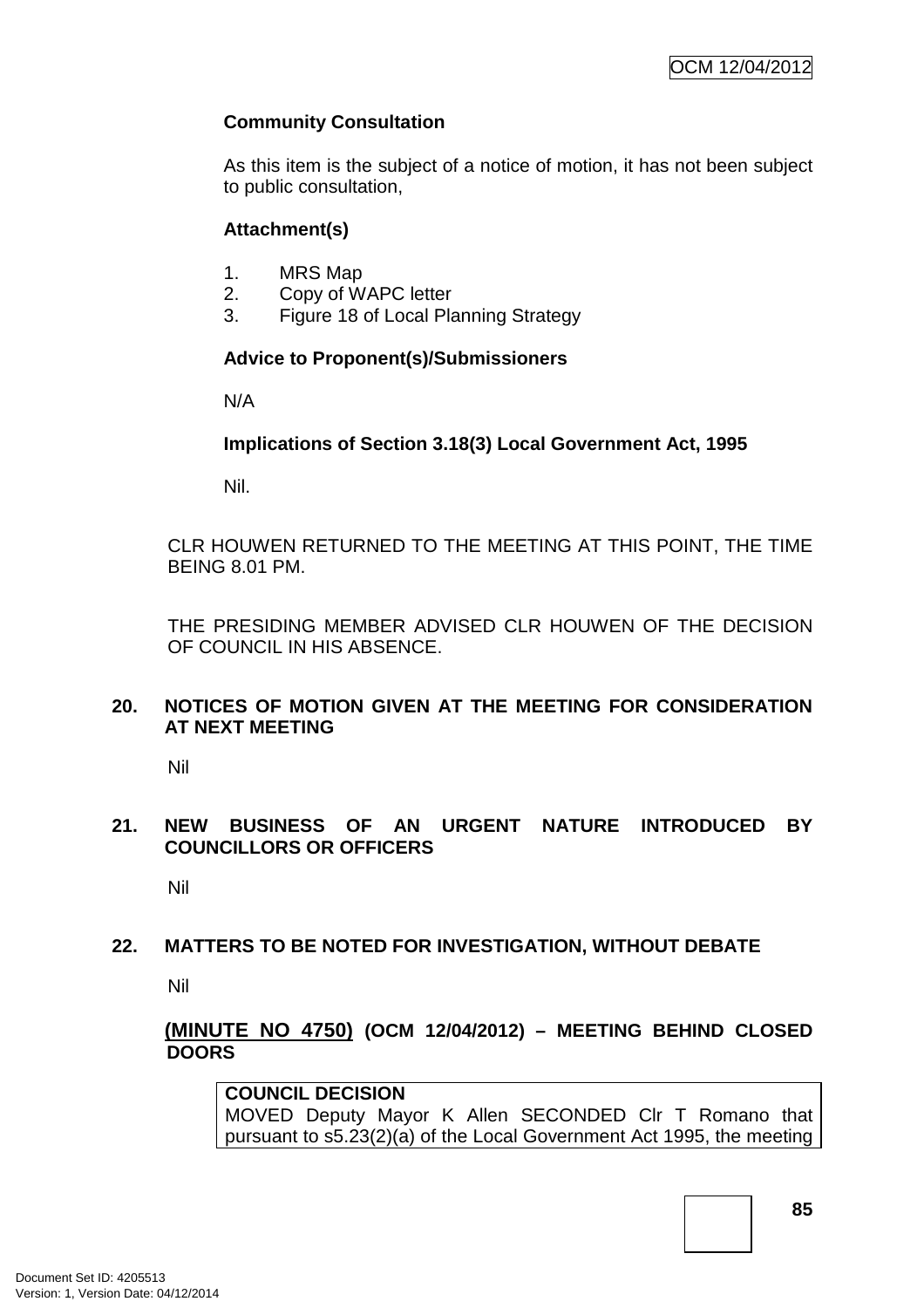be closed to members of the public, the time being 8.03 p.m. to allow Council to discuss Item 23.1.

**CARRIED 10/0**

#### **23. CONFIDENTIAL BUSINESS**

### **23.1 (MINUTE NO 4751) (OCM 12/04/2012) - MINUTES OF CHIEF EXECUTIVE OFFICER PERFORMANCE AND SENIOR STAFF KEY PROJECTS APPRAISAL COMMITTEE MEETING - 15 MARCH 2012 (1192) (S CAIN) (ATTACH)**

#### **RECOMMENDATION**

That Council receive the Minutes of the Chief Executive Officer Performance and Senior Staff Key Projects Appraisal Committee dated 15 March 2012, as attached to the Agenda, and adopt the recommendations contained therein.

### **TO BE CARRIED BY AN ABSOLUTE MAJORITY OF COUNCIL**

#### **COUNCIL DECISION**

MOVED Deputy Mayor K Allen SECONDED Clr S Pratt that the recommendation be adopted.

#### **CARRIED BY ABSOLUTE MAJORITY OF COUNCIL 10/0**

#### **Background**

The Chief Executive Officer Performance and Senior Staff Key Projects Appraisal Committee met on 15 March 2012. The minutes of that meeting are required to be presented to Council and its recommendations considered by Council.

#### **Submission**

The minutes of the Committee meeting are attached to the Agenda. Items dealt with at the Committee meeting form the basis of the Minutes.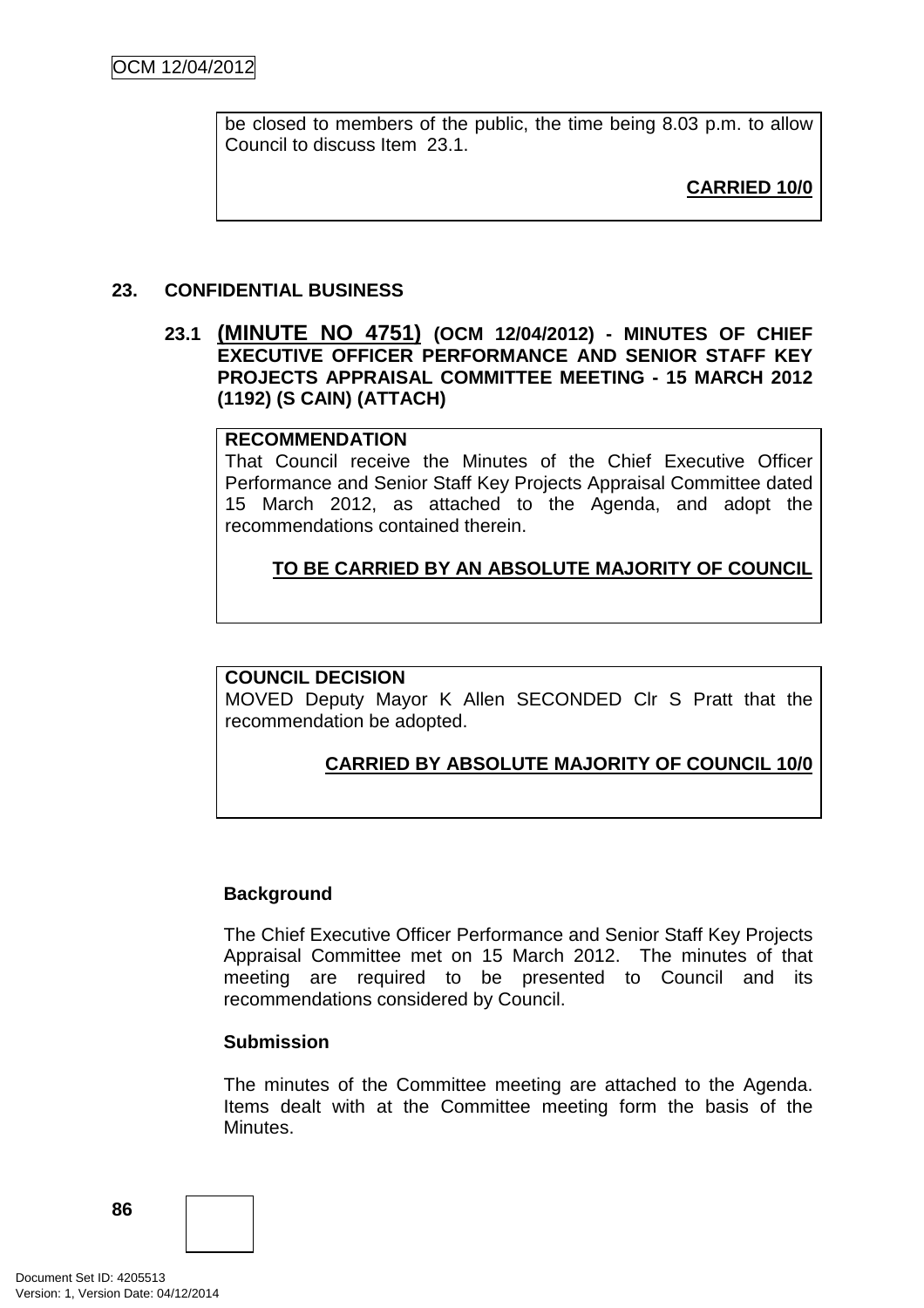## **Report**

The Committee recommendations are now presented for consideration by Council and, if accepted, are endorsed as the decisions of Council. Any Elected Member may withdraw any item from the Committee meeting for discussion and propose an alternative recommendation for Council's consideration. Any such items will be dealt with separately, as provided for in Council's Standing Orders.

## **Strategic Plan/Policy Implications**

### **Governance Excellence**

• To maintain a professional, well-trained and healthy workforce that is responsive to the community's needs.

## **Budget/Financial Implications**

Committee Minutes refer.

# **Legal Implications**

Committee Minutes refer.

## **Community Consultation**

N/A

# **Attachment(s)**

Minutes of the Chief Executive Officer Performance and Senior Staff Key Projects Appraisal Committee 15 March 2012 are provided to the Elected Members as confidential attachments.

### **Advice to Proponent(s)/Submissioners**

The CEO and Senior Staff have been advised that this item will be considered at the April 2012 OCM.

### **Implications of Section 3.18(3) Local Government Act, 1995**

Committee Minutes refer.

# **(MINUTE NO 4752) (OCM 12/04/2012) - OPEN MEETING TO THE PUBLIC**